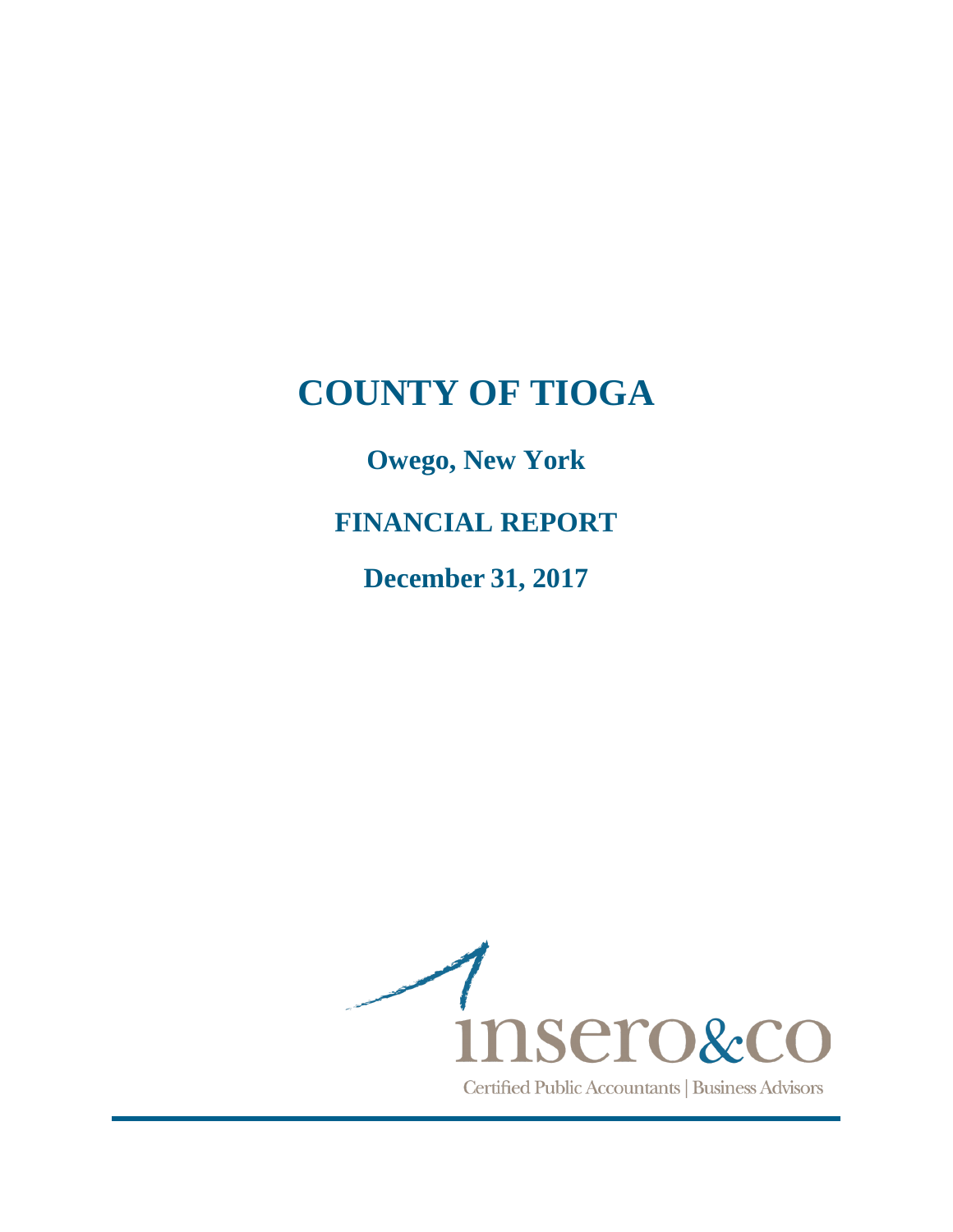## **TABLE OF CONTENTS FOR THE YEAR ENDED DECEMBER 31, 2017**

|                                                                                       | $1-3$  |
|---------------------------------------------------------------------------------------|--------|
| <b>Required Supplementary Information</b>                                             |        |
|                                                                                       | $4-41$ |
| <b>Basic Financial Statements</b>                                                     |        |
| Government-wide Financial Statements                                                  |        |
|                                                                                       | 5      |
|                                                                                       | $6-6a$ |
| Governmental Fund Financial Statements                                                |        |
|                                                                                       | $\tau$ |
| Reconciliation of Governmental Funds Balance Sheet to the Statement of Net Position   | 8      |
| Statement of Revenues, Expenditures, and Changes in Fund Balances -                   |        |
|                                                                                       | 9      |
| Reconciliation of Governmental Funds Statement of Revenues, Expenditures, and Changes |        |
|                                                                                       | 10     |
|                                                                                       | 11     |
| Statement of Revenues, Expenses, and Changes in Fund Net Position -                   |        |
|                                                                                       | 12     |
|                                                                                       | 13     |
|                                                                                       | 14     |
|                                                                                       | 15     |
|                                                                                       | 16-54  |
| <b>Required Supplementary Information</b>                                             |        |
|                                                                                       | 55     |
|                                                                                       | 56     |
|                                                                                       |        |
| Schedule of the County's Proportionate Share of the Net Pension Liability             |        |
|                                                                                       | 58     |
|                                                                                       |        |
| Supplementary Information                                                             |        |
|                                                                                       |        |
| Combining Statement of Revenues, Expenditures, and Changes in Fund Balances -         |        |
|                                                                                       |        |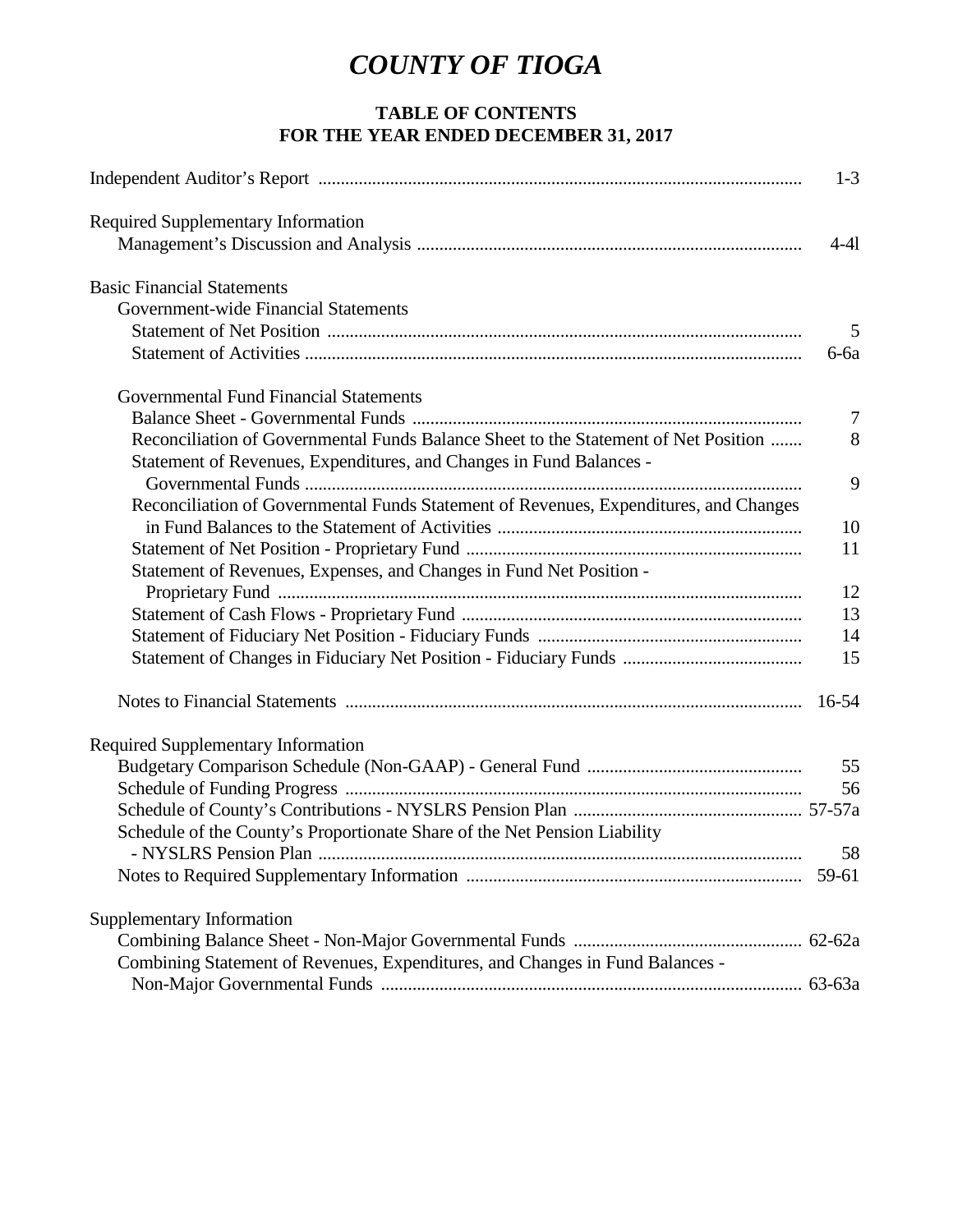## **TABLE OF CONTENTS FOR THE YEAR ENDED DECEMBER 31, 2017**

| Report Required Under Government Auditing Standards                              |       |
|----------------------------------------------------------------------------------|-------|
| Independent Auditor's Report on Internal Control Over Financial Reporting and on |       |
| Compliance and Other Matters Based on an Audit of Financial Statements           |       |
|                                                                                  |       |
| Reports Required Under the Single Audit Act (Uniform Guidance)                   |       |
| Independent Auditor's Report on Compliance for Each Major Program and on         |       |
|                                                                                  |       |
|                                                                                  |       |
|                                                                                  | 69    |
|                                                                                  | 70-71 |
|                                                                                  | 72    |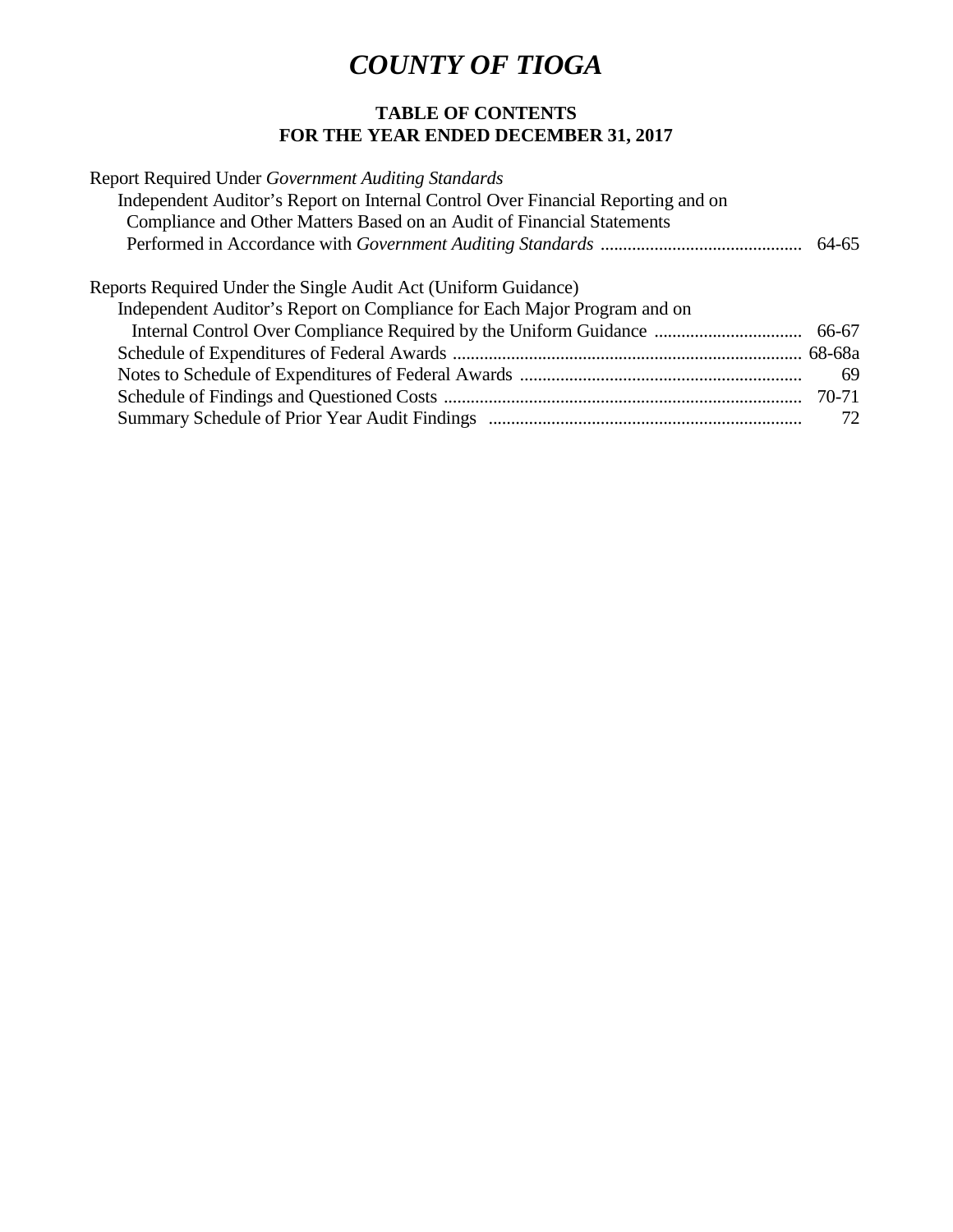

## **INDEPENDENT AUDITOR'S REPORT**

The Chairman and Members of the County Legislature County of Tioga Owego, New York

#### **Report on the Financial Statements**

We have audited the accompanying financial statements of the governmental activities, the aggregate discretely presented component units, each major fund, and the aggregate remaining fund information of the County of Tioga (the County), as of and for the year ended December 31, 2017, and the related notes to the financial statements, which collectively comprise the County's basic financial statements as listed in the table of contents.

#### *Management's Responsibility for the Financial Statements*

Management is responsible for the preparation and fair presentation of these financial statements in accordance with accounting principles generally accepted in the United States of America; this includes the design, implementation, and maintenance of internal control relevant to the preparation and fair presentation of financial statements that are free from material misstatement, whether due to fraud or error.

#### *Auditor's Responsibility*

Our responsibility is to express opinions on these financial statements based on our audit. We did not audit the financial statements of the Tioga County Soil and Water Conservation District or the Tioga County Industrial Development Agency. The Tioga County Soil and Water Conservation District and the Tioga County Industrial Development Agency represent 100% of the assets, net position and revenues of the discretely presented component units. Those statements were audited by other auditors whose reports have been furnished to us, and our opinion, insofar as it relates to the amounts included for the Tioga County Soil and Water Conservation District and the Tioga County Industrial Development Agency, is based solely on the reports of the other auditors. We conducted our audit in accordance with auditing standards generally accepted in the United States of America and the standards applicable to financial audits contained in *Government Auditing Standards*, issued by the Comptroller General of the United States. Those standards require that we plan and perform the audit to obtain reasonable assurance about whether the financial statements are free from material misstatement.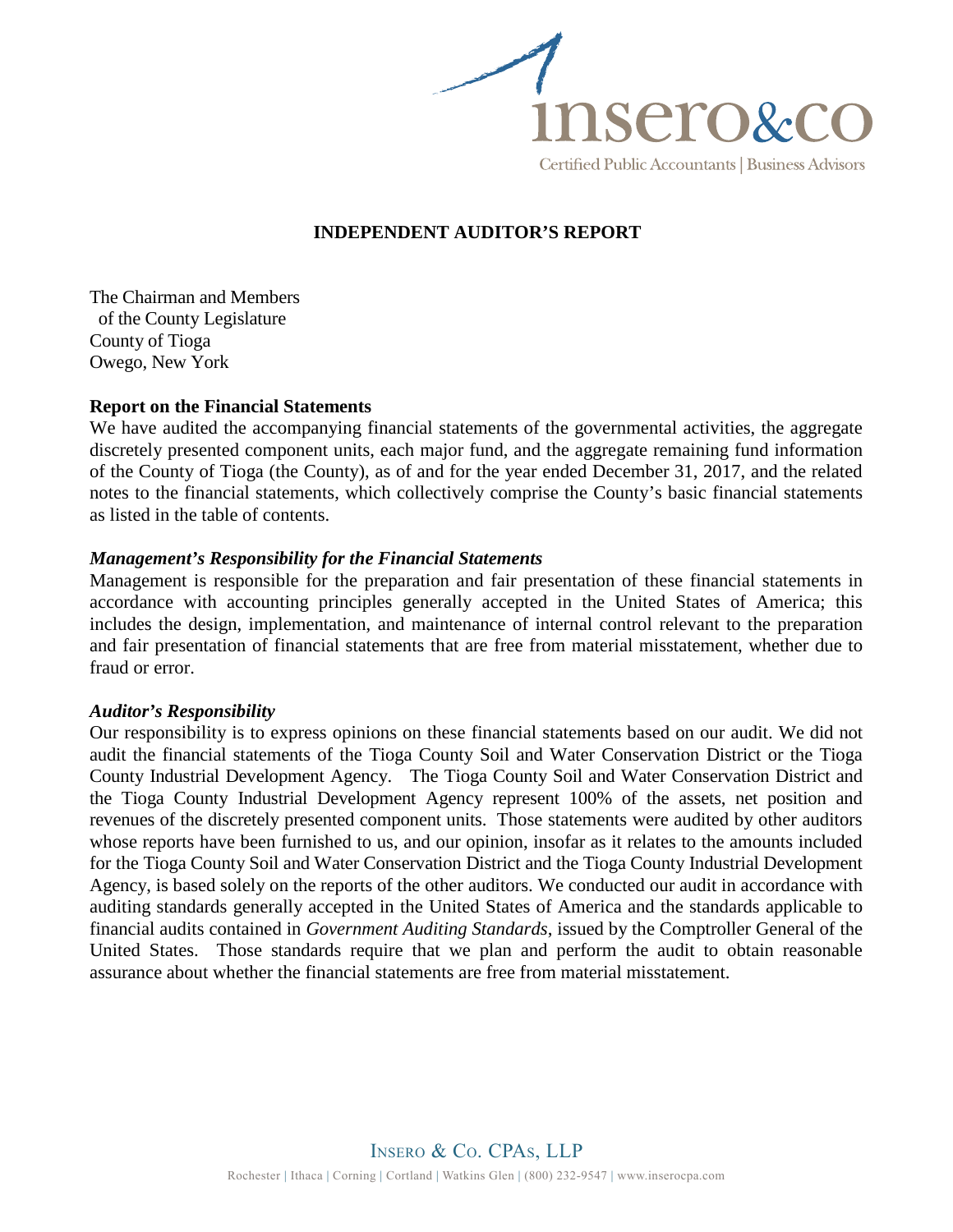An audit involves performing procedures to obtain audit evidence about the amounts and disclosures in the financial statements. The procedures selected depend on the auditor's judgment, including the assessment of the risks of material misstatement of the financial statements, whether due to fraud or error. In making those risk assessments, the auditor considers internal control relevant to the entity's preparation and fair presentation of the financial statements in order to design audit procedures that are appropriate in the circumstances, but not for the purpose of expressing an opinion on the effectiveness of the entity's internal control. Accordingly, we express no such opinion. An audit also includes evaluating the appropriateness of accounting policies used and the reasonableness of significant accounting estimates made by management, as well as evaluating the overall presentation of the financial statements.

We believe that the audit evidence we have obtained is sufficient and appropriate to provide a basis for our audit opinions.

#### *Opinions*

In our opinion, based on our audit and the report of other auditors, the financial statements referred to above present fairly, in all material respects, the respective financial position of the governmental activities, the aggregate discretely presented component units, each major fund, and the aggregate remaining fund information of the County of Tioga, as of December 31, 2017, and the respective changes in financial position and, where applicable, cash flows thereof for the year then ended in accordance with accounting principles generally accepted in the United States of America.

#### *Other Matters*

#### *Required Supplementary Information*

Accounting principles generally accepted in the United States of America require that the Management's Discussion and Analysis, Budgetary Comparison Schedule (Non-GAAP) - General Fund, Schedule of Funding Progress, Schedule of County's Contributions - NYSLRS Pension Plan, Schedule of the County's Proportionate Share of the Net Pension Liability - NYSLRS Pension Plan and related notes, on pages 4-4l and 55-61 be presented to supplement the basic financial statements. Such information, although not a part of the basic financial statements, is required by the Governmental Accounting Standards Board, who considers it to be an essential part of financial reporting for placing the basic financial statements in an appropriate operational, economic, or historical context. We have applied certain limited procedures to the required supplementary information in accordance with auditing standards generally accepted in the United States of America, which consisted of inquiries of management about the methods of preparing the information and comparing the information for consistency with management's responses to our inquiries, the basic financial statements, and other knowledge we obtained during our audit of the basic financial statements. We do not express an opinion or provide any assurance on the information because the limited procedures do not provide us with sufficient evidence to express an opinion or provide any assurance.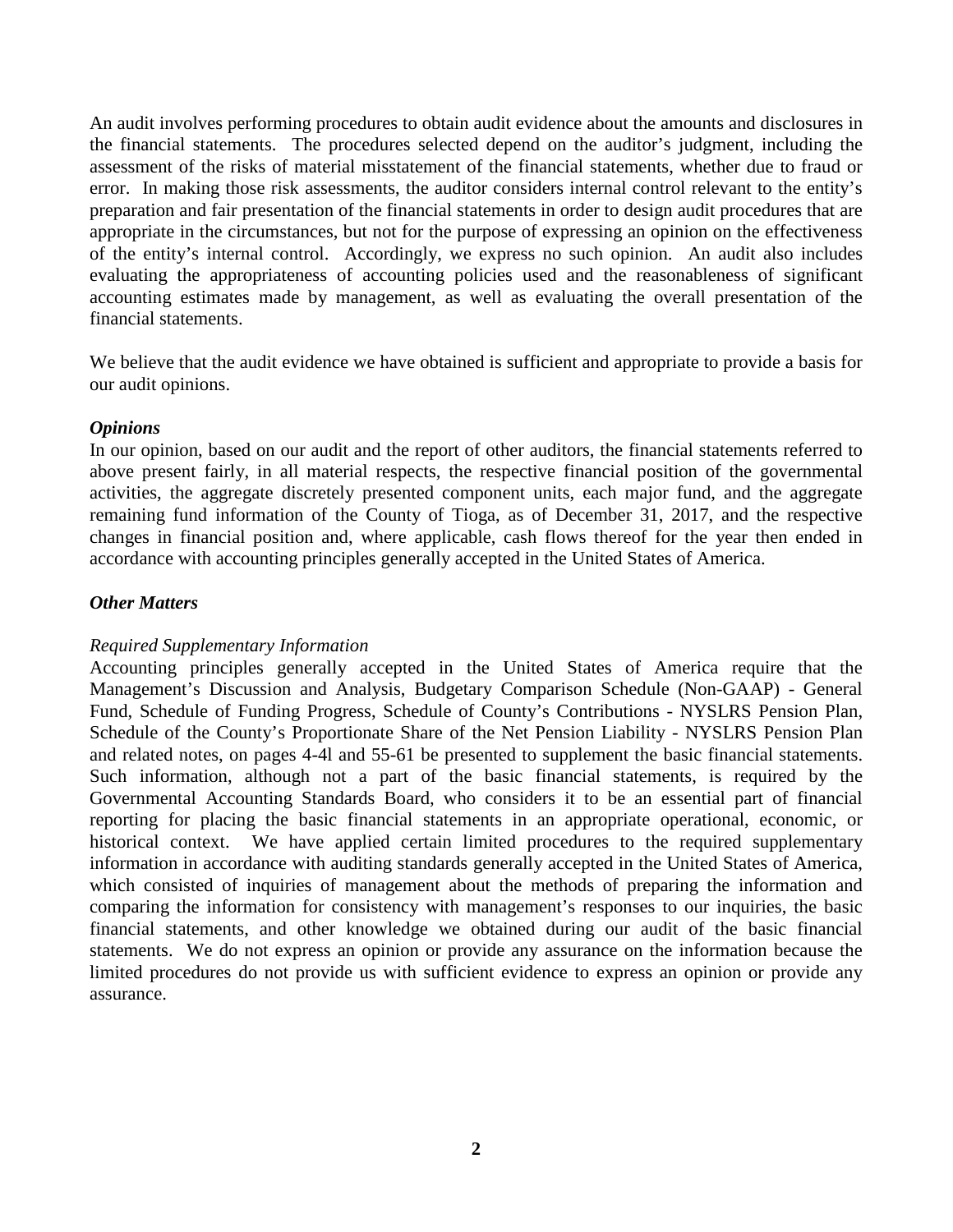#### *Other Information*

Our audit was conducted for the purpose of forming opinions on the financial statements that collectively comprise the County's basic financial statements. The combining non-major fund financial statements are presented for purposes of additional analysis and are not a required part of the basic financial statements. The accompanying Schedule of Expenditures of Federal Awards is presented for purposes of additional analysis as required by Title 2 U.S. *Code of Federal Regulations* (CFR) Part 200, *Uniform Administrative Requirements, Cost Principles, and Audit Requirements for Federal Awards*, and is also not a required part of the financial statements.

The combining non-major fund financial statements and the Schedule of Expenditures of Federal Awards are the responsibility of management and were derived from and relate directly to the underlying accounting and other records used to prepare the basic financial statements. Such information has been subjected to the auditing procedures applied in the audit of the basic financial statements and certain additional procedures, including comparing and reconciling such information directly to the underlying accounting and other records used to prepare the basic financial statements or to the basic financial statements themselves, and other additional procedures in accordance with auditing standards generally accepted in the United States of America. In our opinion, the combining non-major fund financial statements and the Schedule of Expenditures of Federal Awards are fairly stated, in all material respects, in relation to the basic financial statements as a whole.

### **Other Reporting Required by** *Government Auditing Standards*

In accordance with *Government Auditing Standards*, we have also issued our report dated September 6, 2018, on our consideration of Tioga County's internal control over financial reporting and on our tests of its compliance with certain provisions of laws, regulations, contracts, and grant agreements and other matters. The purpose of that report is to describe the scope of our testing of internal control over financial reporting and compliance and the results of that testing, and not to provide an opinion on internal control over financial reporting or on compliance. That report is an integral part of an audit performed in accordance with *Government Auditing Standards* in considering Tioga County's internal control over financial reporting and compliance.

Respectfully Submitted,

Insero r Co. CPA, LLP

Insero & Co. CPAs, LLP Certified Public Accountants

Ithaca, New York September 6, 2018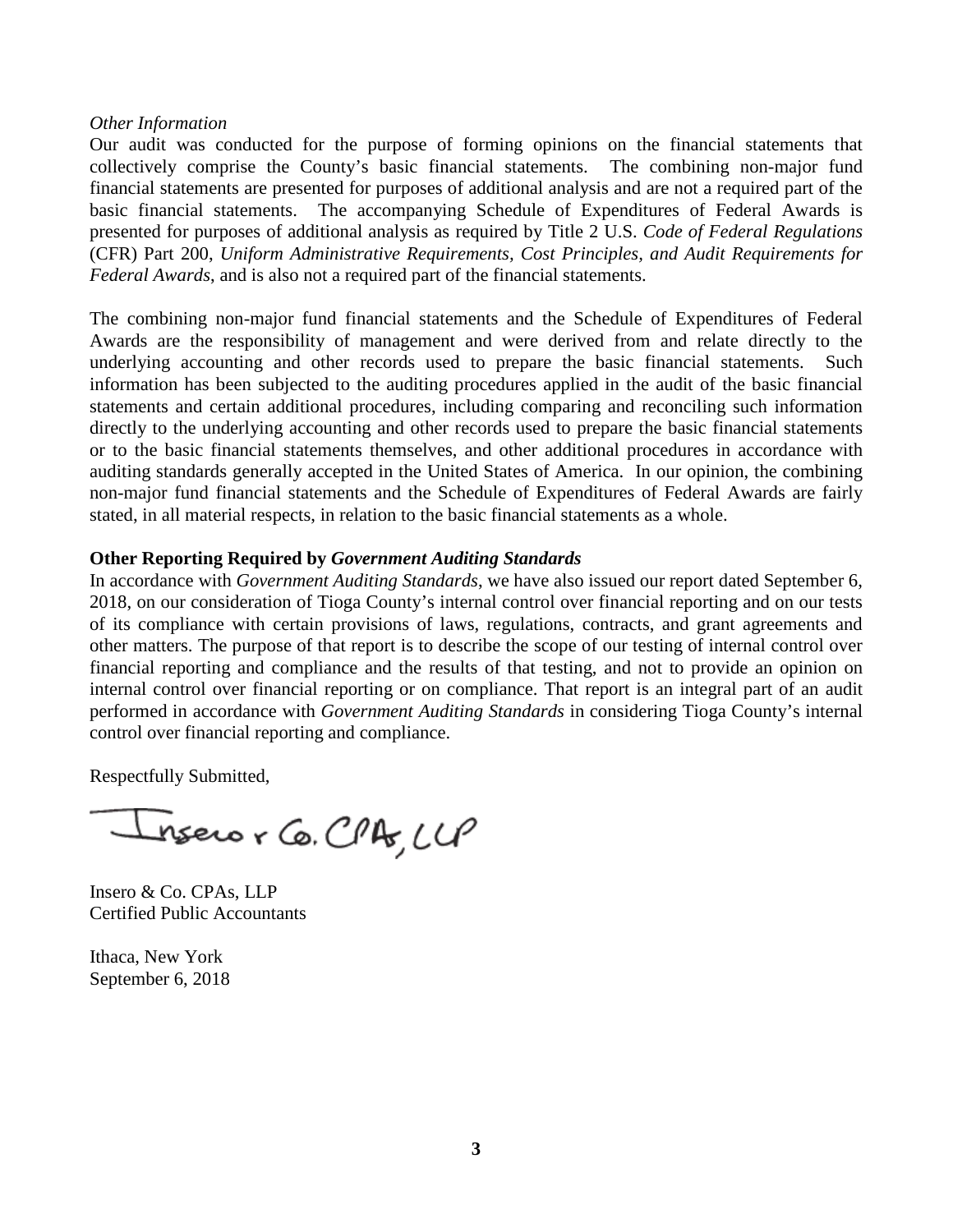Our discussion and analysis of the County of Tioga's (the County) financial performance provides an overview of the County's financial activities for the fiscal year ended December 31, 2017. Please read this information in conjunction with the County's financial statements, which begin on page 5.

- The assets and deferred outflows of resources of the County exceeded its liabilities and deferred inflows of resources at the close of the most recent fiscal year by \$7,885,177 (net position) compared to \$11,128,515 in 2016. Year-end net position was composed of \$4,250,204 in restricted net position, \$56,405,447 in net investment in capital assets, and \$(52,770,474) in unrestricted net (deficit). Restricted net position increased \$1,521,562 primarily due to additional monies restricted for capital reserves. Net investment in capital assets increased \$2,640,781 compared to the prior year due to capital outlay and principal payments in excess of current year depreciation expense. Unrestricted net (deficit) increased \$7,405,681 compared to the prior year which is primarily attributable to current year recognition of other postemployment benefits expense of \$5,129,140.
- Unrestricted net deficit is primarily the result of the requirement to record the other postemployment benefits liability of \$62,955,278.
- Expenses and other financing uses, exceeded revenues and other financing sources by \$(3,243,338) in 2017 compared to expenses and other financing uses, exceeded revenues and other financing sources by \$(5,586,262) in 2016.
- The County records its proportionate share of the net pension liability along with deferred inflows and outflows of resources related to pensions in accordance with the parameters of GASB Statement No. 68. "Accounting and Financial Reporting for Pensions." Current year recognition resulted in an increase of government wide expenses of \$246,334, compared to an increase of \$1,433,970 in 2016.
- The General Fund recorded an decrease in fund balance of  $\$(2,027,125)$  in 2017 and had a fund balance at the end of the year of \$22,594,688, compared to \$24,621,813 in 2016. Of this amount, \$17,949,748 was unassigned.
- Resources available for appropriation in the General Fund, including interfund transfers in, were \$(1,784,462) less than budgeted. Actual expenditures, including encumbrances and interfund transfers out, were \$3,126,390 less than budgeted, resulting in a favorable budget variance of \$1,341,928.
- The County's total indebtedness decreased  $\$(1,099,040)$  to  $\$30,107,680$ . Serial bond obligations decreased \$(1,480,000) due to principal payments, while accreted interest on TTASC bonds increased \$380,960.
- Capital additions during 2017 amounted to \$6,055,612 for the purchase of various machinery and equipment, infrastructure and building improvements, and construction in progress expenditures. Depreciation expense was \$4,586,393 for the year.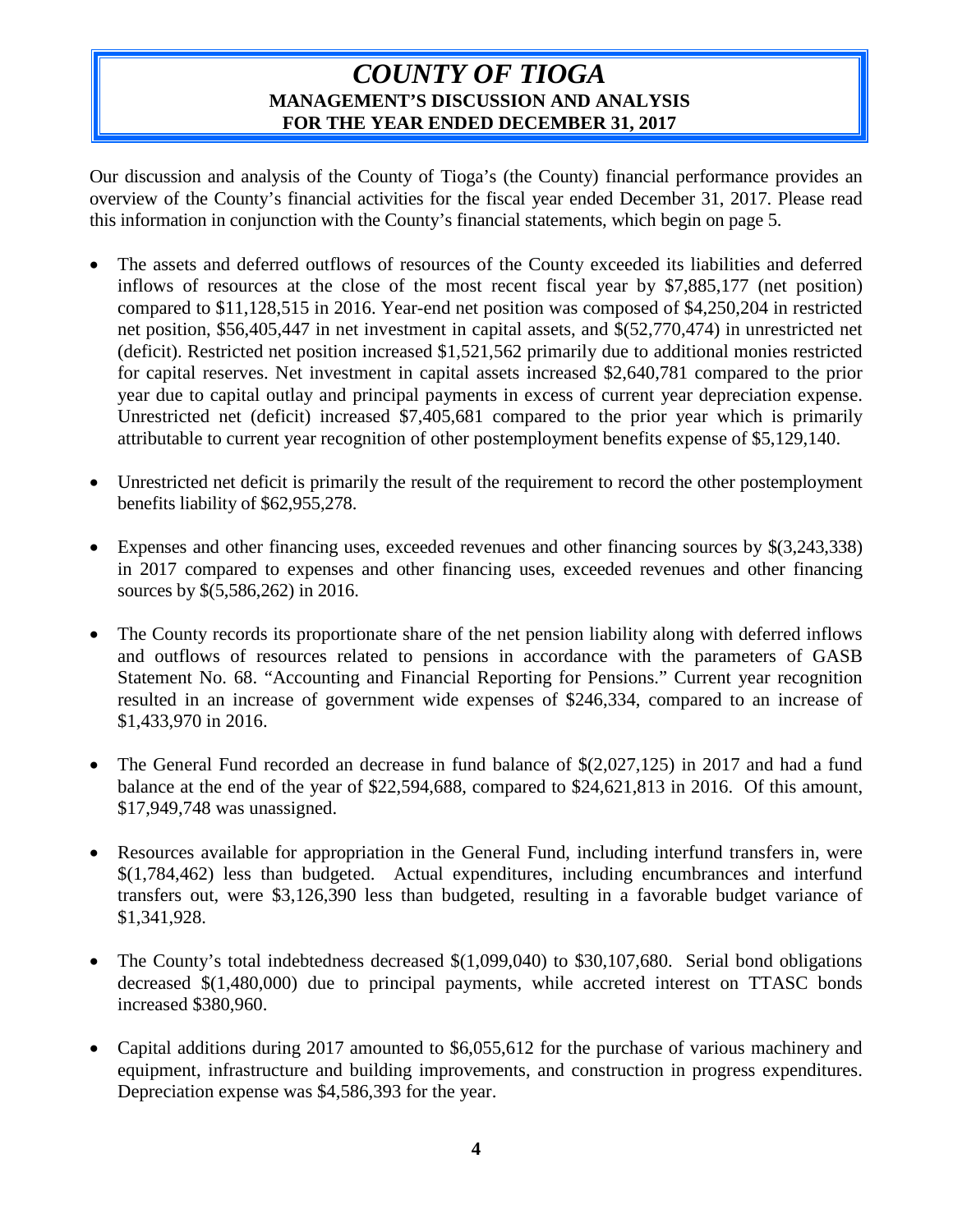### **USING THIS ANNUAL REPORT**

This annual report consists of a series of basic financial statements. The Statement of Net Position and the Statement of Activities (on pages 5-6a) provide information about the County as a whole and present a longer-term view of the County's finances. Governmental Fund financial statements start on page 7. For Governmental Activities, these statements tell how these services were financed in the short term, as well as what remains for future spending. Governmental Fund financial statements also report the County's operations in more detail than the Government-wide financial statements by providing information about the County's most significant funds. The remaining statements provide financial information about activities for which the County acts solely as a trustee or agent for the benefit of those outside the government. Following these statements are notes that provide additional information that is essential to a full understanding of the data provided in the financial statements. The statements are followed by a section of required supplementary information that further explains and supports the financial statements with a comparison of the County's General Fund budget for the year, a Schedule of Funding Progress related to the County's other postemployment benefits, a Schedule of County's Contributions, and a Schedule of the County's Proportionate Share of Net Pension Liability.

In addition to the basic financial statements, the annual report contains other information in the form of combining statements for those funds that are not considered major funds and, therefore, are not presented individually in the basic financial statements.

#### **Reporting the County as a Whole**

Analysis of the County as a whole begins on page 5, with the Government-wide financial statements. The Statement of Net Position and the Statement of Activities report information about the County as a whole and about its activities in a way that helps answer the question of whether the County, as a whole, is better off or worse off as a result of the year's activities. These statements include *all* assets, deferred outflows of resources, liabilities, and deferred inflows of resources using the *accrual basis of accounting*, which is similar to the accounting used by most private-sector companies. All of the current year's revenues and expenses are taken into account regardless of when the cash is received or paid.

These two statements report the County's net position and its changes. The County's net position, the difference between assets, deferred outflows of resources, liabilities, and deferred inflows of resources, is one way to measure the County's financial health, or financial position. Over time, increases or decreases in the County's net position are one indicator of whether its financial health is improving or deteriorating. One needs to consider other non-financial factors, however, such as changes in the County's property tax base and the condition of the County's roads, to assess the overall health of the County.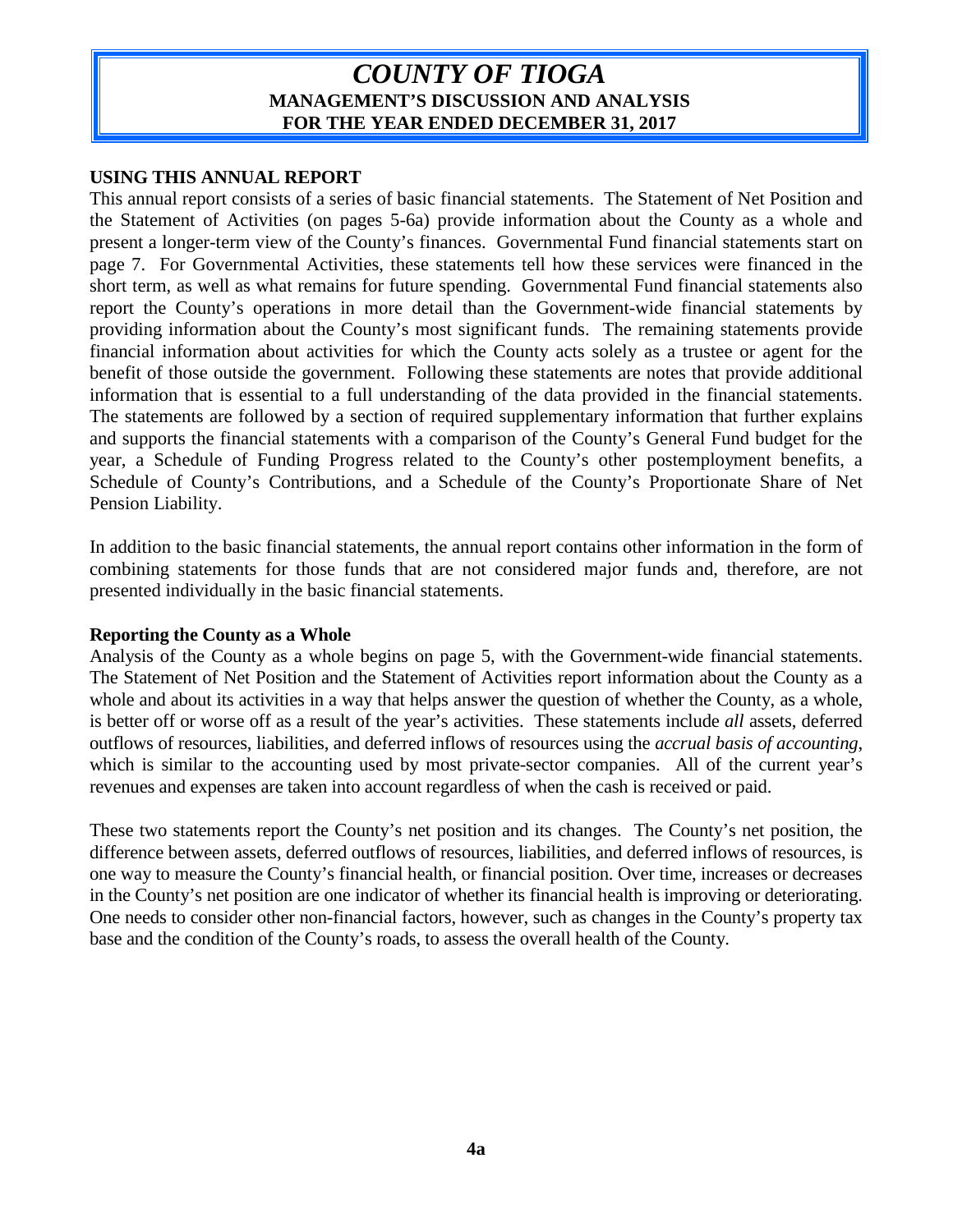In the Statement of Net Position and the Statement of Activities, the County is separated into two kinds of activities:

**Governmental Activities:** Most of the County's services are reported in this category, including public safety, public health, economic assistance, transportation, and general administration. Property and sales taxes, and state and federal grants finance most of these activities.

**Component Units:** The County includes three separate legal entities in its report - the Tioga Tobacco Asset Securitization Corporation, the Tioga County Soil and Water Conservation District, and Tioga County Industrial Development Agency. Although legally separate, these component units are important because the County is financially accountable for them. The Tioga Tobacco Asset Securitization Corporation is reported as a blended component unit. The Tioga County Soil and Water Conservation District and the Tioga County Industrial Development Agency are reported as discrete component units. Complete financial statements for the Tioga Tobacco Asset Securitization Corporation and the Tioga County Industrial Development Agency can be obtained from their administrative offices at 56 Main Street, Owego, New York 13827. Financial statements for the Tioga County Soil and Water Conservation District can be obtained from their administrative office at 183 Corporate Drive, Owego, New York 13827.

### **Reporting the County's Most Significant Funds**

#### **Fund Financial Statements**

Analysis of the County's Major Funds begins on page 7. The Governmental Fund financial statements provide detailed information about the most significant funds - not the County as a whole. Some funds are required to be established by state law. However, management establishes many other funds to help it control and manage money for particular purposes or to show it is meeting legal responsibilities for using certain taxes and grants. The County's three kinds of funds - Governmental, Proprietary, and Fiduciary - use different accounting approaches.

**Governmental Funds:** All of the County's services are reported in the Governmental Funds which focus on how money flows into and out of those funds and the balances left at year end that are available for spending. These funds are reported using an accounting method called *modified accrual accounting* which measures cash and all other financial assets that can be readily converted to cash. The Governmental Fund statements provide a detailed short-term view of the County's general governmental operations and the basic services it provides. Governmental Fund information helps determine whether there are more or fewer financial resources that can be spent in the near future to finance the County's programs. The relationship (or differences) between Governmental *Activities* (reported in the Government-wide financial statements) and Governmental *Funds* is explained in a reconciliation following the fund financial statements.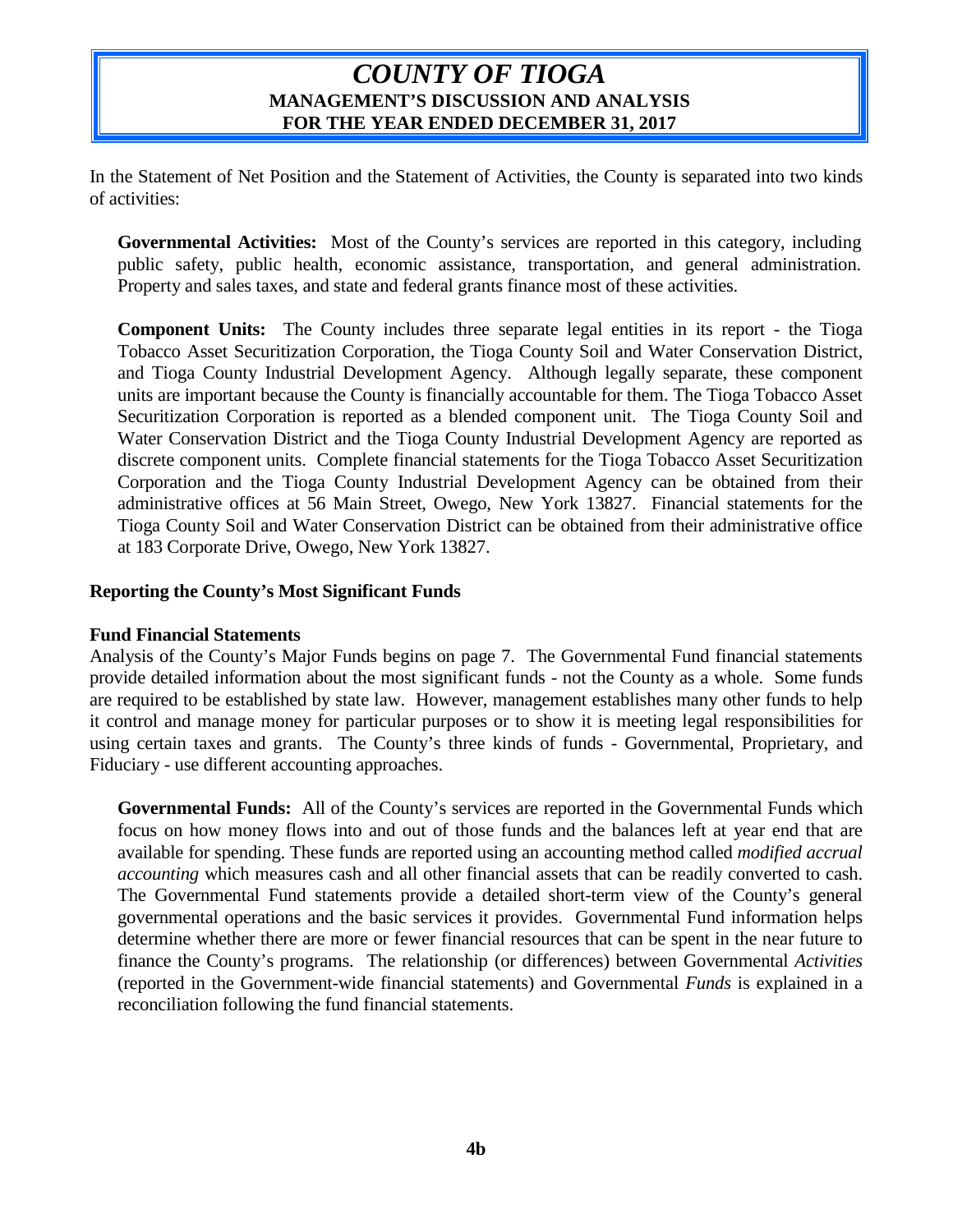**Proprietary Funds:** When the County charges customers for the services it provides - whether to outside customers or to other units of the County - these services are generally reported in Proprietary Funds. Proprietary Funds are reported in the same way that all activities are reported in the Statement of Net Position and the Statement of Activities. Internal Service Funds (a component of Proprietary Funds) are used to report activities that provide supplies and services for the County's other programs and activities such as the administration of workers' compensation obligations.

**The County as Trustee:** The County is the trustee, or fiduciary, for other assets that, because of a trust arrangement, can be used only for the trust beneficiaries. All of the County's fiduciary activities are reported in a separate Statement of Fiduciary Net Position on page 14. We exclude these activities from the County's other financial statements because the County cannot use these assets to finance its operations. The County is responsible for ensuring that the assets reported in these funds are used for their intended purposes.

## **THE COUNTY AS A WHOLE**

The County's net position for fiscal year ended December 31, 2017 decreased \$(3,243,338), from \$11,128,515 to \$7,885,177. Last year net position decreased by \$(5,586,262) .

The largest portion of the County's net position, \$56,405,447, reflects its investment in capital assets (e.g. land, buildings, machinery and equipment, and infrastructure) less any related outstanding debt used to acquire those assets. The County uses these capital assets to provide services to citizens; consequently, these assets are not available for future spending. Although the County's investment in capital assets is reported net of related debt, it should be noted that the resources needed to repay this debt must be provided by other sources, as the capital assets themselves cannot be used to liquidate these liabilities.

A portion of the County's net position, \$4,250,204, represents resources subject to external restrictions on how they may be used and are reported as restricted. Restricted fund balance of \$5,992,957 in the General, Capital, Special Grant, Refuse and Garbage and Debt Service Funds, also includes unspent debt proceeds of \$(1,742,753) which is reported as a portion of net investment in capital assets in the Statement of Net Position.

The remaining category of total net position, unrestricted net position, which shows a deficit of \$(52,770,474), is what may be used to meet the government's ongoing obligations and services to creditors and citizens.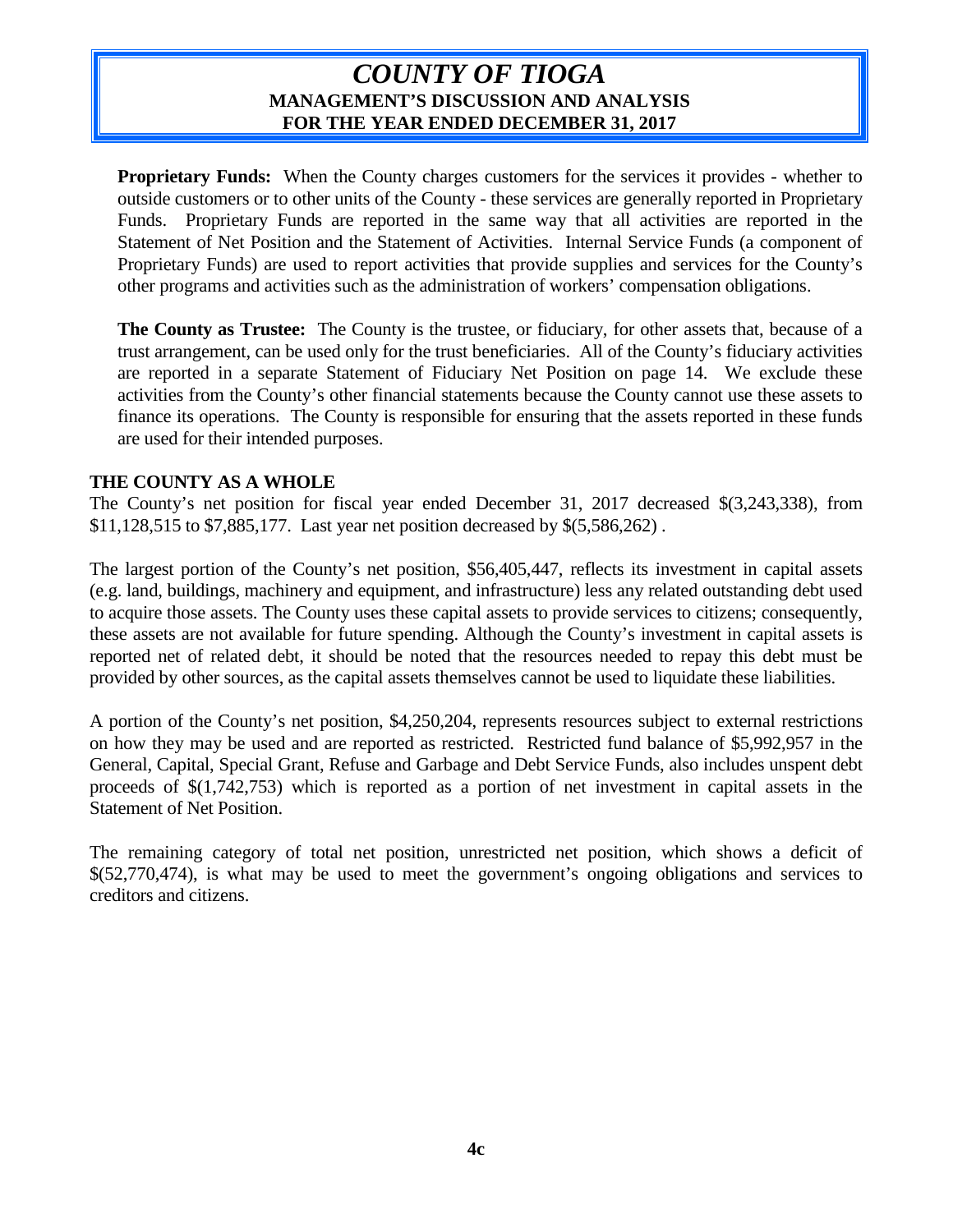Our analysis below focuses on the net position (Figure 1), and changes in net position (Figure 2), of the County's Governmental Activities.

|                                             |                                 | <b>Governmental Activities</b> | <b>Dollar Change</b> | <b>Percent Change</b> |  |
|---------------------------------------------|---------------------------------|--------------------------------|----------------------|-----------------------|--|
|                                             | 2016 (Restated)                 | 2017                           | $2016 - 2017$        | $2016 - 2017$         |  |
| Current assets                              | 49,625,201<br>\$                | 47,823,506                     | (1,801,695)          | (3.63%)               |  |
| Capital assets, net                         | 66,968,475                      | 68,437,694                     | 1,469,219            | 2.19%                 |  |
| Other noncurrent assets                     | 775,882                         | 775,969                        | 87                   | 0.01%                 |  |
| <b>Total Assets</b>                         | 117,369,558                     | 117,037,169                    | (332, 389)           | $(0.28\%)$            |  |
| Pensions                                    | 12,069,651                      | 6,295,711                      | (5,773,940)          | $(47.84\%)$           |  |
| <b>Total Deferred Outflows of Resources</b> | 12,069,651                      | 6,295,711                      | (5,773,940)          | $(47.84\%)$           |  |
| <b>Current liabilities</b>                  | 12,076,862                      | 10,911,377                     | (1,165,485)          | $(9.65\%)$            |  |
| Noncurrent liabilities                      | 103,776,252                     | 102,421,448                    | (1,354,804)          | $(1.31\%)$            |  |
| <b>Total Liabilities</b>                    | 115,853,114                     | 113,332,825                    | (2,520,289)          | $(2.18\%)$            |  |
| Pensions                                    | 2,457,580                       | 2,114,878                      | (342,702)            | $(13.94\%)$           |  |
| <b>Total Deferred Inflows of Resources</b>  | 2,457,580                       | 2,114,878                      | (342,702)            | $(13.94\%)$           |  |
| Net investment in capital assets            | 53,764,666                      | 56,405,447                     | 2,640,781            | 4.91%                 |  |
| Restricted                                  | 2,728,642                       | 4,250,204                      | 1,521,562            | 55.76%                |  |
| Unrestricted                                | (45,364,793)                    | (52, 770, 474)                 | (7,405,681)          | (16.32%)              |  |
| <b>Total Net Position</b>                   | 11,128,515<br>$\boldsymbol{\$}$ | 7,885,177                      | (3, 243, 338)        | $(29.14\%)$           |  |

Current assets decreased primarily due to decreases in cash partially offset by increases in prepaid expenses, property taxes receivable, and amounts due from state and federal governments. Capital assets increased because capital outlay exceeded depreciation expense. The change in noncurrent assets is attributable to the change in Tioga Tobacco Asset Securitization Corporation (TTASC) restricted cash.

Deferred outflows and inflows of resources increases are based on actuarially determined changes related to the County's proportionate share of the New York State and Local Retirement System pension plan.

Current liabilities decreased from the prior year due to decreases in accounts payable, overpayments, due to other governments, and unearned revenue, partially offset by increases in the current portion of long term liabilities. The decrease in noncurrent liabilities reflects the decrease in the County's proportionate share of the plans net pension liability of \$(5,184,904), along with decreases in the long term portion of indebtedness of \$(1,299,040) due to principal payments, partially offset by an increase in other postemployment benefit liability of \$5,129,140.

The change in net investment in capital assets is due to reductions in debt and increases in capital assets. Restricted net position increased primarily as a result of increases in capital reserves. Unrestricted net position decreased primarily as a result of current year expenses in excess of revenues; see Figure 2 for additional information.

The County's total revenues increased by 4.26%, while the total cost of all programs and services increased 0.92%. Our analysis in Figure 2 considers the operations of Governmental Activities.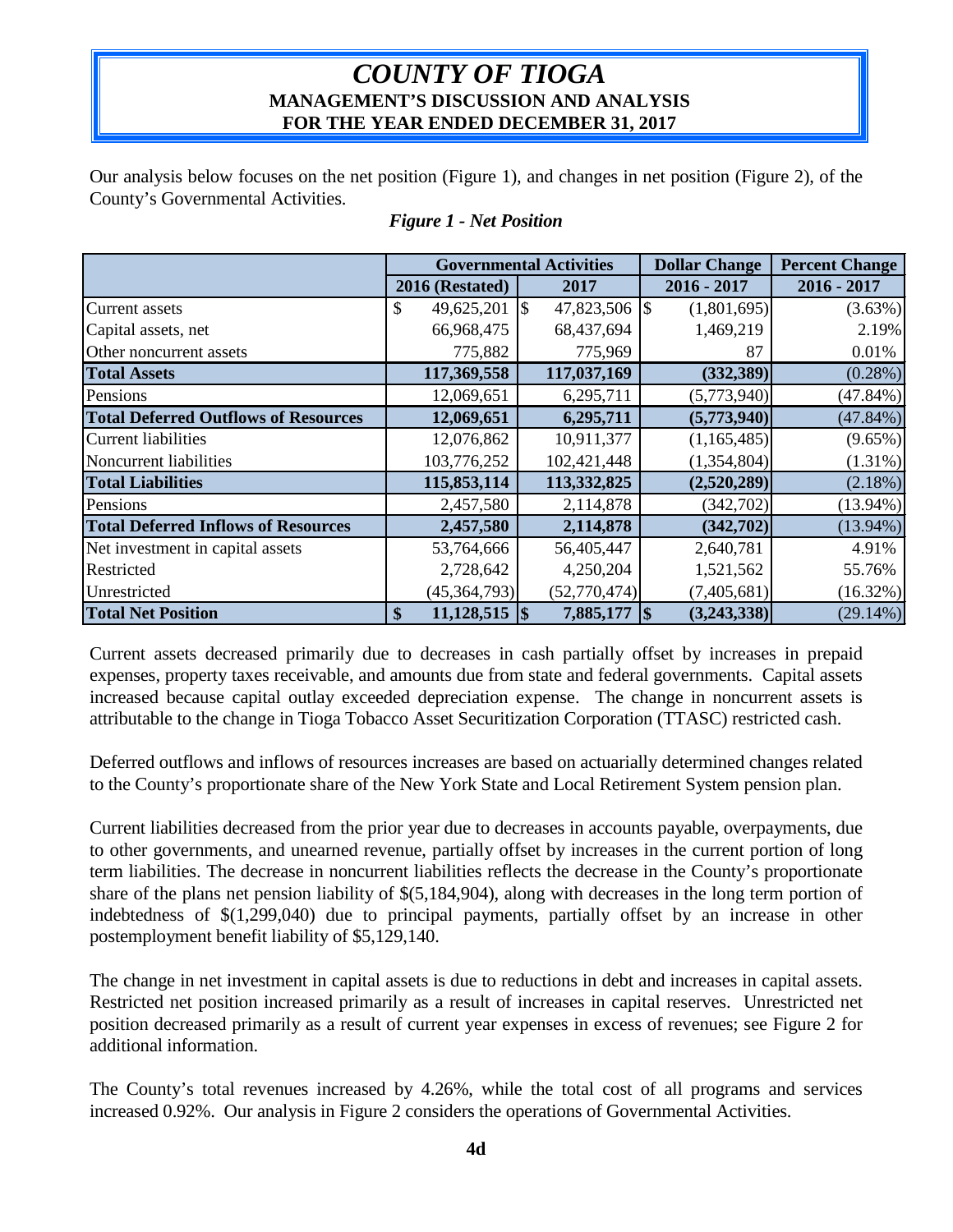| <b>Figure 2 - Changes in Net Position</b> |    |                                |                   |                     |            |             |                                         |  |  |  |  |
|-------------------------------------------|----|--------------------------------|-------------------|---------------------|------------|-------------|-----------------------------------------|--|--|--|--|
|                                           |    | <b>Governmental Activities</b> |                   |                     |            |             | <b>Dollar Change   Percent Change  </b> |  |  |  |  |
|                                           |    | 2016                           |                   | 2017                |            | 2016 - 2017 | 2016 - 2017                             |  |  |  |  |
| <b>REVENUES</b>                           |    |                                |                   |                     |            |             |                                         |  |  |  |  |
| <b>Program Revenues:</b>                  |    |                                |                   |                     |            |             |                                         |  |  |  |  |
| Charges for services                      | \$ | 6,318,608                      | $\sqrt{3}$        | 6,232,695           | $\sqrt{3}$ | (85,913)    | $(1.36\%)$                              |  |  |  |  |
| Operating grants and contributions        |    | 15,962,105                     |                   | 16,691,927          |            | 729,822     | 4.57%                                   |  |  |  |  |
| Capital grants                            |    | 1,496,862                      |                   | 2,868,262           |            | 1,371,400   | 91.62%                                  |  |  |  |  |
| <b>General Revenues:</b>                  |    |                                |                   |                     |            |             |                                         |  |  |  |  |
| Property taxes and tax items              |    | 26,108,454                     |                   | 25,792,998          |            | (315, 456)  | $(1.21\%)$                              |  |  |  |  |
| Sales and other taxes                     |    | 19,699,211                     |                   | 21,200,001          |            | 1,500,790   | 7.62%                                   |  |  |  |  |
| Tobacco settlement                        |    | 605,619                        |                   | 645,219             |            | 39,600      | 6.54%                                   |  |  |  |  |
| State sources                             |    | 1,084,549                      |                   | 1,146,009           |            | 61,460      | 5.67%                                   |  |  |  |  |
| Use of money and property                 |    | 115,897                        |                   | 106,548             |            | (9,349)     | $(8.07\%)$                              |  |  |  |  |
| Other                                     |    | 417,271                        |                   | 180,518             |            | (236,753)   | (56.74%)                                |  |  |  |  |
| <b>Total Revenues</b>                     | \$ | 71,808,576                     | $\boldsymbol{\$}$ | 74,864,177          | l\$        | 3,055,601   | $4.26\%$                                |  |  |  |  |
| PROGRAM EXPENSES                          |    |                                |                   |                     |            |             |                                         |  |  |  |  |
| General government                        | \$ | 16,369,342                     | $\boldsymbol{\$}$ | $16,705,486$ \\ \\$ |            | 336,144     | 2.05%                                   |  |  |  |  |
| Education                                 |    | 4,468,732                      |                   | 4,811,419           |            | 342,687     | 7.67%                                   |  |  |  |  |
| Public safety                             |    | 15,807,692                     |                   | 15,136,740          |            | (670, 952)  | $(4.24\%)$                              |  |  |  |  |
| Public health                             |    | 7,603,118                      |                   | 7,584,836           |            | (18, 282)   | $(0.24\%)$                              |  |  |  |  |
| Transportation                            |    | 5,295,084                      |                   | 5,965,198           |            | 670,114     | 12.66%                                  |  |  |  |  |
| Economic assistance and opportunity       |    | 23,727,856                     |                   | 23,726,275          |            | (1,581)     | $(0.01\%)$                              |  |  |  |  |
| Culture and recreation                    |    | 362,583                        |                   | 340,447             |            | (22, 136)   | $(6.11\%)$                              |  |  |  |  |
| Home and community services               |    | 2,176,952                      |                   | 2,270,824           |            | 93,872      | 4.31%                                   |  |  |  |  |
| Interest on long-term debt                |    | 1,583,479                      |                   | 1,566,290           |            | (17, 189)   | $(1.09\%)$                              |  |  |  |  |
| <b>Total Expenses</b>                     | \$ | 77,394,838                     | $\boldsymbol{s}$  | 78,107,515          | 1\$        | 712,677     | $0.92\%$                                |  |  |  |  |
| <b>CHANGE IN NET POSITION</b>             | \$ | $(5,586,262)$ \$               |                   |                     |            | 2,342,924   | 41.94%                                  |  |  |  |  |

## *Figure 2 - Changes in Net Position*

#### *Revenues*

- Operating grants increased primarily due to a new fire protection grant received, partially offset by decreases in public health, transportation, social services, and child care grants for the current year.
- Capital grants increased due to FEMA grants received in the current year and transportation grants that exceeded 2016 amounts.
- Property tax and tax items decreased based on an increase in unpaid and estimated uncollectible taxes.

#### *Expenses*

- General government expenses increased primarily as a result of allocating the increase in employee benefits, along with changes in other postemployment benefits, and net pension activity, to functions based on percentages of payroll in each function.
- The increase in education expense is attributable to increased tuition, services, and other transportation costs associated with the education of handicapped children.
- Public safety expenses decreased as a result of higher than normal expenses in 2016, which resulted from arbitration settlements.
- Transportation expenses increased primarily due to allocation of depreciation expense.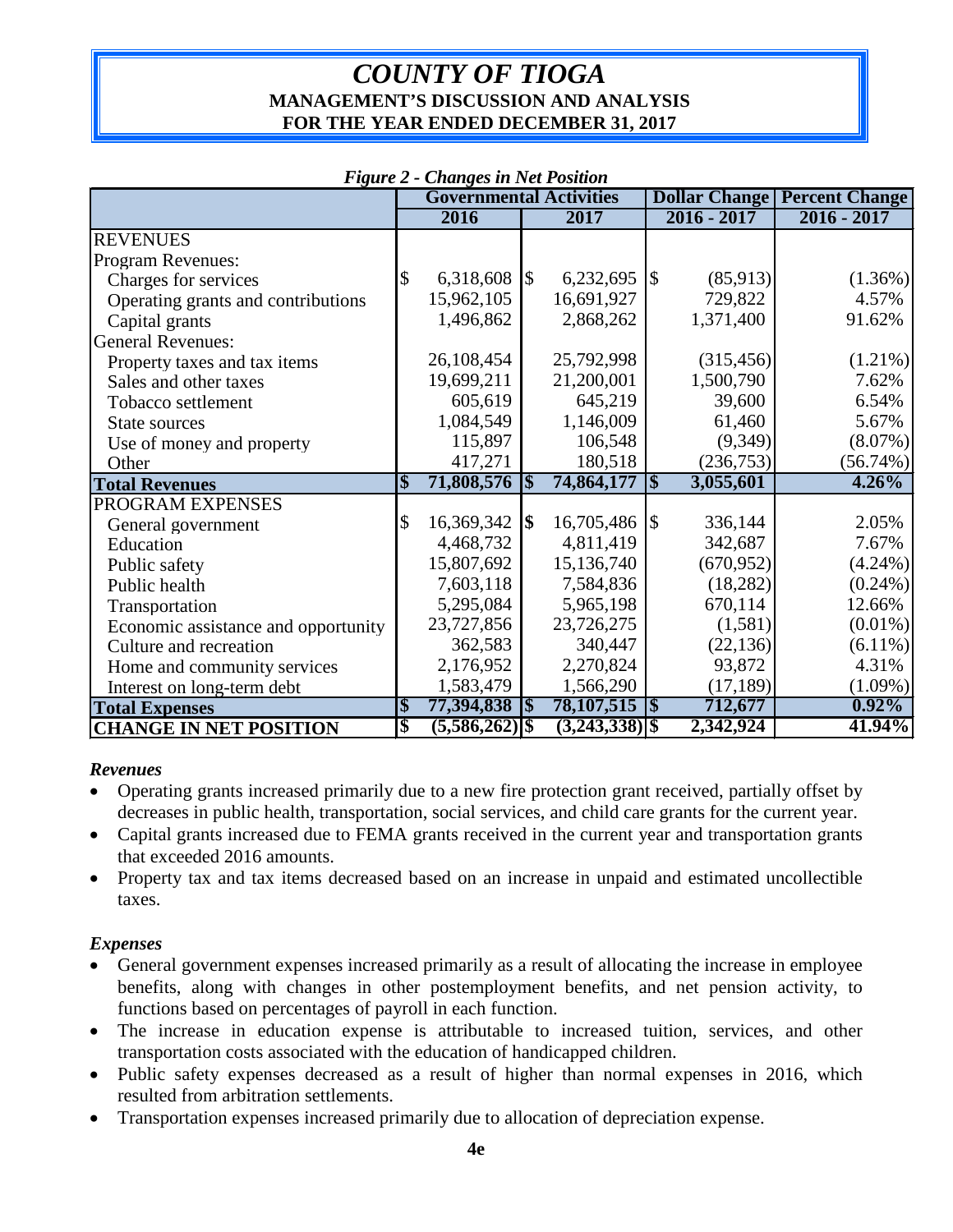Figures 3 and 4 show the sources of revenue for 2017 and 2016.



The cost of all Governmental Activities this year was \$78,107,515. As shown in the Statement of Activities, the amount our taxpayers ultimately financed for these activities through County property and other tax revenues was \$52,314,631, because some of the cost was paid by those who directly benefited from the programs or by other governments and organizations that subsidized certain programs with grants and contributions. Overall, the County's governmental program revenues were \$25,792,884. The County paid for the remaining "public benefit" portion of Governmental Activities with \$49,071,293 in taxes and other revenues, such as interest and general entitlements.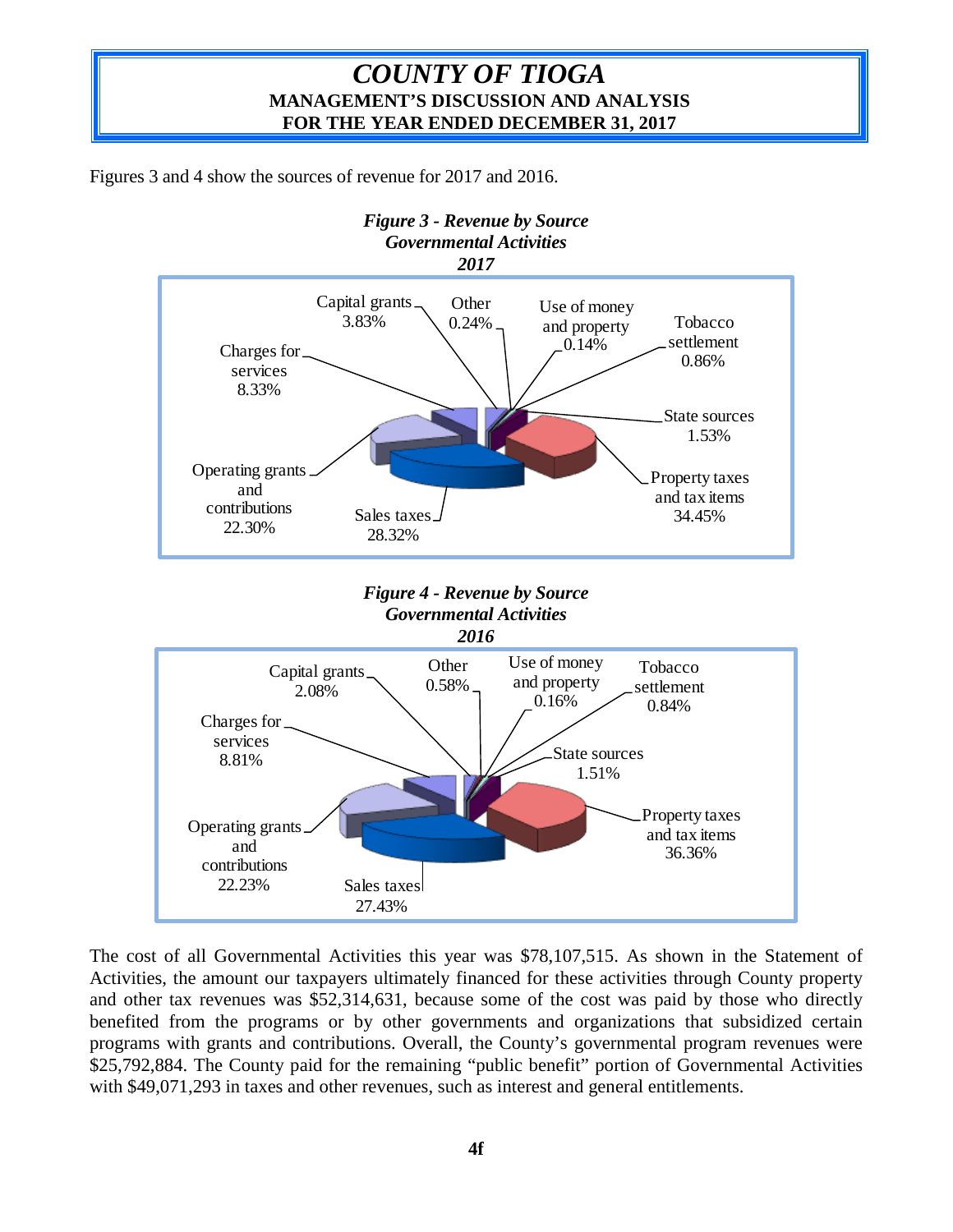Overall, program expenses of the County's Governmental Activities increased \$712,677, which represents a 3.34% increase over the prior year. The total cost versus revenue generated by activities for the County's largest programs is presented below. The difference between the cost and revenue shows the relative financial burden placed on the County's taxpayers by each of these functions.





*Figure 6 - Net Program Cost Governmental Activities 2016*

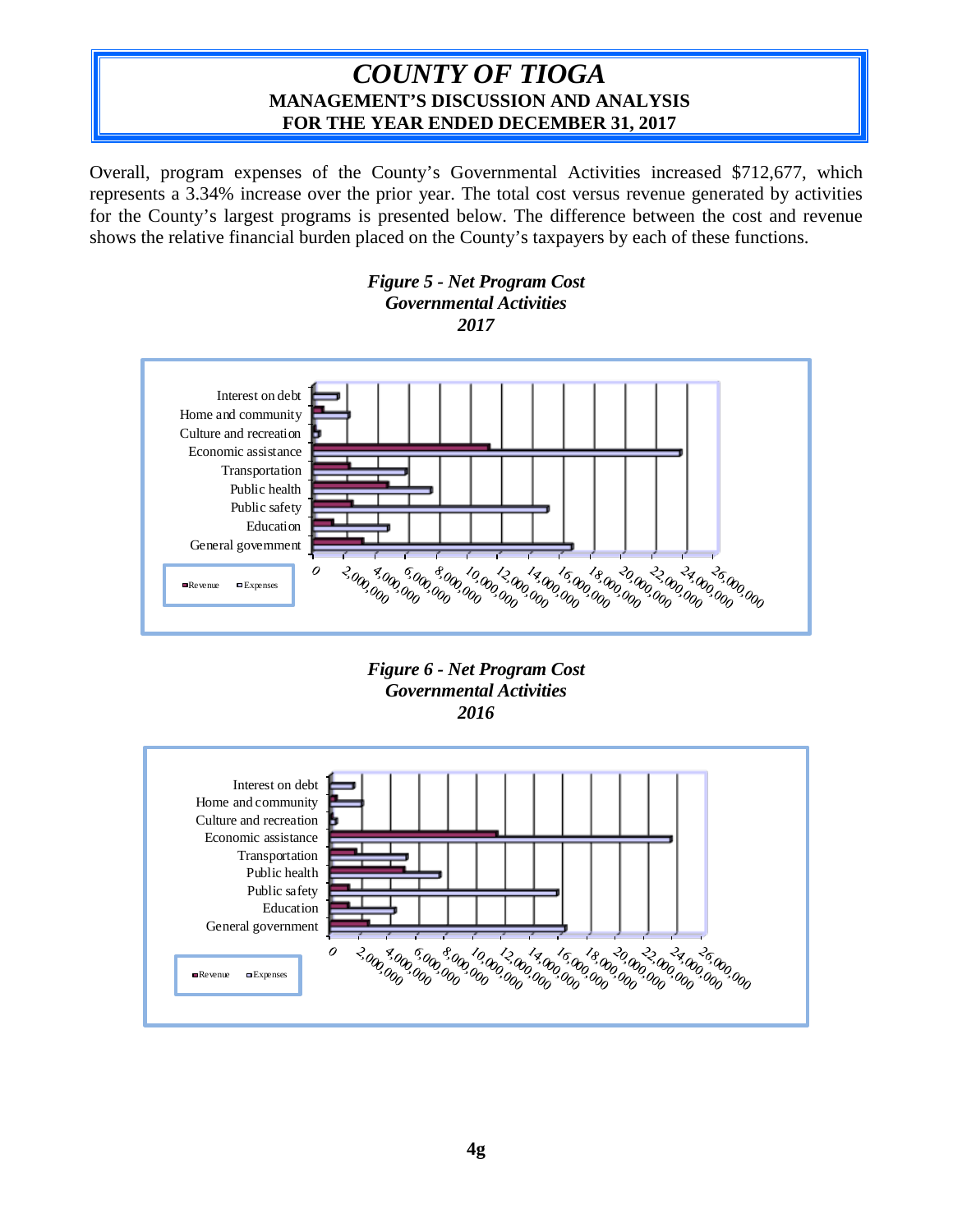### **THE COUNTY'S FUNDS**

At December 31, 2017, the County's Governmental Funds, as presented in the balance sheets on page 7, reported a combined fund balance of \$34,935,135, which represents a decrease of (3.02)% from the prior year. Of this amount, \$1,012,429 was non-spendable, \$5,992,957 was restricted, and \$9,980,001 was assigned, leaving \$17,947,748 in unassigned fund balance. Figure 7 shows the changes in fund balance for the County's Governmental Funds.

|                               |            |     |               |   |             | <b>Dollar Change Percent Change</b> |
|-------------------------------|------------|-----|---------------|---|-------------|-------------------------------------|
|                               | 2016       |     | 2017          |   | 2016 - 2017 | $2016 - 2017$                       |
| Major Funds:                  |            |     |               |   |             |                                     |
| <b>General Fund</b>           | 24,621,813 | IS. | 22,594,688    | S | (2,027,125) | $(8.23\%)$                          |
| Capital Projects Fund         | 9,499,041  |     | 10,010,193    |   | 511,152     | 5.38%                               |
| Nonmajor Funds:               |            |     |               |   |             |                                     |
| <b>Special Revenue Funds:</b> |            |     |               |   |             |                                     |
| <b>County Road Fund</b>       | (78,200)   |     | 11,387        |   | 89,587      | 114.56%                             |
| Road Machinery Fund           | 601,671    |     | 400,406       |   | (201, 265)  | (33.45%)                            |
| <b>Special Grant Fund</b>     | 613,189    |     | 934,646       |   | 321,457     | 52.42%                              |
| Refuse and Garbage Fund       | 186,265    |     | 137,779       |   | (48, 486)   | $(26.03\%)$                         |
| Debt Service Fund             | 851,786    |     | 846,036       |   | (5,750)     | $(0.68\%)$                          |
| <b>Totals</b>                 | 36,295,565 |     | 34,935,135 \$ |   | (1,360,430) | $(3.75\%)$                          |

### *Figure 7 Governmental Funds Fund Balances*

The decrease in the General Fund is primarily related to interfund transfers out of \$4,490,591 to capital and other non-major funds for capital projects and to cover cost of operations in non-major funds. The increase in the Capital Projects Fund is primarily due to interfund transfers in of \$1,695,874. The changes in non-major governmental funds is primarily the result of funds transferred in from the General Fund as well as results of operations within the funds.

#### **General Fund Budgetary Highlights**

Over the course of the year, the County Legislature revised the County budget several times. These budget amendments consist of budget transfers between functions, which did not increase the overall budget. In addition to these transfers, the County Legislature increased the overall budget to provide for unspent appropriations from the previous year (encumbrances) and various federal and state grants.

Actual charges to appropriations (expenditures) and other financing uses were below final budgeted amounts by \$3,126,390. Resources available for appropriation and other financing sources were \$(1,784,462) under the final budgeted amounts.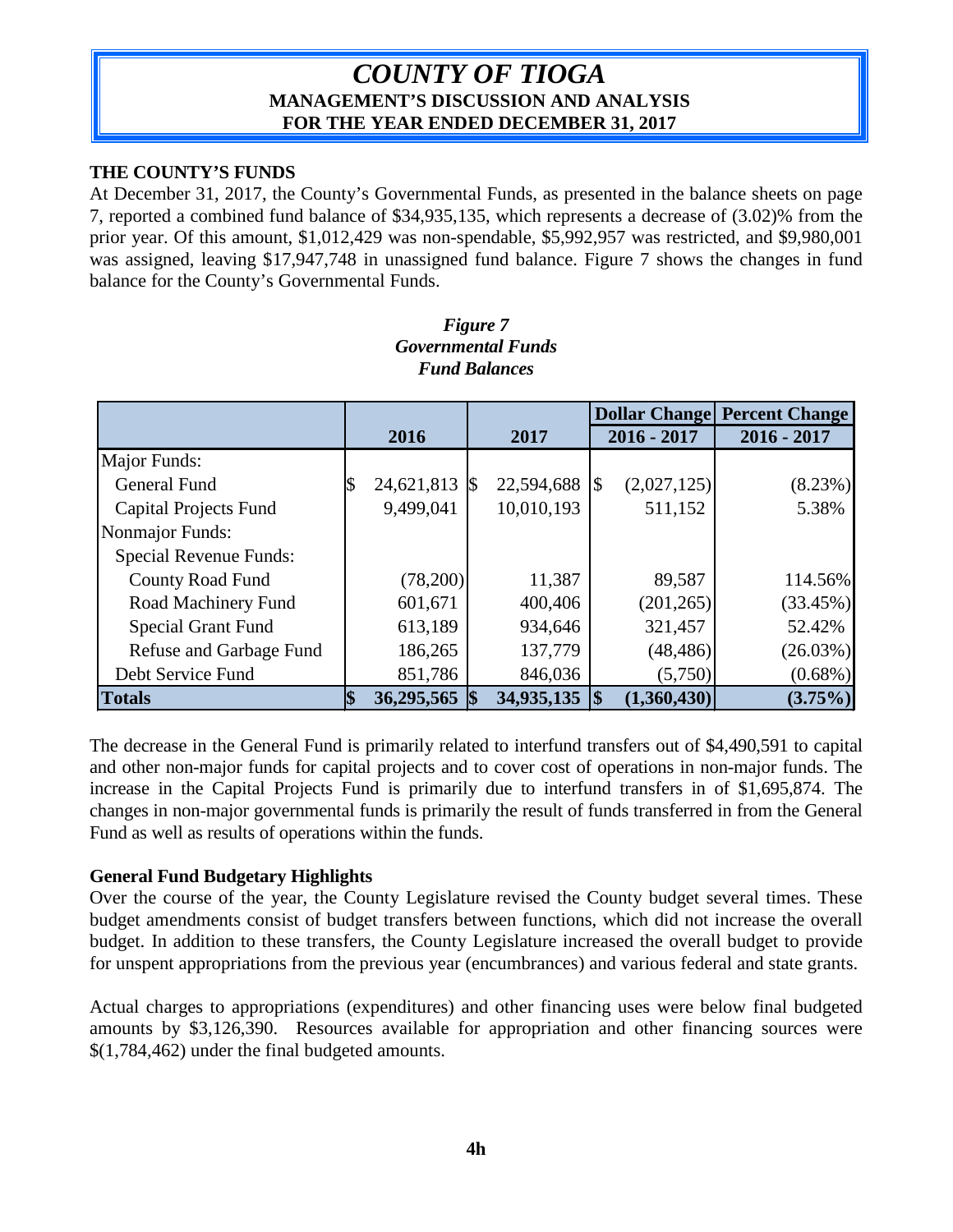## *Figure 8 - Budgetary Comparison Schedule - General Fund December 31, 2017*

|                                           |                   | <b>Original</b>          | <b>Final Budget</b>              |                          |                     | <b>Actual w/</b> |                           | <b>Variance</b> |  |
|-------------------------------------------|-------------------|--------------------------|----------------------------------|--------------------------|---------------------|------------------|---------------------------|-----------------|--|
|                                           |                   | <b>Budget</b>            |                                  |                          | <b>Encumbrances</b> |                  |                           | Fav. (Unfav.)   |  |
| <b>REVENUES AND OTHER</b>                 |                   |                          |                                  |                          |                     |                  |                           |                 |  |
| <b>FINANCING SOURCES</b>                  |                   |                          |                                  |                          |                     |                  |                           |                 |  |
| Real property taxes and tax items         | \$                | $24,723,214$ \\ \\$      |                                  | $24,723,214$ \$          |                     | 24,238,463       | $\boldsymbol{\mathsf{S}}$ | (484, 751)      |  |
| Nonproperty tax items                     |                   | 19,379,000               |                                  | 19,379,000               |                     | 20,680,920       |                           | 1,301,920       |  |
| Departmental income                       |                   | 5,265,754                |                                  | 5,235,604                |                     | 4,881,556        |                           | (354, 048)      |  |
| Intergovernmental charges                 |                   | 457,000                  |                                  | 475,019                  |                     | 130,041          |                           | (344, 978)      |  |
| Use of money and property                 |                   | 65,000                   |                                  | 65,000                   |                     | 83,663           |                           | 18,663          |  |
| <b>State sources</b>                      |                   | 8,997,582                |                                  | 11,465,123               |                     | 10,493,237       |                           | (971, 886)      |  |
| Federal sources                           |                   | 7,103,871                |                                  | 7,541,412                |                     | 6,919,007        |                           | (622, 405)      |  |
| Other revenues and financing sources      |                   | 505,637                  |                                  | 513,557                  |                     | 186,580          |                           | (326, 977)      |  |
| <b>Total Revenues and Other Financing</b> |                   |                          |                                  |                          |                     |                  |                           |                 |  |
| <b>Sources</b>                            | $\boldsymbol{\$}$ | 66,497,058               | $\vert \mathbf{\$}$              | 69,397,929               | $\vert \mathsf{s}$  | 67,613,467       | $\boldsymbol{\$}$         | (1,784,462)     |  |
| <b>Appropriated Reserves and Fund</b>     |                   |                          |                                  |                          |                     |                  |                           |                 |  |
| <b>Balance</b>                            | \$                | 1,101,943                | $\vert \mathsf{s}$               | 4,257,469                | $\vert \$\$         |                  | \$                        |                 |  |
| <b>EXPENDITURES AND OTHER</b>             |                   |                          |                                  |                          |                     |                  |                           |                 |  |
| <b>FINANCING USES</b>                     |                   |                          |                                  |                          |                     |                  |                           |                 |  |
| General government                        | \$                | 11,419,644               | $\sqrt{3}$                       | 11,809,186               | $\sqrt{5}$          | 11,191,815       | $\boldsymbol{\mathsf{S}}$ | 617,371         |  |
| Education                                 |                   | 4,982,455                |                                  | 5,201,961                |                     | 5,046,611        |                           | 155,350         |  |
| Public safety                             |                   | 8,180,449                |                                  | 10,429,847               |                     | 9,981,381        |                           | 448,466         |  |
| Public health                             |                   | 5,385,263                |                                  | 5,546,330                |                     | 4,802,920        |                           | 743,410         |  |
| Transportation                            |                   |                          |                                  | 310,298                  |                     | 247,773          |                           | 62,525          |  |
| Economic assistance and opportunity       |                   | 19,714,722               |                                  | 20,025,039               |                     | 19,442,859       |                           | 582,180         |  |
| Culture and recreation                    |                   | 346,211                  |                                  | 348,254                  |                     | 332,150          |                           | 16,104          |  |
| Home and community services               |                   | 634,479                  |                                  | 643,278                  |                     | 642,178          |                           | 1,100           |  |
| <b>Employee benefits</b>                  |                   | 11,964,253               |                                  | 12,240,944               |                     | 12,240,146       |                           | 798             |  |
| Debt service                              |                   | 2,110,589                |                                  | 2,110,589                |                     | 2,110,584        |                           | 5               |  |
| Other financing uses                      |                   | 2,860,936                |                                  | 4,989,672                |                     | 4,490,591        |                           | 499,081         |  |
| <b>Total Expenditures and Other</b>       |                   |                          |                                  |                          |                     |                  |                           |                 |  |
| <b>Financing Uses</b>                     | \$                | 67,599,001               | $\overline{\boldsymbol{\theta}}$ | 73,655,398               | $\vert \$\$         | 70,529,008       | \$                        | 3,126,390       |  |
| <b>Excess of Revenues</b>                 |                   |                          |                                  |                          |                     |                  |                           |                 |  |
| and Other Financing Sources               | \$                | $\overline{\phantom{a}}$ | \$                               | $\overline{\phantom{a}}$ | $\sqrt{3}$          | $(2,915,541)$ \$ |                           | 1,341,928       |  |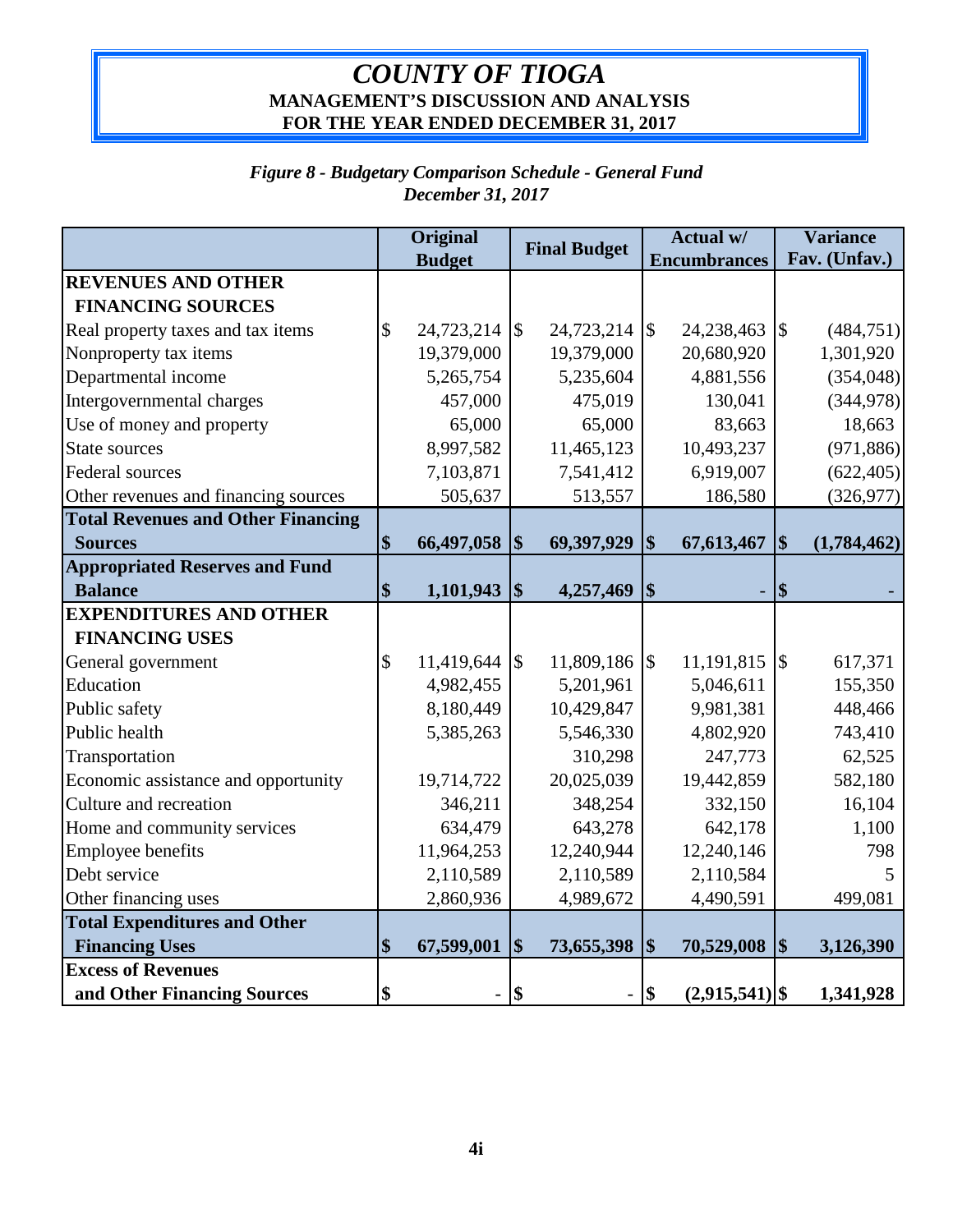## **CAPITAL ASSETS AND DEBT ADMINISTRATION**

#### **Capital Assets**

At December 31, 2017, the County had \$126,993,806, partially offset by accumulated depreciation of \$(58,556,112), invested in a broad range of capital assets, including buildings and improvements, machinery and equipment, roads and bridges, and construction in process. This amount represents a net increase (including additions, disposals and depreciation) of \$1,469,219 from the prior year.

|                            | <b>Governmental Activities</b> |               | <b>Dollar</b><br><b>Change</b> | <b>Percent</b><br><b>Change</b> |
|----------------------------|--------------------------------|---------------|--------------------------------|---------------------------------|
|                            | 2016 (Restated)                | 2017          | $2016 - 2017$                  | 2016 - 2017                     |
| Land                       | $1,264,322$ \$                 |               |                                | $0.00\%$                        |
| Construction-in-progress   | 1,537,653                      | 1,873,022     | 335,369                        | 21.81%                          |
| Buildings and improvements | 23,020,645                     | 22,179,019    | (841, 626)                     | $(3.66\%)$                      |
| Machinery and equipment    | 3,625,084                      | 3,453,755     | (171, 329)                     | (4.73%)                         |
| Infrastructure             | 37,520,771                     | 39,667,576    | 2,146,805                      | 5.72%                           |
| <b>Totals</b>              | $66,968,475$ \$                | 68,437,694 \$ | 1,469,219                      | 2.19%                           |

#### *Figure 9 - Capital Assets, Net of Depreciation*

This year's additions consisted of:

| <b>Total Net Change</b>           | 1,469,219       |
|-----------------------------------|-----------------|
| Less: Depreciation expense        | (4, 586, 393)   |
| <b>Total Additions</b>            | 6,055,612       |
| Infrastructure                    | 3,087,842       |
| Machinery and equipment           | 798,772         |
| <b>Buildings and Improvements</b> | 88,728          |
| Construction in progress          | \$<br>2,080,270 |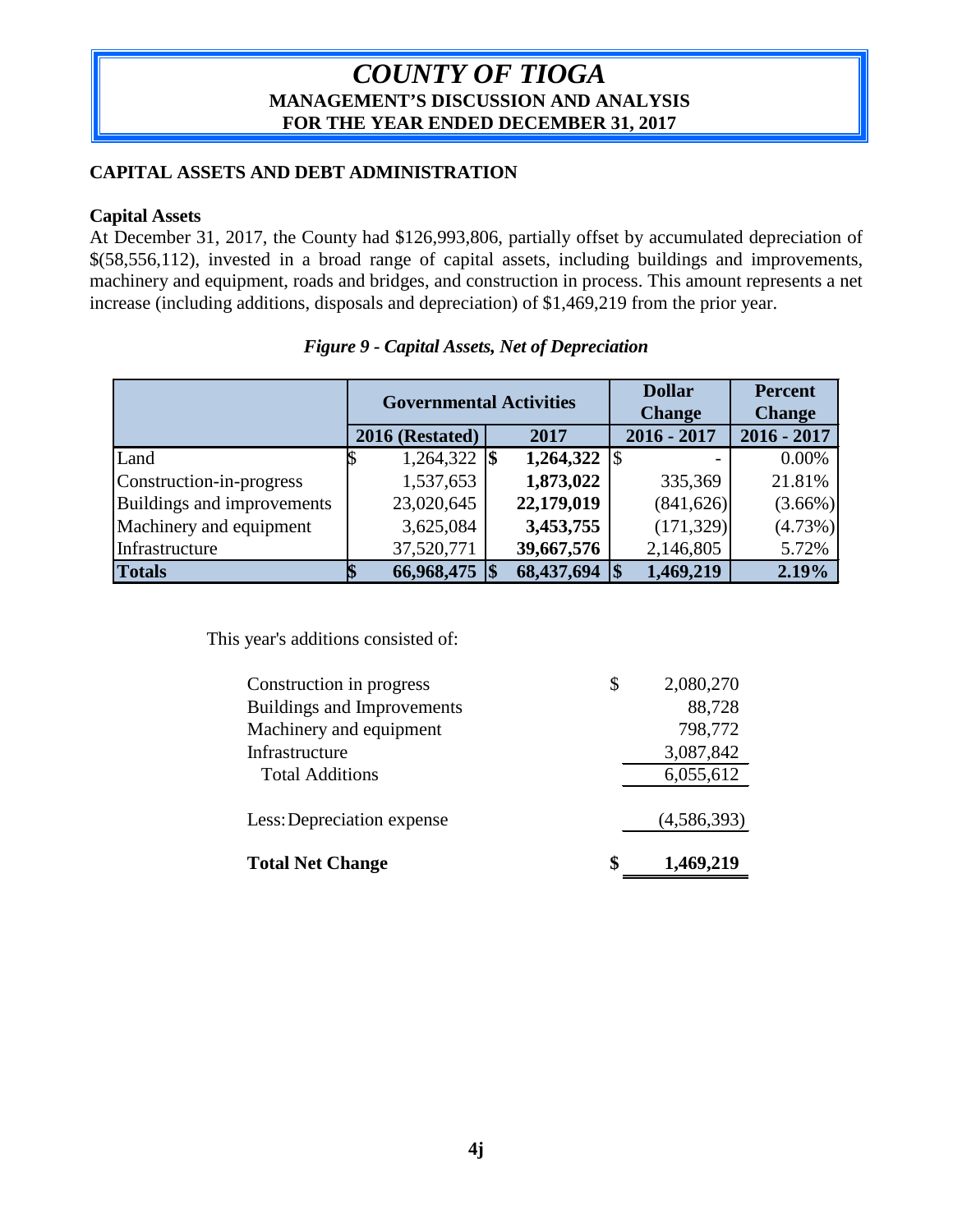### **Debt Administration**

At the end of 2017, the County and its blended component unit had total debt outstanding, in the form of serial bonds, of \$30,107,680. The County's debt of \$13,775,000 is backed by the full faith and credit of the County. Of this amount, \$13,775,000 is subject to the County's statutory debt limit of \$177,725,576, and represents approximately 7.8% of the County's debt limit. The blended component unit, Tioga Tobacco Asset Securitization Corporation, has debt of \$16,332,680, which is backed by future Tobacco Settlement Revenues.

### *Figure 10 - Outstanding Debt at Years Ended*

|                                       | <b>Governmental Activities</b> |               | <b>Dollar Change</b> |
|---------------------------------------|--------------------------------|---------------|----------------------|
|                                       | 2016                           | 2017          | $2016 - 2017$        |
| <b>Bonds</b> - Issued by County       | 15,225,000 \$                  | 13,775,000 \$ | (1,450,000)          |
| Bonds - Issued by TTASC               | 13,177,915                     | 13,147,915    | (30,000)             |
| Tobacco settlement pass-through bonds |                                |               |                      |
| accreted interest                     | 2,803,805                      | 3,184,765     | 380,960              |
| <b>Totals</b>                         | 31,206,720 \$                  | 30,107,680 \$ | (1,099,040)          |

Moody's Investors Service assigned the rating of A1 to the County's most recent debt issuance.

The County also has other long-term liabilities, which are further described in the footnotes.

## **ECONOMIC FACTORS AND NEXT YEAR'S BUDGETS**

- The County Legislature is sensitive to property tax burdens on the residents of the County and is working diligently on keeping taxes low and finding ways to have the County run more efficiently at a lower cost. In developing the 2018 Budget, the County increased appropriations by a total of \$1,307,863 or 1.69%; appropriations increased in the General Fund by \$2,048,641. Revenues increased by \$1,258,418 or 2.43%; General Fund revenue increased by \$715,490. The tax levy for 2018 is up by \$464,630, or an actual 2% increase over 2017 while reliance on appropriated fund balance decreased by \$(415,185).
- Through the first 6 months of 2018 sales tax revenue is up 12.49% over 2017. Energy prices may be a significant contributor. Sales tax revenue is expected to be over the budgeted amount in 2018 by over \$1 million dollars.
- The 2018 County Budget appropriates \$2,698,800 (compared to \$3,397,200 in 2017) for all Capital Projects (bridges and road projects).
- Employee benefits continue to challenge the 2018 budget, with \$13,441,625 budgeted for 2018 compared to \$12,794,172 for 2017, a 5.06% increase overall, largely attributed to an approximate 3.40% increase in NYS Retirement and a 3.07% increase in Workers Comp.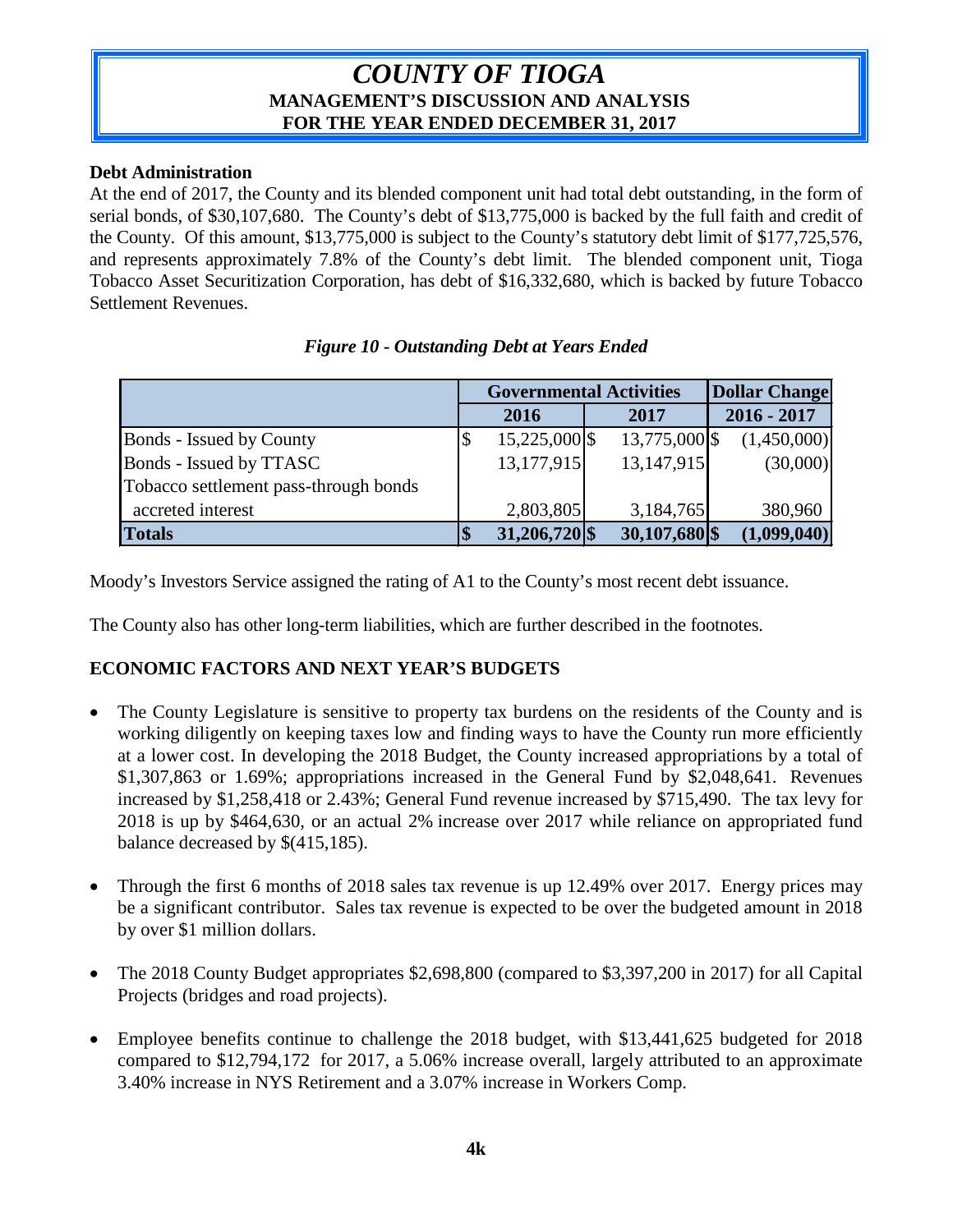• Gaming Revenue for 2017 was \$1,146,009, an increase over 2016 of 5.5%. These funds have been earmarked to specific Capital Reserve accounts. It is anticipated 2018 revenue will exceed \$1,000,000.

## **CONTACTING THE COUNTY'S FINANCIAL MANAGEMENT**

This financial report is designed to provide the County of Tioga's citizens, taxpayers, customers, and investors and creditors with a general overview of the County's finances and to show the County's accountability for the money it receives and disburses. If you have questions about the report or need any additional financial information, contact James McFadden, County Treasurer, 56 Main Street, Owego, New York 13827.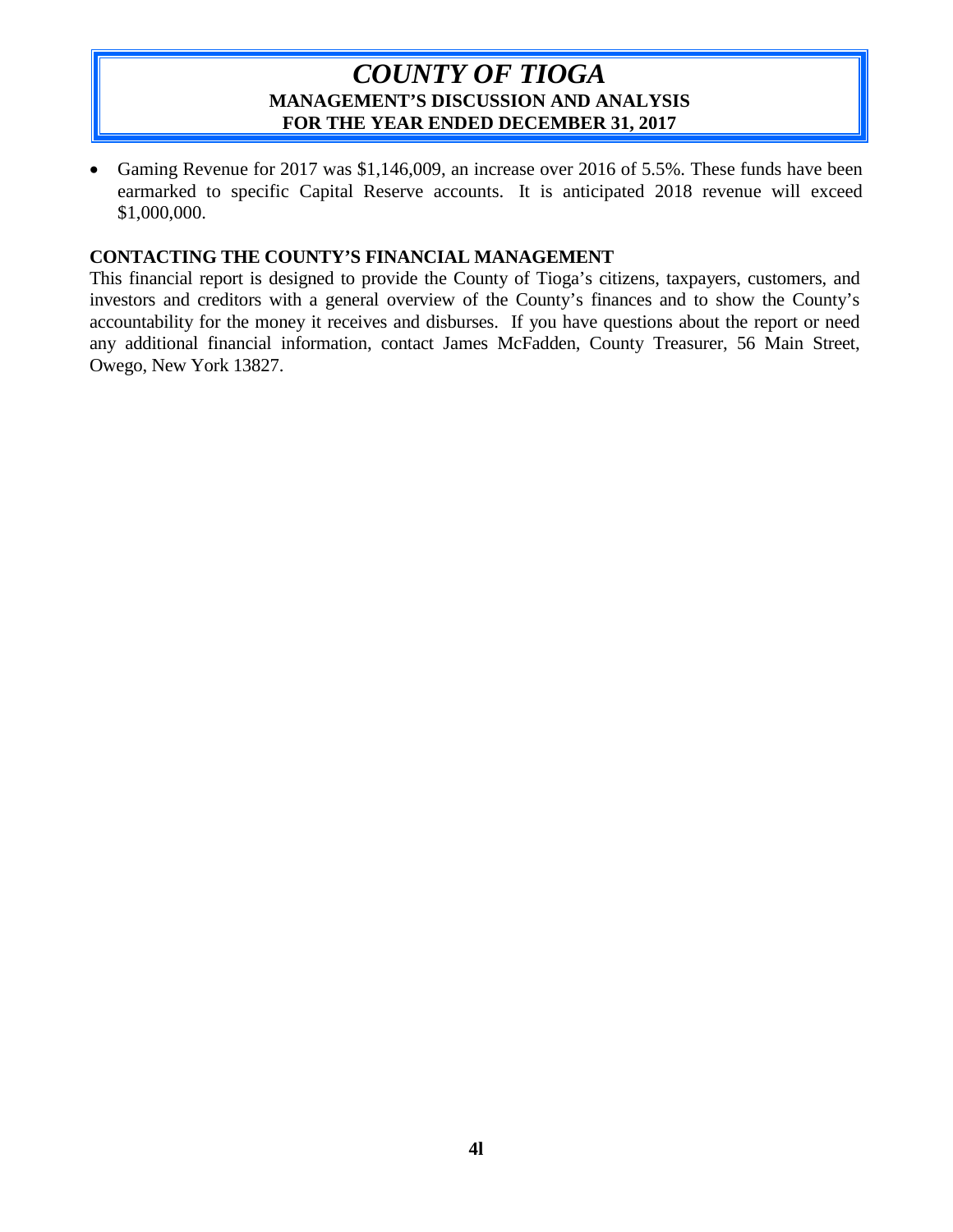#### **STATEMENT OF NET POSITION FOR THE YEAR ENDED DECEMBER 31, 2017**

|                                                                                            | <b>Primary</b>                    |                        |                                        |  |  |  |
|--------------------------------------------------------------------------------------------|-----------------------------------|------------------------|----------------------------------------|--|--|--|
|                                                                                            | Government                        | <b>Component Units</b> |                                        |  |  |  |
|                                                                                            |                                   | <b>Industrial</b>      | <b>Soil and Water</b>                  |  |  |  |
|                                                                                            | Governmental<br><b>Activities</b> | <b>Development</b>     | <b>Conservation</b><br><b>District</b> |  |  |  |
| <b>ASSETS</b>                                                                              |                                   | <b>Agency</b>          |                                        |  |  |  |
|                                                                                            |                                   |                        |                                        |  |  |  |
| <b>Current Assets</b>                                                                      | \$<br>$\mathcal{S}$               | \$                     |                                        |  |  |  |
| Cash and cash equivalents<br>Restricted cash                                               | 25,641,304<br>5,061,393           | 751,588<br>1,220,046   | 1,455,258                              |  |  |  |
| Investments                                                                                |                                   | 839,156                |                                        |  |  |  |
| Taxes receivable, net                                                                      | 7,095,318                         |                        |                                        |  |  |  |
| Accounts receivable, net                                                                   | 1,356,776                         | 397,627                | 1,479,347                              |  |  |  |
| Loans and leases receivable - Current portion                                              | 139,602                           | 111,504                |                                        |  |  |  |
| Due from state and federal governments                                                     | 7,501,869                         |                        |                                        |  |  |  |
| Due from other governments                                                                 | 14,815                            |                        |                                        |  |  |  |
| Prepaid expenses                                                                           | 1,012,429                         |                        | 5,232                                  |  |  |  |
| <b>Total Current Assets</b>                                                                | 47,823,506                        | 3,319,921              | 2,939,837                              |  |  |  |
|                                                                                            |                                   |                        |                                        |  |  |  |
| <b>Noncurrent Assets</b>                                                                   |                                   |                        |                                        |  |  |  |
| Restricted cash and cash equivalents                                                       | 775,969                           |                        |                                        |  |  |  |
| Loans and leases receivable, long-term portion                                             |                                   | 522,750<br>312,659     |                                        |  |  |  |
| Accounts receivable, long-term portion<br>Capital assets-Land and construction in progress | 3,137,344                         | 3,939,229              |                                        |  |  |  |
| Capital assets-Depreciable, net of accumulated depreciation                                | 65,300,350                        | 826,529                | 513,894                                |  |  |  |
| <b>Total Noncurrent Assets</b>                                                             | 69,213,663                        | $\overline{5,601,167}$ | 513,894                                |  |  |  |
| <b>Total Assets</b>                                                                        | 117,037,169                       | 8,921,088              | 3,453,731                              |  |  |  |
|                                                                                            |                                   |                        |                                        |  |  |  |
| <b>Deferred Outflows of Resources</b>                                                      |                                   |                        |                                        |  |  |  |
| Pensions                                                                                   | 6,295,711                         |                        | 225,754                                |  |  |  |
| <b>Total Deferred Outflows of Resources</b>                                                | 6,295,711                         |                        | 225,754                                |  |  |  |
| <b>LIABILITIES</b>                                                                         |                                   |                        |                                        |  |  |  |
| <b>Current Liabilities</b>                                                                 |                                   |                        |                                        |  |  |  |
| Accounts payable                                                                           | 130,946                           | 326,418                | 589,525                                |  |  |  |
| <b>Accrued liabilities</b>                                                                 | 661,732                           | 600,000                | 29,370                                 |  |  |  |
| Interest payable                                                                           | 182,192                           |                        |                                        |  |  |  |
| Due to other governments                                                                   | 4,733,997                         |                        |                                        |  |  |  |
| Compensated absences                                                                       | 985,365                           |                        |                                        |  |  |  |
| Contract advances                                                                          |                                   |                        | 445,217                                |  |  |  |
| Unearned revenue                                                                           | 1,197,145                         |                        |                                        |  |  |  |
| Self insurance accruals                                                                    | 840,000                           |                        |                                        |  |  |  |
| Long-term obligations due within one year                                                  | 2,180,000                         | 84,636                 |                                        |  |  |  |
| <b>Total Current Liabilities</b>                                                           | 10,911,377                        | 1,011,054              | 1,064,112                              |  |  |  |
| Long-term obligations due after one year                                                   | 102,421,448                       | 731,973                | 269,410                                |  |  |  |
| <b>Total Liabilities</b>                                                                   | 113,332,825                       | 1,743,027              | 1,333,522                              |  |  |  |
| <b>Deferred Inflows of Resources</b>                                                       |                                   |                        |                                        |  |  |  |
| Pensions                                                                                   | 2,114,878                         |                        | 95,090                                 |  |  |  |
| <b>Total Deferred Inflows of Resources</b>                                                 | 2,114,878                         |                        | 95,090                                 |  |  |  |
| <b>Net Position</b>                                                                        |                                   |                        |                                        |  |  |  |
| Net investment in capital assets                                                           | 56,405,447                        | 4,765,758              | 513,894                                |  |  |  |
| Restricted                                                                                 | 4,250,204                         | 427,786                | 1,056,898                              |  |  |  |
| Unrestricted                                                                               | (52, 770, 474)                    | 1,984,517              | 680,081                                |  |  |  |
| <b>Total Net Position</b>                                                                  | 7,885,177 \$                      | 7,178,061<br>\$        | 2,250,873                              |  |  |  |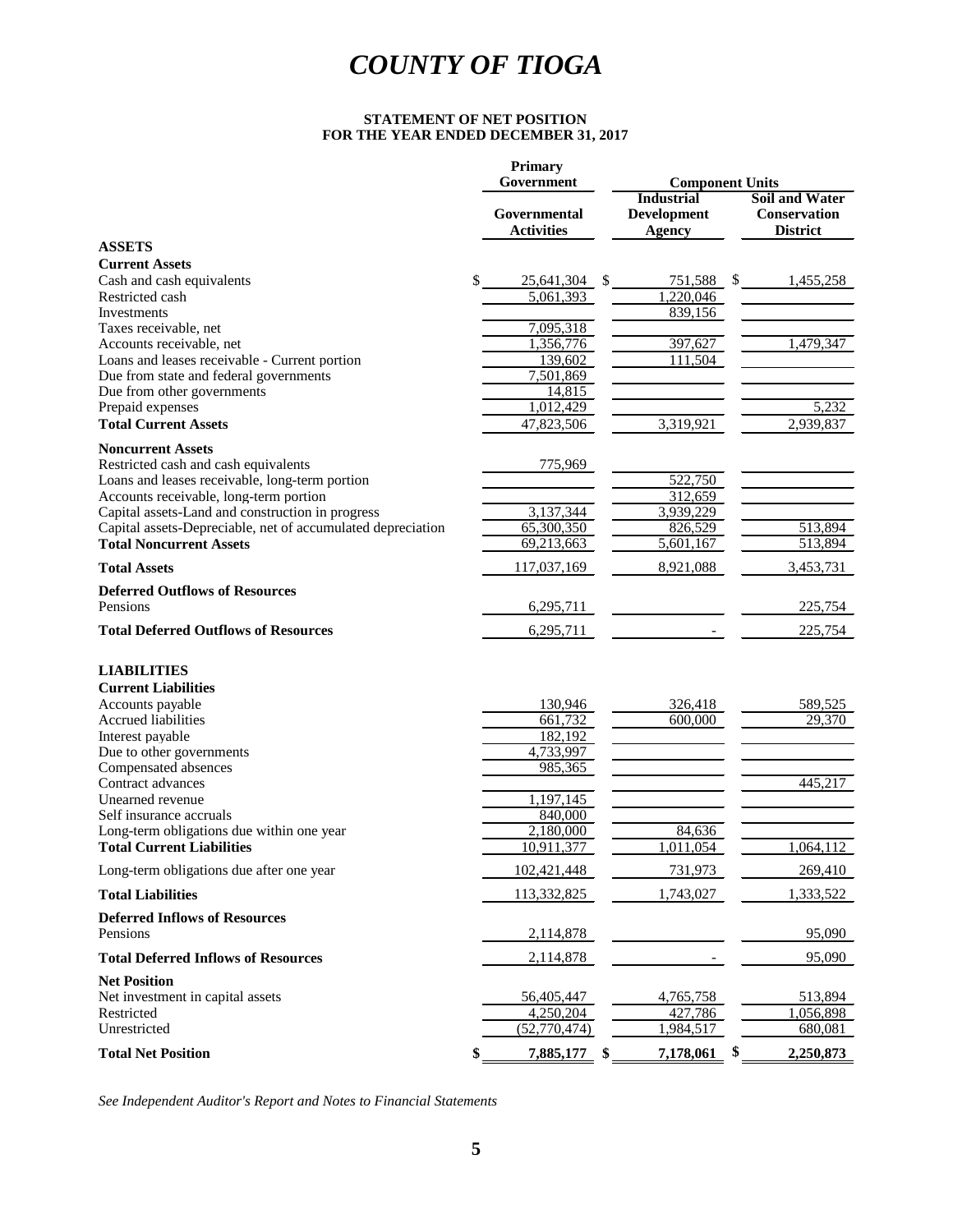#### **STATEMENT OF ACTIVITIES FOR THE YEAR ENDED DECEMBER 31, 2017**

|                                      |    |                 | <b>Program Revenues</b> |                                       |     |                                                               |               |                                                      |  |
|--------------------------------------|----|-----------------|-------------------------|---------------------------------------|-----|---------------------------------------------------------------|---------------|------------------------------------------------------|--|
| <b>FUNCTIONS/PROGRAMS</b>            |    | <b>Expenses</b> |                         | <b>Charges for</b><br><b>Services</b> |     | <b>Operating</b><br><b>Grants and</b><br><b>Contributions</b> |               | Capital<br><b>Grants and</b><br><b>Contributions</b> |  |
| <b>Primary Government</b>            |    |                 |                         |                                       |     |                                                               |               |                                                      |  |
| <b>Governmental Activities:</b>      |    |                 |                         |                                       |     |                                                               |               |                                                      |  |
| General governmental support         |    | 16,705,486      | $\mathcal{S}$           | 2,492,393                             | \$. | 333,838                                                       | $\mathcal{S}$ | 316,158                                              |  |
| Education                            |    | 4,811,419       |                         |                                       |     | 1,203,743                                                     |               |                                                      |  |
| Public safety                        |    | 15,136,740      |                         | 280,835                               |     | 2,179,105                                                     |               |                                                      |  |
| Health                               |    | 7,584,836       |                         | 2,648,771                             |     | 2,121,838                                                     |               |                                                      |  |
| Transportation                       |    | 5,965,198       |                         | 885                                   |     | 121,832                                                       |               | 2,165,557                                            |  |
| Economic assistance and opportunity  |    | 23,726,275      |                         | 769,977                               |     | 10,547,047                                                    |               |                                                      |  |
| Culture and recreation               |    | 340,447         |                         |                                       |     | 46,597                                                        |               |                                                      |  |
| Home and community services          |    | 2,270,824       |                         | 39,834                                |     | 137,927                                                       |               | 386,547                                              |  |
| Interest on debt                     |    | 1,566,290       |                         |                                       |     |                                                               |               |                                                      |  |
| <b>Total Primary Government</b>      | S  | 78,107,515      | \$                      | 6,232,695                             | S   | 16,691,927                                                    | S.            | 2,868,262                                            |  |
| <b>Component Units</b>               |    |                 |                         |                                       |     |                                                               |               |                                                      |  |
| <b>Industrial Development Agency</b> |    | 706,495         |                         | 236,460                               |     | 476,038                                                       |               |                                                      |  |
| Soil and Water Conservation          |    | 3,315,623       |                         | 132,897                               |     | 3,194,644                                                     |               |                                                      |  |
| <b>Total Component Units</b>         | \$ | 4,022,118       | - \$                    | 369,357                               |     | 3,670,682                                                     | <b>S</b>      |                                                      |  |

Net (Expense) Revenue and Changes in Net Position brought forward

**GENERAL REVENUES**

Property taxes, levied for general purposes Sales and other taxes County appropriations Tobacco settlement payments State sources not restricted to specific programs Use of money and property Sale of property and compensation for loss **Miscellaneous** Fines and forfeitures

#### **Total General Revenues**

Change in Net Position

Net Position - Beginning, as restated

#### **Net Position - Ending**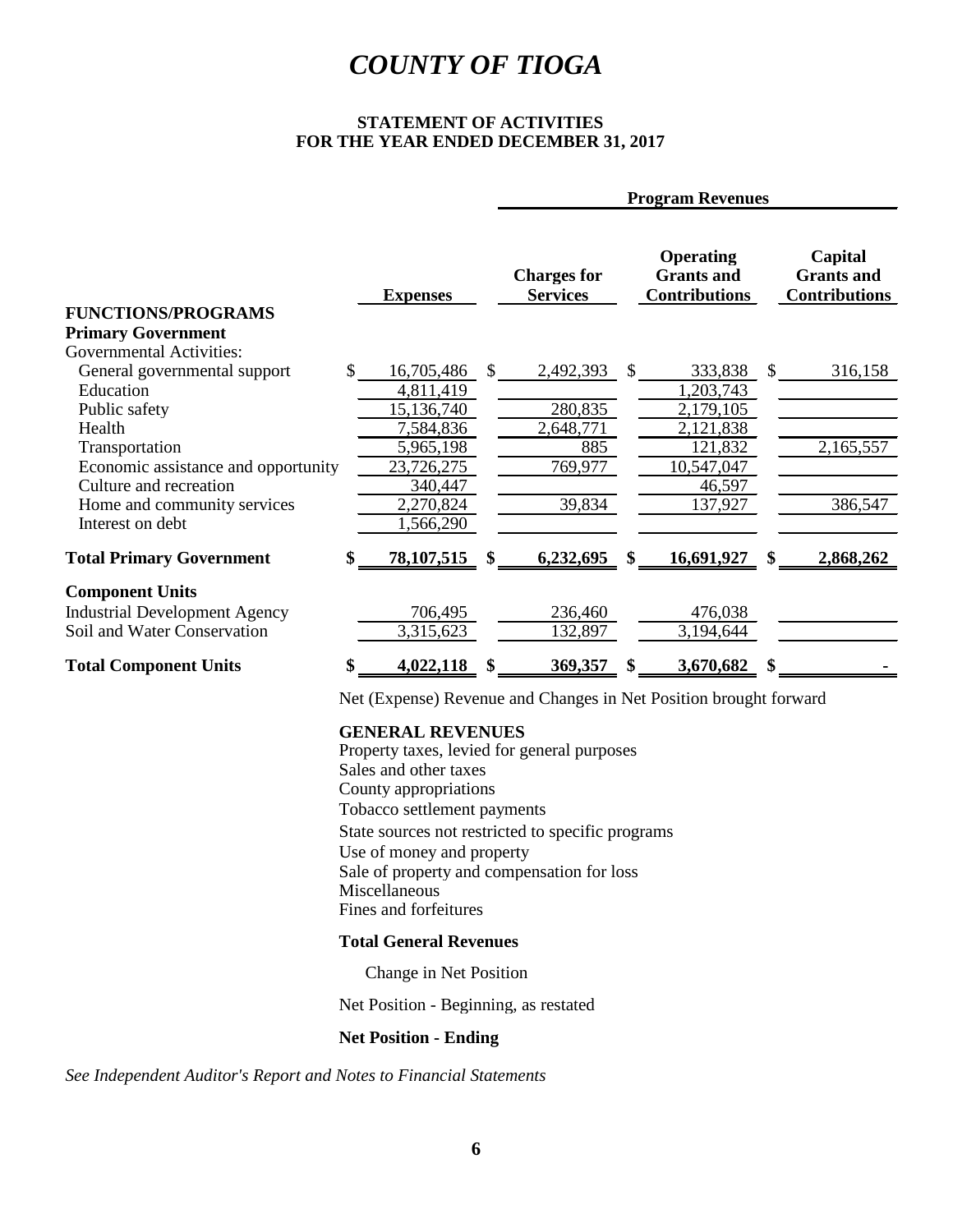|                              |               | <b>Net (Expense) Revenue and</b><br><b>Changes in Net Position</b> |    |                                              |  |  |  |
|------------------------------|---------------|--------------------------------------------------------------------|----|----------------------------------------------|--|--|--|
| <b>Primary</b><br>Government |               | <b>Component Units</b>                                             |    |                                              |  |  |  |
| <b>Total</b><br>Governmental |               | <b>Industrial</b><br>Development                                   |    | <b>Soil and Water</b><br><b>Conservation</b> |  |  |  |
| <b>Activities</b>            |               | <b>Agency</b>                                                      |    | <b>District</b>                              |  |  |  |
|                              |               |                                                                    |    |                                              |  |  |  |
| \$<br>(13,563,097)           | $\mathsf{\$}$ |                                                                    | \$ |                                              |  |  |  |
| (3,607,676)                  |               |                                                                    |    |                                              |  |  |  |
| (12,676,800)<br>(2,814,227)  |               |                                                                    |    |                                              |  |  |  |
| (3,676,924)                  |               |                                                                    |    |                                              |  |  |  |
| (12,409,251)                 |               |                                                                    |    |                                              |  |  |  |
| (293, 850)                   |               |                                                                    |    |                                              |  |  |  |
| (1,706,516)                  |               |                                                                    |    |                                              |  |  |  |
| (1, 566, 290)                |               |                                                                    |    |                                              |  |  |  |
| (52, 314, 631)               |               |                                                                    |    |                                              |  |  |  |
|                              |               | 6,003                                                              |    |                                              |  |  |  |
|                              |               |                                                                    |    | 11,918                                       |  |  |  |
|                              |               | 6,003                                                              |    | 11,918                                       |  |  |  |
| (52, 314, 631)               |               | 6,003                                                              |    | 11,918                                       |  |  |  |
| 25,792,998                   |               |                                                                    |    |                                              |  |  |  |
| $\overline{21,200,001}$      |               |                                                                    |    | 189,234                                      |  |  |  |
| 645,219                      |               |                                                                    |    |                                              |  |  |  |
| 1,146,009                    |               |                                                                    |    |                                              |  |  |  |
| 106,548                      |               | 10,166                                                             |    |                                              |  |  |  |
| 72,574                       |               | 2,836                                                              |    |                                              |  |  |  |
| 4,263                        |               |                                                                    |    | 64,965                                       |  |  |  |
| 103,681                      |               |                                                                    |    |                                              |  |  |  |
| 49,071,293                   |               | 13,002                                                             |    | 254,199                                      |  |  |  |
| (3,243,338)                  |               | <u>19,005</u>                                                      |    | <u>266,117</u>                               |  |  |  |
| <u>11,128,515</u>            |               | <u>7,159,056</u>                                                   |    | 1,984,756                                    |  |  |  |
| \$<br><u>7,885,177 \$</u>    |               | 7,178,061                                                          | \$ | <u>2,250,873</u>                             |  |  |  |

**6a**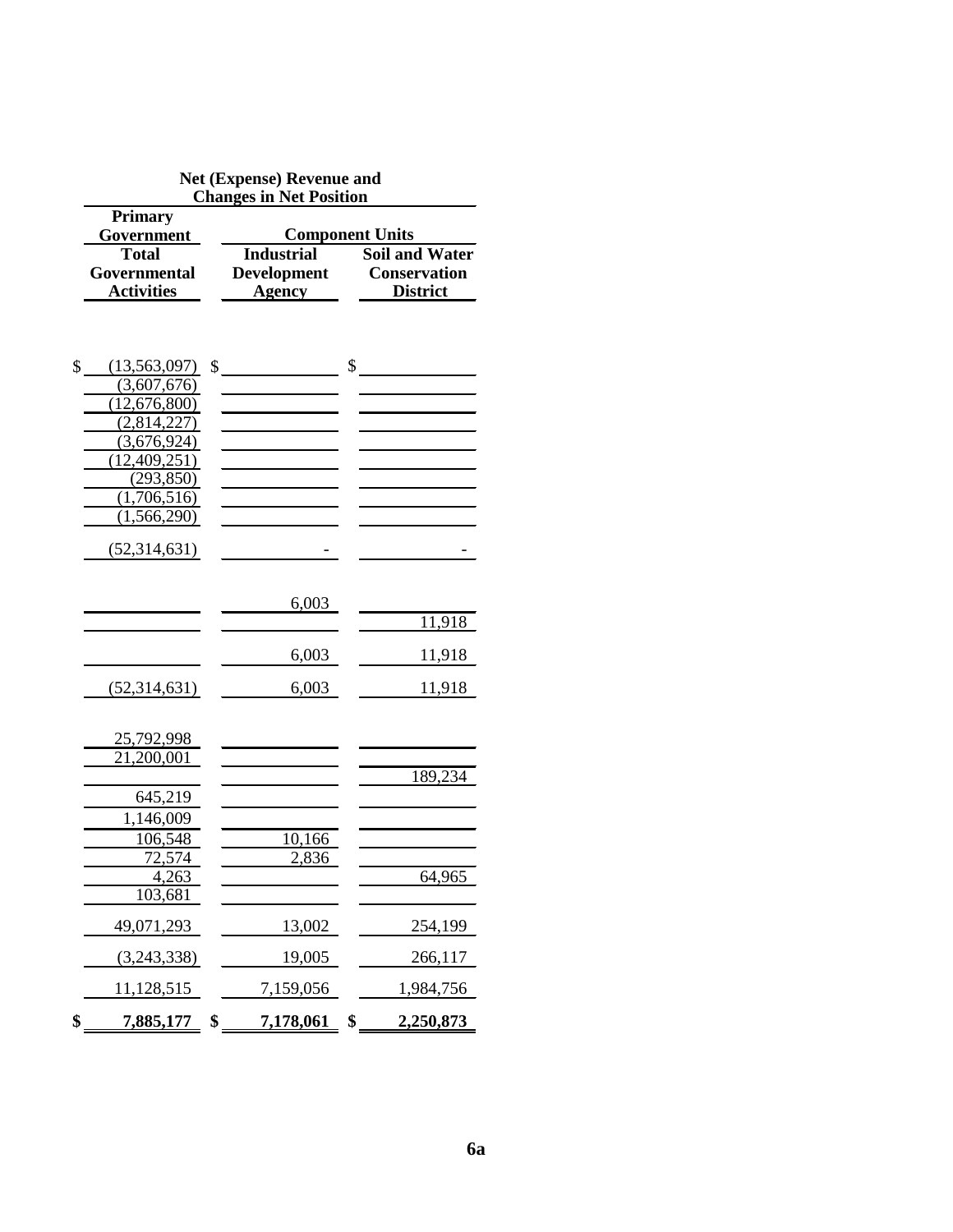#### **BALANCE SHEET GOVERNMENTAL FUNDS DECEMBER 31, 2017**

|                                            | <b>Major Funds</b> |                |               | <b>Total</b>         |                   |              |    |              |
|--------------------------------------------|--------------------|----------------|---------------|----------------------|-------------------|--------------|----|--------------|
|                                            |                    |                |               | Capital              |                   | Non-Major    |    | <b>Total</b> |
|                                            |                    | <b>General</b> |               | Projects             |                   | Governmental |    | Governmental |
|                                            |                    | Fund           |               | <b>Funds</b>         |                   | <b>Funds</b> |    | <b>Funds</b> |
| <b>ASSETS</b>                              |                    |                |               |                      |                   |              |    |              |
| Cash and cash equivalents - Unrestricted   | $\mathbb{S}$       | 15,022,241     | \$            | 6,443,231            | \$                | 543,219      | \$ | 22,008,691   |
| Cash and cash equivalents - Restricted     |                    | 412,476        |               | 3,831,502            |                   | 1,593,384    |    | 5,837,362    |
| Taxes receivable, net                      |                    | 7,095,318      |               |                      |                   |              |    | 7,095,318    |
| Other receivables, net                     |                    | 704,526        |               |                      |                   | 652,250      |    | 1,356,776    |
| Due from state and federal governments     |                    | 7,346,883      |               | 77,503               |                   | 77,483       |    | 7,501,869    |
| Due from other governments                 |                    | 14,815         |               |                      |                   |              |    | 14,815       |
| Prepaid expenses                           |                    | 1,010,128      |               |                      |                   | 2,301        |    | 1,012,429    |
| Loans receivable                           |                    |                |               |                      |                   | 139,602      |    | 139,602      |
| <b>Total Assets</b>                        |                    | 31,606,387     |               | 10,352,236           | \$                | 3,008,239    | \$ | 44,966,862   |
| <b>LIABILITIES</b>                         |                    |                |               |                      |                   |              |    |              |
| Accounts payable                           | \$                 | 108,030        | $\mathcal{S}$ |                      | \$                | 6,494        | \$ | 114,524      |
| <b>Accrued liabilities</b>                 |                    | 638,418        |               | 500                  |                   | 21,183       |    | 660,101      |
| Due to other governments                   |                    | 4,562,878      |               | $\overline{171,119}$ |                   |              |    | 4,733,997    |
| Unearned revenue                           |                    | 1,026,721      |               | 170,424              |                   |              |    | 1,197,145    |
| <b>Total Liabilities</b>                   |                    | 6,336,047      |               | 342,043              |                   | 27,677       |    | 6,705,767    |
| DEFERRED INFLOWS OF RESOURCES              |                    |                |               |                      |                   |              |    |              |
| Unavailable revenue                        |                    | 2,675,652      |               |                      |                   | 650,308      |    | 3,325,960    |
| <b>FUND BALANCES</b>                       |                    |                |               |                      |                   |              |    |              |
| Nonspendable                               |                    | 1,010,128      |               |                      |                   | 2,301        |    | 1,012,429    |
| Restricted                                 |                    | 412,476        |               | 3,831,502            |                   | 1,748,979    |    | 5,992,957    |
| Assigned                                   |                    | 3,222,336      |               | 6,178,691            |                   | 578,974      |    | 9,980,001    |
| Unassigned                                 |                    | 17,949,748     |               |                      |                   |              |    | 17,949,748   |
| <b>Total Fund Balances</b>                 |                    | 22,594,688     |               | 10,010,193           |                   | 2,330,254    |    | 34,935,135   |
| <b>Total Liabilities, Deferred Inflows</b> |                    |                |               |                      |                   |              |    |              |
| of Resources and Fund Balances             | \$                 | 31,606,387     | \$            | 10,352,236           | $\boldsymbol{\$}$ | 3,008,239    | \$ | 44,966,862   |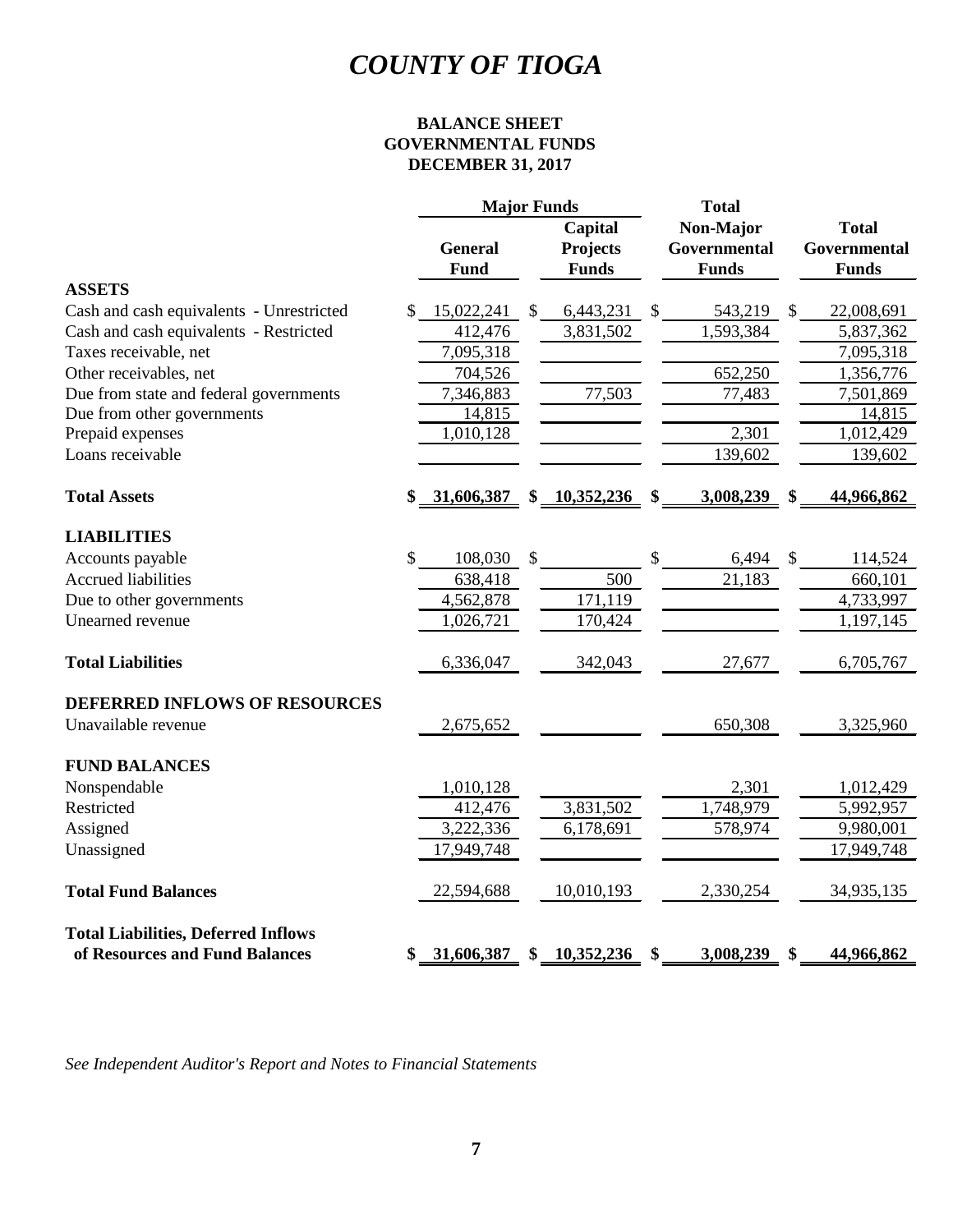#### **RECONCILIATION OF GOVERNMENTAL FUNDS BALANCE SHEET TO THE STATEMENT OF NET POSITION DECEMBER 31, 2017**

| <b>Total Governmental Fund Balances</b>                                                                                                                                       | \$<br>34,935,135 |
|-------------------------------------------------------------------------------------------------------------------------------------------------------------------------------|------------------|
| Amounts reported for Governmental Activities in the Statement of Net Position are<br>different because:                                                                       |                  |
| Capital assets, net of accumulated depreciation, used in Governmental Activities are                                                                                          |                  |
| not financial resources and, therefore, are not reported in the funds.                                                                                                        |                  |
| Historical cost of capital assets<br>S<br>126,993,806<br>Less accumulated depreciation                                                                                        |                  |
| (58, 556, 112)                                                                                                                                                                | 68,437,694       |
| The County's proportionate share of the local retirement systems' collective net pension                                                                                      |                  |
| liability is not reported in the funds.                                                                                                                                       |                  |
| Net pension liability - Proportionate share                                                                                                                                   | (6,628,490)      |
|                                                                                                                                                                               |                  |
| Certain revenues are deferred in Governmental Funds due to applying the "availability"                                                                                        |                  |
| criterion" to receivables for the modified accrual basis of accounting. However, these                                                                                        |                  |
| deferred inflows of resources are considered revenues in the Statement of Activities                                                                                          |                  |
| due to applying the full accrual basis of accounting.                                                                                                                         | 3,325,960        |
| Internal Service Fund is used by management to charge the costs of certain activities,                                                                                        |                  |
| such as health and workers' compensation insurance. The assets and liabilities of the                                                                                         |                  |
| Internal Service Fund are included in Governmental Activities in the Statement of Net                                                                                         |                  |
| Position.                                                                                                                                                                     | (2, 135, 440)    |
|                                                                                                                                                                               |                  |
| Certain accrued expenses, such as interest on debt, reported in the Statement of Net                                                                                          |                  |
| Position do not require the use of current financial resources and, therefore, are not                                                                                        |                  |
| reported as liabilities in Governmental Funds.                                                                                                                                | (182, 192)       |
|                                                                                                                                                                               |                  |
| Deferred outflows of resources represents a consumption of net position that applies<br>to future periods and, therefore, is not reported in the Governmental Funds. Deferred |                  |
| inflows of resources represents an acquisition of net position that applies to future                                                                                         |                  |
| periods and, therefore, is not reported in the Governmental Funds.                                                                                                            |                  |
| ERS deferred inflows - Pensions<br>\$<br>(2, 114, 878)                                                                                                                        |                  |
| ERS deferred outflows - Pensions<br>6,295,711                                                                                                                                 | 4,180,833        |
|                                                                                                                                                                               |                  |
| Long-term liabilities, including bonds payable, compensated absences, and other                                                                                               |                  |
| postemployment benefits liability, are not due and payable in the current period and,                                                                                         |                  |
| therefore, are not reported in the funds.                                                                                                                                     |                  |
| Bonds payable<br>\$<br>(26,922,915)<br>Accreted interest on TASC bonds                                                                                                        |                  |
| (3,184,765)<br>Other postemployment benefits liability<br>(62, 955, 278)                                                                                                      |                  |
| Compensated absences<br>(985, 365)                                                                                                                                            | (94, 048, 323)   |
|                                                                                                                                                                               |                  |
| <b>Net Position of Governmental Activities</b>                                                                                                                                | \$<br>7,885,177  |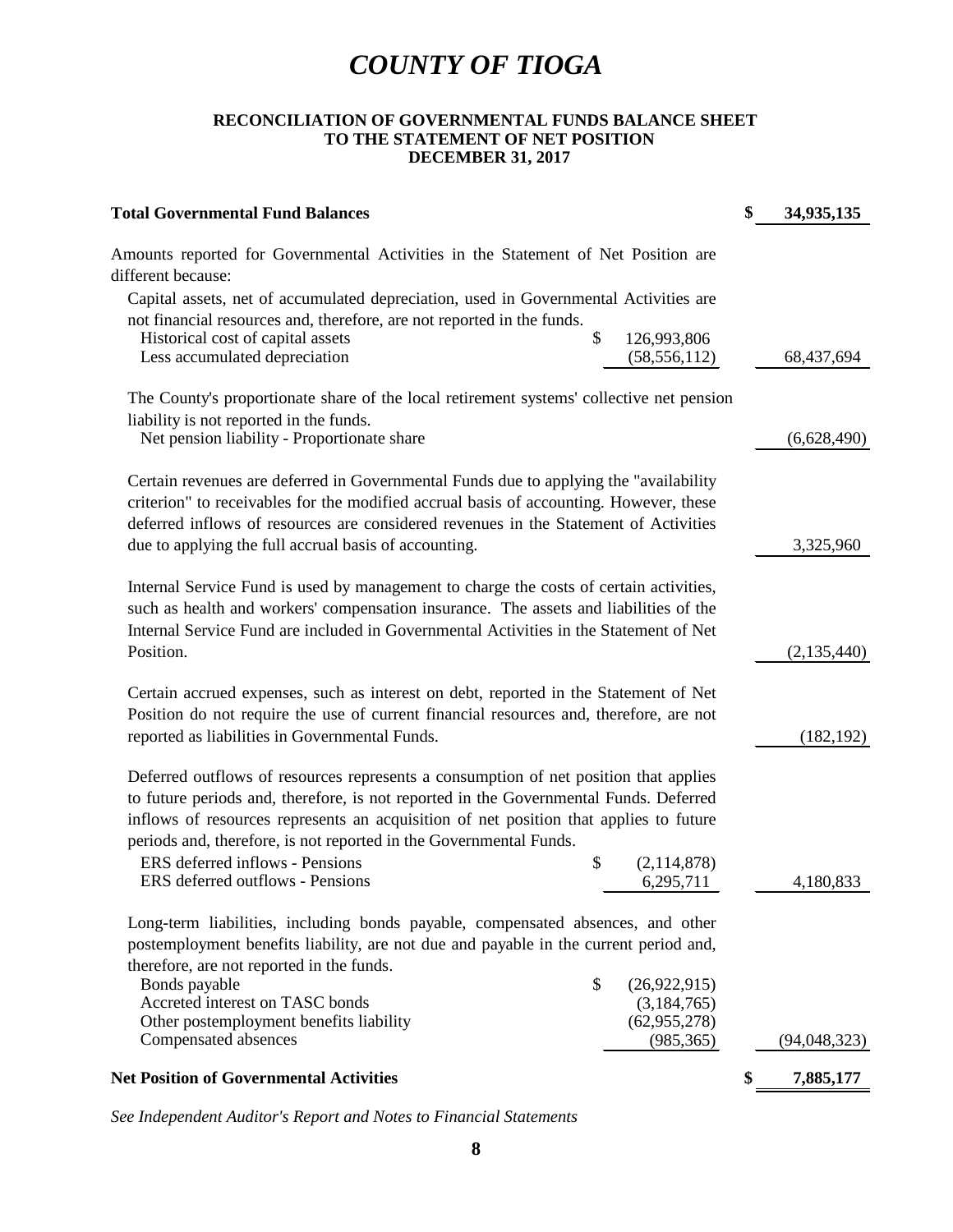#### **STATEMENT OF REVENUES, EXPENDITURES, AND CHANGES IN FUND BALANCES GOVERNMENTAL FUNDS FOR THE YEAR ENDED DECEMBER 31, 2017**

|                                             |                       | <b>Major Funds</b> |                 |                  |
|---------------------------------------------|-----------------------|--------------------|-----------------|------------------|
|                                             |                       | Capital            | Non-Major       | <b>Total</b>     |
|                                             | General               | Projects           | Governmental    | Governmental     |
|                                             | <b>Fund</b>           | <b>Funds</b>       | <b>Funds</b>    | <b>Funds</b>     |
| <b>REVENUES</b>                             |                       |                    |                 |                  |
| Real property taxes                         | S<br>21,466,202<br>\$ |                    | \$<br>1,023,677 | S.<br>22,489,879 |
| Real property tax items                     | 2,772,261             |                    | 66,815          | 2,839,076        |
| Nonproperty tax items                       | 20,680,920            | 519,081            |                 | 21,200,001       |
| Departmental income                         | 4,881,556             |                    | 29,621          | 4,911,177        |
| Intergovernmental charges                   | 130,041               |                    |                 | 130,041          |
| Use of money and property                   | 83,663                | 7,869              | 14,114          | 105,646          |
| Licenses and permits                        | 39,165                |                    |                 | 39,165           |
| Fines and forfeitures                       | 103,681               |                    |                 | 103,681          |
| Sale of property and compensation for loss  | 25,000                |                    | 47,574          | 72,574           |
| Miscellaneous local sources                 | 2,899                 | 1,255              | 600,639         | 604,793          |
| State sources                               | 10,493,237            | 1,879,064          | 288,898         | 12,661,199       |
| Federal sources                             | 6,919,007             | 832,154            | 293,838         | 8,044,999        |
| <b>Total Revenues</b>                       | 67,597,632            | 3,239,423          | 2,365,176       | 73,202,231       |
| <b>EXPENDITURES</b>                         |                       |                    |                 |                  |
| General governmental support                | 11,058,940            |                    | 46,266          | 11,105,206       |
| Education                                   | 4,811,419             |                    |                 | 4,811,419        |
| Public safety                               | 9,755,439             |                    |                 | 9,755,439        |
| Health                                      | 4,698,403             |                    |                 | 4,698,403        |
| Transportation                              | 161,318               |                    | 1,847,851       | 2,009,169        |
| Economic assistance and opportunity         | 19,361,392            |                    | 184,679         | 19,546,071       |
| Culture and recreation                      | 324,331               |                    |                 | 324,331          |
| Home and community services                 | 628,830               |                    | 1,454,194       | 2,083,024        |
| Employee benefits                           | 12,239,345            |                    | 763,312         | 13,002,657       |
| Debt service (Principal and interest)       | 2,110,584             |                    | 567,900         | 2,678,484        |
| Capital outlay                              |                       | 4,420,458          |                 | 4,420,458        |
| <b>Total Expenditures</b>                   | 65,150,001            | 4,420,458          | 4,864,202       | 74,434,661       |
| Excess of Revenues (Expenditures)           | 2,447,631             | (1, 181, 035)      | (2,499,026)     | (1,232,430)      |
| OTHER FINANCING SOURCES (USES)              |                       |                    |                 |                  |
| Interfund transfers in                      | 15,835                | 1,695,874          | 2,666,717       | 4,378,426        |
| Interfund transfers (Out)                   | (4,490,591)           | (3,687)            | (12, 148)       | (4,506,426)      |
| <b>Total Other Financing (Uses) Sources</b> | (4,474,756)           | 1,692,187          | 2,654,569       | (128,000)        |
| Excess of Revenues (Expenditures)           |                       |                    |                 |                  |
| and Other Financing Sources (Uses)          | (2,027,125)           | 511,152            | 155,543         | (1,360,430)      |
| Fund Balances, Beginning                    | 24,621,813            | 9,499,041          | 2,174,711       | 36,295,565       |
| <b>Fund Balances, Ending</b>                | $$ -22,594,688$       | $$10,010,193$ \$   | $2,330,254$ \$  | 34,935,135       |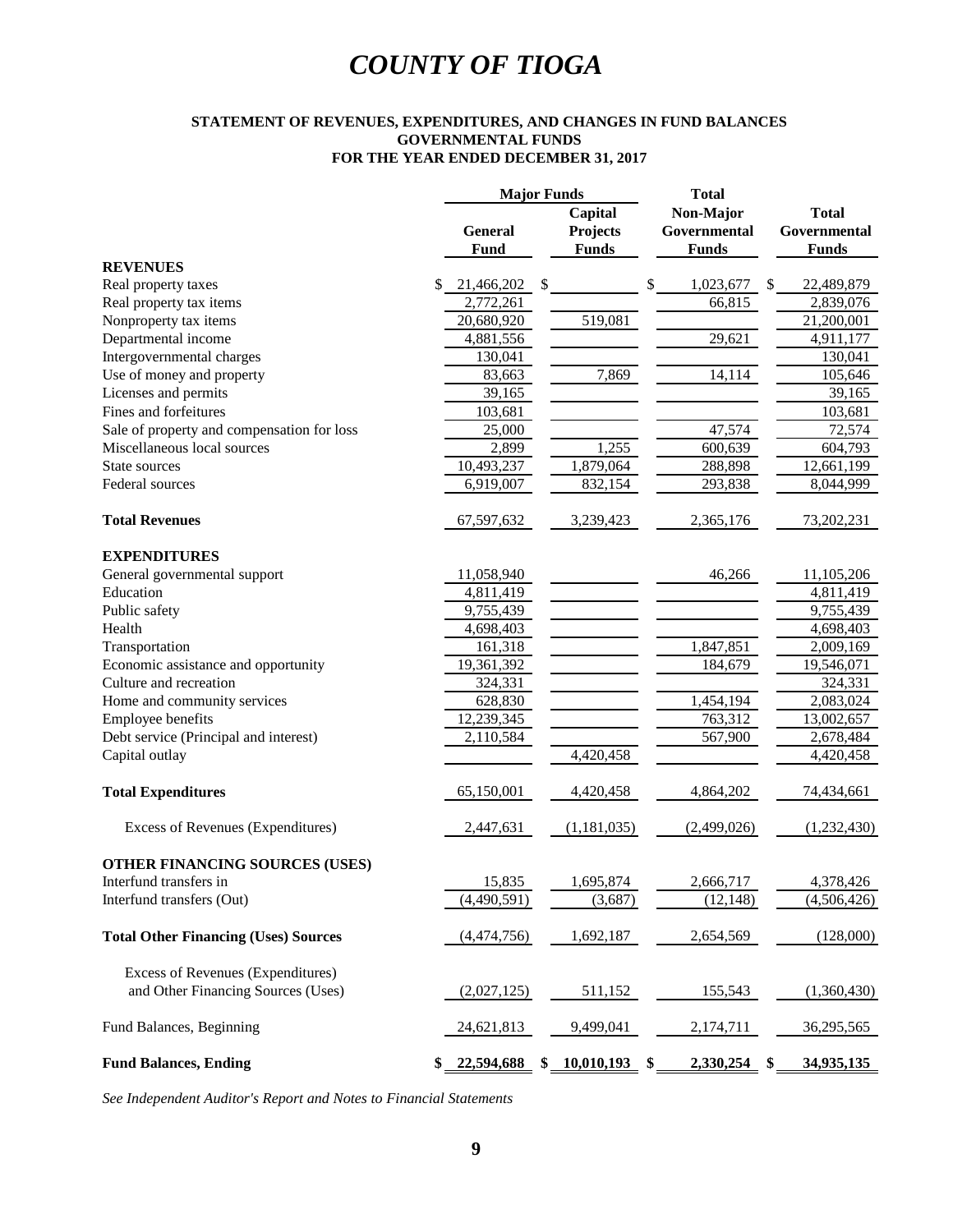#### **TO THE STATEMENT OF ACTIVITIES RECONCILIATION OF GOVERNMENTAL FUNDS STATEMENT OF FOR THE YEAR ENDED DECEMBER 31, 2017 REVENUES, EXPENDITURES, AND CHANGES IN FUND BALANCES**

| <b>Net Change in Fund Balances - Total Governmental Funds</b>                                                                                                                                                                                                                                                                                                                                                                                                                                                                                                                    | \$<br>(1,360,430) |
|----------------------------------------------------------------------------------------------------------------------------------------------------------------------------------------------------------------------------------------------------------------------------------------------------------------------------------------------------------------------------------------------------------------------------------------------------------------------------------------------------------------------------------------------------------------------------------|-------------------|
| Amounts reported for Governmental Activities in the Statement of Activities are different<br>because:                                                                                                                                                                                                                                                                                                                                                                                                                                                                            |                   |
| Governmental Funds report capital outlay as expenditures. However, in the Statement of<br>Activities, the cost of those assets is allocated over their estimated useful lives as depreciation<br>expense. This is the amount by which depreciation expense exceeded capital outlay and the<br>net book value of disposed assets.                                                                                                                                                                                                                                                 |                   |
| Capital outlay<br>\$<br>6,055,612<br>Depreciation expense<br>(4, 586, 393)                                                                                                                                                                                                                                                                                                                                                                                                                                                                                                       | 1,469,219         |
| Revenues in the Statement of Activities that do not provide current financial resources are not<br>reported as revenues in the funds. This is the change in certain deferred inflows of resources.                                                                                                                                                                                                                                                                                                                                                                               | 508,732           |
| Bond proceeds provide current financial resources to Governmental Funds, but issuing debt<br>increases long-term liabilities in the Statement of Net Position. Repayment of bond principal<br>is an expenditure in the Governmental Funds, but the repayment reduces long-term liabilities<br>in the Statement of Net Position.                                                                                                                                                                                                                                                  |                   |
| Repayment of principal                                                                                                                                                                                                                                                                                                                                                                                                                                                                                                                                                           | 1,480,000         |
| Some expenses reported in the Statement of Activities do not require the use of current<br>financial resources and, therefore, are not reported as expenditures in Governmental Funds.<br>Changes in these expenses include the following:<br>Change in compensated absences<br>\$<br>(19,522)<br>Change in postemployment benefits liability<br>(5, 129, 140)<br>Change in accrued interest payable<br>13,154<br>Change in accreted interest on TASC capital appreciation bonds<br>(380,960)                                                                                    | (5,516,468)       |
| Changes in the County's proportionate share of net pension liabilities have no effect on<br>current financial resources and, therefore, are not reported in the Governmental Funds. In<br>addition, changes in the County's deferred outflows of resources and deferred inflows of<br>resources related to pensions do not effect current financial resources and are also not<br>reported in the Governmental Funds.<br>Deferred outflows - Pensions<br>\$<br>(5,773,940)<br>5,184,904<br>Net pension liability - Proportionate share<br>Deferred inflows - Pensions<br>342,702 | (246, 334)        |
|                                                                                                                                                                                                                                                                                                                                                                                                                                                                                                                                                                                  |                   |
| Internal Service Funds are used by management to charge the costs of certain activities, such<br>as workers' compensation and insurance, to individual funds. Net revenue of the internal                                                                                                                                                                                                                                                                                                                                                                                        |                   |
| service fund is reported with Governmental Activities.                                                                                                                                                                                                                                                                                                                                                                                                                                                                                                                           | 421,943           |
| <b>Change in Net Position of Governmental Activities</b>                                                                                                                                                                                                                                                                                                                                                                                                                                                                                                                         | (3,243,338)       |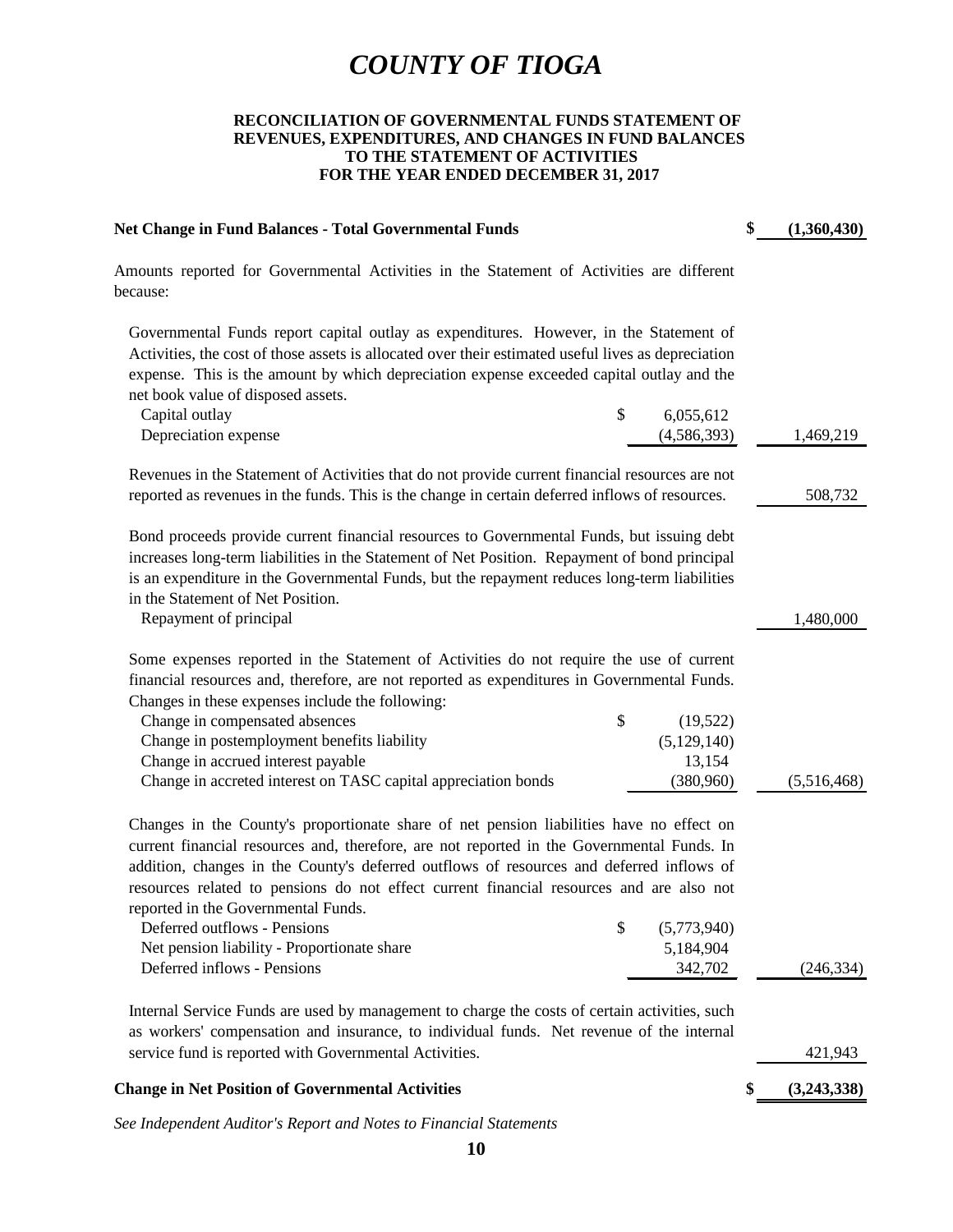## **STATEMENT OF NET POSITION PROPRIETARY FUND DECEMBER 31, 2017**

|                                     | Governmental | <b>Activities</b>       |
|-------------------------------------|--------------|-------------------------|
|                                     |              | <b>Internal Service</b> |
|                                     |              | <b>Fund</b>             |
| <b>ASSETS</b>                       |              |                         |
| <b>Current Assets</b>               |              |                         |
| Cash and cash equivalents           | \$           | 3,632,613               |
| <b>Total Assets</b>                 |              | 3,632,613               |
| <b>LIABILITIES</b>                  |              |                         |
| <b>Current Liabilities</b>          |              |                         |
| Accounts payable                    |              | 16,422                  |
| <b>Accrued liabilities</b>          |              | 1,631                   |
| Self insurance accruals             |              | 840,000                 |
| <b>Total Current Liabilities</b>    |              | 858,053                 |
| <b>Noncurrent Liabilities</b>       |              |                         |
| Benefits and awards payable         |              | 4,910,000               |
| <b>Total Noncurrent Liabilities</b> |              | 4,910,000               |
| <b>Total Liabilities</b>            |              | 5,768,053               |
| <b>NET POSITION</b>                 |              |                         |
| Unrestricted                        |              | (2, 135, 440)           |
| <b>Total Net Position (Deficit)</b> | \$           | (2, 135, 440)           |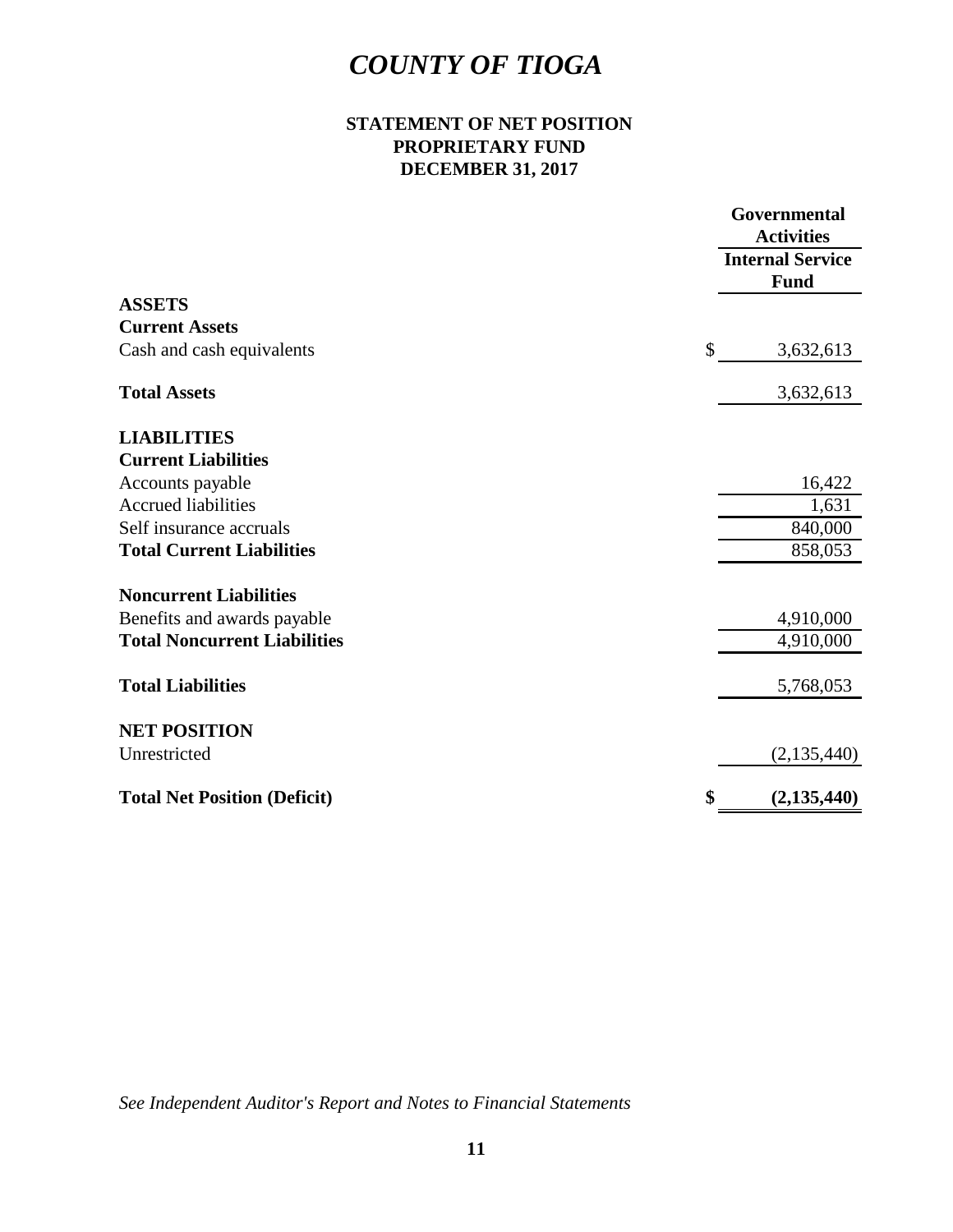## **STATEMENT OF REVENUES, EXPENSES, AND CHANGES IN FUND NET POSITION PROPRIETARY FUND FOR THE YEAR ENDED DECEMBER 31, 2017**

|                                            | Governmental<br><b>Activities</b>      |
|--------------------------------------------|----------------------------------------|
|                                            | <b>Internal Service</b><br><b>Fund</b> |
| <b>OPERATING REVENUES</b>                  |                                        |
| Charges for services<br>\$                 | 1,813,949                              |
| Other operating revenues                   | 80,245                                 |
| <b>Total Operating Revenues</b>            | 1,894,194                              |
| <b>OPERATING EXPENSES</b>                  |                                        |
| Salaries and wages                         | 231,901                                |
| Contractual                                | 631,227                                |
| Benefits and awards                        | 738,025                                |
| <b>Total Operating Expenses</b>            | 1,601,153                              |
| <b>Income from Operations</b>              | 293,041                                |
| <b>NONOPERATING REVENUES (EXPENSES)</b>    |                                        |
| Interest income                            | 902                                    |
| Transfer from other funds                  | 128,000                                |
| <b>Total Nonoperating Revenues</b>         | 128,902                                |
| Change in Net Position                     | 421,943                                |
| Net Position (Deficit), January 1,         | (2,557,383)                            |
| \$<br>Net Position (Deficit), December 31, | (2, 135, 440)                          |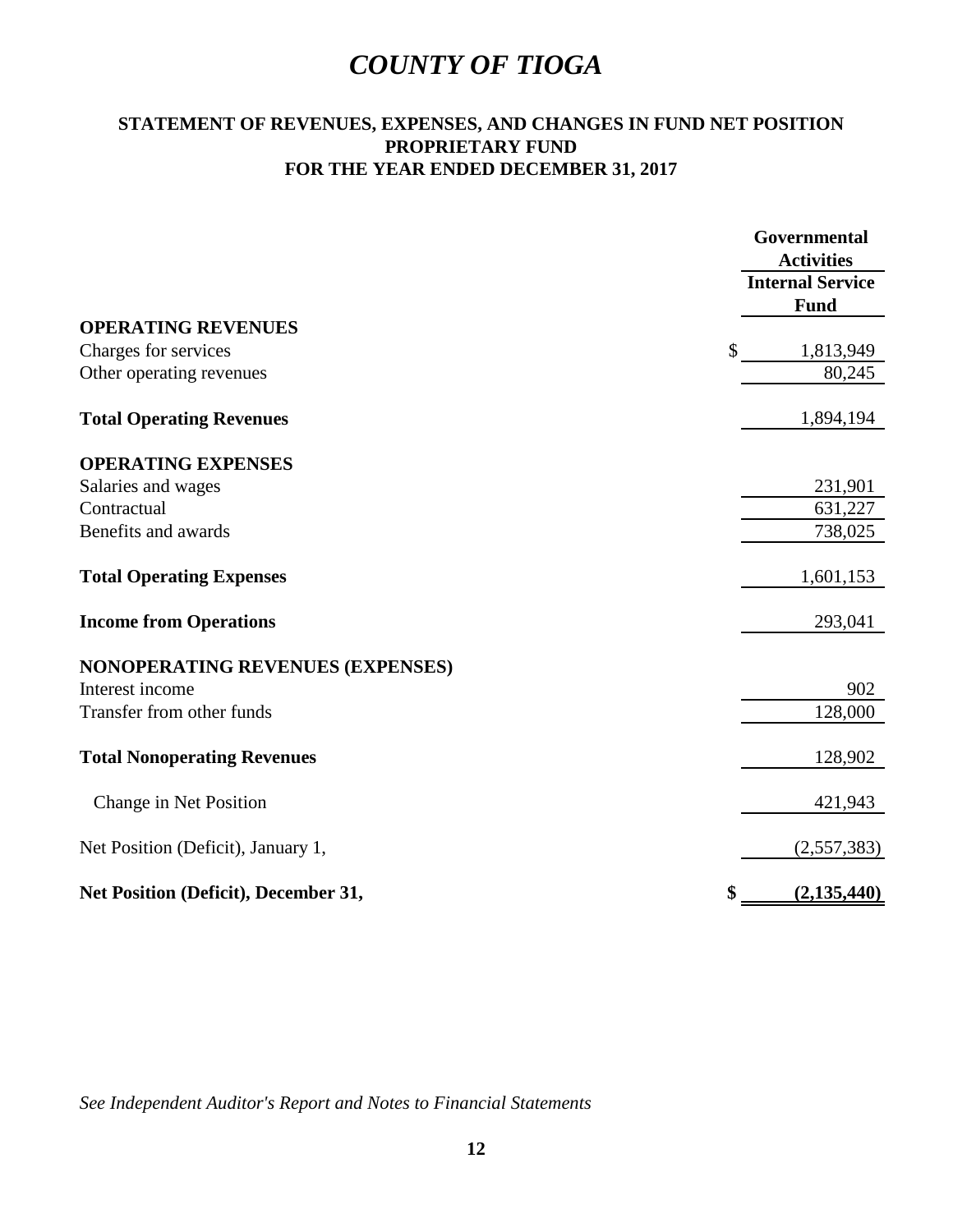### **STATEMENT OF CASH FLOWS PROPRIETARY FUND FOR THE YEAR ENDED DECEMBER 31, 2017**

|                                                                         |               | Governmental<br><b>Activities</b> |
|-------------------------------------------------------------------------|---------------|-----------------------------------|
|                                                                         |               | <b>Internal Service</b>           |
|                                                                         |               | <b>Fund</b>                       |
| <b>Cash Flows from Operating Activities</b>                             |               |                                   |
| Cash received from providing services - External participants           | $\mathcal{S}$ | 1,813,949                         |
| Cash received from insurance recoveries                                 |               | 80,245                            |
| Cash payments - Employees                                               |               | (234,209)                         |
| Cash payments - Claims and benefits                                     |               | (738, 025)                        |
| Cash payments - Vendors                                                 |               | (675, 258)                        |
| <b>Net Cash Provided by Operating Activities</b>                        |               | 246,702                           |
| <b>Cash Flows from Non-capital Financing Activities</b>                 |               |                                   |
| Transfer from other funds                                               |               | 128,000                           |
| <b>Net Cash Provided by Non-capital Financing Activities</b>            |               | 128,000                           |
| <b>Cash Flows from Investing Activities</b><br>Interest income received |               | 902                               |
|                                                                         |               |                                   |
| <b>Net Cash Provided by Investing Activities</b>                        |               | 902                               |
| Net Increase in Cash and Cash Equivalents                               |               | 375,604                           |
| Cash and Cash Equivalents, January 1,                                   |               | 3,257,009                         |
| Cash and Cash Equivalents, December 31,                                 |               | 3,632,613                         |
| <b>Reconciliation of Income from Operations</b>                         |               |                                   |
| to Net Cash Provided by Operating Activities:                           |               |                                   |
| Income from operations                                                  | \$            | 293,041                           |
| (Decrease) in accounts payable                                          |               | (44, 031)                         |
| (Decrease) in accrued liabilities                                       |               | (2,308)                           |
| <b>Net Cash Provided by Operating Activities</b>                        | \$            | 246,702                           |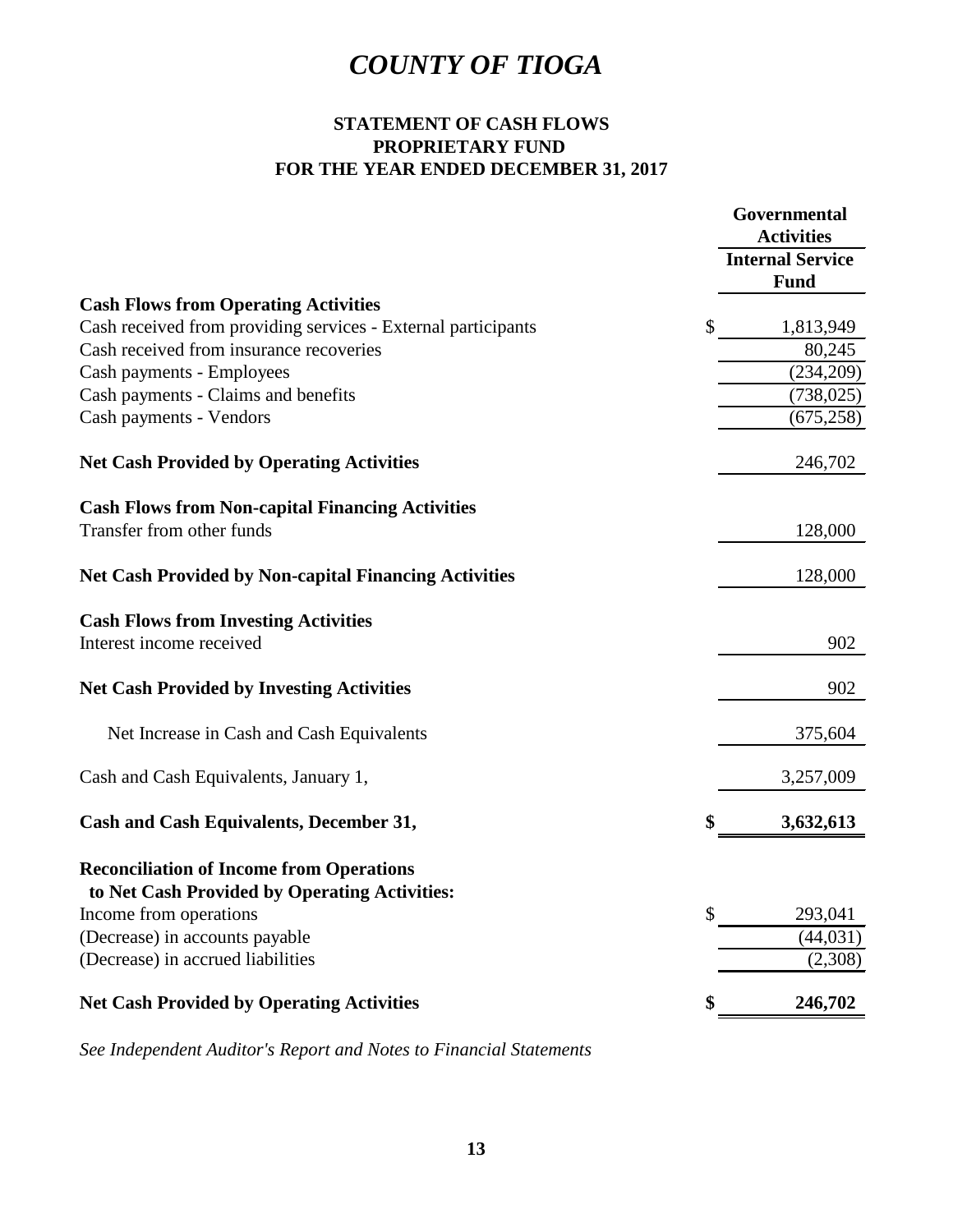#### **STATEMENT OF FIDUCIARY NET POSITION FIDUCIARY FUNDS DECEMBER 31, 2017**

|                                                           | <b>Private</b><br><b>Purpose Trust</b><br><b>Funds</b> |                                | <b>Agency</b><br><b>Funds</b> |
|-----------------------------------------------------------|--------------------------------------------------------|--------------------------------|-------------------------------|
| <b>ASSETS</b>                                             |                                                        |                                |                               |
| Cash and cash equivalents - Unrestricted                  | \$                                                     | 96,166<br>$\mathcal{S}$        | 355,401                       |
| <b>Total Assets</b>                                       |                                                        | $\mathbf{\$}$<br>96,166        | 355,401                       |
| <b>LIABILITIES</b><br>Agency liabilities                  |                                                        | \$<br>$\overline{\phantom{0}}$ | 355,401                       |
| <b>Total Liabilities</b>                                  |                                                        | \$                             | 355,401                       |
| <b>NET POSITION</b><br>Held in trust for private purposes | \$                                                     | 96,166                         |                               |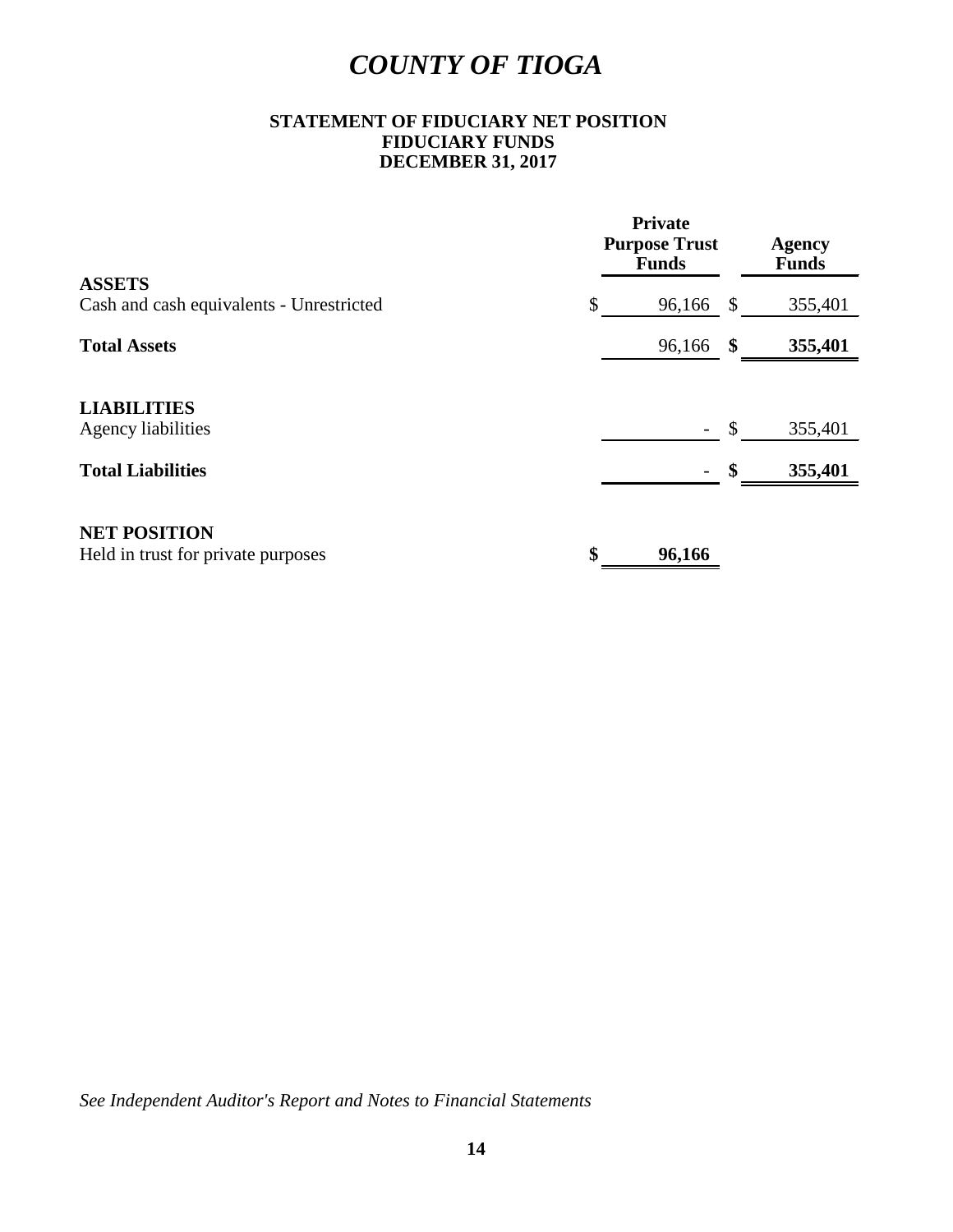#### **STATEMENT OF CHANGES IN FIDUCIARY NET POSITION FIDUCIARY FUNDS FOR THE YEAR ENDED DECEMBER 31, 2017**

|                              | <b>Private</b><br><b>Purpose Trust</b><br><b>Funds</b> |
|------------------------------|--------------------------------------------------------|
| <b>ADDITIONS</b>             |                                                        |
| Contributions                | \$<br>5,272                                            |
| <b>Total Additions</b>       | 5,272                                                  |
| <b>DEDUCTIONS</b>            |                                                        |
| <b>Distributions</b>         | 5,880                                                  |
| <b>Total Deductions</b>      | 5,880                                                  |
| Change in Net Position       | (608)                                                  |
| Net Position - Beginning     | 96,774                                                 |
| <b>Net Position - Ending</b> | \$<br>96,166                                           |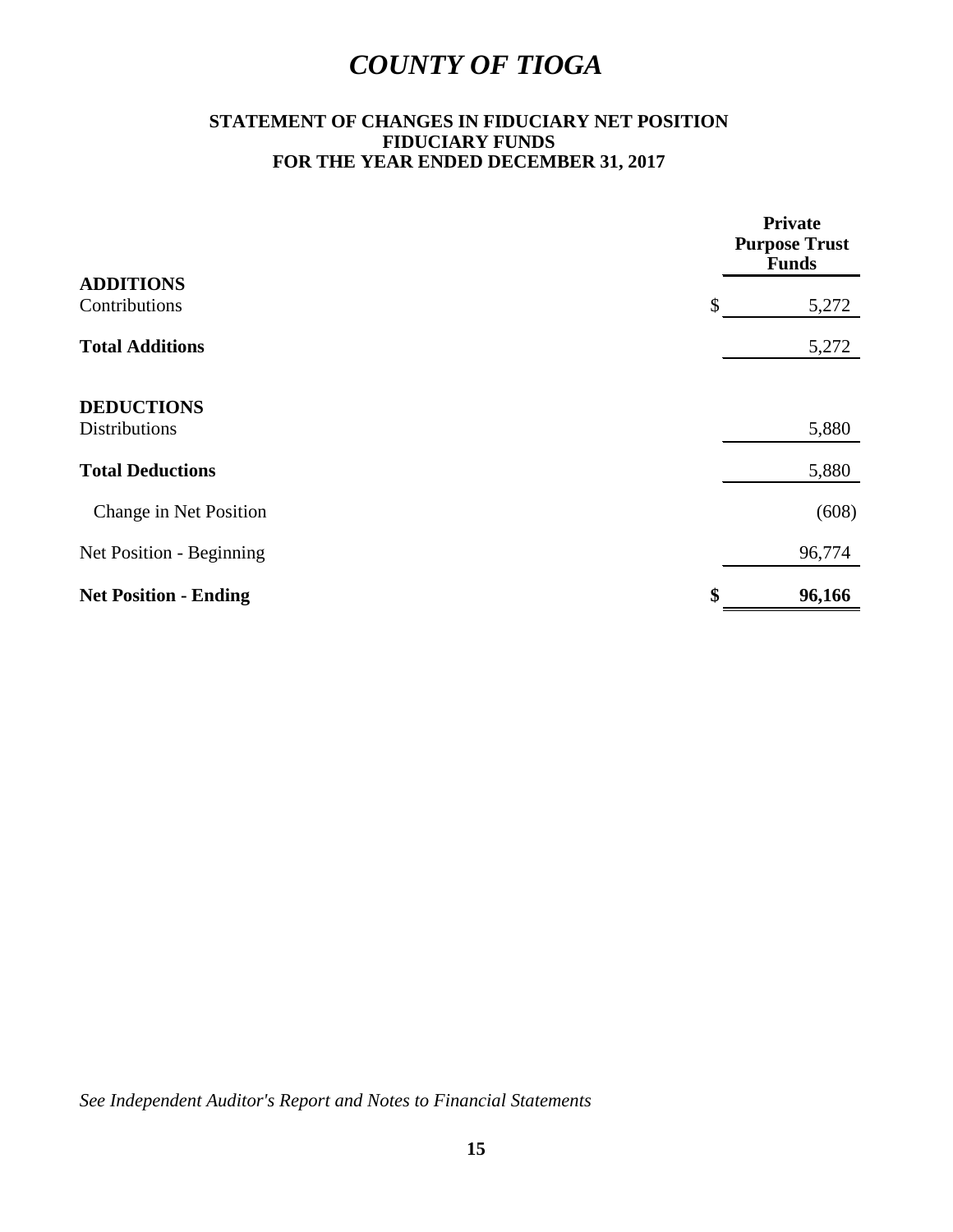### **NOTES TO FINANCIAL STATEMENTS FOR THE YEAR ENDED DECEMBER 31, 2017**

#### *Note 1* **Summary of Significant Accounting Policies**

The financial statements of the County of Tioga (the County) have been prepared in conformity with generally accepted accounting principles (GAAP). The Governmental Accounting Standards Board (GASB) is the accepted standard-setting body for establishing GAAP for state and local governments through its pronouncements (Statements and Interpretations). The more significant of the County's accounting policies are described below.

#### **Financial Reporting Entity**

The County, which was established in 1791, is governed by County Law, and other general laws of the State of New York. The County Legislature, which is the Legislative body responsible for the overall operation of the County, consists of nine members representing seven legislative districts within the County. The Chairman of the County Legislature, elected by the Legislature each year, serves as Chief Executive Officer. The County Treasurer, elected for a four year term, serves as Chief Fiscal Officer.

The County provides the following basic services: police and law enforcement, educational assistance for County residents attending community colleges, economic assistance, health and nursing services, maintenance of County roads, culture and recreational services, home and community services, and mental health services.

All Governmental Activities and functions performed for the County are its direct responsibility. No other governmental organizations have been included or excluded from the reporting entity.

The financial reporting entity consists of (a) the primary government which is the County, (b) organizations for which the primary government is financially accountable, and (c) other organizations for which the nature and significance of their relationship with the primary government are such that exclusion would cause the reporting entity's statements to be misleading or incomplete, as set forth in GASB Statement No. 14, "The Financial Entity," as amended by GASB Statement No. 39, "Determining Whether Certain Organizations are Component Units," and GASB Statement No. 61, "The Financial Reporting Entity: Omnibus - an Amendment to GASB Statements No. 14 and 34."

The decision to include a component unit in the County's reporting entity is based on several criteria set forth in GASB Statement No. 14, as amended by GASB Statements No. 39 and No. 61, including legal standing, fiscal dependency, and financial accountability. Based on the application of these criteria, the following is a brief review of certain entities considered in determining the County's reporting entity.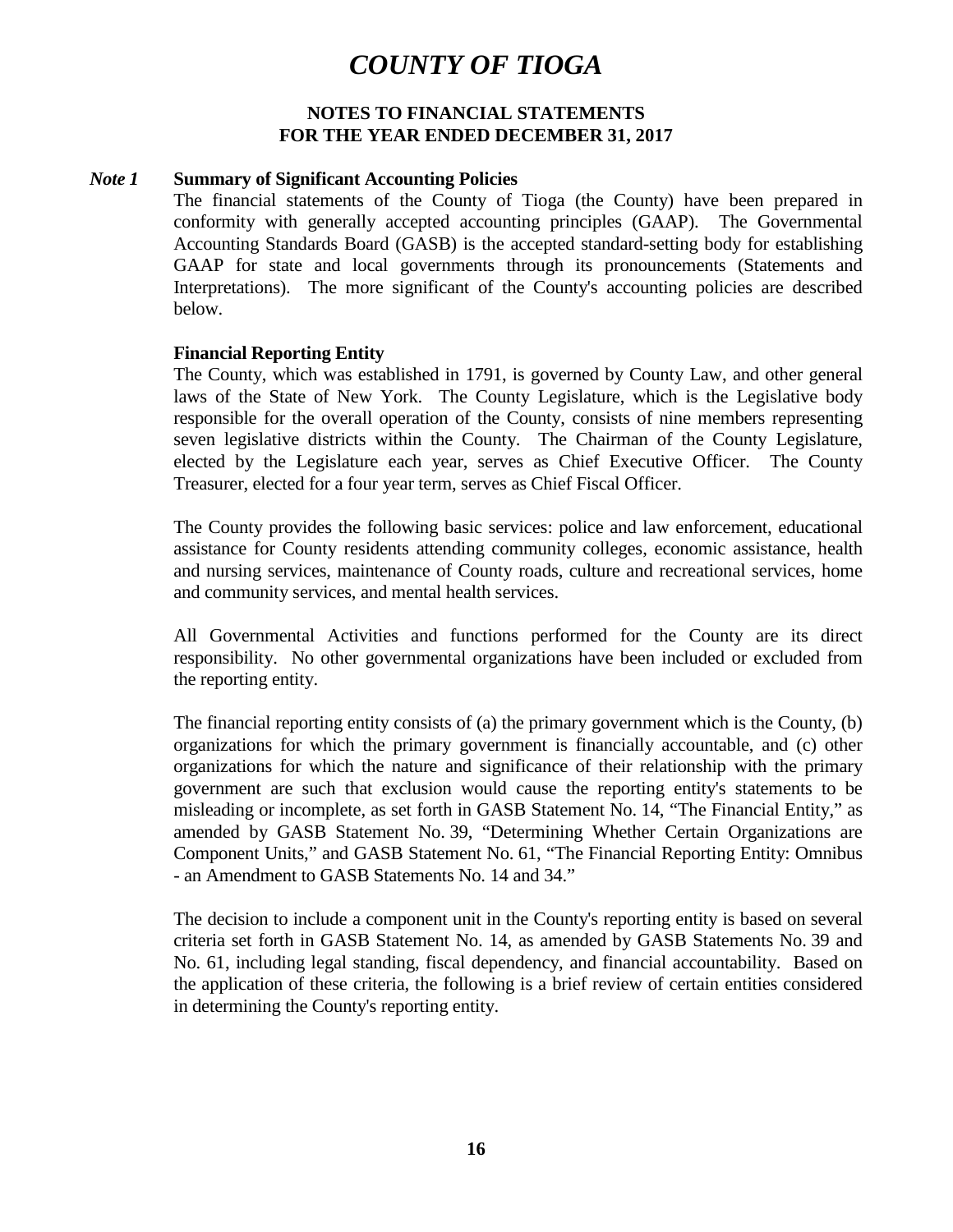### **NOTES TO FINANCIAL STATEMENTS FOR THE YEAR ENDED DECEMBER 31, 2017**

#### *Note 1* **Summary of Significant Accounting Policies - Continued**

### **Blended Component Units**

• Tioga Tobacco Asset Securitization Corporation - Tioga Tobacco Securitization Corporation (TTASC), established on October 11, 2000, is a special purpose, local development corporation organized under the laws of the State of New York. TTASC is an instrument of the County, but is a separate legal entity from the County. TTASC will have not less than three or more than five directors, consisting of one ex-officio position being the chairperson of the County Legislature, up to four additional directors and one independent director appointed by the members of TTASC. Although legally separate from the County, TTASC is a component unit of the County and accordingly, is included in the County's basic financial statements as a blended component unit, as its purpose is to exclusively serve the County.

TTASC is blended as part of the County's Governmental Activities and Non-Major Governmental Funds (Debt Service Fund). Separate financial statements may be obtained from the County Treasurer's Office.

### **Discretely Presented Component Units**

- Tioga County Soil and Water Conservation District (TCSWCD) The Tioga County Soil and Water Conservation District (the District) was created by the state legislature to provide for the conservation of soil and water resources and prevention of soil erosion. The District provides technical assistance relative to natural resources conservation and water quality to the residents of the County. The five members of the District Board have complete responsibility for management and fiscal matters of the District. Separate financial statements may be obtained from the Tioga County Soil and Water Conservation District, 183 Corporate Drive, Owego, New York 13827.
- Tioga County Industrial Development Agency (the Agency) A public benefit corporation created by the state legislature and established to promote the economic welfare, recreation opportunities, and prosperity of the County's inhabitants and to develop economically sound commerce and industry. Members of the Agency have complete responsibility for management of the Agency and accountability for fiscal matters. The County is not liable for Agency bonds and exercises no oversight responsibility. Separate financial statements may be obtained from the Tioga County IDA, 56 Main Street, Owego, New York 13827.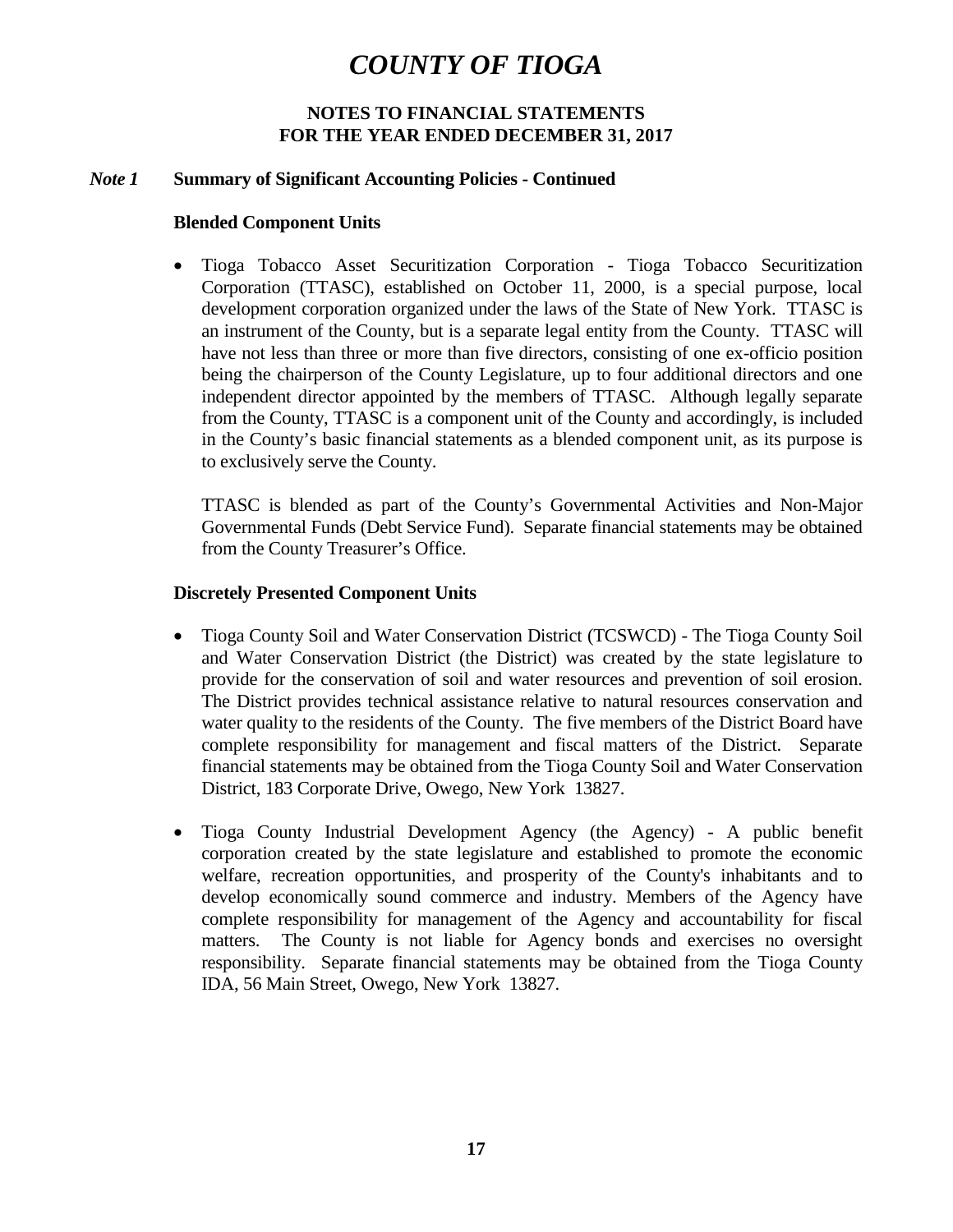### **NOTES TO FINANCIAL STATEMENTS FOR THE YEAR ENDED DECEMBER 31, 2017**

#### *Note 1* **Summary of Significant Accounting Policies - Continued**

### **Basic Financial Statements**

The County's basic financial statements include both Government-wide (reporting the County as a whole) and Governmental Fund financial statements (reporting the County's Major Funds). Both the Government-wide and Governmental Fund financial statements categorize primary activities as either Governmental or Business-type. The County's general governmental support, education, public safety, health, transportation, economic assistance and opportunity, culture and recreation, and home and community services are classified as Governmental Activities. Services relating to self-insurance and workers' compensation administration are classified as Internal Service Funds, and are also included in Governmental Activities.

### **Government-wide Financial Statements**

The Government-wide financial statements include a Statement of Net Position and a Statement of Activities. These statements present summaries of activities for the primary government and for the County's discretely presented component units.

Government-wide financial statements do not include the activities reported in the Fiduciary Funds or fiduciary component units. This Government-wide focus is more on the sustainability of the County as an entity and the change in the County's net position resulting from the current year's activities.

In the Government-wide Statement of Net Position, the Governmental Activities are presented on a consolidated basis in one column, and are reported on a full accrual, economic resource basis, which recognizes all long-term assets and receivables as well as long-term debt and obligations. The County's net position is reported in three parts - invested in capital assets, restricted, and unrestricted. The County first utilizes restricted resources to finance qualifying activities.

The Statement of Activities reports both the gross and net cost for each of the County's functions or programs. Gross expenses are direct expenses, including depreciation, that are specifically associated with a service, program, or department and, therefore, clearly identifiable to a particular function. These expenses are offset by program revenues - charges paid by the recipient of the goods or services offered by the program, grants, and contributions that are restricted to meeting the prepared or capital requirements of a particular program. Depreciation on assets that are shared by essentially all of the County's programs has been reported in general governmental support. Revenues, which are not classified as program revenues, are presented as general revenues of the County, with certain limited exceptions. The net cost represents the extent to which each function or program is selffinancing or draws from the general revenues of the County.

Indirect expenses, principally employee benefits, are allocated to functional areas in proportion to the payroll expended for those areas.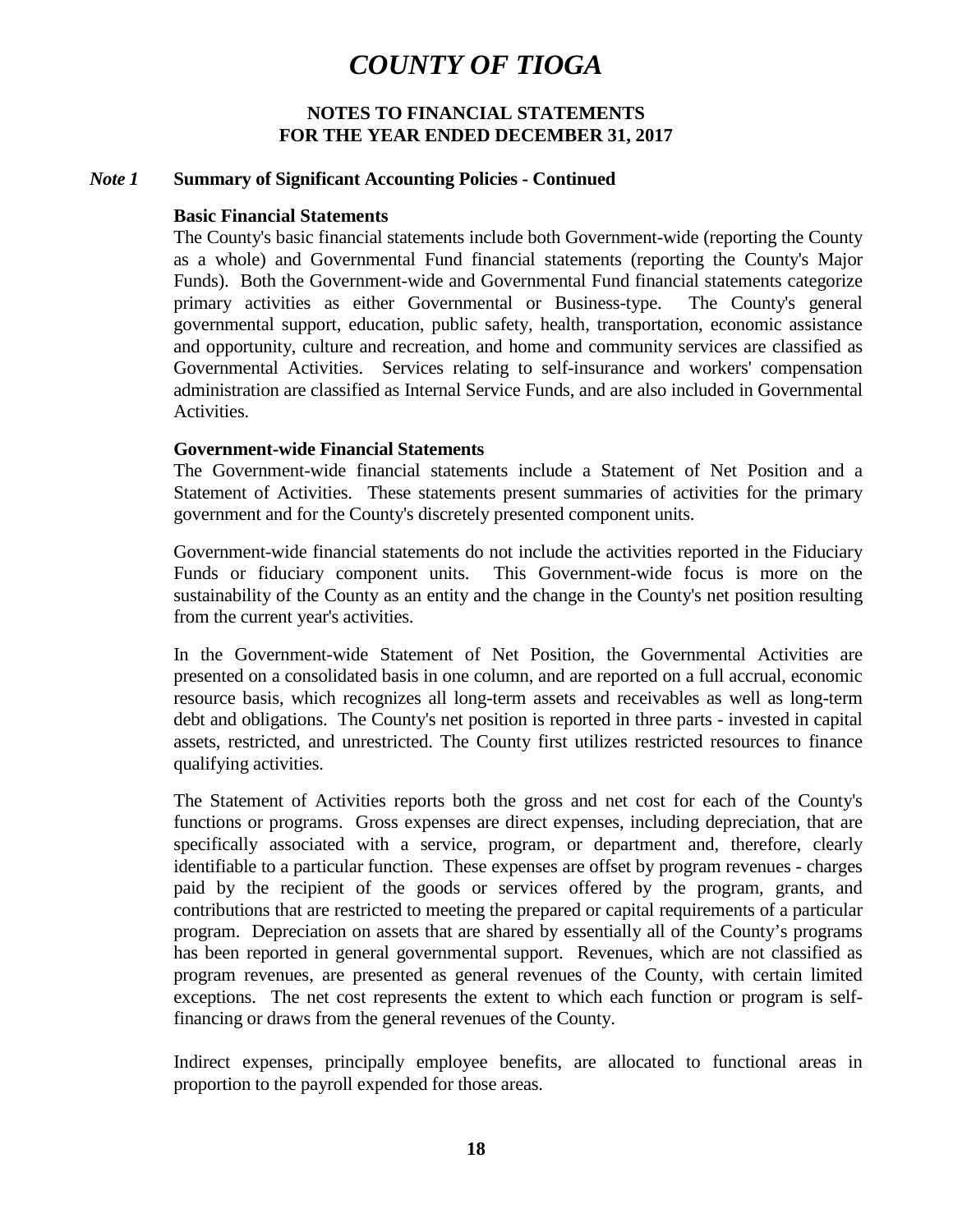### **NOTES TO FINANCIAL STATEMENTS FOR THE YEAR ENDED DECEMBER 31, 2017**

### *Note 1* **Summary of Significant Accounting Policies - Continued**

#### **Governmental Fund Financial Statements**

The financial transactions of the County are reported in individual funds in the Governmental Fund financial statements. Each fund is accounted for by providing a separate set of selfbalancing accounts that comprises its assets, liabilities, reserves, fund equity, revenues and expenditures or expenses. Fund accounting is designed to demonstrate legal compliance and to aid financial management by segregating transactions related to certain government functions or activities. The County records its transactions in the fund types described below:

#### **Governmental Funds**

Governmental Funds are those through which most governmental functions are financed. The acquisition, use and balances of expendable financial resources, and the related liabilities are accounted for through Governmental Funds. The measurement focus of the Governmental Funds is based upon determination of financial position and changes in financial position. The following are the County's Governmental Funds:

### **Major Funds**

- General Fund Principal operating fund which includes all operations not required to be recorded in other funds.
- Capital Projects Fund Accounts for and reports financial resources to be used for acquisition, construction, or renovation of major capital facilities or equipment.

## **Non-Major Funds**

- Special Revenue Funds Accounts for proceeds of specific revenue sources legally restricted to expenditures for specified purposes. The following Special Revenue Funds are utilized:
	- Road Machinery Fund Accounts for purchase, repair, maintenance, and storage of highway machinery, tools, and equipment pursuant to §133 of Highway Law.
	- County Road Fund Accounts for expenditures for highway purposes authorized by §114 of the Highway Law.
	- Refuse and Garbage Fund Accounts for expense of operation and program income of the solid waste and recycling facility.
	- Special Grant Fund Accounts for funds received under the Workforce Investment Act (WIA).
- Debt Service Fund (TTASC) Accounts for accumulation of resources from tobacco settlement payments and payment of principal and interest on Tobacco Settlement Pass through Bonds.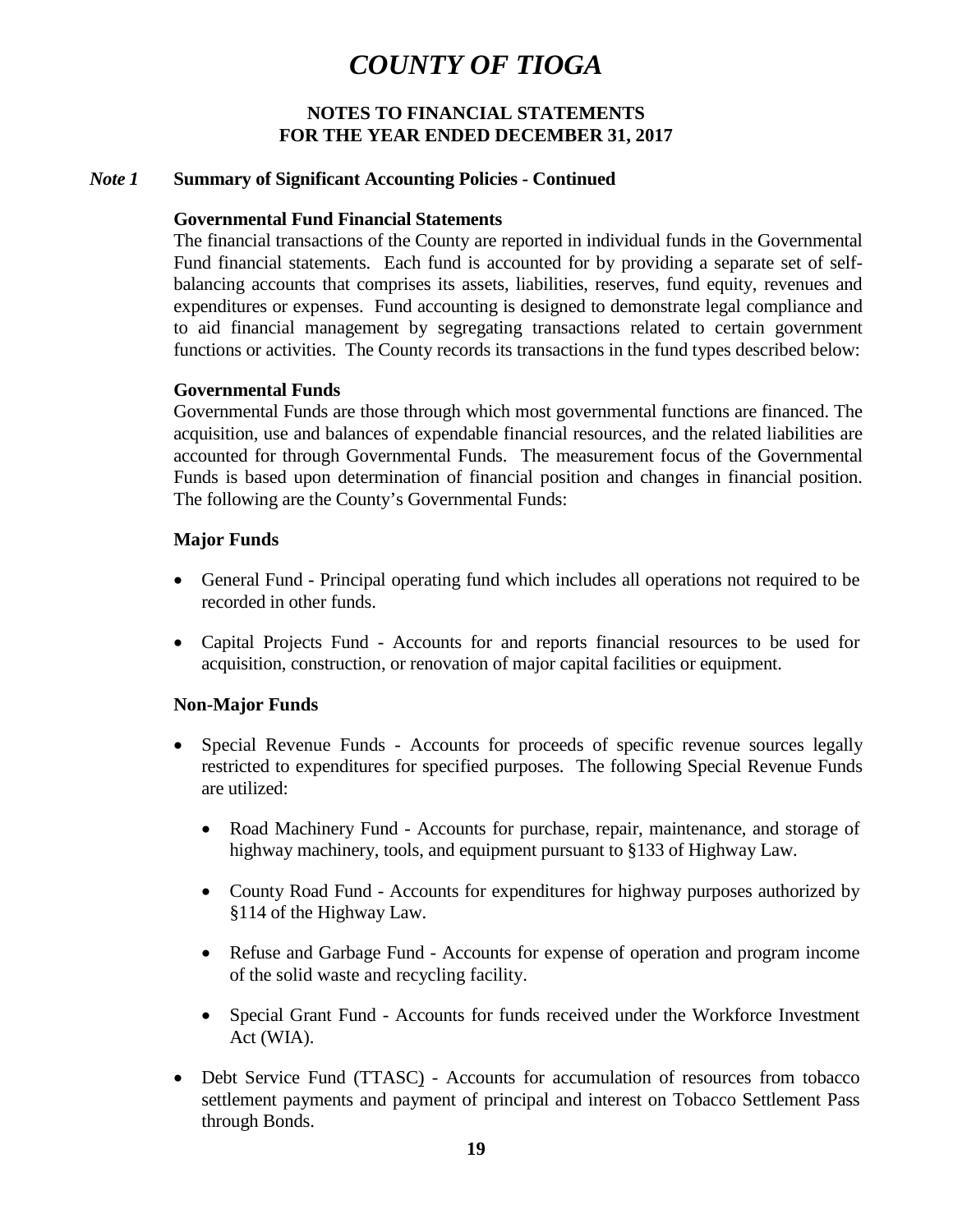### **NOTES TO FINANCIAL STATEMENTS FOR THE YEAR ENDED DECEMBER 31, 2017**

#### *Note 1* **Summary of Significant Accounting Policies - Continued**

#### **Proprietary Funds**

Account for ongoing organizations or activities, which are similar to those often found in the private sector. The measurement focus is upon determination of net income, financial position, and changes in financial position. The following Proprietary Fund is utilized:

• Internal Service Fund - Accounts for accumulation of resources for payment of unemployment insurance as authorized by §6M of the General Municipal Law and to account for the accumulation of resources for payment of compensation, assessments, and other obligations under Workers' Compensation Law, Article 5, and accumulation of resources for payment of self-insured risks as authorized by §6N of the General Municipal Law.

#### **Fiduciary Funds**

Account for assets held by the local government in a trustee or custodial capacity which are not available to support the County's programs. The following are the County's Fiduciary Funds:

- Private Purpose Trust Funds Trust arrangements under which principal and income benefit individuals, private organizations or other governments.
- Agency Funds Account for money and/or property received and held in the capacity of trustee, custodian or agent. Agency Funds are custodial in nature and do not involve measurement of results for operations. The most significant of the County's Agency Funds are mortgage tax and social service trust funds.

#### **Basis of Accounting/Measurement Focus**

Basis of accounting refers to when revenues and expenditures/expenses and the related assets and liabilities are recognized in the accounts and reported in the financial statements. Basis of accounting relates to the timing of the measurements made, regardless of measurement focus. Measurement focus is the determination of what is measured, i.e. expenditures or expenses.

#### **Accrual Basis**

The Government-wide financial statements and the Proprietary and Fiduciary Fund financial statements are presented on an "economic resources" measurement focus and the accrual basis of accounting. Accordingly all of the County's assets and liabilities, including capital assets, as well as infrastructure assets and long-term liabilities, are included in the accompanying Statement of Net Position. The Statement of Activities presents changes in net position. Under the accrual basis of accounting, revenues are recognized when earned and expenses are recognized when incurred.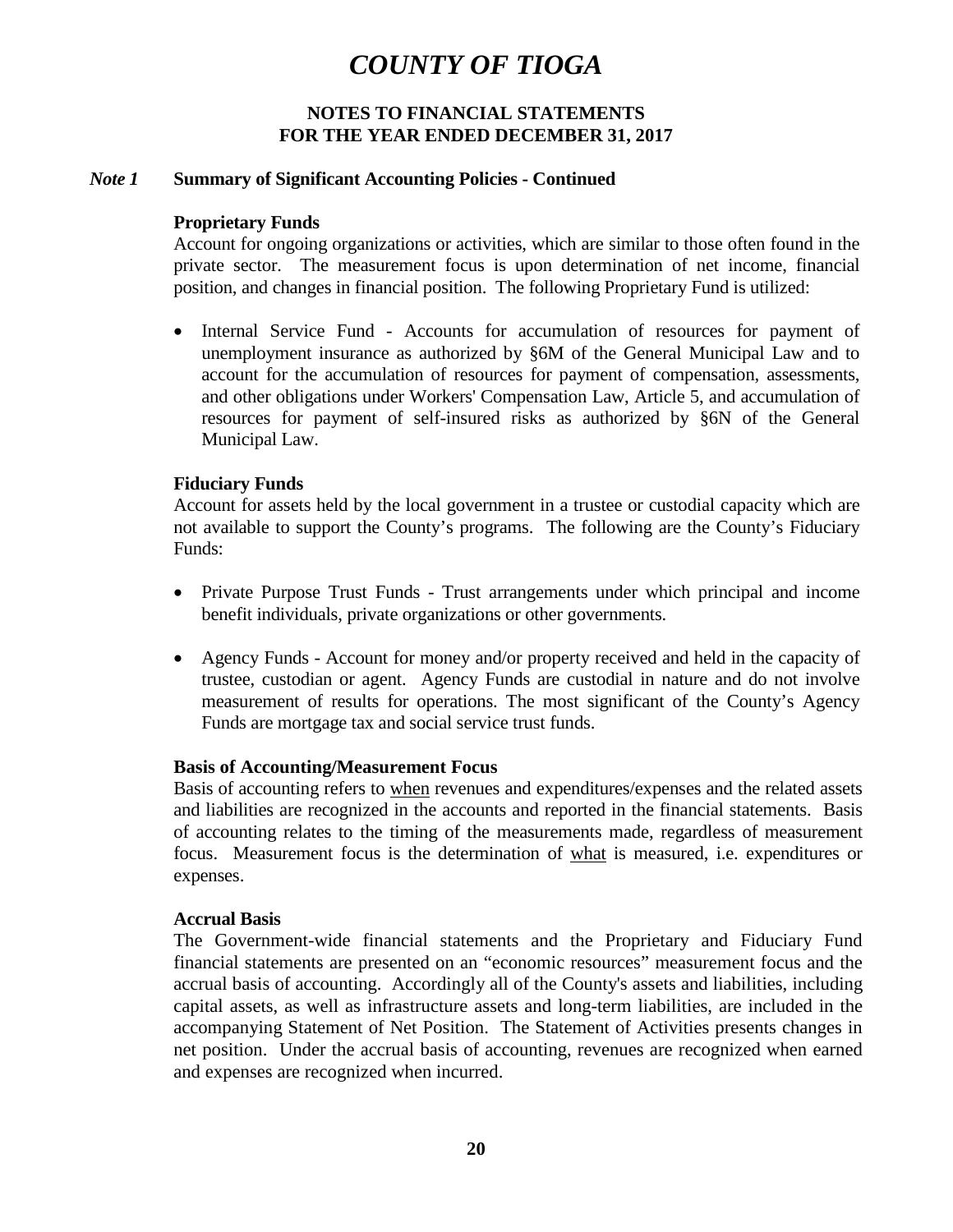### **NOTES TO FINANCIAL STATEMENTS FOR THE YEAR ENDED DECEMBER 31, 2017**

#### *Note 1* **Summary of Significant Accounting Policies - Continued**

#### **Modified Accrual Basis**

Under this basis of accounting, revenues are recorded when measurable and available. Available means collectible within the current period or soon enough thereafter to be used to pay liabilities of the current period. Material revenues that are accrued include real property taxes, State and Federal aid, sales tax, and certain user charges.

The County considers property tax receivables collected within 60 days after year-end to be available and recognizes them as revenues of the current year. All other revenues deemed collectible within 60 days after year end are recognized as revenues in the current year. If expenditures are the prime factor for determining eligibility, revenues from Federal and State grants are accrued when the expenditure is made. Expenditures are recorded when incurred. The cost of capital assets is recognized as an expenditure when received. Exceptions to this general rule are that 1) principal and interest on indebtedness are not recognized as an expenditure until due, and 2) compensated absences, such as vacation and sick leave, which vests or accumulates, are charged as an expenditure when paid.

#### **Use of Estimates**

The preparation of financial statements in conformity with U.S. generally accepted accounting principles requires management to make estimates and assumptions that affect the reported amounts of assets and liabilities and disclosure of contingent assets and liabilities at the date of the financial statements. Estimates also affect the reported amounts of revenues and expenditures/expenses during the reporting period. Actual results could differ from those estimates. Significant estimates made by the County in the determination of recorded assets and liabilities include, but are not limited to, allowances for uncollectible property taxes, reserves for self-insurance claim liabilities, other postemployment benefits liability, net pension liability, and accumulated depreciation.

#### **Equity Classifications**

#### **Government-wide Financial Statements**

Equity is classified as net position and displayed in three components:

- Net Investment in Capital Assets Consists of capital assets including restricted capital assets, net of accumulated depreciation and reduced by the outstanding balances of any bonds, mortgages, notes or other borrowings that are attributable to the acquisition, construction, or improvement of those assets.
- Restricted Consists of net resources with constraints placed on their use either by 1) external groups such as creditors, grantors, contributors, or laws or regulations of other governments; or 2) law through constitutional provisions or enabling legislation.
- Unrestricted Consists remaining net resources that does not meet the definition of "restricted" or "net investment in capital assets."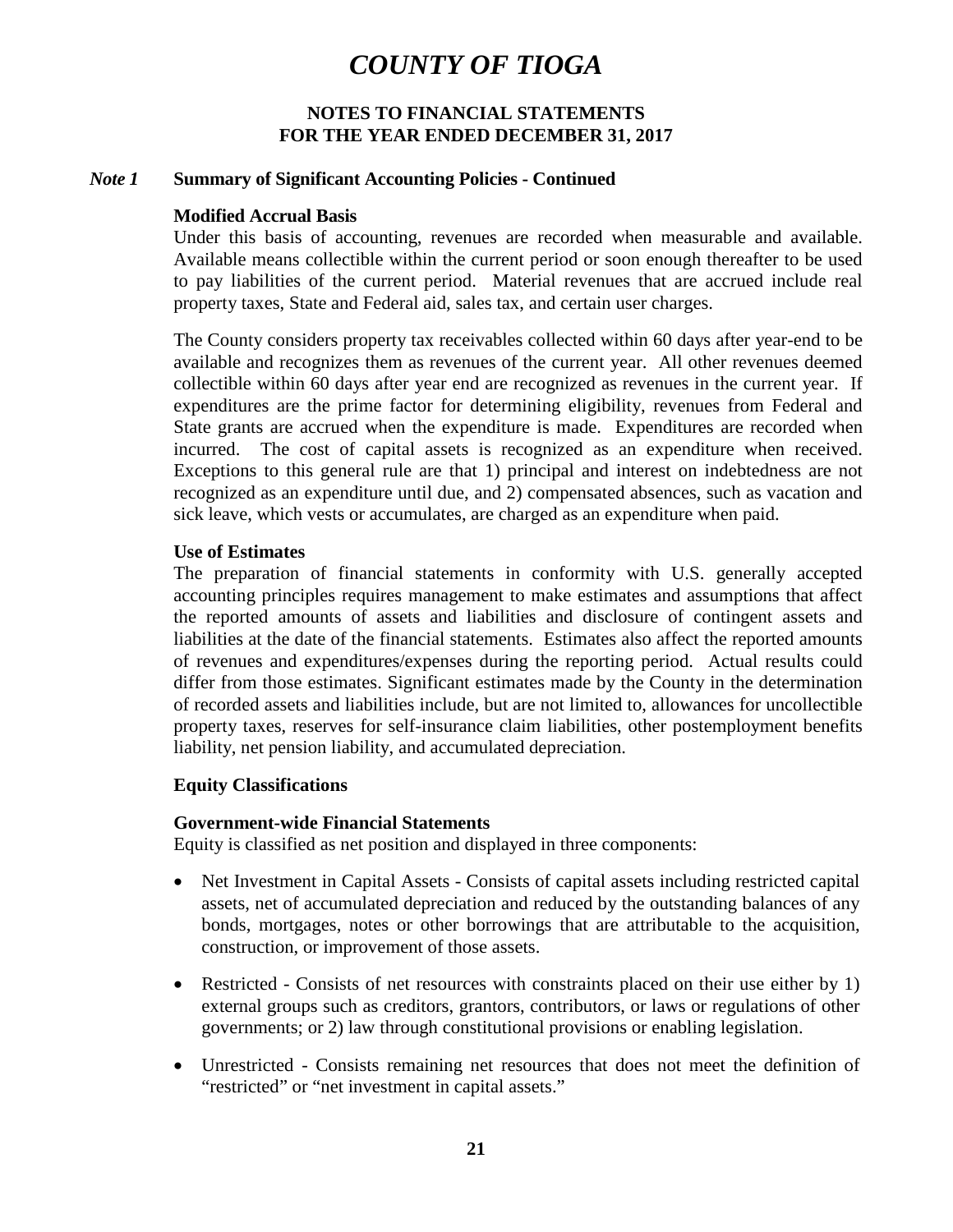### **NOTES TO FINANCIAL STATEMENTS FOR THE YEAR ENDED DECEMBER 31, 2017**

### *Note 1* **Summary of Significant Accounting Policies - Continued**

#### **Governmental Fund Financial Statements**

Governmental Fund equity is classified as fund balance. Proprietary Fund equity is classified the same as in the Government-wide financial statements. Any capital gains or interest earned on reserve fund resources becomes part of the respective reserve fund. While a separate bank account is not necessary for each reserve fund, a separate identity for each reserve fund must be maintained.

Constraints are broken into five classifications: nonspendable, restricted, committed, assigned, and unassigned. These classifications serve to inform readers of the financial statements of the extent to which the government is bound to honor any constraints on specific purposes for which resources in a fund can be spent.

- Nonspendable Consists of assets inherently nonspendable in the current period either because of their form or because they must be maintained intact; including prepaid items, inventories, long-term portions of loans receivable, financial assets held for resale, and endowments principal.
- Restricted Consists of amounts subject to legal purpose restrictions imposed by creditors, grantors, contributors, or laws and regulations of other governments and enforced externally; or through constitutional provisions or enabling legislation. Most of the County's legally adopted reserves are reported here.
- Committed Consists of amounts subject to a purpose constraint imposed by formal action of the government's highest level of decision-making authority prior to the end of the fiscal year, and requires the same level of formal action to remove said constraint.
- Assigned Consists of amounts subject to a purpose constraint representing an intended use established by the government's highest level of decision-making authority, or their designated body or official. The purpose of the assignment must be narrower than the purpose of the General Fund. In funds other than the General Fund, assigned fund balance represents the residual amount of fund balance.
- Unassigned Represents the residual classification of the government's General Fund, and could report a surplus or deficit. In funds other than the General Fund, the unassigned classification should only be used to report a deficit balance resulting from overspending amounts restricted, committed, or assigned for specific purposes.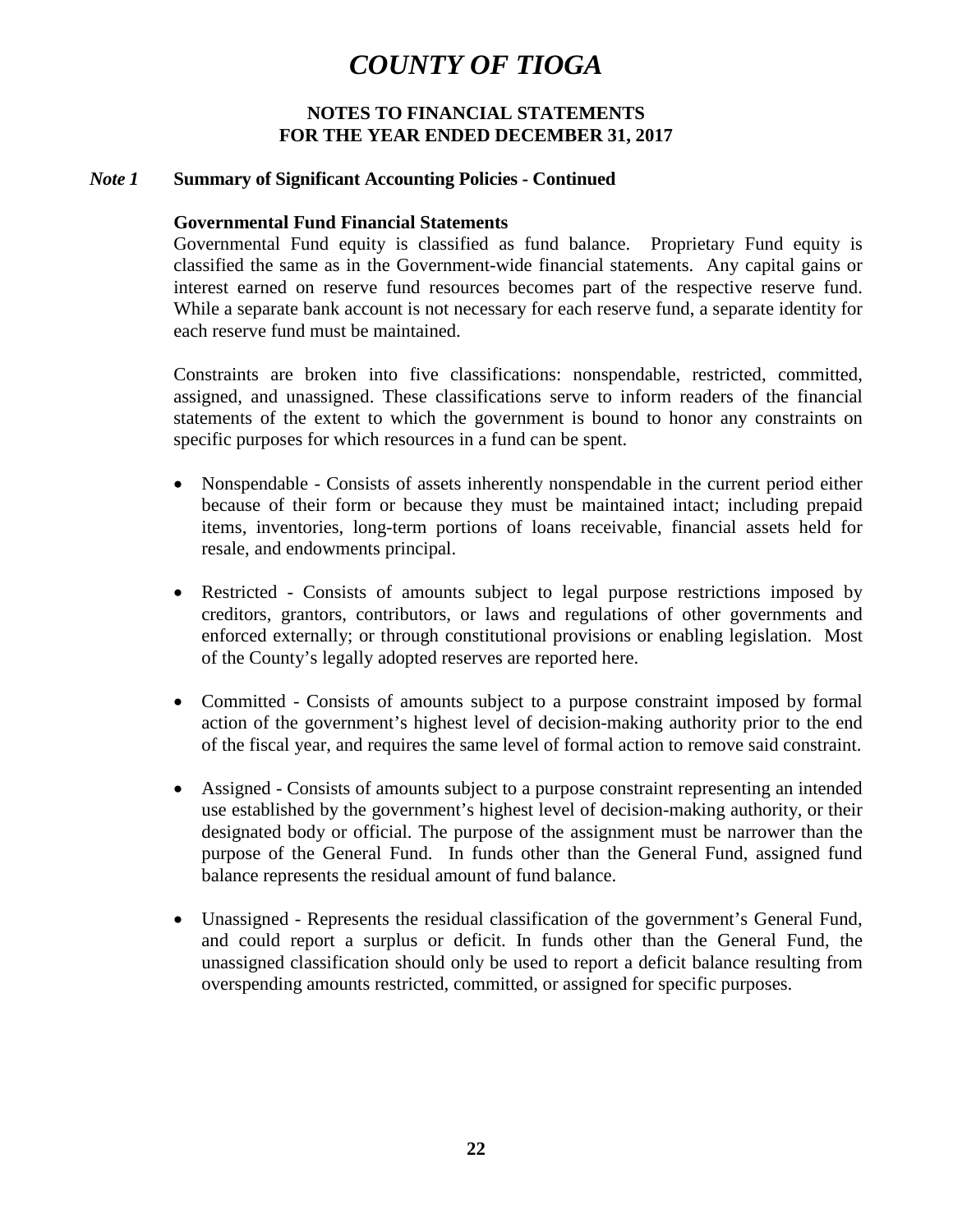### **NOTES TO FINANCIAL STATEMENTS FOR THE YEAR ENDED DECEMBER 31, 2017**

#### *Note 1* **Summary of Significant Accounting Policies - Continued**

#### **Governmental Fund Financial Statements - Continued**

The County has not adopted any resolutions to commit fund balance. Currently, fund balance is assigned by the County Treasurer for encumbrances and designations and the County Legislature, by resolution, approves fund balance appropriations for next year's budget. The County has not formally adopted a policy defining the order in which to apply expenditures against fund balances. However, the County's informal policy is to apply expenditures against non-spendable fund balance, restricted fund balance, committed fund balance, assigned fund balance, and unassigned fund balance.

#### **Property Taxes**

The authority of levying taxes for the support of County and town governments, inclusive of special districts, and for re-levying unpaid school taxes, has been delegated by the State Legislature to the governing board of the County through various provisions of the Real Property Tax Law. For purposes of both County and town taxes, the value of real property is listed and established by the towns for each parcel of real property therein. Amounts to be raised by tax are determined from balances budgets of towns and the County and levied on or before December 31, each year. Unpaid school taxes are purchased from each school district and added to tax levies and, until paid, are counted among the assets of the County; the County thus acquires all rights, title, and interest in any unpaid school taxes. Any such taxes remaining unpaid at the time of the tax sale are sold along with any other unpaid taxes subject to County enforcement.

County real property taxes are levied annually no later than December 31, on the assessed value of all real property located within the County and become a tax lien on January 1. Taxes are collected in towns from January 1 to a date not later than June 1 when settlement is made with the County Treasurer, who makes collections thereafter. The towns' shares of tax levies, which are guaranteed by the County, are paid to Town Supervisors out of the first monies received. Unpaid taxes are assessed a 5% penalty, bearing interest at an annual variable rate determined by the New York State Commission of Taxation and Finance.

Property taxes are recorded as receivables and revenues at the time the tax levy is billed. Uncollected amounts estimated to be collected subsequent to the first 60 days after year end are recorded as deferred inflows of resources.

School district taxes are turned over to the County for enforcement on November 15. The County collects the second installment of school taxes on or before November 30. Payment to school districts for second installments is required to be remitted within ten days of collection. On December 1, any such taxes remaining unpaid are relevied as County taxes in the subsequent year. The balance of uncollected school taxes is required to be remitted by April 1.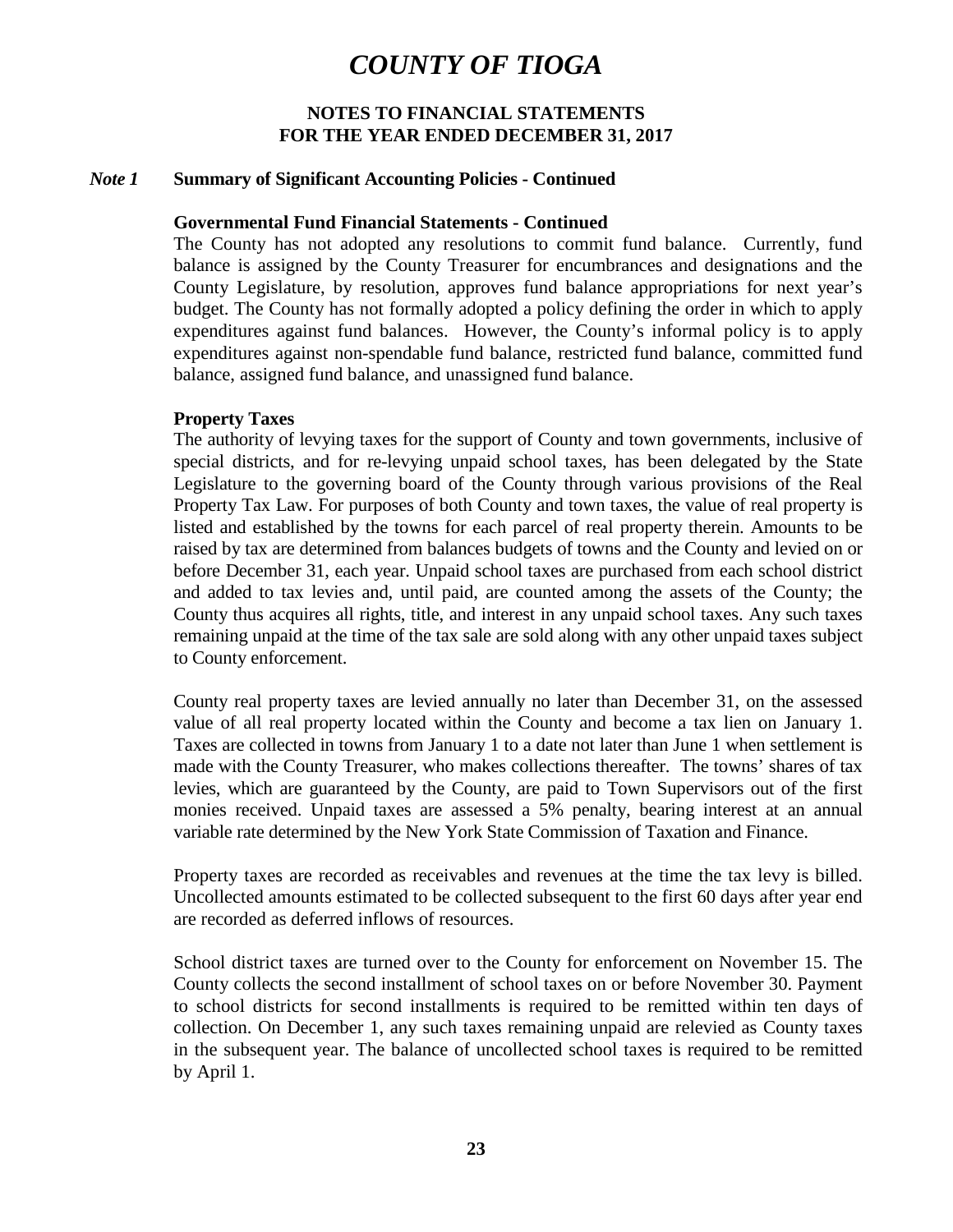## **NOTES TO FINANCIAL STATEMENTS FOR THE YEAR ENDED DECEMBER 31, 2017**

#### *Note 1* **Summary of Significant Accounting Policies - Continued**

#### **Property Tax - Continued**

All unpaid taxes of the current year are advertised and collected under the provisions of Article 11 of the Real Property Tax Law. Properties to which title is taken under this section of the Real Property Tax Law are sold through advertising for bids at public auction.

#### **Sales Tax**

The County imposes a 4% sales tax in the County, and in accordance with § 14 of the tax law, shares a portion of the sales tax collections with the towns and villages. In addition, a portion of sales tax collections are restricted to a capital reserve fund to be used only to finance capital improvement projects. The Capital Projects Fund's non-property tax item amounting to \$519,081 is sales tax designated for capital projects.

The General Fund's primary non-property tax item is sales tax, which amounted to \$20,351,507. At December 31, 2017 this amount included an accrual of \$1,473,950, which is included in state and federal receivables, for sales that occurred in the State of New York in 2017 which were not received by the County at December 31, 2017. Of the \$20,351,507 recognized as revenue, \$5,307,917 was distributed to local municipalities within the County.

#### **Cash and Cash Equivalents**

For financial statement purposes, the County considers all highly liquid investments with original maturities of three months or less as cash equivalents.

#### **Investments**

Investments are stated at cost, which approximates market value.

#### **Receivables**

Receivables are stated net of estimated allowances for uncollectible amounts. Amounts due from state and federal governments represent amounts owed to the County to reimburse it for expenditures incurred pursuant to state and federally funded programs.

#### **Revenues**

Substantially all Governmental Fund revenues are accrued. Property tax receivables expected to be received later than 60 days after year end are reported as deferred inflows of resources in the Governmental Fund financial statements. Other sources of revenue expected to be received more than one year after year end are also reported as deferred inflows of resources in the Governmental Fund financial statements. In applying GASB Statement No. 33 to grant revenues, the provider recognizes liabilities and expenses and the recipient recognizes receivables and revenue when the applicable eligibility requirements are met. Resources transmitted before time eligibility requirements are met are reported as deferred outflows of resources by the provider and deferred inflows of resources revenue by the recipient. Resources transmitted before all other eligibility requirements are met are reported as advances by the provider and unearned revenue by the recipient.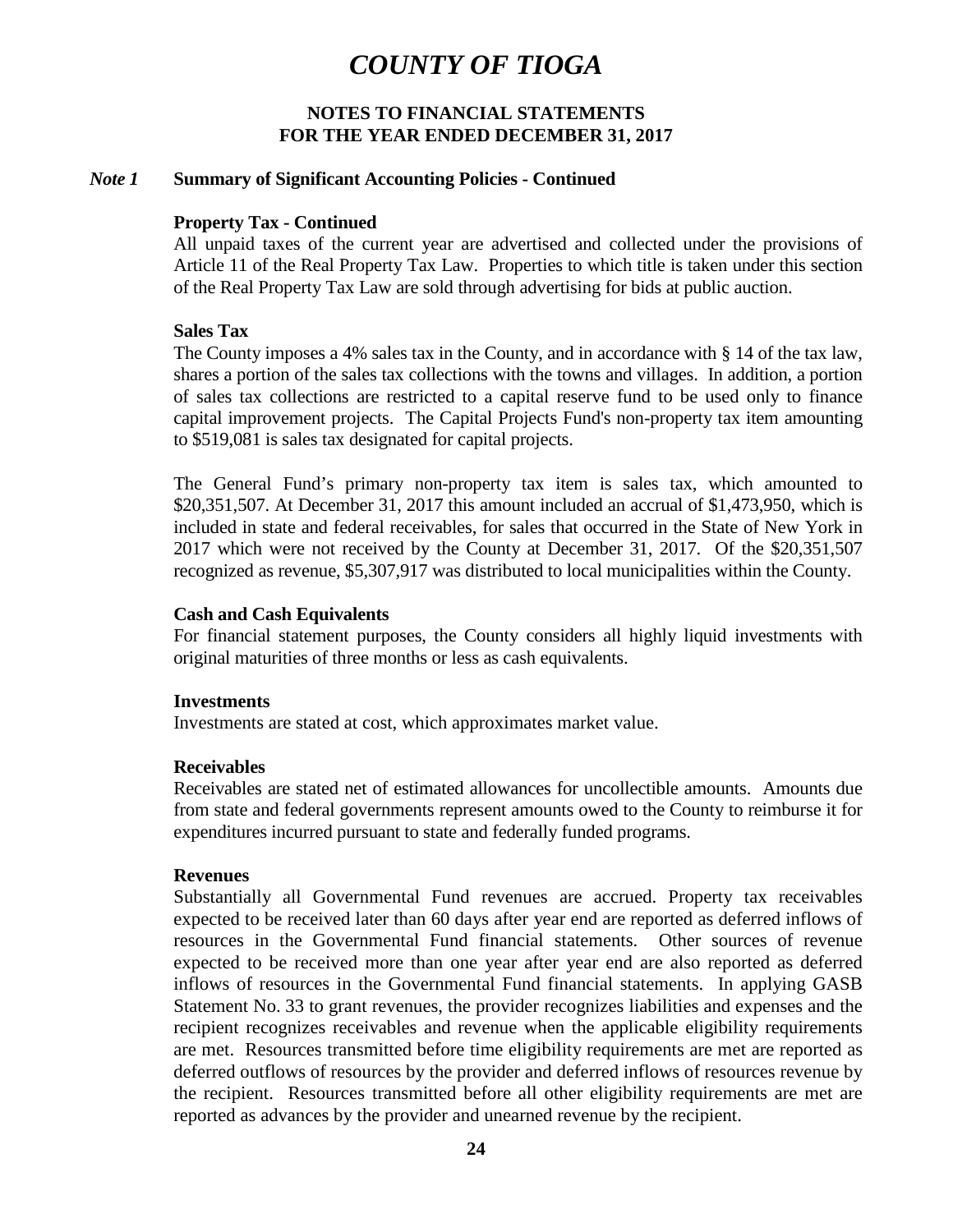### **NOTES TO FINANCIAL STATEMENTS FOR THE YEAR ENDED DECEMBER 31, 2017**

#### *Note 1* **Summary of Significant Accounting Policies - Continued**

### **Deferred Outflows and Inflows of Resources**

In addition to assets, the Statements of Net Position will sometimes report a separate section for deferred outflows of resources. This separate financial statement element, *deferred outflows of resources*, represents a consumption of net position that applies to a future period and so will not be recognized as an outflow of resources (expense/expenditure) until then. The County reports deferred outflows related to pensions in the Statements of Net Position. The types of deferred outflows related to pensions are described in Note 6.

In addition to liabilities, the Statement of Net Position and the Balance Sheet will sometimes report a separate section for deferred inflows of resources. This separate financial statement element, *deferred inflows of resources*, represents an acquisition of net position that applies to a future period(s) and so will *not* be recognized as an inflow of resources (revenue) until that time. The County reports deferred inflows related to pensions which are further described in Note 6. In addition, the governmental funds report unavailable revenue from taxes and loans receivable that remain uncollected 60 days after year end.

#### **Constitutional Tax Limit**

The amount that may be raised by the County-wide tax levy on real estate in any fiscal year (for purposes other than debt service on County indebtedness) is limited to one and one-half per centum (subject to increase up to two per centum by resolution of the County Legislature) of the five-year average full valuation of taxable real estate of the County, per New York State statutes.

The County's constitutional tax limit (per New York State statutes) for the fiscal year ended December 31, 2017 is computed as follows:

| <b>Tax Margin</b>                                                      | 22, 175, 394        |
|------------------------------------------------------------------------|---------------------|
| Tax levy subject to tax limit                                          | 21,132,742          |
| Less exclusions                                                        | (1,946,408)         |
| Tax levy                                                               | 23,079,150          |
| Less :                                                                 |                     |
| Tax limit $@1.7\%$                                                     | 43,308,136          |
| Five-Year Average Full Valuation of Taxable<br>Real Estate (2013-2017) | \$<br>2,547,537,424 |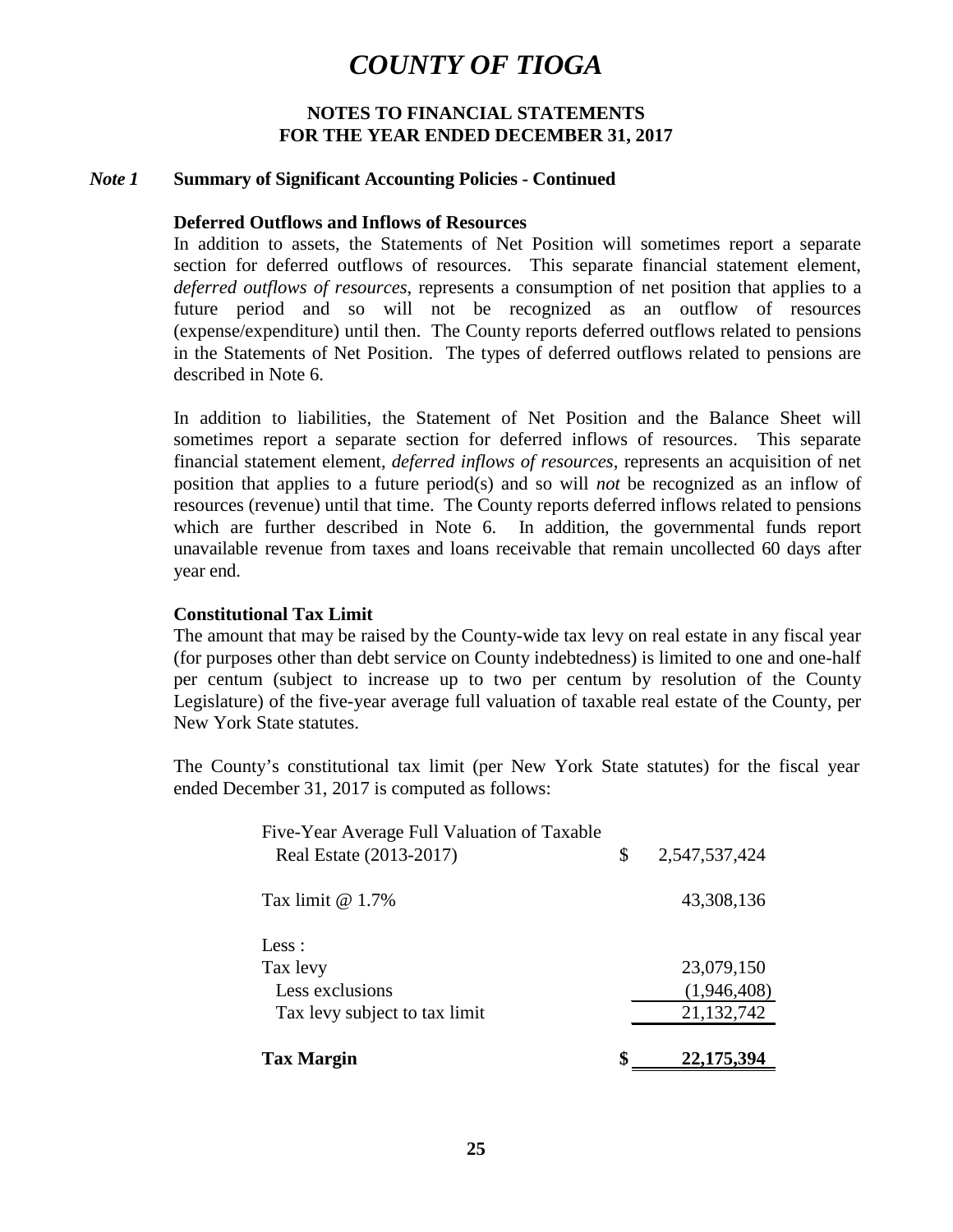## **NOTES TO FINANCIAL STATEMENTS FOR THE YEAR ENDED DECEMBER 31, 2017**

#### *Note 1* **Summary of Significant Accounting Policies - Continued**

#### **Proprietary Funds Operating and Nonoperating Revenues and Expenses**

Proprietary funds distinguish operating revenues and expenses from nonoperating items. Operating revenues and expenses generally result from providing services and producing and delivering goods in connection with a proprietary fund's principal ongoing operations. Principal operating revenues of the Proprietary Fund are charges to customers for sales and services. Operating expenses for enterprise funds include the cost of sales and services, administrative expenses, and depreciation on capital assets. All revenues and expenses not meeting this definition are reported as nonoperating revenues and expenses.

#### **Restricted Resources**

When an expense is incurred for purposes for which both restricted and unrestricted net assets are available, it is the County's policy to apply restricted funds before unrestricted funds, unless otherwise prohibited by legal requirements.

#### **Unearned Revenues**

The County reports unearned revenues on its Statement of Net Position and its Balance Sheet. Unearned revenue arises when resources are received by the County before it has legal claim to them, as when grant monies are received prior to incurrence of qualifying expenditures. In subsequent periods, when the County has legal claim to resources, the liability is removed and revenue is recognized.

#### **Property, Plant, and Equipment**

All capital assets are valued at historical cost or estimated historical cost. Contributed assets are reported at fair market value as of the date received. Additions, improvements, and other capital outlays that significantly extend the useful life of an asset are capitalized. Other costs incurred for repairs and maintenance are expensed as incurred.

Depreciation on all assets is provided on the straight-line basis over the estimated useful lives of the assets. Governmental capital assets purchased or acquired with an original cost of over \$3,000 and having a useful life of greater than two years are capitalized at cost in the Statement of Net Position. Contributed fixed assets are recorded at fair market value at the date received. The estimated useful lives for governmental capital assets are as follows:

| Buildings and improvements | 50 years       |
|----------------------------|----------------|
| Machinery and equipment    | $2 - 25$ years |
| Infrastructure             | 12 - 40 years  |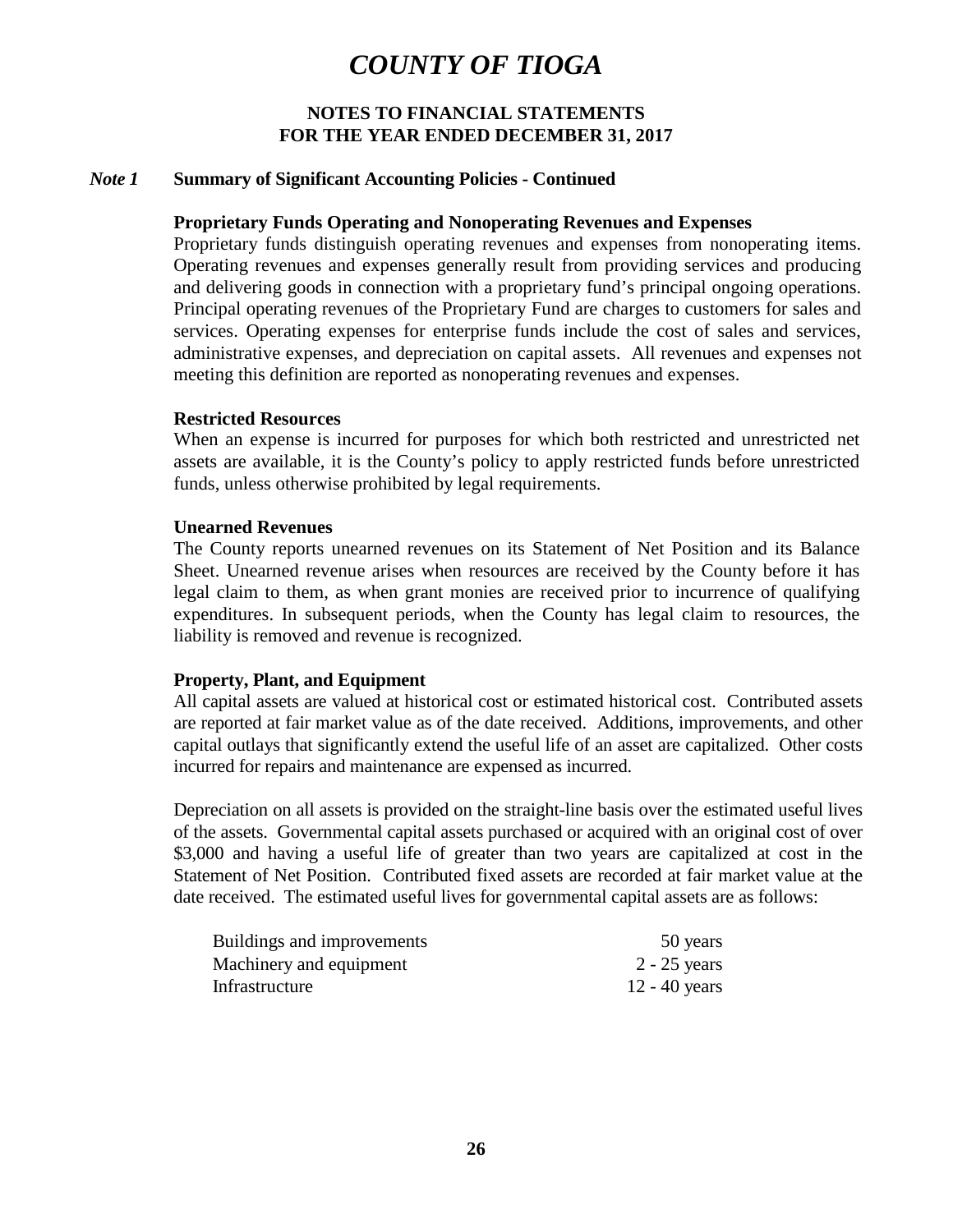### **NOTES TO FINANCIAL STATEMENTS FOR THE YEAR ENDED DECEMBER 31, 2017**

### *Note 1* **Summary of Significant Accounting Policies - Continued**

### **Postemployment Benefits**

In addition to providing pension benefits, the County provides health insurance coverage and survivor benefits for retired employees and their survivors. Substantially all of the County's employees may become eligible for these benefits if they reach normal retirement age while working for the County. Health care benefits and survivors benefits are provided through an insurance company whose premiums are based on the benefits paid during the year. The County recognizes the cost of providing benefits by recording its share of insurance premiums as an expenditure in the year paid. The County adopted GASB Statement No. 45, "Accounting and Financial Reporting by Employers for Postemployment Benefits Other Than Pensions." The County's liability for other postemployment benefits has been recorded in the Statement of Net Position, in accordance with this statement. See more detailed information in Note 7.

#### **Vacation and Sick Leave and Compensatory Absences**

Under terms of personnel policies and union contracts, County employees, other than elected officials, are granted personal, vacation, and sick leave credits and may accumulate these credits as follows:

- Employees are granted between three and four days personal leave each year depending on contracts, coverage, and hiring date. At December 31 of each year, all unused personal leave is forfeited. Employees are not reimbursed for unused personal leave credits upon termination.
- Employees are granted sick leave credits of one day per month, and may accumulate up to 216 days of sick leaves credits, depending on contract coverage. Sick leave must be used prior to leaving County employment or for postretirement benefit premiums as described in Note 10.
- Employees are granted vacation leave credits of 10 to 20 days per year depending on their contract and years of service. Up to two weeks of such leave can be carried over to the following year unless unusual circumstances exist and more time is requested and approved. Upon resignation or retirement, employees are paid for all unused vacation leave. Liability for compensated absences totaling \$985,365 is reported as an accrued liability in the Governmental Activities, as such, amounts were not due and payable at December 31, 2017.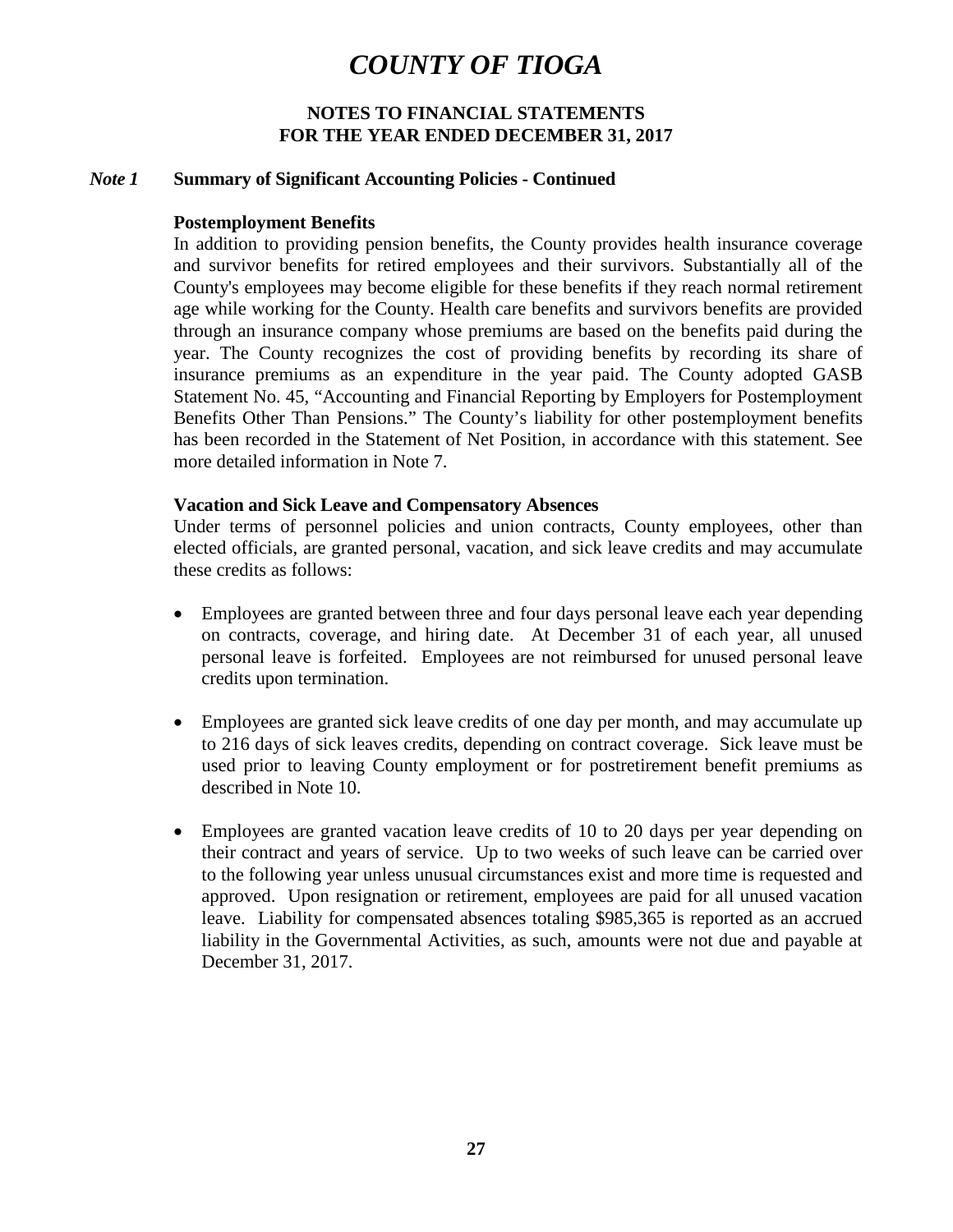### **NOTES TO FINANCIAL STATEMENTS FOR THE YEAR ENDED DECEMBER 31, 2017**

#### *Note 1* **Summary of Significant Accounting Policies - Continued**

#### **Interfund Activity**

Interfund activity is reported as either loans, services provided, reimbursements, or transfers. Loans are reported as interfund receivables and payables as appropriate, and are subject to elimination upon consolidation. Services provided, deemed to be at market or near market rates, are treated as revenues and expenditures/expenses. Reimbursements take place when one fund incurs a cost, charges the appropriate benefiting fund and reduces its related cost as a reimbursement. All other interfund transactions are treated as transfers. Transfers between Governmental Funds are netted as part of the reconciliation to the Government-wide financial statements.

#### **Insurance**

The County assumes the liability for most risk including, but not limited to, property damage and personal injury liability. Judgments and claims are recorded when it is probable that an asset has been impaired or a liability has been incurred and the amount of loss can be reasonably estimated.

#### **New Accounting Standards**

The County adopted and implemented the following current Statements of the Governmental Accounting Standards Board (GASB) effective for the year ending December 31, 2017:

- GASB has issued Statement No. 73, "Accounting and Financial Reporting for Pensions and Related Assets that are not Within the Scope of GASB Statement No. 68, and Amendments to Certain Provisions of GASB Statements No. 67 and No. 68," effective for the year ended December 31, 2017.
- GASB has issued Statement No. 80, "Blending Requirements for Certain Component Units - an Amendment of GASB Statement No. 14," effective for the year ended December 31, 2017.
- GASB has issued Statement No. 81, "Irrevocable Split-Interest Agreements," effective for the year ended December 31, 2017.
- GASB has issued Statement No. 82, "Pension Issues an Amendment of GASB Statements No. 67, No. 68, and No. 73," effective for the year ended December 31, 2017, except for the requirements of paragraph 7 in a circumstance in which an employer's pension liability is measured as of a date other than the employer's most recent fiscal year-end. In that circumstance, the requirements of paragraph 7 are effective for that employer in the first reporting period in which the measurement date of the pension liability is on or after June 15, 2017.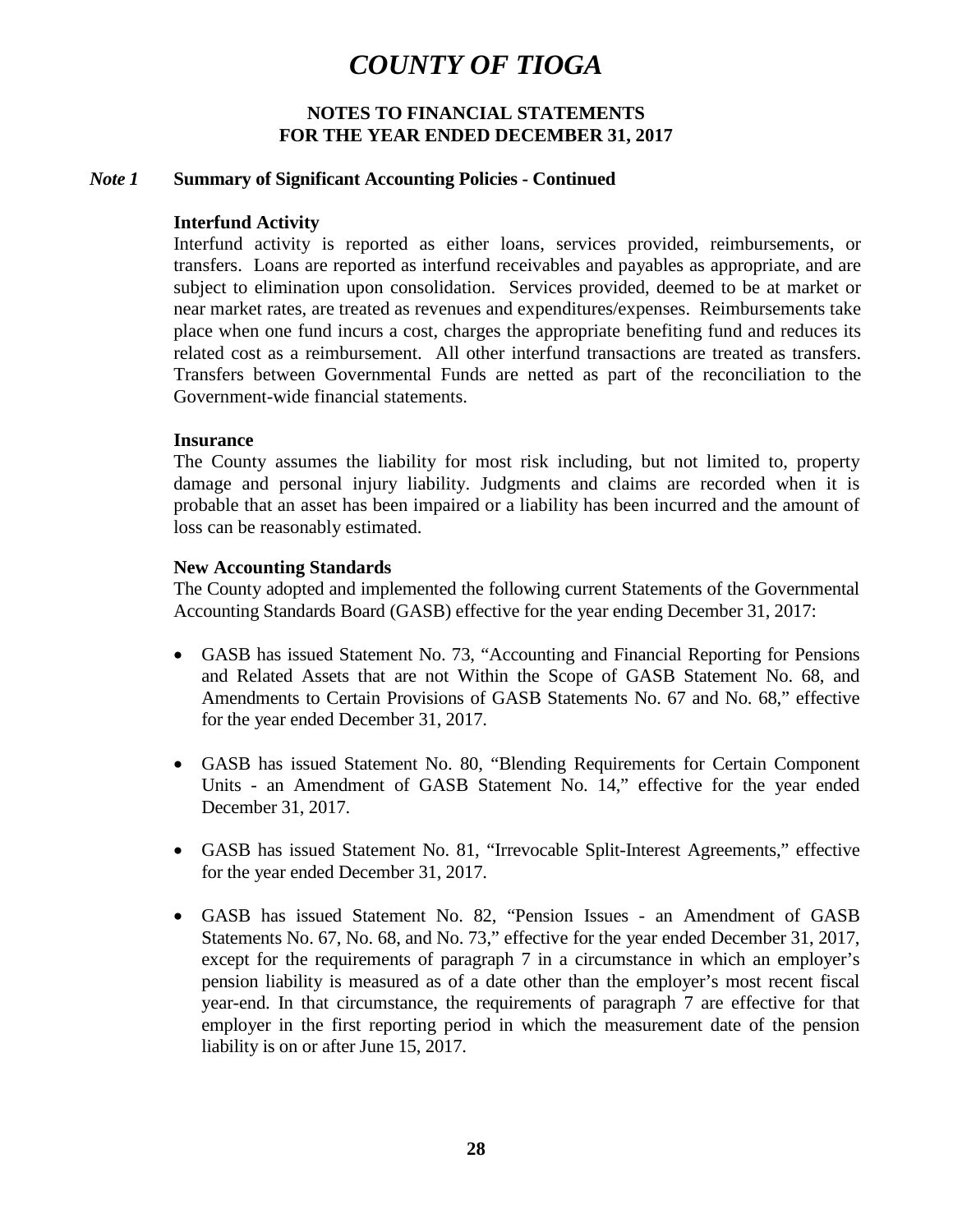### **NOTES TO FINANCIAL STATEMENTS FOR THE YEAR ENDED DECEMBER 31, 2017**

### *Note 1* **Summary of Significant Accounting Policies - Continued**

### **Future Changes in Accounting Standards**

- GASB has issued Statement No. 75, "Accounting and Financial Reporting for Postemployment Benefits Other than Pensions," effective for the year ending December 31, 2018. This statement replaces the requirements of Statements No. 45, "Accounting and Financial Reporting by Employers for Postemployment Benefits Other than Pensions," as amended, and No. 57, "OPEB Measurements by Agent Employers and Agent Multiple-Employer Plans, for OPEB."
- GASB has issued Statement No. 83, "Certain Asset Retirement Obligations," effective for the year ending December 31, 2019.
- GASB has issued Statement No. 84, "Fiduciary Activities," effective for the year ending December 31, 2019.
- GASB has issued Statement No. 85, "Omnibus 2017," effective for the year ending December 31, 2018.
- GASB has issued Statement No. 86, "Certain Debt Extinguishment Issues," effective for the year ending December 31, 2018.
- GASB has issued Statement No. 87, "Leases," effective for the year ending December 31, 2020.
- GASB has issued Statement No. 88, "Certain Disclosures Related to Debt, including Direct Borrowings and Direct Placements," effective for the year ending December 31, 2019.
- GASB has issued Statement No. 89, "Accounting for Interest Cost Incurred before the End of a Construction Period," effective for the year ending December 31, 2020.

The County will evaluate the impact each of these pronouncements may have on its financial statements and will implement them as applicable and when material.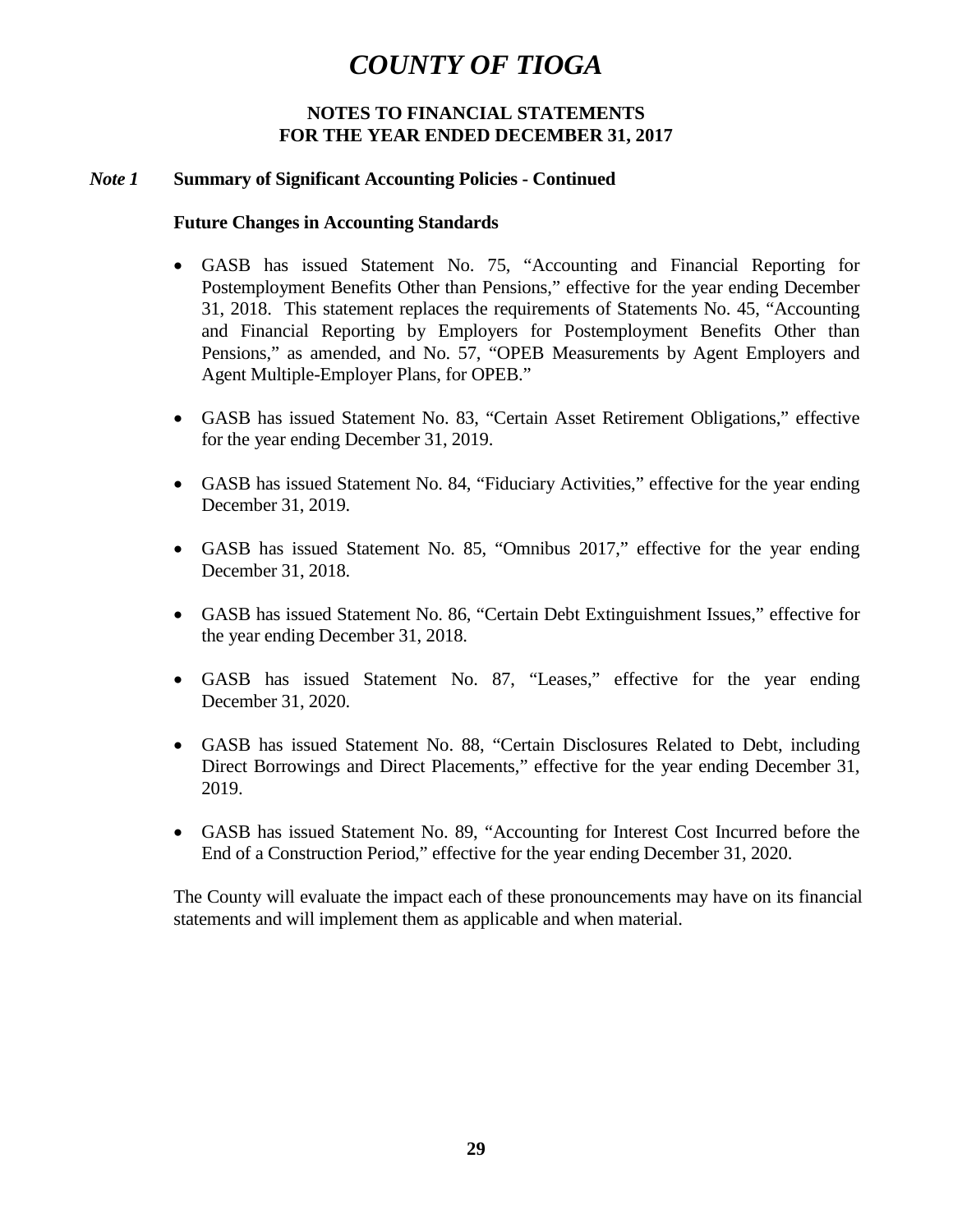### **NOTES TO FINANCIAL STATEMENTS FOR THE YEAR ENDED DECEMBER 31, 2017**

#### *Note 2* **Cash and Investments**

Custodial credit risk is the risk that in the event of a bank failure, the County's deposits may not be returned to it. While the County does not have a specific policy for custodial credit risk, New York State statutes govern the County's investment policies. The County has its own written investment policy, the overall objective of which is to adequately safeguard the principal amount of funds invested or deposited; conform with federal, state, and other legal requirements; provide sufficient liquidity of invested funds in order to meet obligations as they become due; and attain a market rate of return. Oversight of investment activity is the responsibility of the County Treasurer.

The County's monies must be deposited in Federal Deposit Insurance Corporation (FDIC) insured commercial banks or trust companies located within the state. The Treasurer is authorized to use demand accounts and certificates of deposit. Permissible investments include obligations of the U.S. Treasury and U.S. Agencies, repurchase agreements, and obligations of New York State or its localities. Collateral (security) is required for demand and time deposits and certificates of deposit not covered by Federal Deposit Insurance. Obligations that may be pledged as collateral are obligations of the United States and its agencies and obligations of the state and its municipalities and school districts, obligations of Puerto Rico, obligations of municipalities of other states, obligations of domestic corporations, mortgage related securities, commercial paper and bankers acceptances, and zero coupon obligations of the United States.

GASB Statement No. 40 directs that deposits be disclosed as exposed to custodial credit risk if they are not covered by depository insurance, and the deposits were either uncollateralized or collateralized with securities held by the pledging financial institution's trust department or agent, but not in the County's name.

The County's aggregate bank balances of \$35,529,640 include \$843,735 for the TTASC, and were either insured or collateralized with securities held by the pledging financial institution in the County's name. The TTASC had liquidity reserves recorded as restricted cash in the amount of \$775,969 and held by the TASC trustee.

#### **Interest Rate Risk**

The County's investment policy does not have a formal policy limiting investment maturities as a means of managing its exposure to fair value losses arising from increasing interest rates.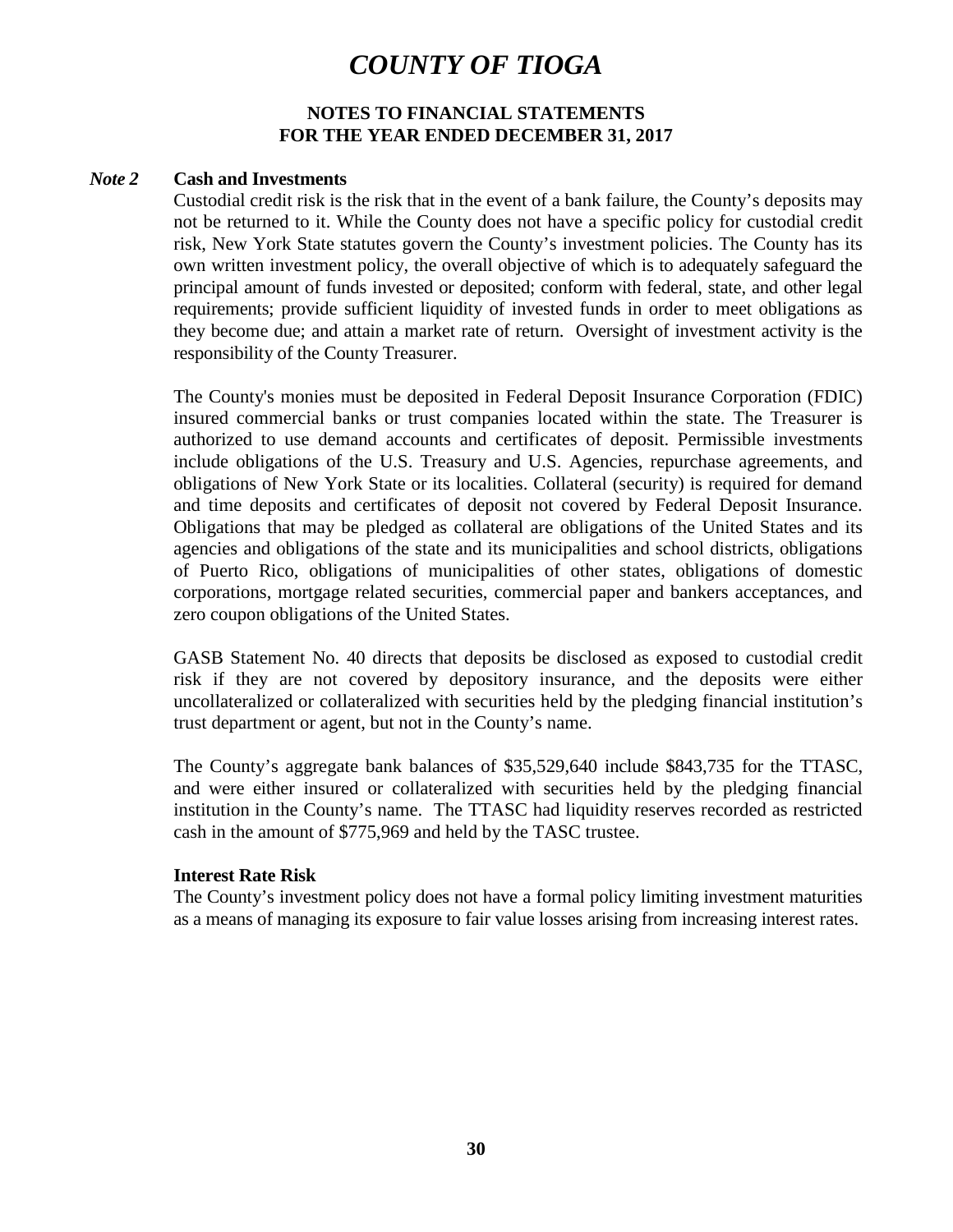## **NOTES TO FINANCIAL STATEMENTS FOR THE YEAR ENDED DECEMBER 31, 2017**

## *Note 2* **Cash and Investments - Continued**

#### **Restricted Cash**

Restricted cash and cash equivalents of the primary government at December 31, 2017 consisted of the following:

| <b>Purpose</b>                           | <b>Amount</b>   |
|------------------------------------------|-----------------|
| <b>General Fund</b>                      |                 |
| <b>STOP DWI Program</b>                  | \$<br>99,644    |
| Criminal forfeiture proceeds             | 7,097           |
| Unexpended hotel/motel usage proceeds    | 109,712         |
| Unexpended handicapped parking proceeds  | 1,142           |
| Debt service reserve                     | 194,881         |
| <b>Total General Fund</b>                | 412,476         |
|                                          |                 |
| <b>Capital Fund</b>                      |                 |
| Software reserve                         | 213,060         |
| Hardware reserve                         | 28,583          |
| Public land, structure, and equipment    | 1,468,507       |
| Financial management system reserve      | 378,599         |
| Unspent debt proceeds                    | 1,742,753       |
| <b>Total Capital Fund</b>                | 3,831,502       |
| <b>Special Grant Fund</b>                |                 |
| Unexpended solid waste facility proceeds | 38,364          |
| <b>Refuse and Garbage Fund</b>           |                 |
|                                          |                 |
| Restricted for community development     | 779,051         |
| <b>Debt Service (TTASC) Fund</b>         |                 |
| <b>TTASC</b>                             | 775,969         |
| <b>Total Governmental Activities</b>     | \$<br>5,837,362 |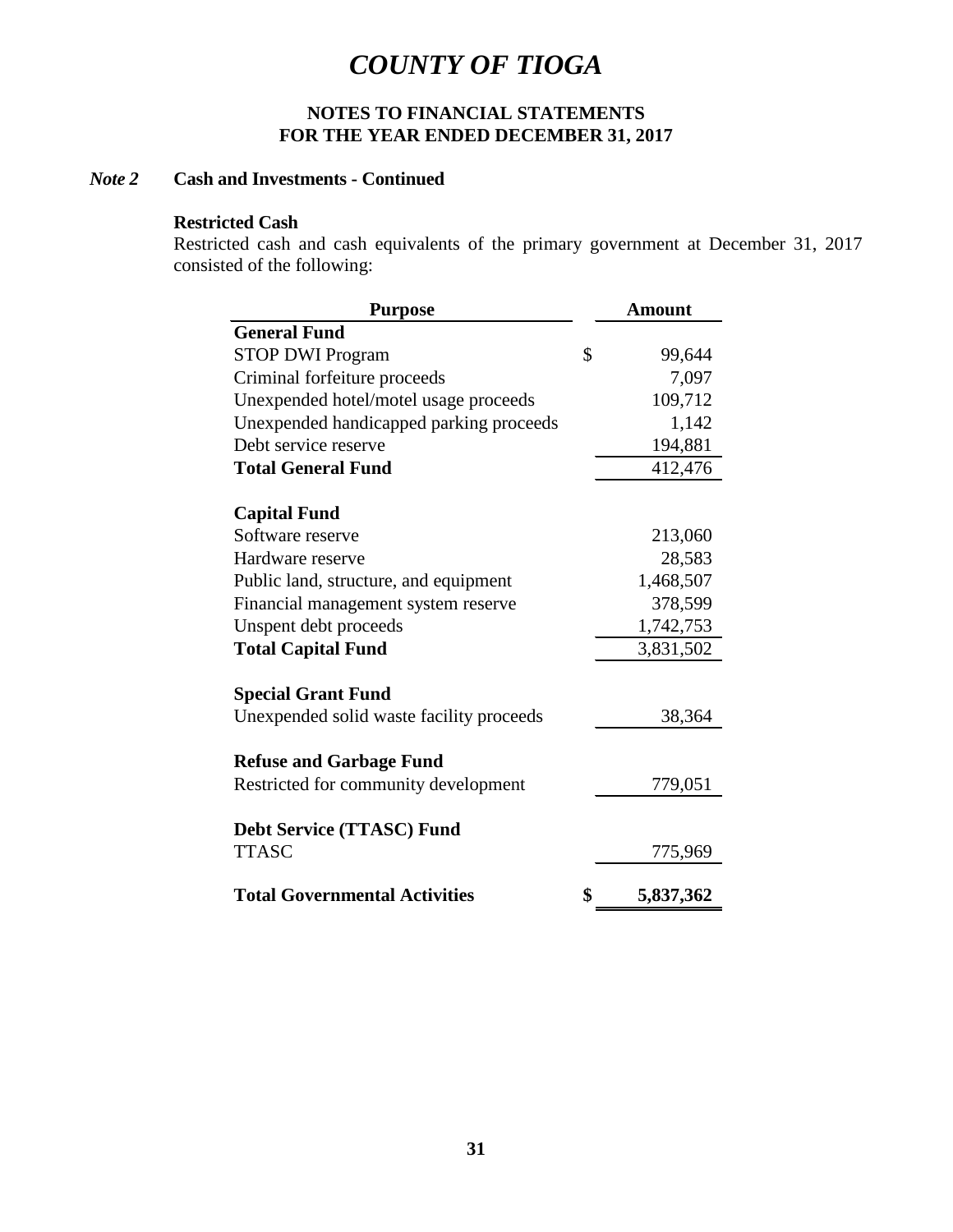## **NOTES TO FINANCIAL STATEMENTS FOR THE YEAR ENDED DECEMBER 31, 2017**

#### *Note 2* **Cash and Investments - Continued**

#### **Discretely Presented Component Unit - Tioga County Soil and Water Conservation District (District)**

Total bank balances of the District, totaled approximately \$1,455,258 at December 31, 2017 and were entirely insured or collateralized with securities held by TCIDA's agent in the Agency's name.

#### **Discretely Presented Component Unit - Industrial Development Agency (Agency)**

Total bank balances of the Agency, including long-term certificates of deposit, totaled approximately \$2,810,790 at December 31, 2017 and were entirely insured or collateralized with securities held by TCIDA's agent in the Agency's name. Cash and investments in the amount of \$1,220,046 were restricted for use as part of the Agency's Board designated, outside contractual and loan program restrictions. The Agency also had certificates of deposit of \$839,156, with an interest rate of 1.15%, all of which mature in 2020.

#### *Note 3* **Property Taxes**

Property taxes levied for 2017 are recorded as revenue and receivables, net of estimated uncollectible amounts. In the fund financial statements, the net receivables collected during 2017 and expected to be collected within the first 60 days of 2018 are recognized as revenues in 2017.

Net receivables estimated to be collectible subsequent to the first 60 days of 2018 are reflected as unavailable revenue. At December 31, 2017, the County recognized \$2,675,652 of unavailable tax revenue.

Taxes receivable at December 31, 2017 are summarized as follows:

| <b>Total</b>                        | \$ | 7,095,318   |
|-------------------------------------|----|-------------|
| Allowance for uncollectible taxes   |    | (1,114,213) |
| Other                               |    | 737,946     |
| Delinquent village taxes receivable |    | 478,467     |
| Taxes receivable - Overdue          |    | 3,485,363   |
| Returned school taxes receivable    | S  | 3,507,755   |

Uncollected school and village taxes assumed by the County as a result of settlement proceedings are reported as receivables in the General Fund to maintain central control and provide for tax settlement and enforcement proceedings. The portion of the receivable that represents taxes re-levied for schools and villages in the amount of \$3,981,667 is reflected as part of a liability, due to other governments, in the accompanying basic financial statements.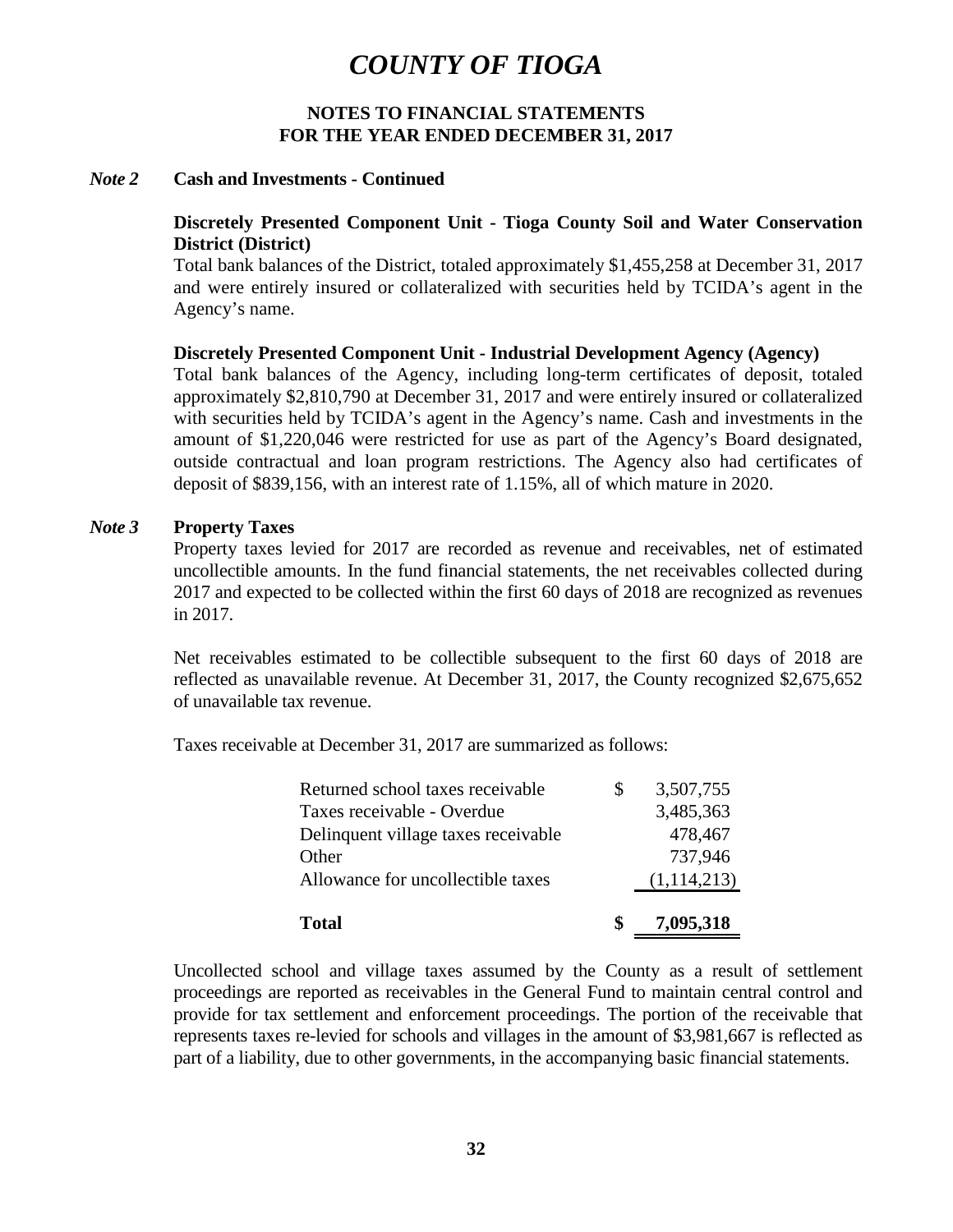### **NOTES TO FINANCIAL STATEMENTS FOR THE YEAR ENDED DECEMBER 31, 2017**

#### *Note 4* **Receivables**

#### **State and Federal Receivables**

State and federal receivables in the General Fund are comprised primarily of claims and reimbursement of expenditures in administering various health and social service programs in accordance with New York State and Federal laws and regulations. These receivables are reported net of related advances received from the state. Cash advances received by the County under other programs are reported as unearned revenue.

The County participates in a number of grant and assistance programs. These programs are subject to financial and compliance audits by the grantors or their representatives. The County believes, based upon its review of current activity and prior experience, the amount of disallowances resulting from these audits, if any, will not be significant to the County's financial position or results of operations. Expenditures disallowed by completed audits relating to operating programs have been reflected as adjustments to revenues in the year the expenditure was determined to be unallowable, as such amounts have been immaterial in nature.

#### **Tobacco Settlement and Other**

In October 2000, the County sold to TTASC all of its future rights, title and interest, in the tobacco settlement revenues. As part of this sale, the County became the beneficial owner of a Residual Certificate, which represents the entitlement to receive all amounts required to be distributed after payment of debt service, operating expenses and certain other costs. The Non-Major Governmental Funds reflect \$600,530 of tobacco settlement revenues for the year ended December 31, 2017. The amount recognized in the Statement of Activities, on the accrual basis, is \$645,219.

#### **Other Accounts Receivable**

Other accounts receivable as of December 31, 2017, are as follows:

| <b>Governmental Activities</b>                                |     | Amount    |
|---------------------------------------------------------------|-----|-----------|
| Various fees and charges recorded in:                         |     |           |
| General Fund                                                  | \$. | 704,526   |
| Road Machinery Fund                                           |     | 1,942     |
| Tobacco settlement revenues recorded in the Debt Service Fund |     | 650,308   |
| <b>Total</b>                                                  | S   | 1,356,776 |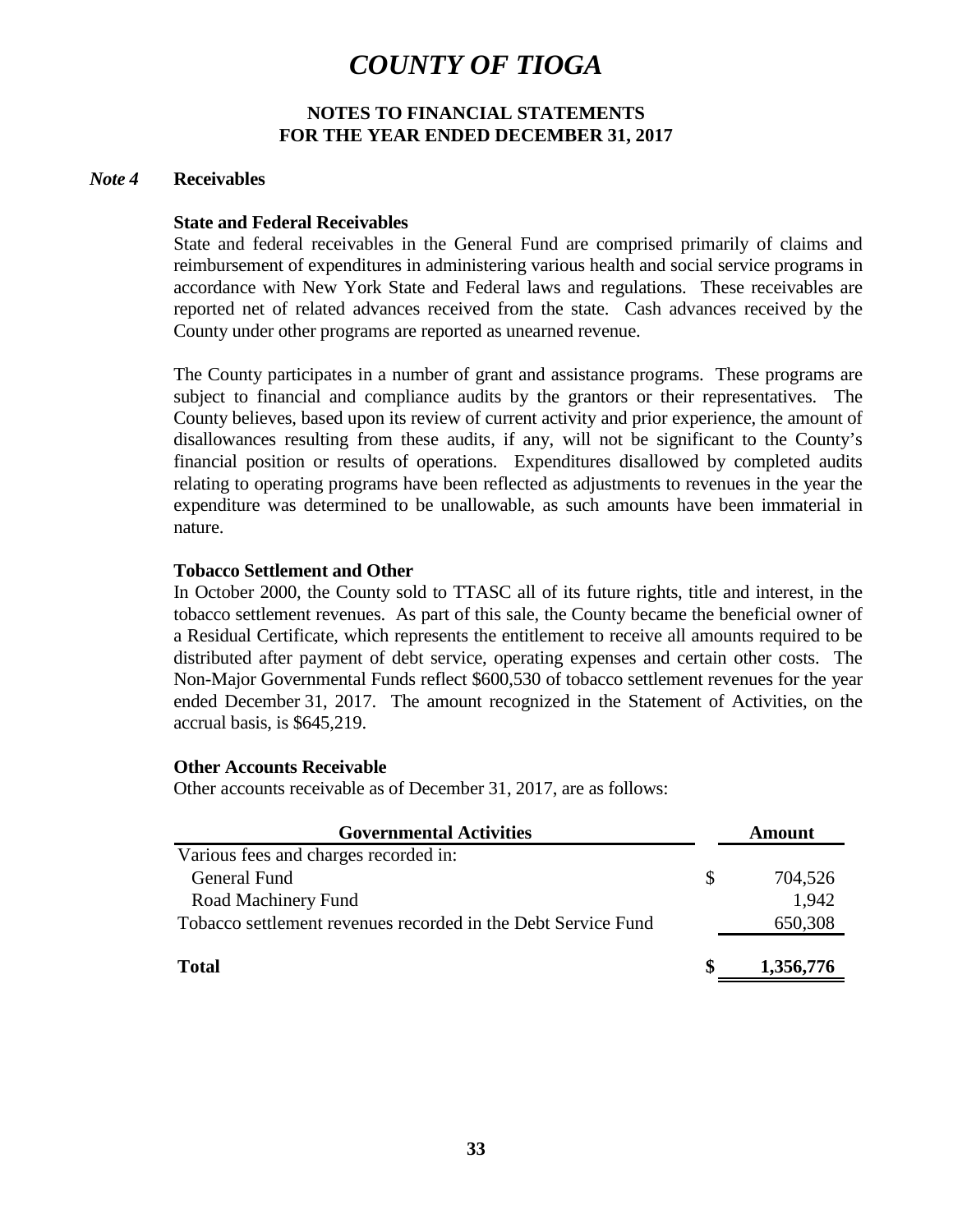## **NOTES TO FINANCIAL STATEMENTS FOR THE YEAR ENDED DECEMBER 31, 2017**

### *Note 5* **Capital Assets**

Capital asset activity for the year ended December 31, 2017, was as follows:

|                                             | <b>Balance at</b>               |                  |                                  |                                 |
|---------------------------------------------|---------------------------------|------------------|----------------------------------|---------------------------------|
|                                             | 12/31/2016<br>(Restated)        | <b>Additions</b> | Disposals/Re-<br>classifications | <b>Balance</b> at<br>12/31/2017 |
| <b>Governmental Activities</b>              |                                 |                  |                                  |                                 |
| Land                                        | \$<br>1,264,322<br>$\mathbb{S}$ | \$<br>۰          | S                                | 1,264,322                       |
| Construction in progress                    | 1,537,653                       | 2,080,270        | (1,744,901)                      | 1,873,022                       |
| <b>Total Non-depreciable Capital Assets</b> | 2,801,975                       | 2,080,270        | (1,744,901)                      | 3,137,344                       |
| <b>Buildings</b>                            | 34,091,845                      | 88,728           |                                  | 34,180,573                      |
| Machinery and equipment                     | 12,665,852                      | 798,772          | (225,980)                        | 13,238,644                      |
| Infrastructure                              | 71,604,502                      | 3,087,842        | 1,744,901                        | 76,437,245                      |
| <b>Total Depreciable Capital Assets</b>     | 118,362,199                     | 3,975,342        | 1,518,921                        | 123,856,462                     |
| <b>Total Historical Cost</b>                | 121, 164, 174                   | 6,055,612        | (225,980)                        | 126,993,806                     |
| Less Accumulated Depreciation:              |                                 |                  |                                  |                                 |
| <b>Buildings</b>                            | (11,071,200)                    | (930, 354)       |                                  | (12,001,554)                    |
| Machinery and equipment                     | (9,040,768)                     | (970, 101)       | 225,980                          | (9,784,889)                     |
| Infrastructure                              | (34,083,731)                    | (2,685,938)      |                                  | (36,769,669)                    |
| <b>Total Accumulated Depreciation</b>       | (54, 195, 699)                  | (4, 586, 393)    | 225,980                          | (58, 556, 112)                  |
| <b>Governmental Activities</b>              |                                 |                  |                                  |                                 |
| <b>Capital Assets, Net</b>                  | \$<br>66,968,475 \$             | 1,469,219 \$     | -\$                              | 68,437,694                      |

Depreciation expense was charged to functions as follows:

| <b>Governmental Activities</b>      |                 |
|-------------------------------------|-----------------|
| General government support          | \$<br>851,073   |
| Public safety                       | 662,212         |
| Public health                       | 120,374         |
| Transportation                      | 2,913,829       |
| Economic assistance and opportunity | 36,348          |
| Home and community                  | 2,557           |
|                                     |                 |
| <b>Total</b>                        | \$<br>4,586,393 |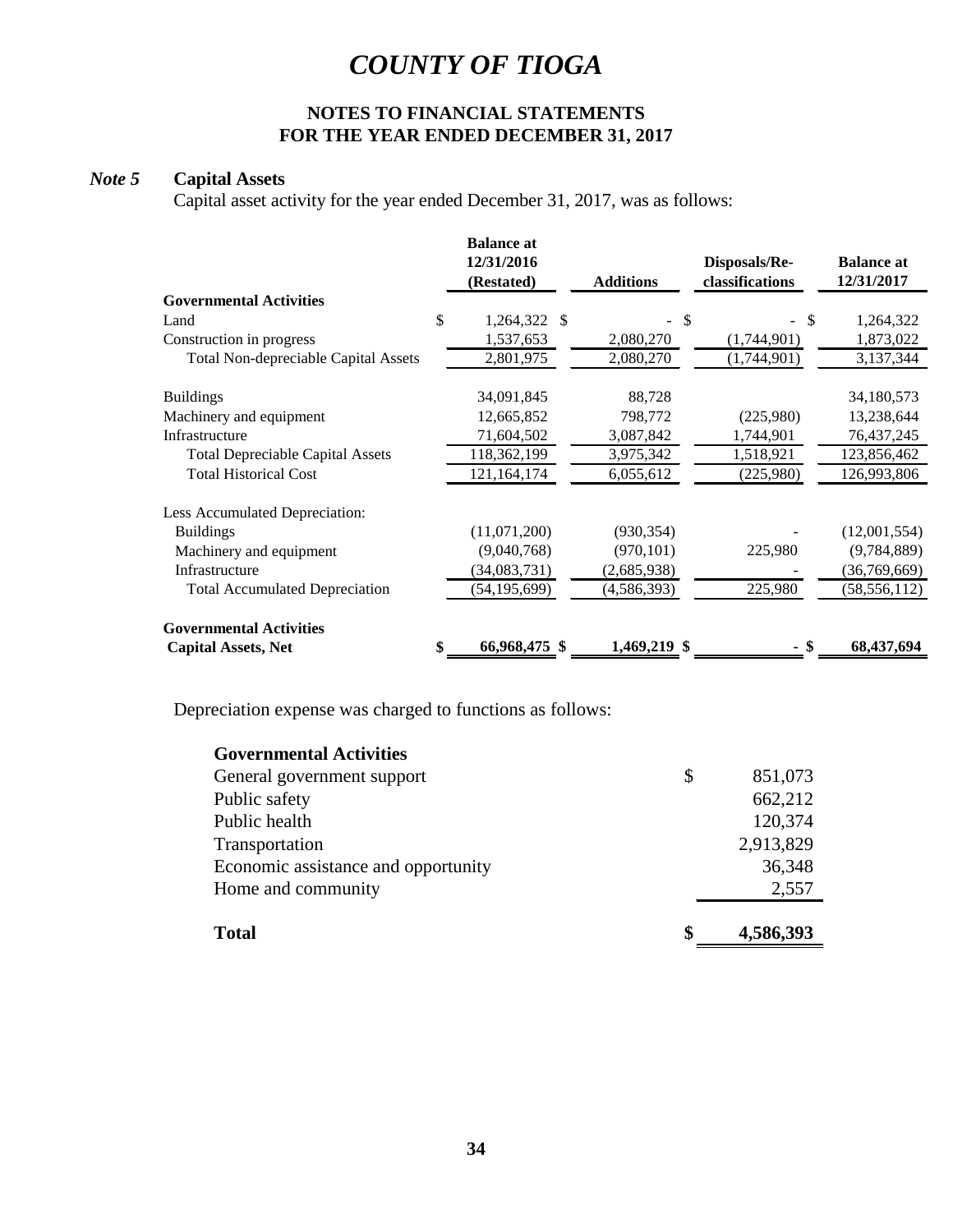## **NOTES TO FINANCIAL STATEMENTS FOR THE YEAR ENDED DECEMBER 31, 2017**

## *Note 5* **Capital Assets - Continued**

Capital asset activity for the Industrial Development Agency for the year ended December 31, 2017, was as follows:

|                                             | <b>Balance at</b>   |                          |                  | <b>Balance at</b> |
|---------------------------------------------|---------------------|--------------------------|------------------|-------------------|
| <b>TCIDA</b>                                | 12/31/2016          | <b>Additions</b>         | <b>Disposals</b> | 12/31/2017        |
| Land                                        | \$<br>638,511<br>-S | 401,273<br><sup>\$</sup> | $(178)$ \$       | 1,039,606         |
| Construction in progress                    | 2,636,913           | 262,710                  |                  | 2,899,623         |
| <b>Total Non-depreciable Capital Assets</b> | 3,275,424           | 663,983                  | (178)            | 3,939,229         |
| Railroad tracking and facilities            | 1,976,669           | 2,662                    |                  | 1,979,331         |
| Machinery and equipment                     | 1,701               |                          |                  | 1,701             |
| <b>Total Depreciable Capital Assets</b>     | 1,978,370           | 2,662                    |                  | 1,981,032         |
| <b>Total Historical Cost</b>                | 5,253,794           | 666,645                  | (178)            | 5,920,261         |
| Less Accumulated Depreciation:              | (1, 134, 818)       | (19,685)                 |                  | (1,154,503)       |
| <b>TCIDA Capital Assets, Net</b>            | 4,118,976<br>-S     | 646,960                  | $(178)$ \$       | 4,765,758         |

Capital asset activity for the Soil and Water Conservation District for the year ended December 31, 2017, was as follows:

|                                   | <b>Balance at</b> |                  |                  | <b>Balance at</b> |
|-----------------------------------|-------------------|------------------|------------------|-------------------|
| <b>TCSWCD</b>                     | 12/31/2016        | <b>Additions</b> | <b>Disposals</b> | 12/31/2017        |
| Office equipment                  | \$<br>34,388 \$   | D                | \$               | 34,388            |
| Program buildings and equipment   | 1,395,167         | 148,866          | (126,711)        | 1,417,322         |
| <b>Total Historical Cost</b>      | 1,429,555         | 148,866          | (126, 711)       | 1,451,710         |
| Less Accumulated Depreciation:    |                   |                  |                  |                   |
| Office equipment                  | (24, 687)         | (2,746)          |                  | (27, 433)         |
| Program buildings and equipment   | (930, 368)        | (105, 192)       | 125,177          | (910, 383)        |
|                                   | (955, 055)        | (107, 938)       | 125,177          | (937, 816)        |
| <b>TCSWCD Capital Assets, Net</b> | 474,500<br>\$.    | 40,928<br>\$.    | $(1,534)$ \$     | 513,894           |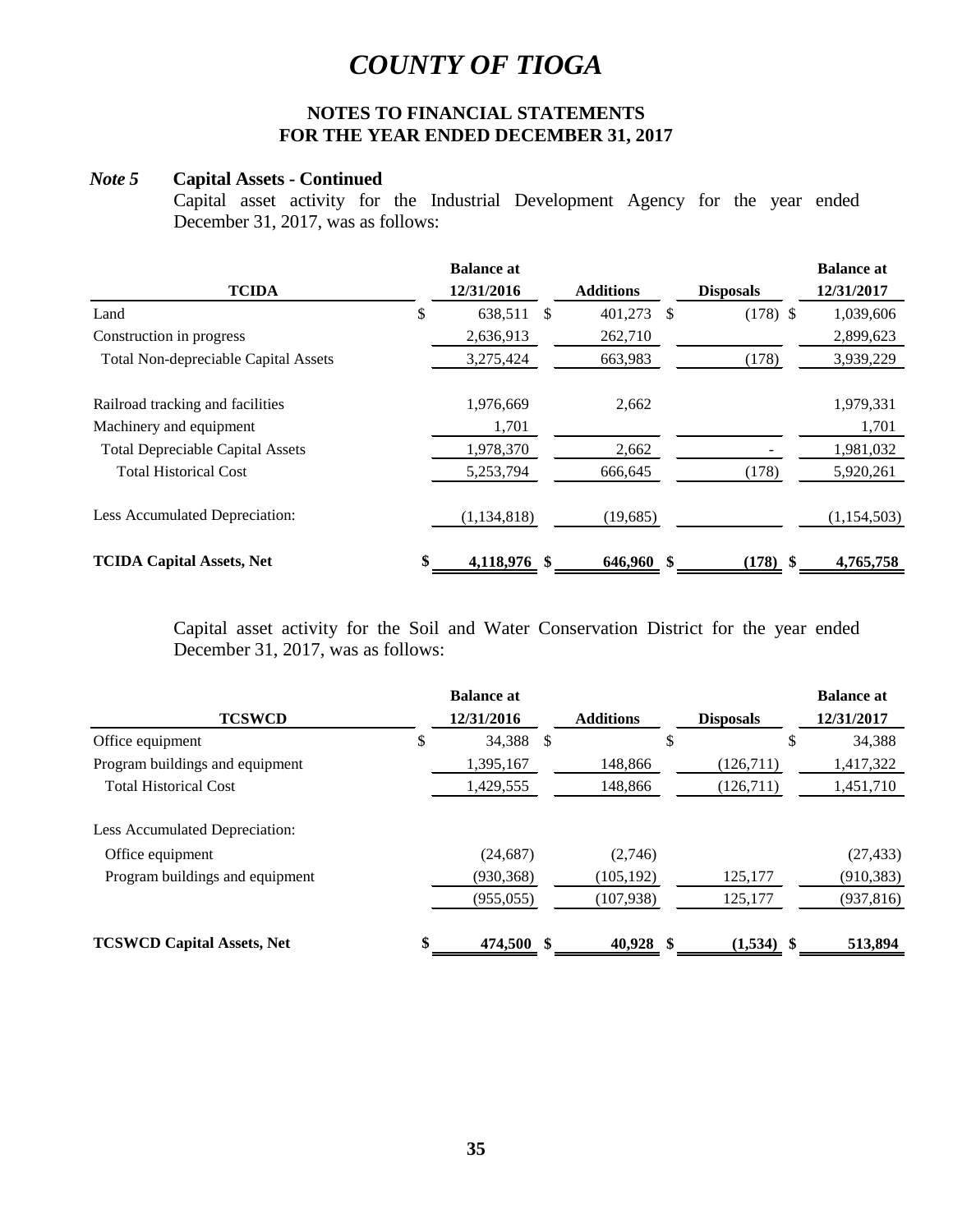### **NOTES TO FINANCIAL STATEMENTS FOR THE YEAR ENDED DECEMBER 31, 2017**

#### *Note 6* **Pension Obligations - New York State and Local Employees' Retirement System (ERS)**

#### **Plan Descriptions and Benefits Provided**

#### **Employees' Retirement System (ERS)**

The County participates in the New York State and Local Employees' Retirement System (the System). This is a cost-sharing multiple-employer retirement system. The System provides retirement benefits as well as death and disability benefits. The net position of the System is held in the New York State Common Retirement Fund (the Fund), which was established to hold all net assets and record changes in plan net position allocated to the System. The Comptroller of the State of New York serves as the trustee of the Fund and is the administrative head of the System. System benefits are established under the provisions of the New York State Retirement and Social Security Law (RSSL). Once a public employer elects to participate in the System, the election is irrevocable. The New York State Constitution provides that pension membership is a contractual relationship and plan benefits cannot be diminished or impaired. Benefits can be changed for future members only by enactment of a State statute. The System is included in the State's financial report as a pension trust fund. That report, including information with regard to benefits provided, may be found at [www.osc.state.ny.us/retire/publications/index.php](http://www.osc.state.ny.us/retire/publications/index.php) or obtained by writing to the New York State and Local Retirement System, 110 State Street, Albany, New York 12244.

The System is noncontributory except for employees who joined after July 27, 1976, who contribute 3% of their salary for the first ten years of membership, and employees who joined on or after January 1, 2010 who generally contribute 3.0% to 3.5% of their salary for their entire length of service. In addition, employee contribution rates under ERS Tier VI vary based on a sliding salary scale. For ERS, the Comptroller annually certifies the actuarially determined rates expressly used in computing the employers' contributions based on salaries paid during the System's fiscal year ending March 31.

#### **Summary of Significant Accounting Policies**

The System's financial statements from which the System's fiduciary net position is determined are prepared using the accrual basis of accounting. Plan member contributions are recognized when due and the employer has a legal requirement to provide the contributions. Benefits and refunds are recognized when due and payable in accordance with the terms of the Plan. Plan investments are reported at fair value. For detailed information on how investments are valued, please refer to the System's annual report.

#### **Contributions**

Contributions for the current year and two preceding Plan years were equal to 100% of the contributions required, and were as follows:

|                     | 2017      | 2016      | 2015      |
|---------------------|-----------|-----------|-----------|
| County - ERS        | 3.161.458 | 2.528.606 | 2,962,866 |
| <b>TCSWCD - ERS</b> | 91.378    | 69,896    | 76,553    |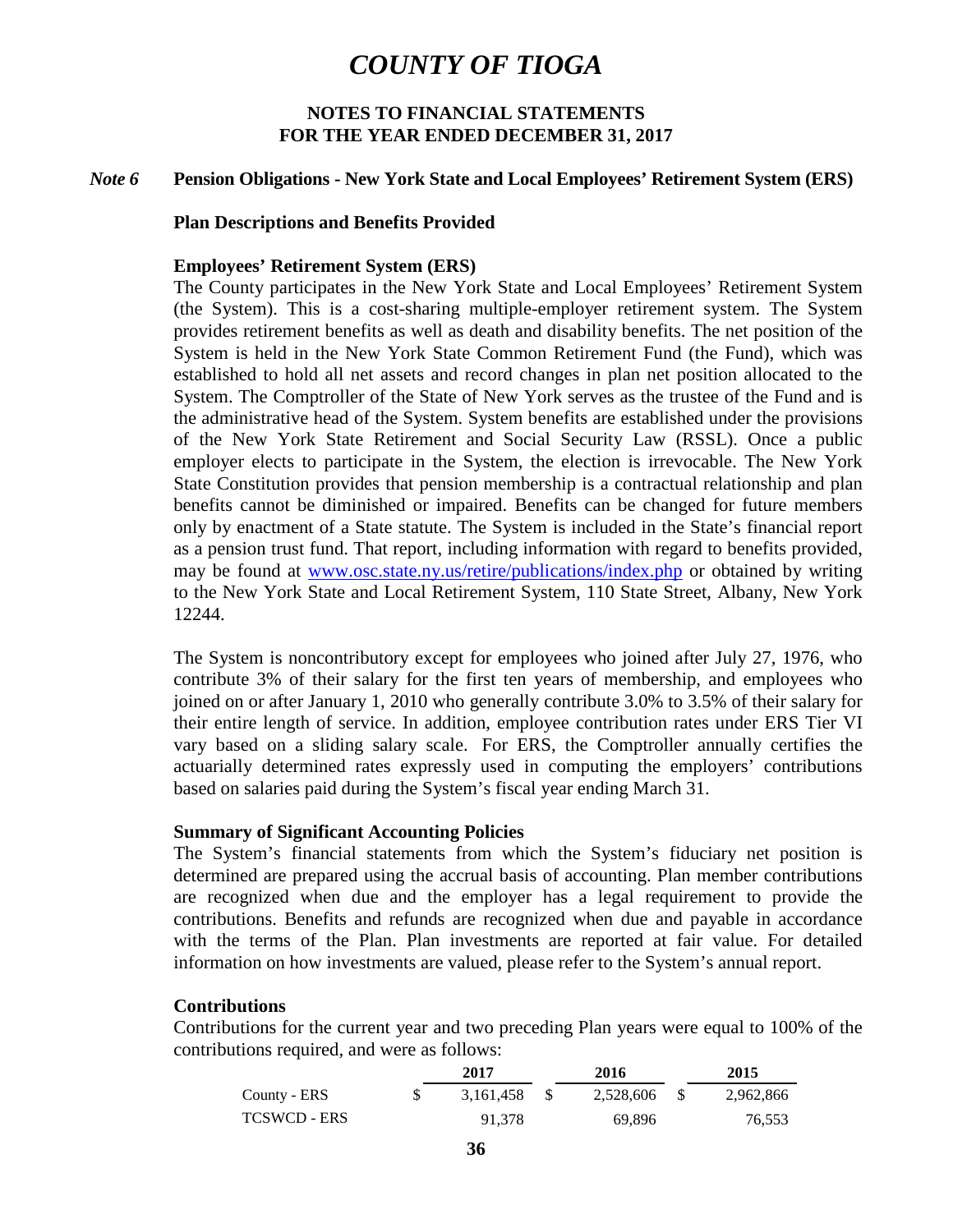#### **NOTES TO FINANCIAL STATEMENTS FOR THE YEAR ENDED DECEMBER 31, 2017**

#### *Note 6* **Pension Obligations - New York State and Local Employees' Retirement System (ERS) - Continued**

## **Pension Liabilities, Pension Expense, and Deferred Outflows of Resources and Deferred Inflows of Resources Related to Pensions**

At December 31, 2017, the County reported the following liability for its proportionate share of the net pension liability for the System. The net pension liability was measured as of March 31, 2017. The total pension liability used to calculate the net pension liability was determined by an actuarial valuation. The County's proportionate share of the net pension liability was based on a projection of the County's long-term share of contributions to the System relative to the projected contributions of all participating members, actuarially determined. This information was derived from report provided to the County by the ERS System.

|                                                              |          | <b>ERS</b>    |
|--------------------------------------------------------------|----------|---------------|
| Actuarial valuation date                                     |          | 4/1/2016      |
| Net pension liability                                        | <b>S</b> | 9,396,223,126 |
| County's proportionate share of the Plan's total net pension |          | 6,628,490     |
| County's share of the Plan's total net pension liability     |          | 0.0705442%    |
| TCSWCD's portion of the Plan's total net pension liability   |          | 241,947       |
| TCSWCD's share of the Plan's total net pension liability     |          | 0.0025749%    |

For the year ended December 31, 2017, the County recognized pension expense of \$3,404,536 for ERS in the financial statements. At December 31, 2017 the County's reported deferred outflows of resources and deferred inflows of resources related to the pensions from the following sources: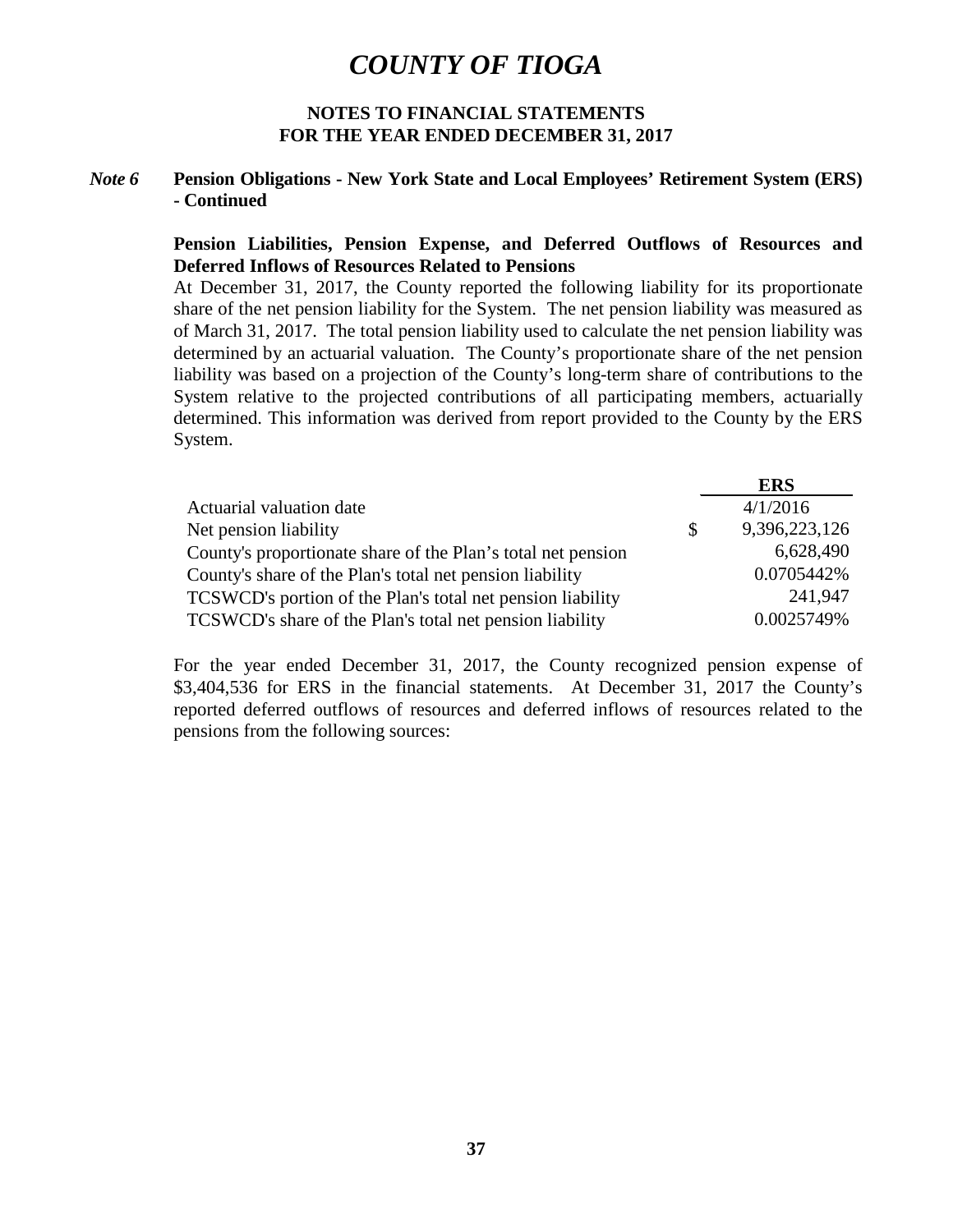#### **NOTES TO FINANCIAL STATEMENTS FOR THE YEAR ENDED DECEMBER 31, 2017**

#### *Note 6* **Pension Obligations - New York State and Local Employees' Retirement System (ERS) - Continued**

|                                             | <b>County - ERS</b> |                           | <b>TCSWCD - ERS</b> |
|---------------------------------------------|---------------------|---------------------------|---------------------|
| <b>Deferred Outflows of Resources</b>       |                     |                           |                     |
| Differences between expected and            |                     |                           |                     |
| actual experience                           | \$<br>166,104       | \$                        | 6,063               |
| Changes of assumptions                      | 2,264,535           |                           | 82,658              |
| Net differences between projected and       |                     |                           |                     |
| actual earnings on pension plan investments | 1,323,978           |                           | 48,327              |
| Changes in proportion and differences       |                     |                           |                     |
| between the County's contributions          |                     |                           |                     |
| and proportionate share of contributions    |                     |                           | 20,172              |
| County's contributions subsequent to        |                     |                           |                     |
| the measurement date                        | 2,541,094           |                           | 68,534              |
| <b>Total</b>                                | \$<br>6,295,711     | \$                        | 225,754             |
|                                             |                     |                           |                     |
| <b>Deferred Inflows of Resources</b>        |                     |                           |                     |
| Differences between expected and            |                     |                           |                     |
| actual experience                           | \$<br>(1,006,574)   | $\boldsymbol{\mathsf{S}}$ | (36,741)            |
| Changes in proportion and differences       |                     |                           |                     |
| between the County's contributions          |                     |                           |                     |
| and proportionate share of contributions    | (1,108,304)         |                           | (58, 349)           |
| <b>Total</b>                                | \$<br>(2, 114, 878) | \$                        | (95,090)            |

County contributions subsequent to the measurement date, reported as deferred outflows of resources, will be recognized as a reduction of the net pension liability in the year ended December 31, 2018. Other amounts reported as deferred outflows of resources and deferred inflows of resources related to pensions will be recognized in pension expense as follows:

| <b>Year Ended</b> | <b>County - ERS</b> | <b>TCSWCD - ERS</b> |
|-------------------|---------------------|---------------------|
| 2018              | \$<br>862,225 \$    | 29,928              |
| 2019              | 862,225             | 29,928              |
| 2020              | 893,765             | 37,320              |
| 2021              | (978, 476)          | (35,046)            |
| 2022              |                     |                     |
| Thereafter        |                     |                     |

#### **Actuarial Assumptions**

The total pension liability as of the measurement date was determined by using an actuarial valuation as noted in the table below, with update procedures used to roll forward the total pension liability to the measurement date.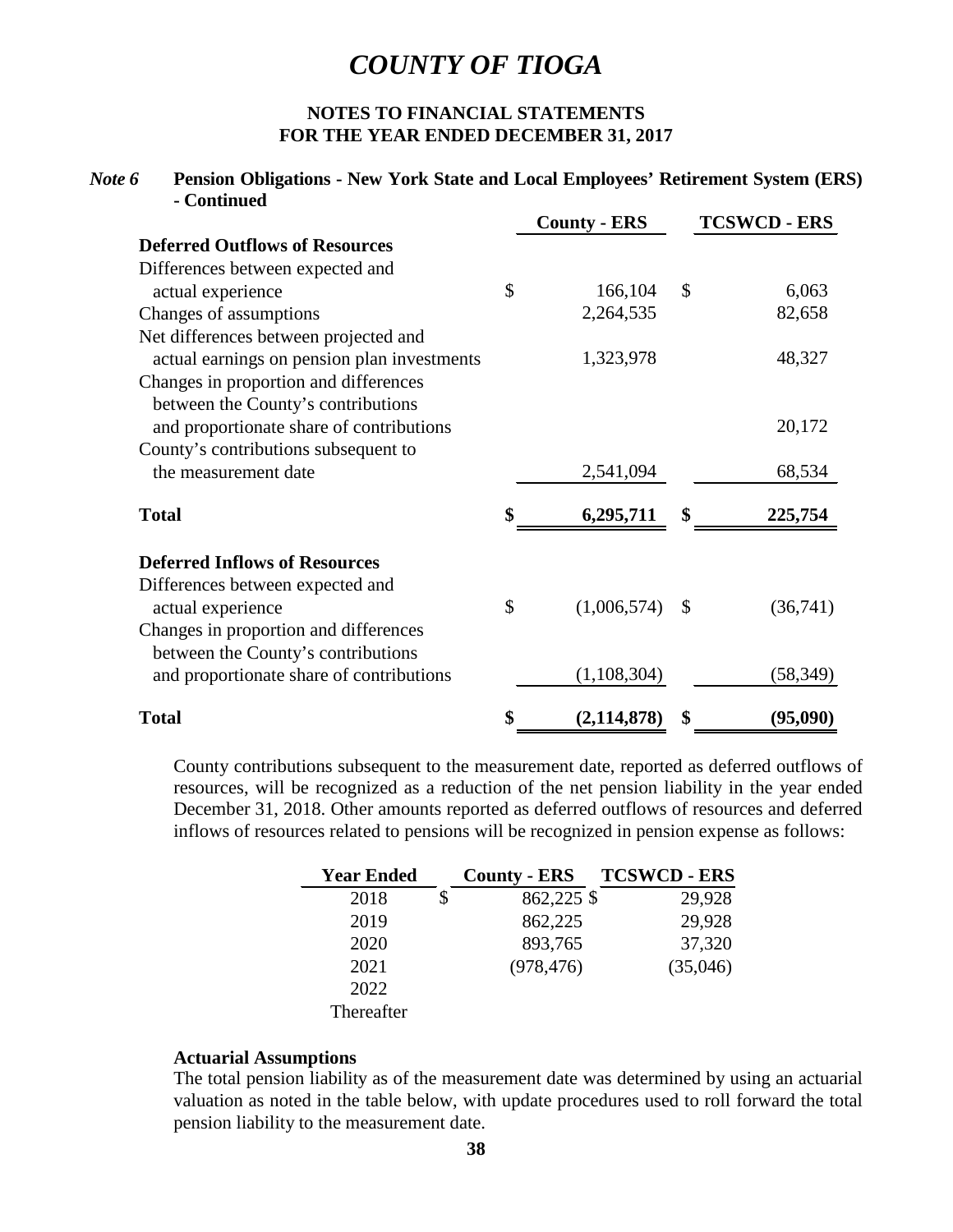#### **NOTES TO FINANCIAL STATEMENTS FOR THE YEAR ENDED DECEMBER 31, 2017**

### *Note 6* **Pension Obligations - New York State and Local Employees' Retirement System (ERS) - Continued**

Significant actuarial assumptions used in the valuations were as follows:

|                            | ERS            |
|----------------------------|----------------|
| Measurement date           | March 31, 2017 |
| Actuarial valuation date   | April 1, 2016  |
| Investment rate of return  | 7.0%           |
| Salary increases           | 3.8%           |
| Cost of living adjustments | 1.3%           |
| Inflation rate             | 2.5%           |

Annuitant mortality rates are based on April 1, 2010 - March 31, 2015 System's experience with adjustments for mortality improvements based on Society of Actuaries' Scaple MP-2014.

The actuarial assumptions used in the April 1, 2016 valuation are based on the results of an actuarial experience study for the period April 1, 2010 - March 31, 2015.

The long term rate of return on pension plan investments was determined using a building block method in which best estimate ranges of expected future real rates of return (expected returns net of investment expense and inflation) are developed for each major asset class.

These ranges are combined to produce the long term expected rate of return by weighting the expected future real rates of return by each target asset allocation percentage and by adding expected inflation.

Best estimates of the arithmetic real rates of return for each major asset class included in the target asset allocation are summarized below:

**ERS**

|                                        | ERS            |
|----------------------------------------|----------------|
| Measurement date                       | March 31, 2017 |
| <b>Asset Type:</b>                     |                |
| Domestic equities                      | 4.55%          |
| International equities                 | 6.35%          |
| Real estate                            | 5.80%          |
| Private equity/Alternative investments | 7.75%          |
| Absolute return strategies             | 4.00%          |
| Opportunistic portfolio                | 5.89%          |
| Real assets                            | 5.54%          |
| Cash                                   | $(0.25\%)$     |
| Inflation-indexed bonds                | 1.50%          |
| Mortgages and bonds                    | 1.31%          |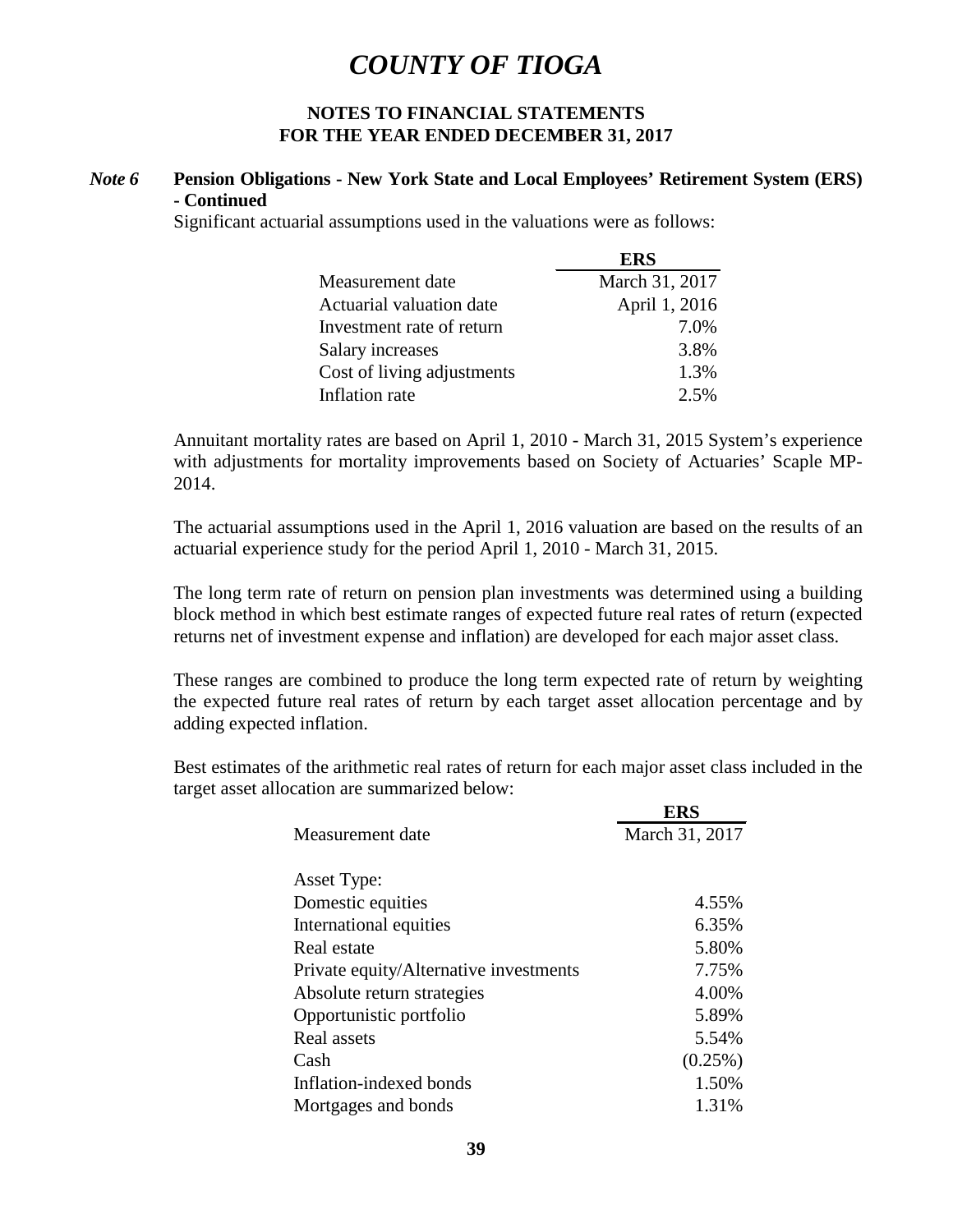### **NOTES TO FINANCIAL STATEMENTS FOR THE YEAR ENDED DECEMBER 31, 2017**

### *Note 6* **Pension Obligations - New York State and Local Employees' Retirement System (ERS) - Continued**

#### **Discount Rate**

The discount rate used to calculate the total pension liability was 7.0%. The projection of cash flows used to determine the discount rate assumes contributions from plan members will be made at the current contribution rates and that contributions from employers will be made at statutorily required rates, actuarially. Based on the assumptions, the System's fiduciary net position was projected to be available to make all projected future benefit payments of current plan members. Therefore the long term expected rate of return on pension plan investments was applied to all periods of projected benefit payments to determine the total pension liability.

## **Sensitivity of the Proportionate Share of the Net Pension Liability to the Discount Rate Assumption**

The following presents the County's proportionate share of the net pension liability calculated using the discount rate of 7.0%, as well as what the County's proportionate share of the net pension liability would be if it were calculated using a discount rate that is 1 percentage point lower or higher than the current rate:

| <b>ERS</b>                                               |  | 1% Decrease<br>$(6.0\%)$ | <b>Current</b><br><b>Assumption</b><br>$(7.0\%)$ | 1% Increase<br>$(8.0\%)$ |             |
|----------------------------------------------------------|--|--------------------------|--------------------------------------------------|--------------------------|-------------|
| County's proportionate share of the                      |  |                          |                                                  |                          |             |
| net pension liability<br>TCSWCD's proportionate share of |  | 21,170,083 \$            | $6,628,490$ \$                                   |                          | (5,666,400) |
| net pension liability                                    |  | 772,730                  | 241,947                                          |                          | (206, 830)  |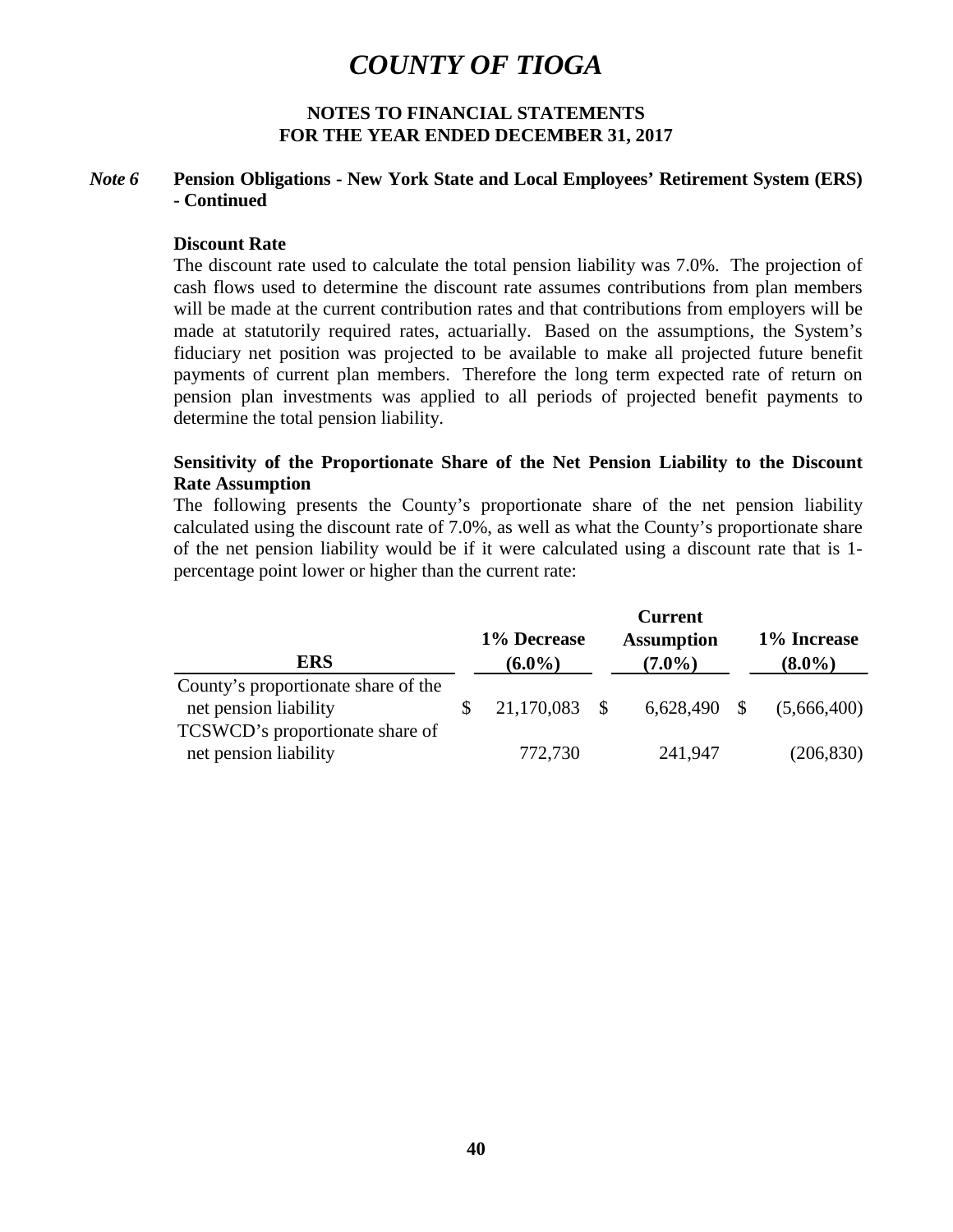#### **NOTES TO FINANCIAL STATEMENTS FOR THE YEAR ENDED DECEMBER 31, 2017**

#### *Note 6* **Pension Obligations - New York State and Local Employees' Retirement System (ERS) - Continued**

#### **Pension Plan Fiduciary Net Position**

The components of the current-year net pension liability of the employers as of the respective valuation dates were as follows:

|                                                                                | <b>Dollars in Thousands</b> |
|--------------------------------------------------------------------------------|-----------------------------|
|                                                                                | <b>ERS</b>                  |
| Measurement date                                                               | March 31, 2017              |
| Employers' total pension liability                                             | \$<br>177,400,586           |
| Plan net position                                                              | (168,004,363)               |
| <b>Employers' net pension liability</b>                                        | 9,396,223                   |
| Ratio of Plan Net Position to the<br><b>Employers' Total Pension Liability</b> | 94.7%                       |

#### **Payables to the Pension Plan**

For ERS, employer contributions are paid annually based on the System's fiscal year which ends on March 31<sup>st</sup>. Accrued retirement contributions as of December 31, 2017 represent the projected employer contribution for the period of April 1, 2017 through December 31, 2017 based on estimated ERS wages multiplied by the employer's contribution rate, by tier. Accrued retirement contributions as of December 31, 2017 amounted to \$-0-.

#### **Effect on Net Position**

Changes in the net pension liability and deferred outflows and deferred inflows of resources for the year ended December 31, 2017 resulted in the following effect on net position:

|                                            | <b>Beginning</b><br><b>Balance</b> | <b>Change</b>   | <b>Ending</b><br><b>Balance</b> |
|--------------------------------------------|------------------------------------|-----------------|---------------------------------|
| County - ERS:                              |                                    |                 |                                 |
| Net pension liability                      | \$<br>$(11,813,394)$ \$            | 5,184,904 \$    | (6,628,490)                     |
| Deferred outflows of resources             | 12,069,651                         | (5,773,940)     | 6,295,711                       |
| Deferred inflows of resources              | (2,457,580)                        | 342,702         | (2,114,878)                     |
| <b>County Total Effect on Net Position</b> | $(2,201,323)$ \$                   | $(246, 334)$ \$ | (2,447,657)                     |
| <b>TCSWCD - ERS:</b>                       |                                    |                 |                                 |
| Net pension liability                      | \$<br>$(338, 335)$ \$              | 96,388 \$       | (241, 947)                      |
| Deferred outflows of resources             | 351,701                            | (125, 947)      | 225,754                         |
| Deferred inflows of resources              | (87, 931)                          | (7,159)         | (95,090)                        |
| <b>TCSWCD Total Effect on Net Position</b> | \$<br>(74,565) \$                  | $(36,718)$ \$   | (111, 283)                      |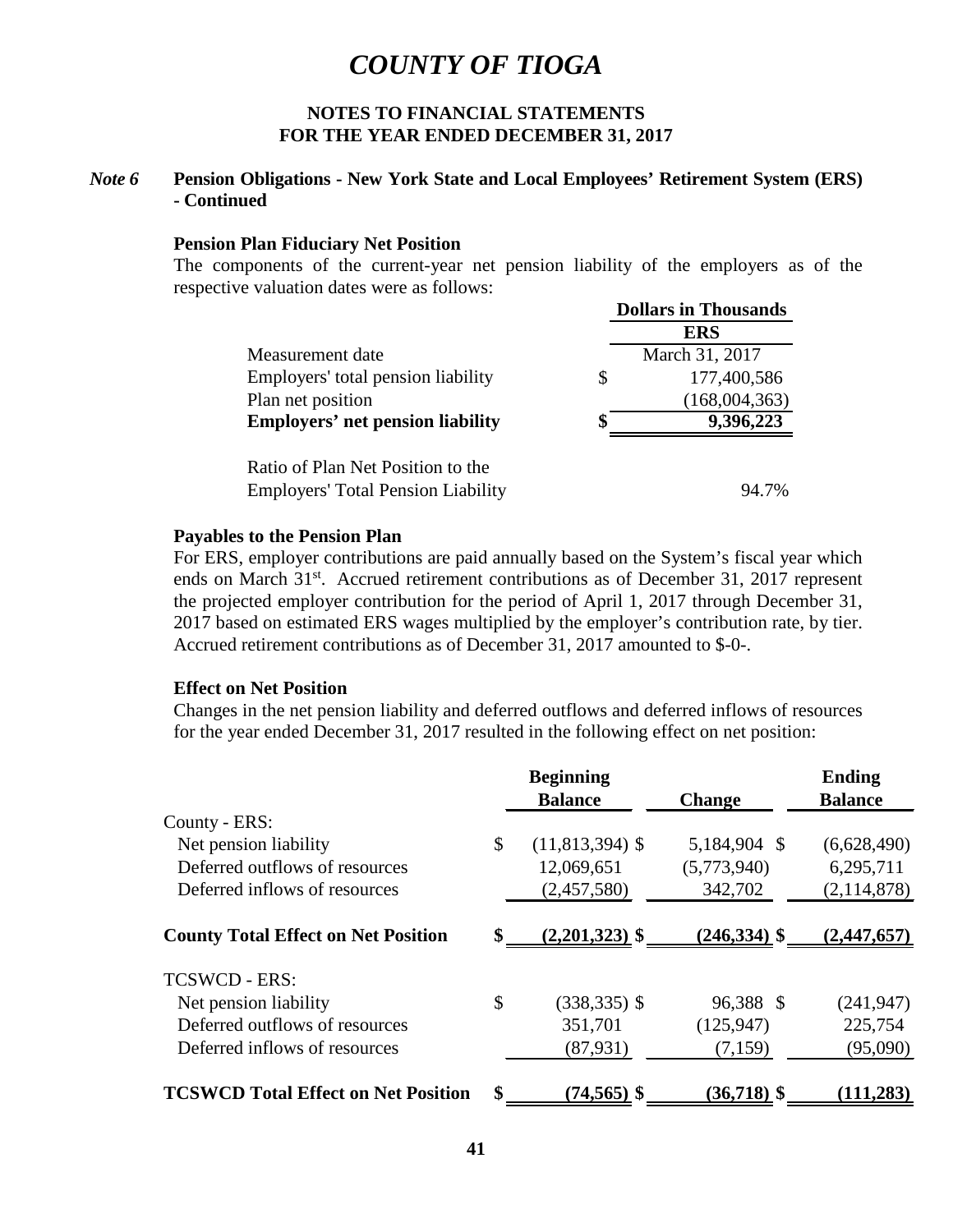### **NOTES TO FINANCIAL STATEMENTS FOR THE YEAR ENDED DECEMBER 31, 2017**

#### *Note 7* **Postemployment Benefits Other Than Pensions**

In addition to the pension benefits described above, the County provides postretirement health care benefits to all employees who retire from the County in accordance with Article 2, §75-g, Article 14, and Article 15 of the New York State Retirement and Social Security Law. During 2017, 225 retirees participated in this program. When a retiree hired on or before 1992 elects such coverage, the individual payment is \$20 per month and the family payment is \$25 per month. For retirees hired after 1992, through 2005, the cost is 50% of the monthly premium. For those hired after 2005, the retiree's cost is 20-70% of the premium, dependent upon years of service with the County. Additionally, when an employee retires with accumulated sick leave, the dollar equivalent of the retiree's accumulated sick leave is credited to the retiree and used to fund their share of the premium cost of the health insurance program available to the retiree group. Certain premium savings are realized for employees eligible for Medicare coverage (i.e., over age 65). The entire amount of any savings realized is deducted from the employees' contribution. During 2017, expected contributions for this program were \$2,706,595.

The County follows GASB Statement No. 45 "Accounting and Financial Reporting by Employers for Postemployment Benefits Other Than Pensions." An actuarial valuation of the County Postretirement Health Care Plans (Plan) was performed as of January 1, 2017 for the fiscal year ending December 31, 2017.

The Plan is a single-employer, defined benefit healthcare plan administered by the County. The Plan provides two self-insured options to eligible retirees and dependents. The County also offers an optional Medicare PPO plan to Medicare eligible retirees. Benefit provisions are established through negotiations between the County and bargaining units and are renegotiated each three-year period. The County assigns the authority to establish and amend benefit provisions to the County Legislature for non-bargaining unit employees. The Plan does not issue a stand-alone financial report.

Contribution requirements of Plan members and the County are established and may be amended by the County Legislature. The County Legislature has negotiated several collective bargaining agreements, which include obligations of Plan members and the County. The required contribution is based on projected pay-as-you-go financing requirements. Plan members receiving benefits may be required to contribute to the Plan depending on their hire date and collective bargaining unit.

The County's annual other postemployment benefit (OPEB) cost (expense) is calculated based on the annual required contribution of the employer (ARC), an amount actuarially determined in accordance with the parameters of GASB Statement No. 45. The ARC represents a level of funding that, if paid on an ongoing basis, is projected to cover normal cost each year and amortize any unfunded actuarial liabilities over a period of 30 years.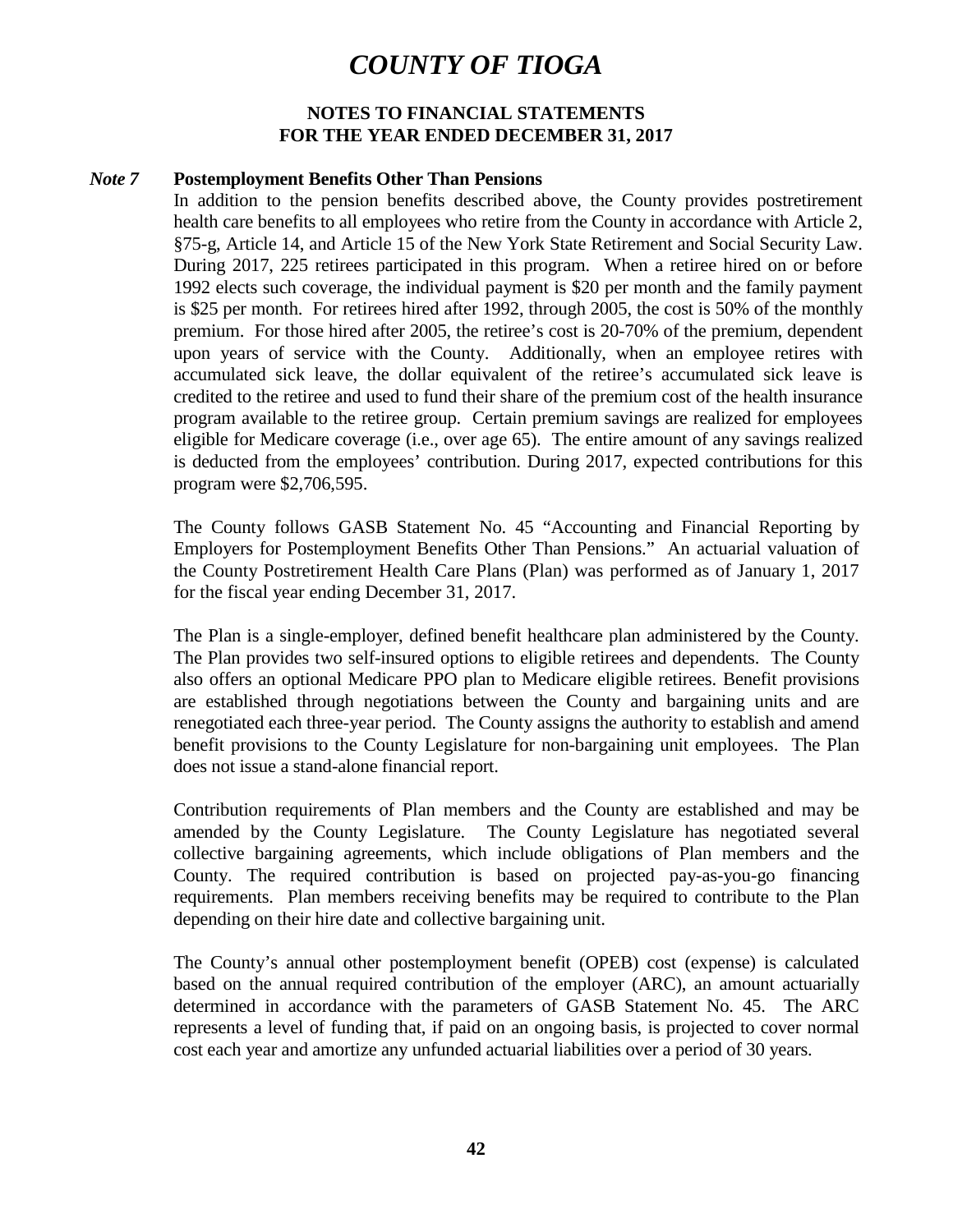#### **NOTES TO FINANCIAL STATEMENTS FOR THE YEAR ENDED DECEMBER 31, 2017**

#### *Note 7* **Postemployment Benefits Other Than Pensions - Continued**

The following table shows the components of the County's annual OPEB cost for the year, the amount actually contributed to the Plan, and changes in the County's net OPEB obligation to the County's Plan:

**2017**

|                                                    | 20 L L         |
|----------------------------------------------------|----------------|
| Normal cost                                        | 3,804,591<br>S |
| Amortization of UAAL                               | 5,044,991      |
| <b>Total Annual Required Contribution</b>          | 8,849,582      |
| Interest on net OPEB obligation                    | 2,023,915      |
| Adjustment to annual required contribution         | (3,037,762)    |
| Annual OPEB Cost (Expense)                         | 7,835,735      |
| Estimated contributions made on behalf of retirees | (2,706,595)    |
| Increase in Net OPEB Obligation                    | 5,129,140      |
|                                                    |                |
| Net OPEB Obligation - January 1, 2017              | 57,826,138     |
|                                                    |                |
| <b>Net OPEB Obligation - December 31, 2017</b>     | 62,955,278     |

The County's annual OPEB cost, the percentage of annual OPEB cost contributed to the Plan, and the net OPEB obligation for 2017 is as follows:

|                   |                  | <b>Annual</b>      |                   |
|-------------------|------------------|--------------------|-------------------|
| <b>Fiscal</b>     | <b>Annual</b>    | <b>OPEB Cost</b>   | <b>Net OPEB</b>   |
| <b>Year Ended</b> | <b>OPEB Cost</b> | <b>Contributed</b> | <b>Obligation</b> |
| 12/31/2017        | 7,835,735        | 34.5%              | 62,955,278        |
| 12/31/2016        | 8,654,743        | 30.7%              | 57,826,138        |
| 12/31/2015        | 8,312,661        | 29.9%              | 51,827,060        |

As of December 31, 2017, the Plan was not funded. The actuarial accrued liability for benefits was \$92,787,689; there are no assets legally segregated for the Plan. The covered payroll (annual payroll of active employees covered by the Plan) was \$17,520,047 and the ratio of the Unfunded Actuarial Accrued Liability (UAAL) to the covered payroll was 530%.

Actuarial valuations of an ongoing Plan involve estimates of the value of reported amounts and assumptions about the probability of occurrence of events far into the future. Examples include assumptions about future employment, mortality, and healthcare cost trends. Amounts determined regarding funded status of the Plan and annual required contributions of the employer are subject to continual revision as actual results are compared with past expectations and new estimates are made about the future. The Schedule of Funding Progress, presented as required supplementary information following the notes to the financial statements, presents multi-year trend information about whether the actuarial value of Plan assets is increasing or decreasing over time relative to the actuarial accrued liabilities for benefits.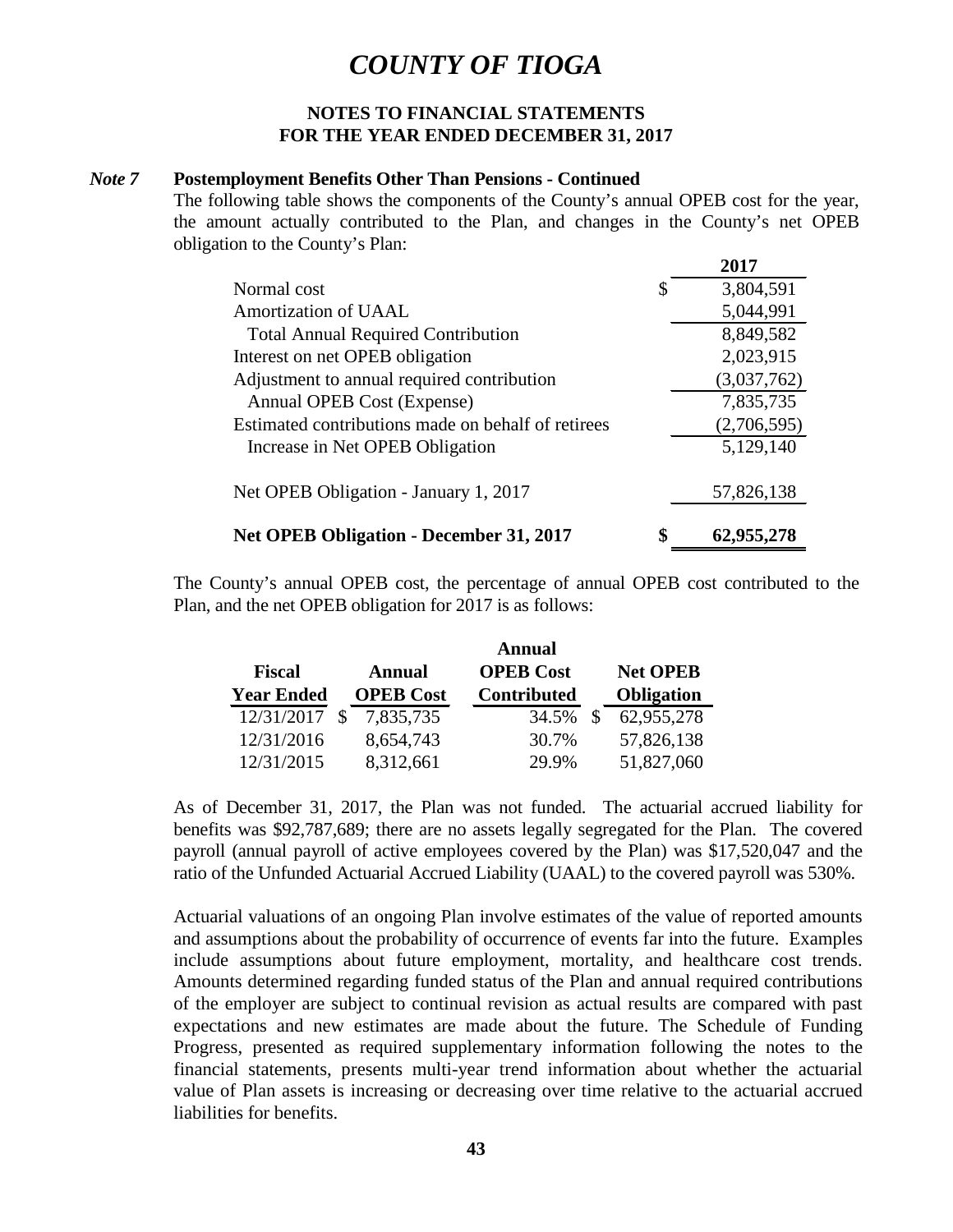### **NOTES TO FINANCIAL STATEMENTS FOR THE YEAR ENDED DECEMBER 31, 2017**

#### *Note 7* **Postemployment Benefits Other Than Pensions - Continued**

Projections of benefits for financial reporting purposes are based on the substantive Plan (the Plan as understood by the employer and the Plan members) and include the types of benefits provided at the time of each valuation and the historical pattern of sharing of benefit costs between the employer and Plan members to that point. The actuarial methods and assumptions used include techniques that are designed to reduce the effects of shortterm volatility in actuarial accrued liabilities and the actuarial value of assets, consistent with the long-term perspective of the calculations.

In the January 1, 2017, actuarial valuation, the projected unit credit actuarial cost method was used. Actuarial assumptions included a discount rate of 3.5%, Medicare part B trend rate of 5%, and an annual healthcare cost trend rate of 7.5% initially, reduced by decrements to an ultimate rate of 4.03% in 2076. The rate includes a 5.2% inflation assumption.

#### *Note 8* **Short-term Debt**

The County may issue revenue anticipation notes (RANs) and tax anticipation notes (TANs), in anticipation of the receipt of revenues. These notes are recorded as a liability of the fund that will actually receive the proceeds from the issuance of the notes. The RANs and TANs represent a liability that will be extinguished by the use of expendable, available resources of the fund. During the year ended December 31, 2017 the County did not issue or redeem any short-term RANs or TANs.

The County may issue bond anticipation notes (BANs), in anticipation of proceeds from the subsequent sale of bonds. These notes are recorded as current liabilities of the funds that will actually receive the proceeds from the issuance of bonds. State law requires that BANs issued for capital purposes be converted to long-term financing within five years after the original issue date. Such notes may be classified as long-term when (1) the intention is to refinance the debt on a long-term basis and (2) the intention can be substantiated through a post balance sheet issuance of long**-**term debt or by an acceptable financing agreement. During the year ended December 31, 2017 the County did not issue or redeem any short-term BANs.

#### *Note 9* **Long-term Debt**

#### **Constitutional Debt Limit**

At December 31, 2017, the total outstanding indebtedness of the County aggregated to \$30,107,680. Of this amount, \$13,775,000 is subject to the statutory debt limit, and represents approximately 7.8% of the County's debt limit.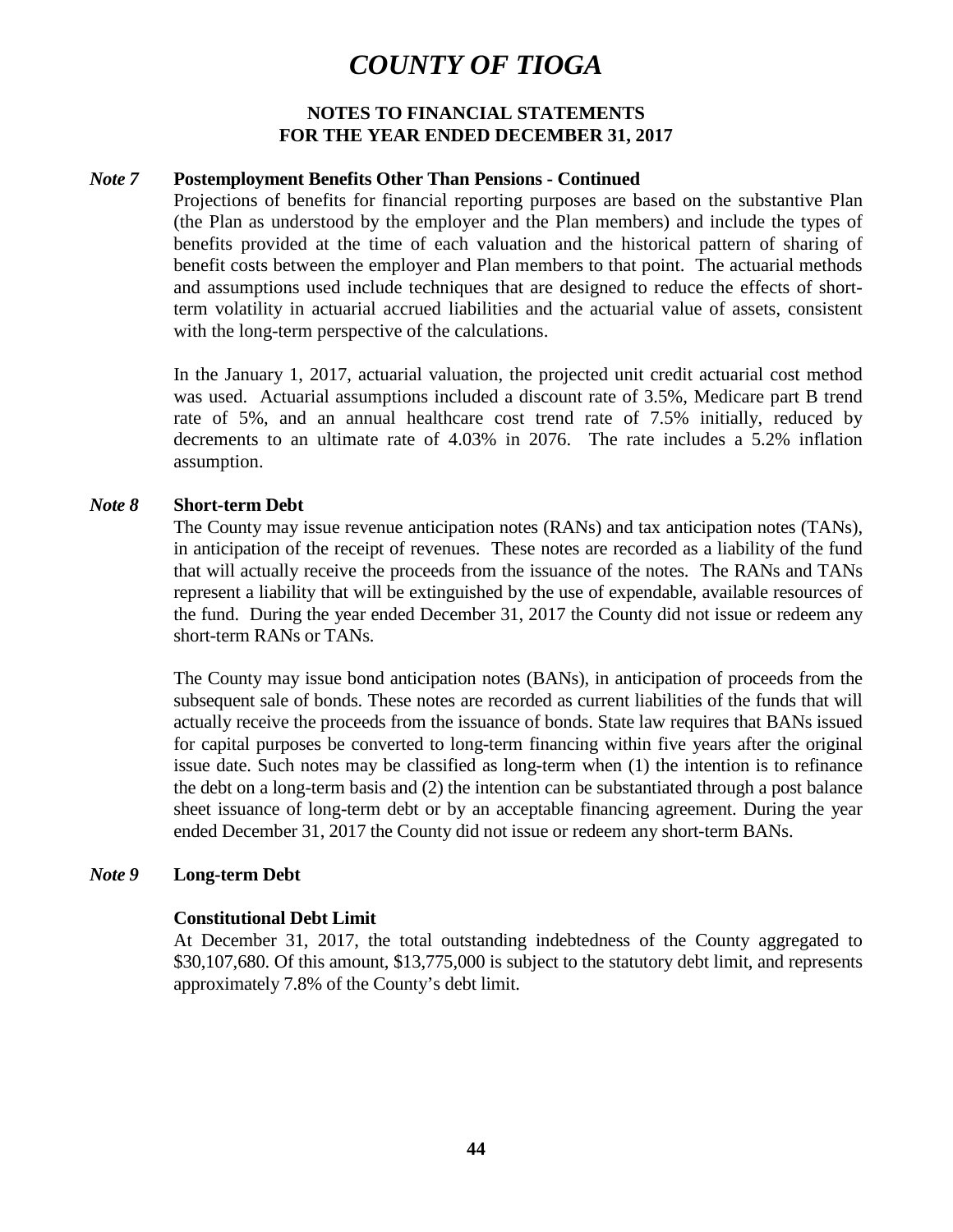### **NOTES TO FINANCIAL STATEMENTS FOR THE YEAR ENDED DECEMBER 31, 2017**

#### *Note 9* **Long-term Debt - Continued**

#### **Serial Bonds**

Public improvement serial bonds, refunded in 2001, were utilized to finance the construction of a new public safety facility. The Tobacco Settlement Pass-Through bonds were utilized to finance the purchase of the County's future right, title and, interest in the Tobacco Settlement Revenues.

In 2005, TTASC advance refunded its 2000 series debt and secured additional Tobacco Settlement Revenues by issuing \$15 million in bonds. The proceeds financed the construction of bridge repairs within the County.

#### **Changes in Indebtedness**

The following is a summary of changes in indebtedness for the period ended December 31, 2017:

|                                | <b>Balance</b><br>12/31/2016 | <b>Additions</b> | <b>Deletions</b>       | <b>Balance</b><br>12/31/2017 | <b>Amount Due</b><br><b>Within One</b><br>Year |
|--------------------------------|------------------------------|------------------|------------------------|------------------------------|------------------------------------------------|
| <b>Indebtedness</b>            |                              |                  |                        |                              |                                                |
| Serial Bonds                   | 28,402,915 \$                |                  | \$<br>$(1,480,000)$ \$ | 26,922,915 \$                | 2,180,000                                      |
| Add: Accreted interest payable | 2,803,805                    | 380,960          |                        | 3,184,765                    |                                                |
| Carrying Value of Bonds        | 31,206,720                   | 380,960          | (1,480,000)            | 30,107,680                   | 2,180,000                                      |
| <b>Total</b>                   | 31,206,720                   | 380,960          | \$<br>$(1,480,000)$ \$ | 30,107,680                   | 2,180,000                                      |

The following is a summary of serial bond indebtedness as of December 31, 2017:

|                                        | Date          | Original      | <b>Interest</b> | <b>Maturity</b> | <b>Balance</b>     |
|----------------------------------------|---------------|---------------|-----------------|-----------------|--------------------|
| <b>Description</b>                     | <b>Issued</b> | <b>Amount</b> | Rate            | Date            | <b>Outstanding</b> |
| <b>Serial Bonds</b>                    |               |               |                 |                 |                    |
| Issued by TTASC:                       |               |               |                 |                 |                    |
| Series 2005                            | 08/2005 \$    | 21,713,420    | 4.25-5.00%      | $12/2041$ \$    | 13, 147, 915       |
| Add current year additions to accreted |               |               |                 |                 |                    |
| interest on capital appreciation bonds |               |               |                 |                 | 3,184,765          |
| Carrying value of TTASC bonds          |               |               |                 |                 | 16,332,680         |
| Issued by the County:                  |               |               |                 |                 |                    |
| Public Improvement - 2010              | 11/2010       | 9,000,000     | 3.36-9.07%      | 03/2030         | 6,905,000          |
| Public Improvement - 2013              | 08/2013       | 9,995,000     | 1.50-2.75%      | 08/2023         | 6,870,000          |
|                                        |               |               |                 |                 |                    |

**Total \$ 30,107,680**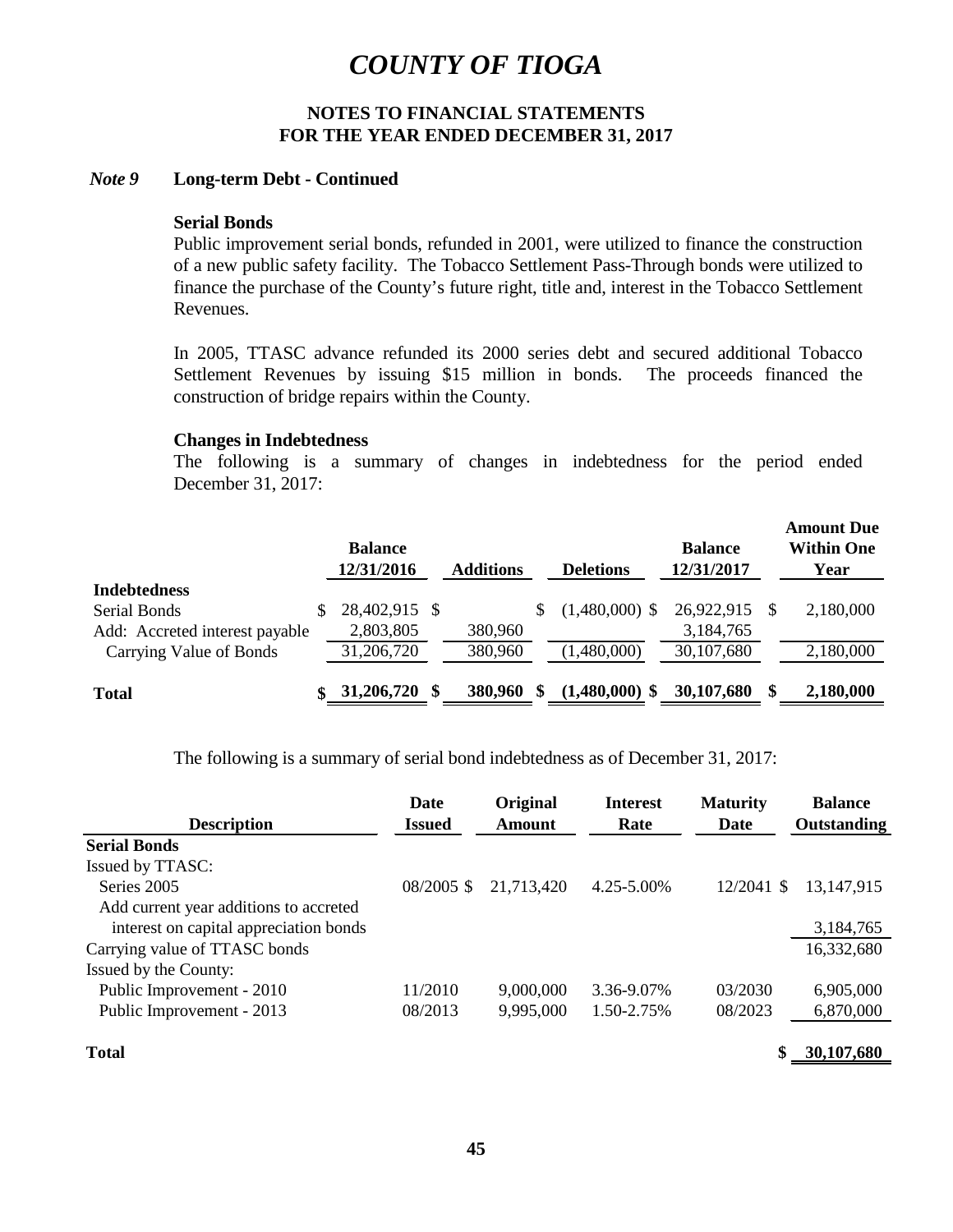## **NOTES TO FINANCIAL STATEMENTS FOR THE YEAR ENDED DECEMBER 31, 2017**

#### *Note 9* **Long-term Debt - Continued**

The TTASC Series 2005 bonds are comprised of tax exempt turbo bonds in the amount of \$10,815,000 and \$2,332,915 of tax exempt turbo capital appreciation bonds. As of December 31, 2017, total accreted interest of \$3,184,765 has been accrued on the capital appreciation bonds, for a total carrying value of \$16,332,680.

Annual requirements to amortize the debt on outstanding bonds as of December 31, 2017 are as follows:

|                     | <b>Governmental Funds</b> |                            |                                   |               |                  |                   |              |  |  |  |
|---------------------|---------------------------|----------------------------|-----------------------------------|---------------|------------------|-------------------|--------------|--|--|--|
|                     |                           | <b>County Serial Bonds</b> | <b>TTASC Bonds</b>                |               |                  |                   |              |  |  |  |
| Year                | <b>Principal</b>          | Interest                   | <b>Interest</b><br><b>Subsidy</b> | <b>Total</b>  | <b>Principal</b> | <b>Interest</b>   | <b>Total</b> |  |  |  |
| 2018<br>\$          | 1,495,000 \$              | 610,986 \$                 | $(165, 415)$ \$                   | 1,940,571 \$  | 685,000<br>-S    | 407,375 \$        | 1,092,375    |  |  |  |
| 2019                | 1,535,000                 | 566,684                    | (158.029)                         | 1,943,655     | 730,000          | 372,000           | 1,102,000    |  |  |  |
| 2020                | 1,570,000                 | 520,101                    | (149, 495)                        | 1,940,606     | 780,000          | 334,250           | 1,114,250    |  |  |  |
| 2021                | 1,615,000                 | 469,817                    | (140, 300)                        | 1,944,517     | 835,000          | 293,875           | 1,128,875    |  |  |  |
| 2022                | 1,655,000                 | 414,416                    | (130,005)                         | 1,939,411     | 885,000          | 250,875           | 1,135,875    |  |  |  |
| 2023-2027           | 3,940,000                 | 1,266,741                  | (466, 369)                        | 4,740,372     | 7,323,526        | 1,620,761         | 8,944,287    |  |  |  |
| 2028-2032           | 1,965,000                 | 222,946                    | (93,506)                          | 2,094,440     | 1,028,044        | 4.928.604         | 5,956,648    |  |  |  |
| 2033-2037           |                           |                            |                                   |               | 655,744          | 5,676,836         | 6,332,580    |  |  |  |
| 2038-2041           |                           |                            |                                   |               | 225,601          | 2,666,377         | 2,891,978    |  |  |  |
| <b>Totals</b><br>\$ | 13,775,000<br>-8          | $4,071,691$ \$             | $(1,303,119)$ \$                  | 16,543,572 \$ | 13,147,915<br>\$ | 16,550,953<br>\$. | 29,698,868   |  |  |  |

Interest expense on bonds for the year ending December 31, 2017 is as follows:

|                                      | County        | <b>TTASC</b>  | <b>Total</b>    |
|--------------------------------------|---------------|---------------|-----------------|
| Interest paid                        | \$<br>660,584 | \$<br>537,900 | \$<br>1,198,484 |
| Less interest accrued in prior year  | (195, 346)    |               | (195, 346)      |
| Add interest accrued in current year | 182,192       |               | 182,192         |
| Less prior year accreted interest    |               | (2,803,805)   | (2,803,805)     |
| Add current year accreted interest   |               | 3,184,765     | 3,184,765       |
| <b>Total</b>                         | \$<br>647,430 | \$<br>918,860 | \$<br>1,566,290 |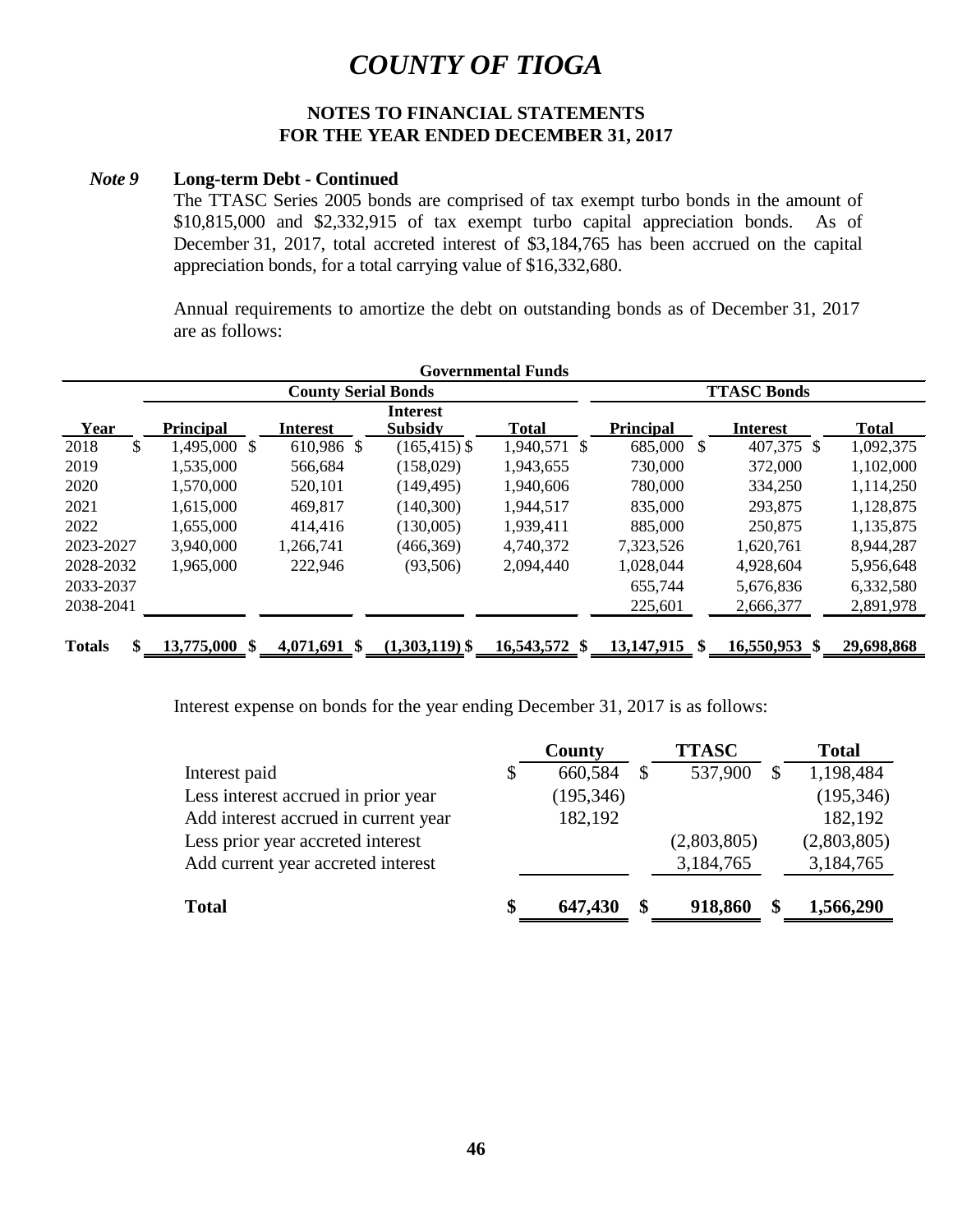### **NOTES TO FINANCIAL STATEMENTS FOR THE YEAR ENDED DECEMBER 31, 2017**

#### *Note 9* **Long-term Debt - Continued**

#### **Discretely Presented Component Unit - Industrial Development Agency**

The Industrial Development Agency has various outstanding loans payable to the County and USDA. Interest rates range from 1% to 3% with maturities between 2019 and 2039. Repayment of these loans is estimated as follows:

| Year       | Principal     |
|------------|---------------|
| 2018       | \$<br>84,636  |
| 2019       | 83,836        |
| 2020       | 65,963        |
| 2021       | 60,213        |
| 2022       | 40,056        |
| Thereafter | 481,905       |
|            |               |
| Total      | \$<br>816,609 |

Interest expense was \$12,331 for the year ended December 31, 2017.

#### *Note 10* **Other Long-term Obligations**

In addition to the above long-term debt, the County had the following non-current liabilities:

- Compensated Absences: Represents the value of earned and unused portion of the liability for compensated absences and is liquidated in various funds.
- Self-Insurance Liabilities: As further explained in Note 13, the County is self-insured. Liabilities are established for workers' compensation and general claims in accordance with GASB Statement No. 10, "Accounting and Financial Reporting for Risk Financing and Related Insurance Issues." This liability is liquidated in the Internal Service Fund.

The following is a summary of changes other long-term obligations for the period ended December 31, 2017:

|                                    |    | <b>Balance</b><br>12/31/2016 | <b>Additions</b> | <b>Deletions</b> | <b>Balance</b><br>12/31/2017 | <b>Amount Due</b><br><b>Within One</b><br>Year |
|------------------------------------|----|------------------------------|------------------|------------------|------------------------------|------------------------------------------------|
| <b>Other Long-term Liabilities</b> |    |                              |                  |                  |                              |                                                |
| Compensated absences               | S  | 965.843                      | 19.522 \$        |                  | \$<br>985.365                | 985,365                                        |
| Self-insurance liabilities         |    | 5,750,000                    |                  |                  | 5,750,000                    | 840,000                                        |
| <b>Total</b>                       | \$ | 6,715,843                    | 19,522           | ۰.               | 6,735,365                    | 1,825,365                                      |

Additions and deletions to compensated absences, and self-insurance liabilities are shown net, as it is impractical to determine these amounts separately.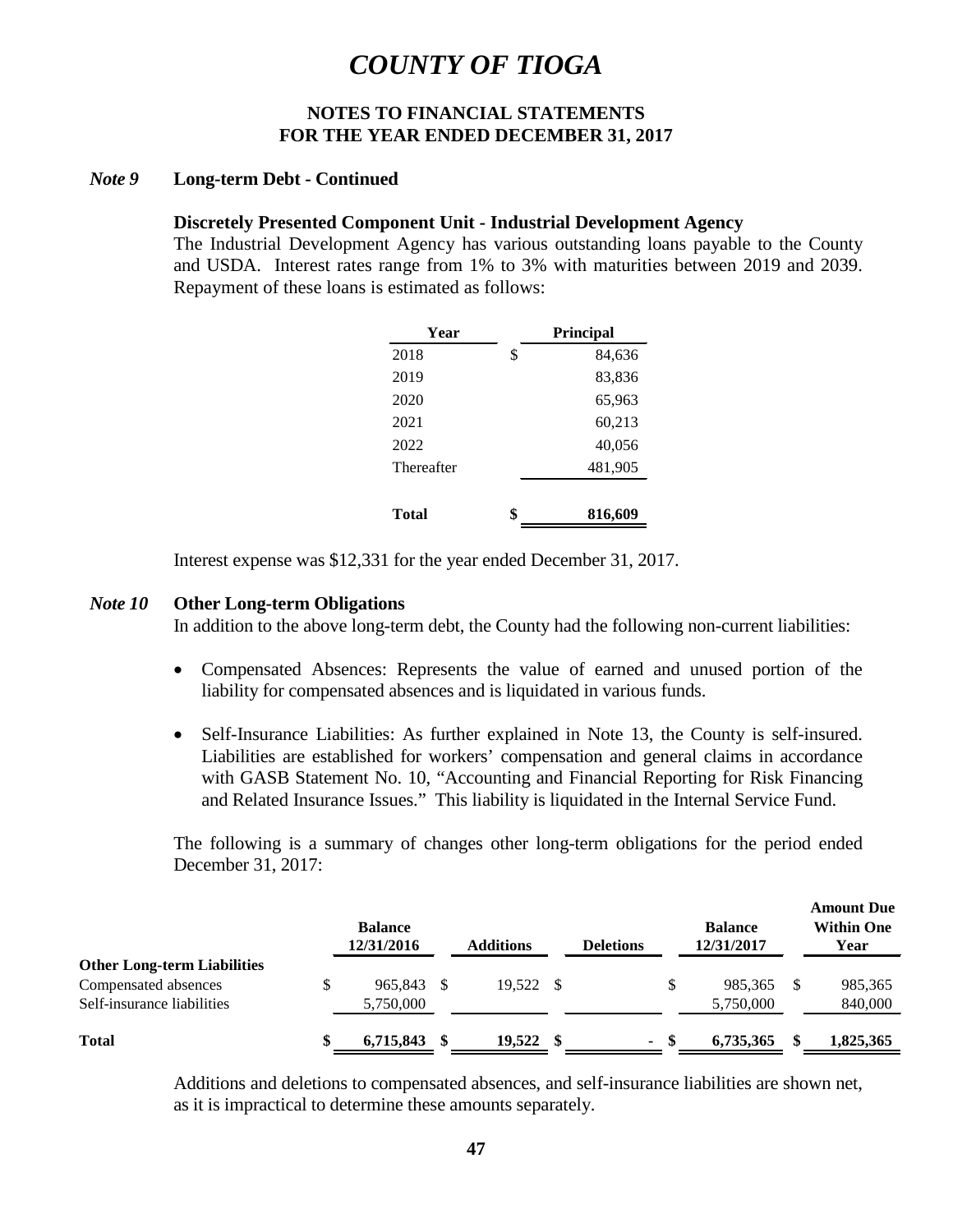### **NOTES TO FINANCIAL STATEMENTS FOR THE YEAR ENDED DECEMBER 31, 2017**

#### *Note 11* **Interfund Receivables/Payables and Transfers**

During the course of normal operations, the County has numerous transactions between funds including expenditures and transfers of resources primarily to provide services.

The Governmental Funds financial statements generally reflect such transactions as transfers whereas the Proprietary Funds record such transactions as non-operating revenues or expenses. Interfund receivables/payables and transfers at December 31, 2017 were as follows:

|                       | <b>Interfund</b><br><b>Receivables</b> | <b>Interfund</b><br><b>Payables</b> |   | <b>Transfers In</b> | <b>Transfers Out</b> |
|-----------------------|----------------------------------------|-------------------------------------|---|---------------------|----------------------|
| General Fund          | Φ                                      |                                     | S | 15,835              | 4,490,591            |
| Capital Fund          |                                        |                                     |   | 1,695,874           | 3,687                |
| Non-Major Funds       |                                        |                                     |   | 2,666,717           | 12,148               |
| Internal Service Fund |                                        |                                     |   | 128,000             |                      |
| <b>Totals</b>         | \$<br>\$<br>۰.                         |                                     |   | 4.506.426           | 4,506,426            |

All transfers were planned and budgeted as part of normal activities. General Fund transfers out were used to distribute property tax revenues.

#### *Note 12* **Fund Balances**

#### **Restricted Fund Balances**

- State statutes require the County to reserve excess revenues over expenditures under the STOP DWI Program for use in the program in the following fiscal year. Excess STOP DWI funds restricted in the General Fund at December 31, 2017 totaled \$99,644.
- The County Legislature requires the County to designate revenues from the forfeiture of criminal proceeds for the purpose of crime prevention. Unexpended criminal prevention revenue restricted in the General Fund at December 31, 2017 was \$7,097.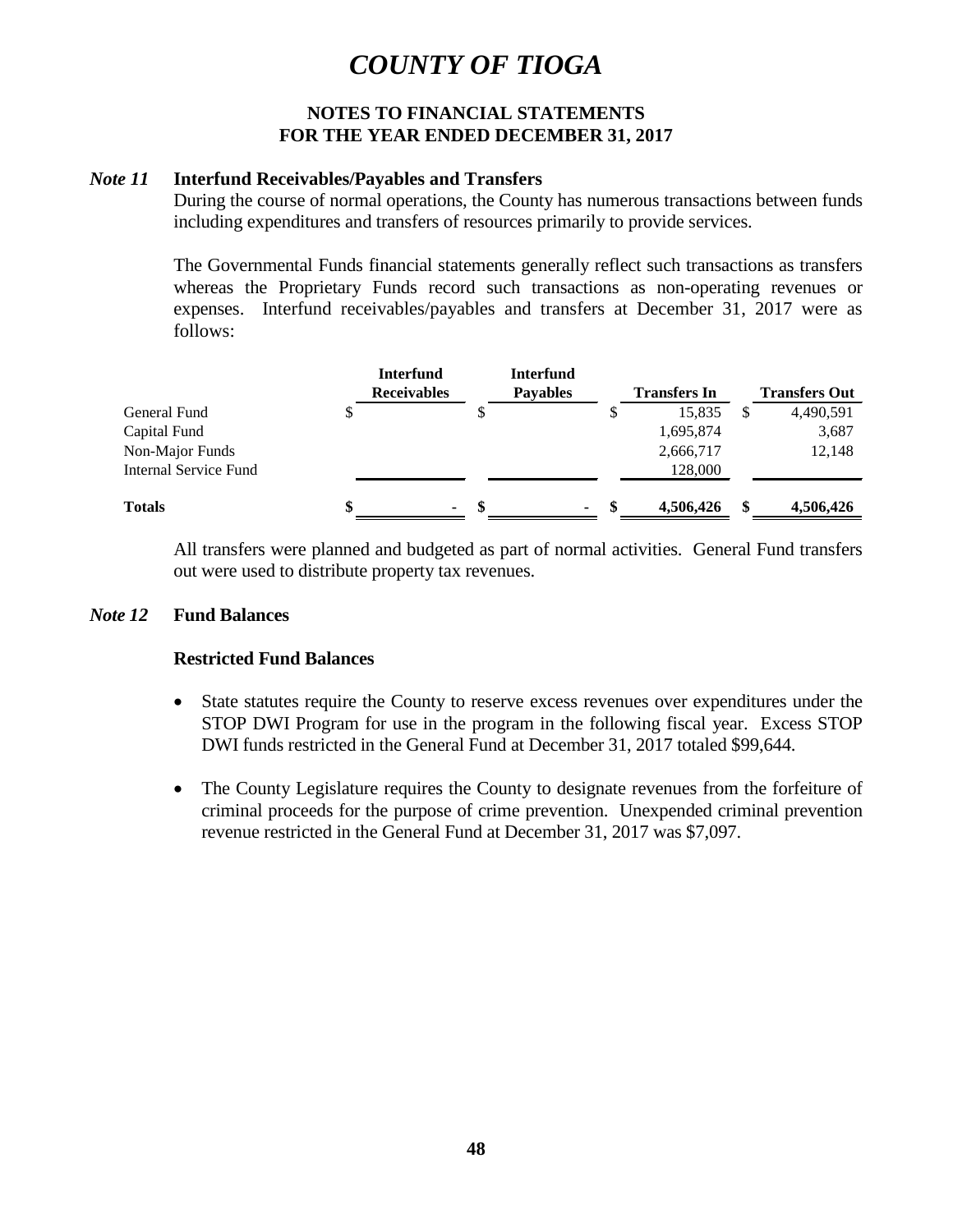### **NOTES TO FINANCIAL STATEMENTS FOR THE YEAR ENDED DECEMBER 31, 2017**

### *Note 12* **Fund Balances - Continued**

#### **Restricted Fund Balances - Continued**

- The County Legislature permits collection of fees for hotel/motel usage. Unexpended hotel/motel usage revenue restricted in the General Fund at December 31, 2017 was \$109,712.
- The County Legislature permits collection of fees from illegal handicapped parking. Unexpended handicapped parking revenue restricted in the General Fund at December 31, 2017 was \$1,142.
- The County transferred interest earned on unspent bond proceeds into a reserve for the payments of debt service on the bonds. The balance in the reserve in the General Fund at December 31, 2017 was \$194,881.
- The County Legislature adopted a resolution requiring the County to designate funds to be utilized for certain solid waste facility capital projects. The amount of unexpended solid waste facility revenue restricted in the Refuse and Garbage Fund at December 31, 2017 was \$38,364.
- The County created various reserves in the Capital Fund. They consist of the following balances:

| 213,060   |
|-----------|
| 28,583    |
| 1,468,507 |
| 378,599   |
| 2,088,749 |
|           |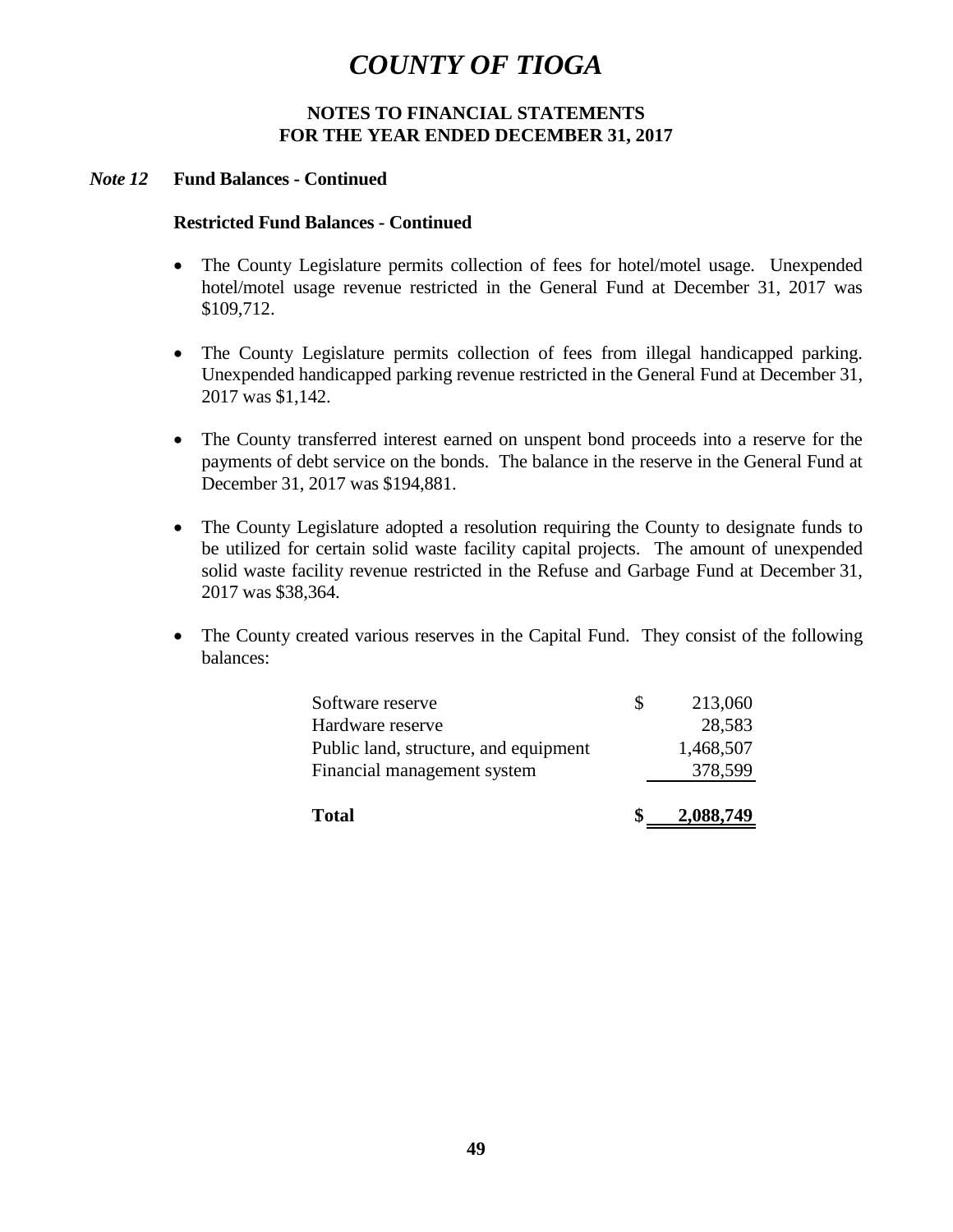## **NOTES TO FINANCIAL STATEMENTS FOR THE YEAR ENDED DECEMBER 31, 2017**

#### *Note 12* **Fund Balances - Continued**

#### **Fund Balance Detail**

At December 31, 2017, fund balance in the governmental funds was comprised of the following: **Non-Major** 

|                                                                                           | <b>General Fund</b>  | <b>Capital Fund</b>       |        | <b>NOIL-MAJOR</b><br><b>Funds</b> |
|-------------------------------------------------------------------------------------------|----------------------|---------------------------|--------|-----------------------------------|
| Nonspendable                                                                              |                      |                           |        |                                   |
| Prepaid expenses                                                                          | \$<br>$1,010,128$ \$ |                           | $-$ \$ | 2,301                             |
| <b>Total Nonspendable Fund Balance</b>                                                    | \$<br>$1,010,128$ \$ |                           | \$     | 2,301                             |
| <b>Restricted</b><br>Miscellaneous reserves (See previous pages)<br>Unspent debt proceeds | \$<br>412,476 \$     | 2,088,749 \$<br>1,742,753 |        | 38,364                            |
| Home and community services<br><b>TTASC</b> liquidity reserve                             |                      |                           |        | 934,646<br>775,969                |
| <b>Total Restricted Fund Balance</b>                                                      | \$<br>412,476 \$     | 3,831,502 \$              |        | 1,748,979                         |
| <b>Assigned</b>                                                                           |                      |                           |        |                                   |
| Appropriated for next year's budget<br>Encumbered for:                                    | \$<br>2,317,621 \$   | 480,050 \$                |        |                                   |
| General support                                                                           | 132,875              | 56,844                    |        |                                   |
| Education                                                                                 | 235,192              |                           |        |                                   |
| Public safety                                                                             | 225,942              | 1,825                     |        |                                   |
| Public health                                                                             | 104,517              | 49,000                    |        |                                   |
| Transportation                                                                            | 86,455               | 29,768                    |        | 23,268                            |
| Economic assistance and opportunity                                                       | 81,467               | 37,900                    |        |                                   |
| Culture and recreation                                                                    | 7,819                |                           |        |                                   |
| Home and community services                                                               | 13,348               |                           |        | 94,343                            |
| <b>Employee benefits</b>                                                                  | 801                  |                           |        |                                   |
| Assigned for:                                                                             |                      |                           |        |                                   |
| Public safety                                                                             | 16,299               |                           |        |                                   |
| Transportation                                                                            |                      |                           |        | 388,525                           |
| Home and community services                                                               |                      |                           |        | 5,072                             |
| Debt payment                                                                              |                      |                           |        | 67,766                            |
| Capital projects                                                                          |                      | 5,523,304                 |        |                                   |
| <b>Total Assigned Fund Balance</b>                                                        | \$<br>3,222,336 \$   | 6,178,691 \$              |        | 578,974                           |
| <b>Total Unassigned Fund Balance</b>                                                      | \$<br>17,949,748 \$  |                           | \$     |                                   |
| <b>Total Fund Balances</b>                                                                | \$<br>22,594,688 \$  | $10,010,193$ \$           |        | 2,330,254                         |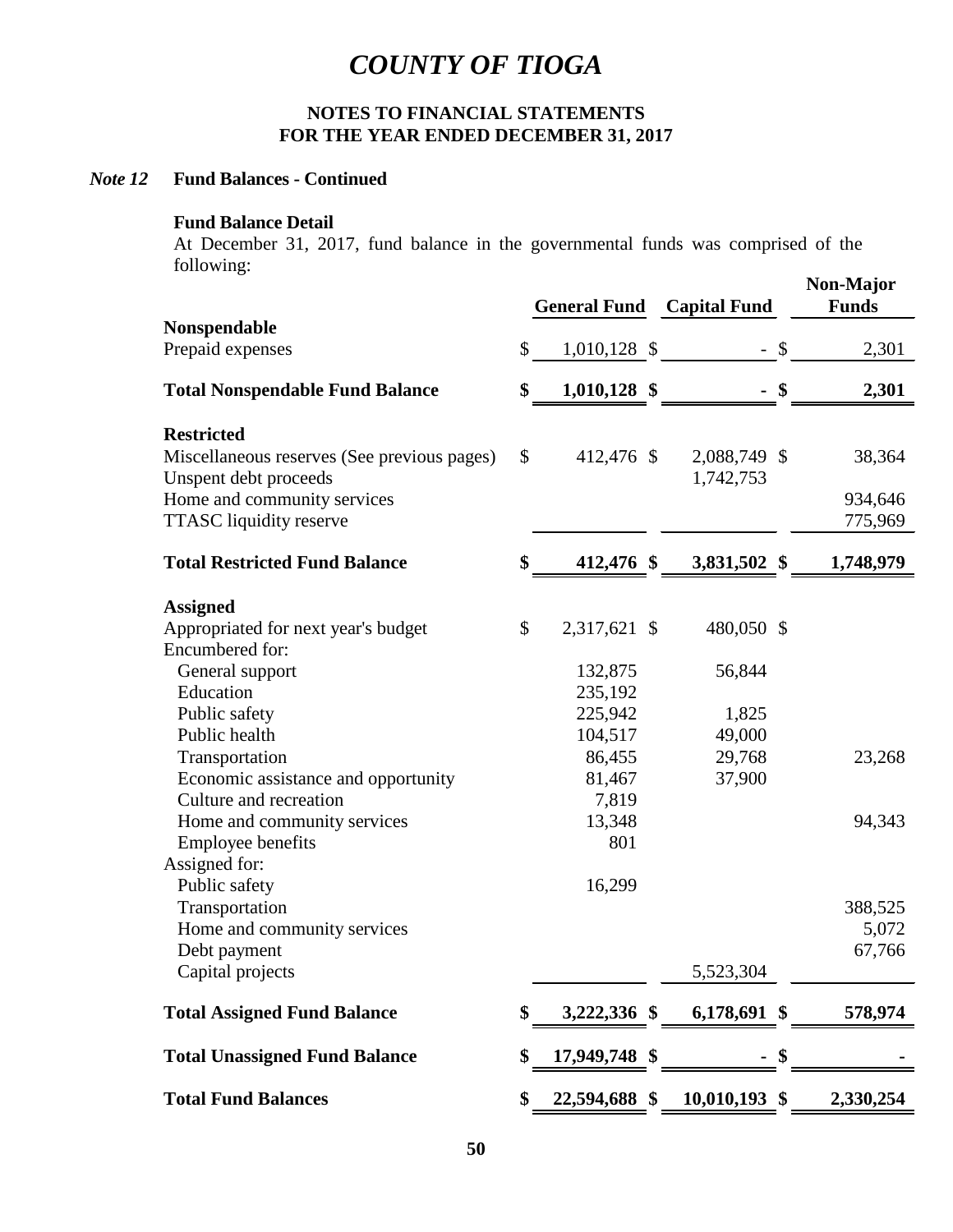### **NOTES TO FINANCIAL STATEMENTS FOR THE YEAR ENDED DECEMBER 31, 2017**

### *Note 12* **Fund Balances - Continued**

#### **Reconciliation between Restricted Fund Balance and Restricted Net Position**

Restricted fund balances and restricted net assets differ because unspent debt proceeds are reported as restricted fund balance in the fund financial statements and as a portion of net investment in capital assets in the Statement of Net Position.

| Restricted fund balance in the fund financial statements | 5,992,957   |
|----------------------------------------------------------|-------------|
| Less unspent debt proceeds                               | (1,742,753) |
|                                                          |             |

#### **Restricted Net Position in the Government-wide Financial Statements \$ 4,250,204**

#### *Note 13* **Risk Management**

The County is exposed to various risks of loss related to torts; theft of, damage to, and destruction of assets; errors and omissions; injuries to employees and third parties; and natural disasters. The County utilizes three risk management funds (internal service funds) to account for and finance the County's insured and uninsured risks of loss.

The Liability Insurance Fund provides self-insurance coverage up to \$25,000 for propertyrelated claims and up to \$50,000 for third-party liabilities. All County departments participate in the program with payments from participants based upon the participant's relative budget. The County purchases commercial insurance for claims in excess of the self-insurance coverage. Settled claims have not exceeded this commercial coverage in any of the past three fiscal years. The County utilizes a third party administrator to process claims and estimate liabilities under this coverage.

The Self-Insurance Fund provides self-insurance coverage for all workers' compensation claims for employees of each participating municipality. The County and certain municipalities within the County participate in the program and make payments to the selfinsurance fund based on three factors: total property tax assessed value, total payroll, and prior years' claims for each participant. The County is completely self-insured with regard to workers' compensation claims and is the administrator for this fund. Net deficit of this fund was \$(2,135,440) at December 31, 2017, as the County has not fully funded incurred but not reported claims.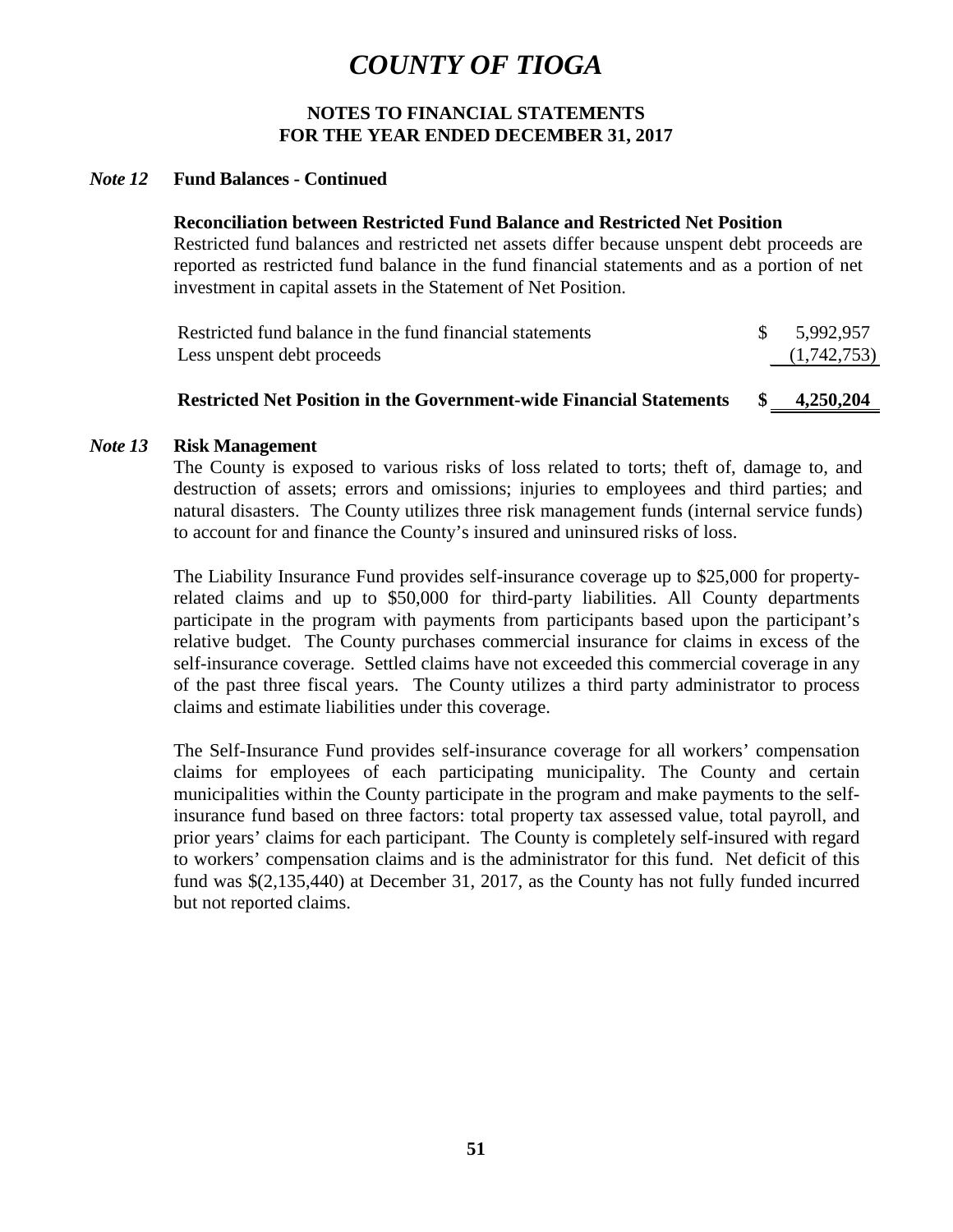### **NOTES TO FINANCIAL STATEMENTS FOR THE YEAR ENDED DECEMBER 31, 2017**

#### *Note 13* **Risk Management - Continued**

The estimated accrued claims of \$5,750,000 reported in the Internal Service Fund at December 31, 2017 are based upon the requirements of GASB Statement No. 10, "Accounting and Financial Reporting for Risk Financing and Related Issues," which requires a liability for claims be reported if information prior to the issuance of the financial statements indicates it is probable a liability has been incurred at the date of the basic financial statements and the amount of the loss can be reasonably estimated. All liabilities are recorded at their estimated fair values as of December 31, 2017 including discounted long-life workers' compensation awards within the Workers' Compensation Fund. Changes in the fund's liabilities for the year ended December 31, 2017 were:

|                              | <b>Beginning</b> |  | <b>Changes</b> in        |  | <b>Claim</b>    |      | End       |
|------------------------------|------------------|--|--------------------------|--|-----------------|------|-----------|
|                              | of Year          |  | <b>Estimates</b>         |  | <b>Payments</b> |      | of Year   |
| Workers' Compensation - 2017 | 5,750,000        |  | $\overline{\phantom{a}}$ |  | $-$             |      | 5,750,000 |
|                              |                  |  |                          |  |                 |      |           |
| Workers' Compensation - 2016 | 5,750,000        |  | $\overline{\phantom{a}}$ |  |                 | - \$ | 5,750,000 |
|                              |                  |  |                          |  |                 |      |           |

#### *Note 14* **Transactions with Discretely Presented Component Units**

#### **Tioga County Soil and Water Conservation District**

The County provides support to the District through annual appropriations. In 2017, the County provided \$189,234 to the District. In addition, the District office is on land owned by the County. A lease agreement has been put into place outlining the term and how the land may be used. The District is obligated to pay any and all expenses relative to the property as rent. Tioga County has the right to request a security deposit, but has not made that request. The current lease is for ten years ending December 31, 2017, with the option to renew for four additional ten year periods.

#### *Note 15* **Summary of Significant Commitments and Contingencies**

#### **State and Federally Assisted Programs**

The County receives many different state and federal grants to be used for specific purposes. These grants are generally conditioned on compliance with certain statutory, regulatory, and/or contractual requirements. The County makes every effort to comply with all applicable requirements. However, because these grants are audited from time to time, it is possible that the County will be required, upon audit, to repay portions of the grant monies received and recorded as revenue in a prior year. County officials do not anticipate material grant-in-aid disallowances, and no provision, therefore, is reflected in the basic financial statements.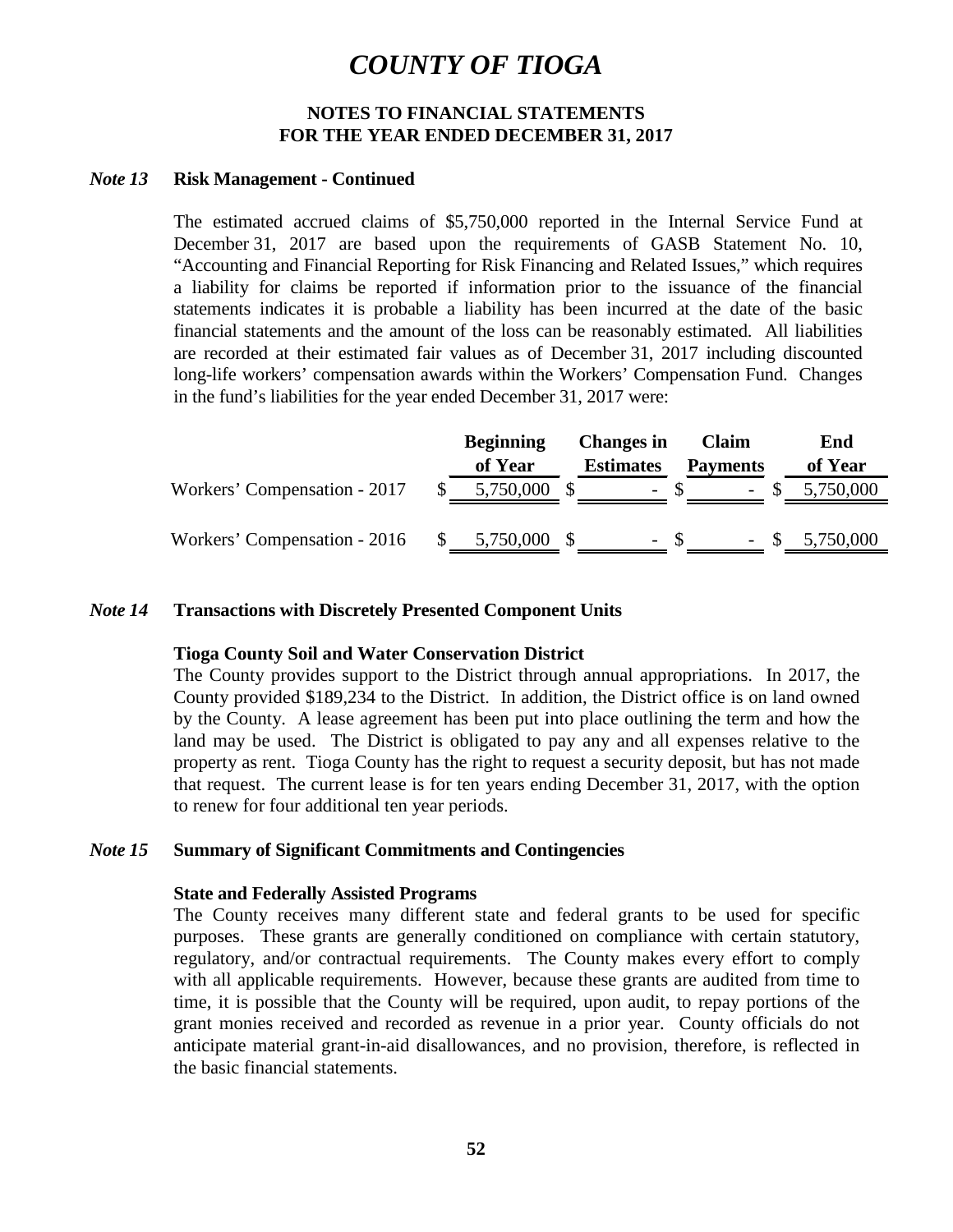### **NOTES TO FINANCIAL STATEMENTS FOR THE YEAR ENDED DECEMBER 31, 2017**

#### *Note 15* **Summary of Significant Commitments and Contingencies - Continued**

#### **Other Litigation**

The County and/or its agencies are named in several minor lawsuits arising in the ordinary course of the County's operations. These claims and lawsuits, in the opinion of management, are either adequately covered by insurance or will not result in a material impact on the financial position of the County and therefore, are not reflected in the accompanying financial statements. In the past three years, no settlements exceeded insurance coverage.

#### *Note 16* **Stewardship**

At December 31, 2017, the Internal Service Fund had a deficit unrestricted net position of \$(2,135,440). This deficit results from the actuarially determined claim liability for incurred but not reported claims. This deficit will be eliminated as claims are reported.

At December 31, 2017, the Government-wide Statement of Net Position had an unrestricted deficit net position of \$(52,770,474). This is the result of the requirement to record other postemployment benefits liability with no requirement or mechanism to fund this liability. The deficit is not expected to be eliminated during the normal course of operations.

#### *Note 17* **Reclassifications**

Certain amounts presented for the year ended December 31, 2016 have been reclassified to conform to the current year's presentation. These reclassifications had no effect on the December 31, 2017 ending net position.

#### *Note 18* **Restatement**

During the year ended December 31, 2017, the County completed a detailed inventory valuation of the County's fixed assets. As a result of this valuation, it was determined the December 31, 2017 cost basis for land, building, equipment, and construction in process were overstated by \$79,778, \$763,286, \$3,612,013, and \$5,970 respectively. Additionally it was determined that the related aggregate accumulated depreciation balance was overstated by \$3,524,855. As a result of the above adjustments, December 31, 2017 net position was decreased \$(936,192). The County's December 31, 2016 net position has been restated as follows:

| <b>Net Position Beginning of Year</b>              | \$12,064,707 |
|----------------------------------------------------|--------------|
| <b>Capital Asset Revaluation</b>                   | (936, 192)   |
|                                                    |              |
| <b>Net Position Beginning of Year, as Restated</b> | \$11,128,515 |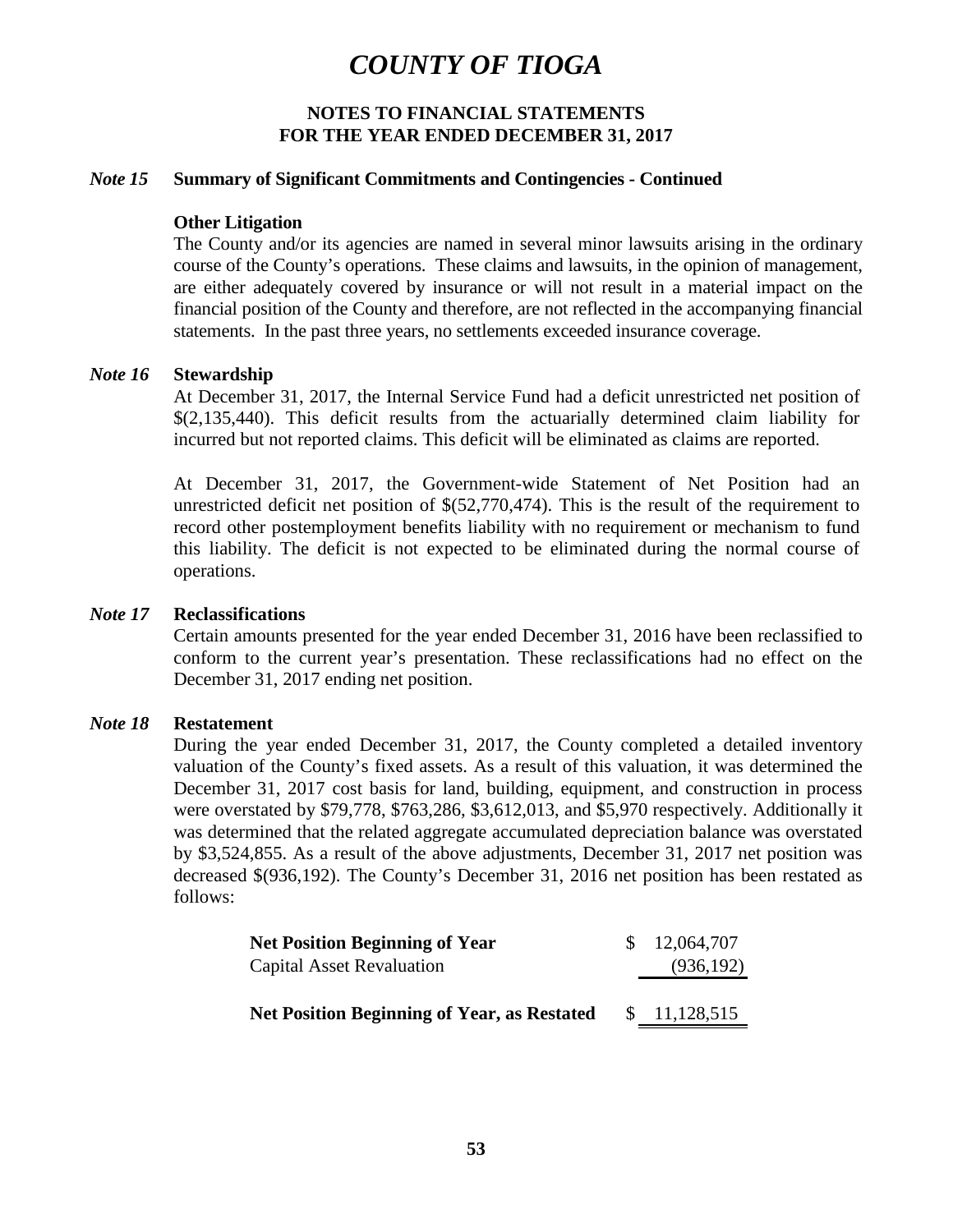### **NOTES TO FINANCIAL STATEMENTS FOR THE YEAR ENDED DECEMBER 31, 2017**

#### *Note 19* **Tax Abatements**

For the year ended December 31, 2017, the County was subject to tax abatements negotiated by the Tioga County Industrial Development Agency (TCIDA), a discretely presented component unit.

Under TCIDA, companies from outside the County can apply for sales tax exemptions under eligible spending related to relocating to the County. Companies accepted into the program document the sales tax paid on eligible spending and receive a rebate up to a maximum of 100%. Through this program, companies promise to expand or maintain facilities or employment in the County, to establish new business in the County, or to relocate an existing business to the County. Economic development agreements entered into by TCIDA can include the abatement of county, local, and school district taxes. In this case, negotiated abatements have resulted in reductions of property taxes, which TCIDA administers as a temporary reduction in the assessed value of the property involved. The abatement agreements stipulate a percentage reduction of property taxes, which can be as much as 100%.

Information relevant to disclosure of the program for the year ended December 31, 2017 is as follows:

|                              | <b>Amount of Taxes</b> |
|------------------------------|------------------------|
| <b>Tax Abatement Program</b> | <b>Abated</b>          |
| Economic development         | 511,053                |
| <b>Total</b>                 | 511,053                |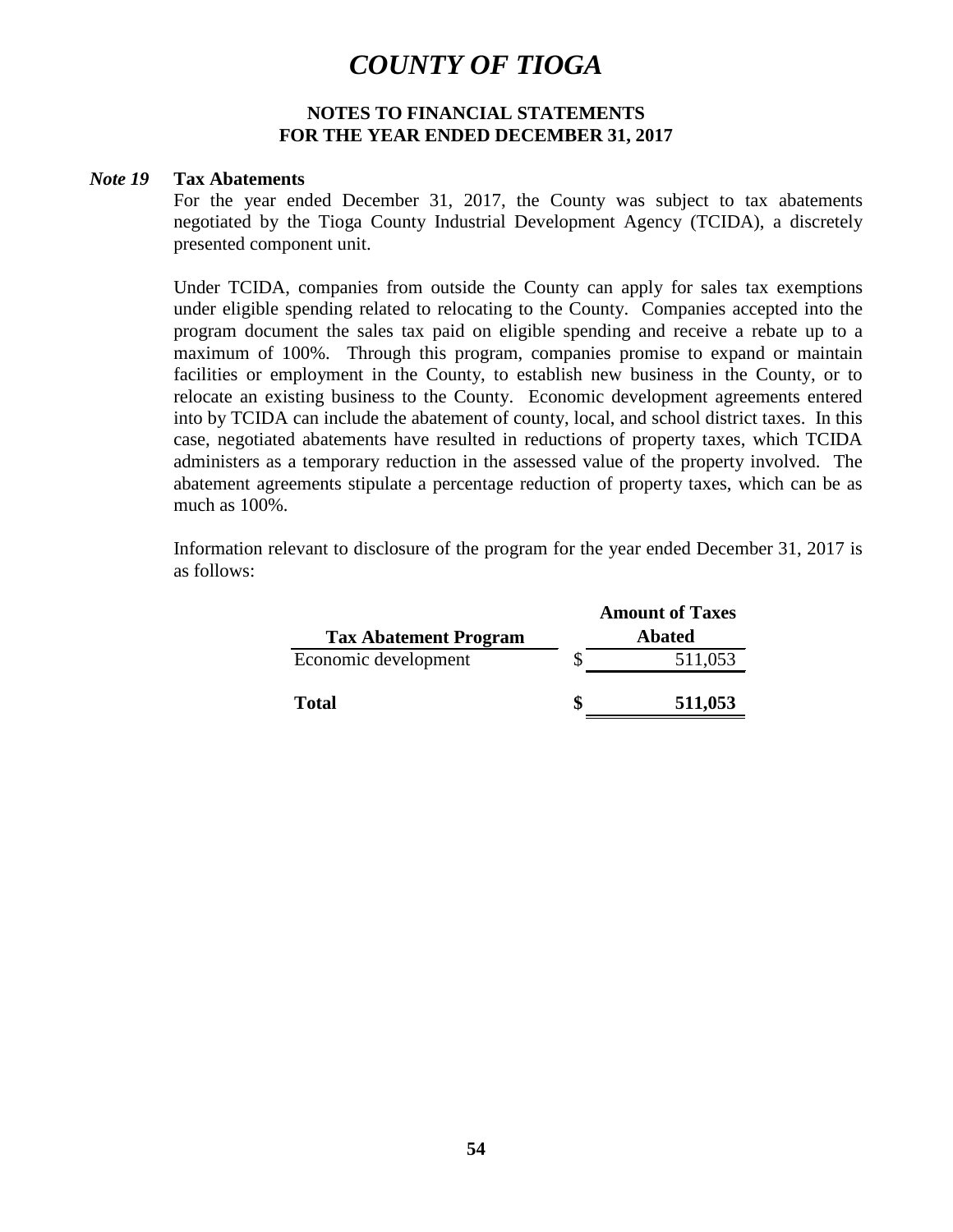#### **BUDGETARY COMPARISON SCHEDULE (NON-GAAP) GENERAL FUND FOR THE YEAR ENDED DECEMBER 31, 2017**

|                                                        | Original<br><b>Budget</b> | Final<br><b>Budget</b> | <b>Actual</b>               | <b>Encumbrances</b> | <b>Variance</b><br><b>Favorable-</b><br>(Unfavorable) |
|--------------------------------------------------------|---------------------------|------------------------|-----------------------------|---------------------|-------------------------------------------------------|
| <b>REVENUES</b>                                        |                           |                        |                             |                     |                                                       |
| Real property taxes                                    | \$<br>22,161,628          | -\$<br>22,161,628      | 21,466,202<br><sup>\$</sup> | <sup>\$</sup>       | \$<br>(695, 426)                                      |
| Real property tax items                                | 2,561,586                 | 2,561,586              | 2,772,261                   |                     | 210,675                                               |
| Nonproperty tax items                                  | 19,379,000                | 19,379,000             | 20,680,920                  |                     | 1,301,920                                             |
| Departmental income                                    | 5,265,754                 | 5,235,604              | 4,881,556                   |                     | (354,048)                                             |
| Intergovernmental charges                              | 457,000                   | 475,019                | 130,041                     |                     | (344, 978)                                            |
| Use of money and property                              | 65,000                    | 65,000                 | 83,663                      |                     | 18,663                                                |
| Licenses and permits                                   | 60,000                    | 60,000                 | 39,165                      |                     | (20, 835)                                             |
| Fines and forfeitures                                  | 116,877                   | 116,877                | 103,681                     |                     | (13, 196)                                             |
| Sale of property and compensation for loss             | 25,000                    | 25,000                 | 25,000                      |                     |                                                       |
| Miscellaneous local sources                            | 303,760                   | 307,993                | 2,899                       |                     | (305,094)                                             |
| State sources                                          | 8,997,582                 | 11,465,123             | 10,493,237                  |                     | (971, 886)                                            |
| Federal sources                                        | 7,103,871                 | 7,541,412              | 6,919,007                   |                     | (622, 405)                                            |
| <b>Total Revenues</b>                                  | 66,497,058                | 69,394,242             | 67,597,632                  |                     | (1,796,610)                                           |
| <b>EXPENDITURES</b>                                    |                           |                        |                             |                     |                                                       |
| General governmental support                           | 11,419,644                | 11,809,186             | 11,058,940                  | 132,875             | 617,371                                               |
| Education                                              | 4,982,455                 | 5,201,961              | 4,811,419                   | 235,192             | 155,350                                               |
| Public safety                                          | 8,180,449                 | 10,429,847             | 9,755,439                   | 225,942             | 448,466                                               |
| Health                                                 | 5,385,263                 | 5,546,330              | 4,698,403                   | 104,517             | 743,410                                               |
| Transportation                                         |                           | 310,298                | 161,318                     | 86,455              | 62,525                                                |
| Economic assistance and opportunity                    | 19,714,722                | 20,025,039             | 19,361,392                  | 81,467              | 582,180                                               |
| Culture and recreation                                 | 346,211                   | 348,254                | 324,331                     | 7,819               | 16,104                                                |
| Home and community services                            | 634,479                   | 643,278                | 628,830                     | 13,348              | 1,100                                                 |
| Employee benefits                                      | 11,964,253                | 12,240,944             | 12,239,345                  | 801                 | 798                                                   |
| Debt service (principal and interest)                  | 2,110,589                 | 2,110,589              | 2,110,584                   |                     | 5                                                     |
| <b>Total Expenditures</b>                              | 64,738,065                | 68,665,726             | 65,150,001                  | 888,416             | 2,627,309                                             |
| <b>Excess of Revenues</b>                              | 1,758,993                 | 728,516                | 2,447,631                   | (888, 416)          | 830,699                                               |
| <b>OTHER FINANCING (USES)</b>                          |                           |                        |                             |                     |                                                       |
| Interfund transfers in                                 |                           | 3,687                  | 15,835                      |                     | 12,148                                                |
| Interfund transfers (out)                              | (2,860,936)               | (4,989,672)            | (4,490,591)                 |                     | 499,081                                               |
| Proceeds of obligations                                |                           |                        |                             |                     |                                                       |
| Repayments to escrow agent                             |                           |                        |                             |                     |                                                       |
| <b>Total Other Financing (Uses)</b>                    | (2,860,936)               | (4,985,985)            | (4,474,756)                 |                     | 511,229                                               |
| Excess of (Expenditures)<br>and Other Financing (Uses) | (1,101,943)               | (4,257,469)            | $(2,027,125)$ \$            | $(888, 416)$ \$     | 1,341,928                                             |
| <b>Appropriated Fund Balance</b>                       | 1,101,943                 | 4,257,469              |                             |                     |                                                       |
| <b>Net Decrease</b>                                    | \$<br>- \$                |                        | (2,027,125)                 |                     |                                                       |
| Fund Balance, Beginning                                |                           |                        | 24,621,813                  |                     |                                                       |
| <b>Fund Balance, Ending</b>                            |                           |                        | 22,594,688<br>\$            |                     |                                                       |

*See Independent Auditor's Report and Notes to Required Supplementary Information*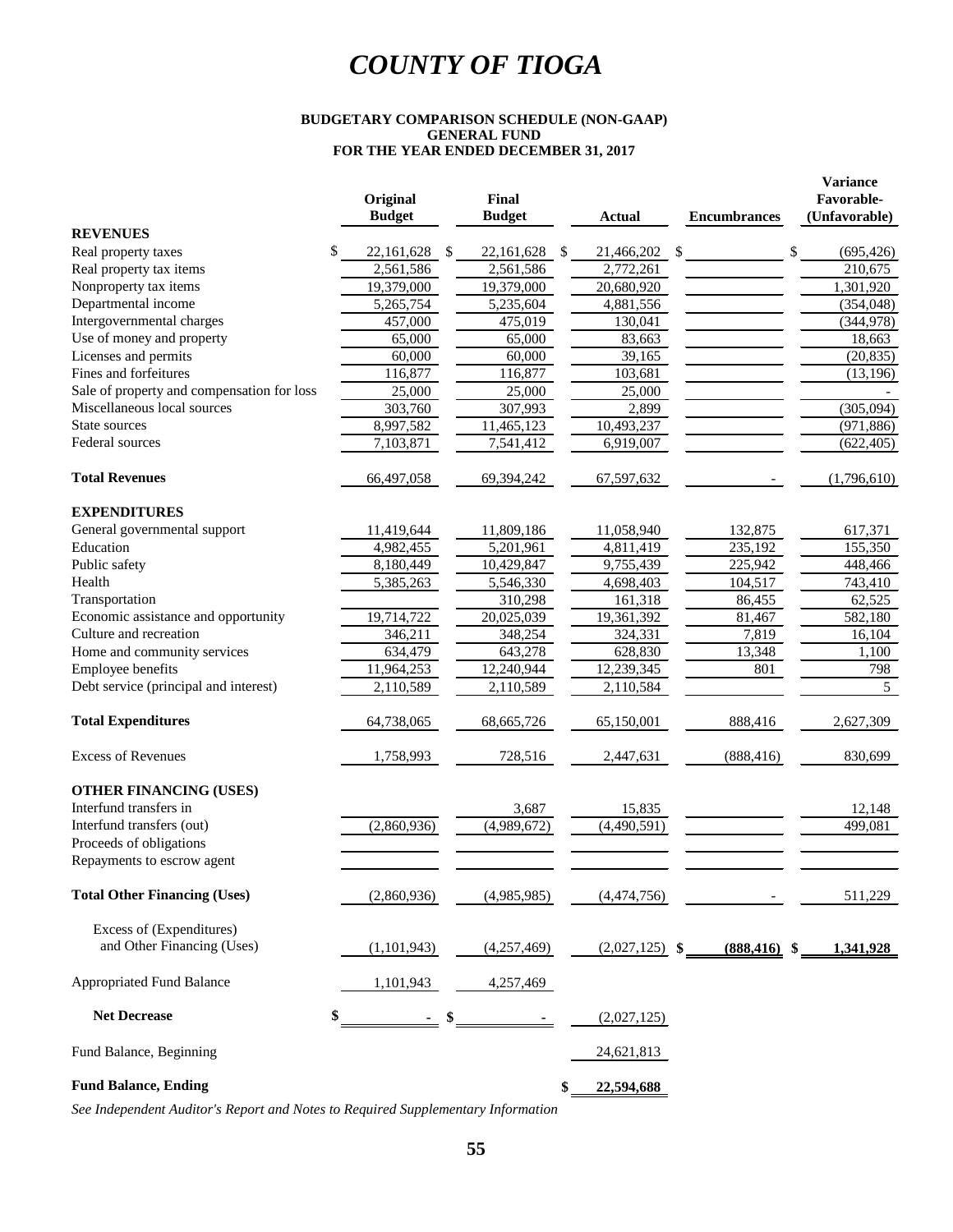#### **SCHEDULE OF FUNDING PROGRESS FOR THE YEAR ENDED DECEMBER 31, 2017**

| Year<br><b>Ended</b> | <b>Actuarial</b><br><b>Valuation</b><br>Date | <b>Actuarial</b><br>Value of<br><b>Assets</b> | <b>Actuarial</b><br><b>Accrued</b><br>Liability (AAL) -<br><b>Entry Age</b> | <b>Unfunded</b><br>AAL<br>(UAAL) | <b>Funded</b><br><b>Ratio</b> | Covered<br><b>Payroll</b> | <b>UAAL</b> as a<br>Percentage<br>of Covered<br><b>Payroll</b> |
|----------------------|----------------------------------------------|-----------------------------------------------|-----------------------------------------------------------------------------|----------------------------------|-------------------------------|---------------------------|----------------------------------------------------------------|
| 2017                 | 1/1/2017<br>-\$                              | $-$ \$                                        | 92,787,689 \$                                                               | 92,787,689                       | 0% \$                         | 17,520,047                | 530%                                                           |
| 2016                 | 1/1/2015                                     | $\overline{\phantom{a}}$                      | 96,609,916                                                                  | 96,609,916                       | 0%                            | 16,962,212                | 570%                                                           |
| 2015                 | 1/1/2015                                     | $\overline{\phantom{a}}$                      | 91,700,522                                                                  | 91,700,522                       | 0%                            | 17,205,908                | 533%                                                           |
| 2014                 | 1/1/2013                                     | $\overline{\phantom{a}}$                      | 84,685,800                                                                  | 84,685,800                       | 0%                            | 16,715,820                | 507%                                                           |
| 2013                 | 1/1/2013                                     | $\overline{\phantom{a}}$                      | 79,853,675                                                                  | 79,853,675                       | 0%                            | 17,305,396                | 461%                                                           |

*See Independent Auditor's Report and Notes to Required Supplementary Information*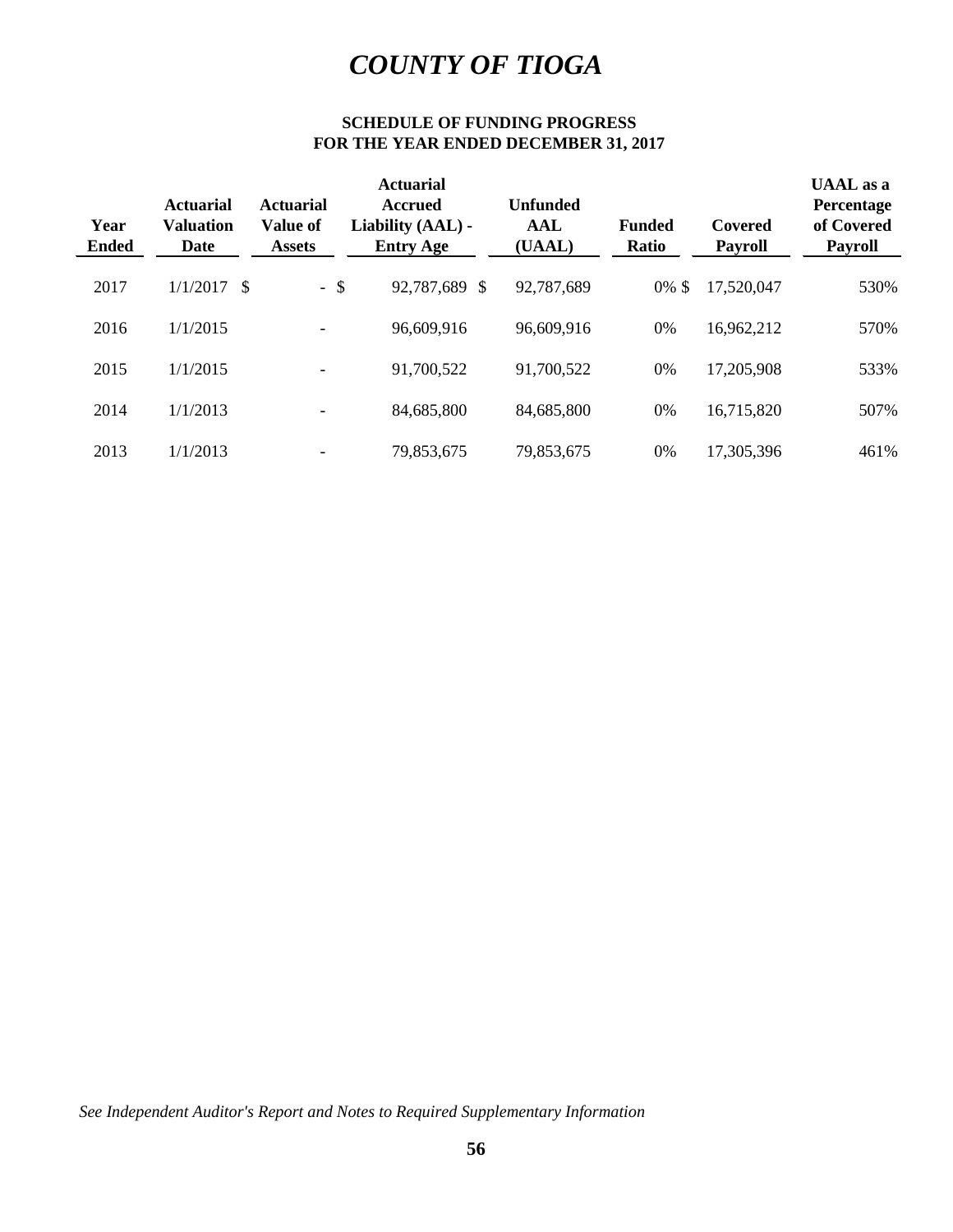## **SCHEDULE OF COUNTY'S CONTRIBUTIONS NYSLRS PENSION PLAN FOR THE LAST 10 FISCAL YEARS**

|                                                                                    | 2017            |               | 2016        |               | 2015        |
|------------------------------------------------------------------------------------|-----------------|---------------|-------------|---------------|-------------|
| County<br>Contractually required contribution                                      | \$<br>3,161,458 | $\mathbb{S}$  | 2,528,606   | <sup>\$</sup> | 2,962,866   |
| Contributions in relation to the contractually required contribution               | (3,161,458)     |               | (2,528,606) |               | (2,962,866) |
| Contribution deficiency (excess)                                                   |                 |               |             |               |             |
| County's covered payroll                                                           | 16,317,085      |               | 15,510,547  |               | 16,105,106  |
| Contributions as a percentage of covered payroll                                   | 19.38%          |               | 16.30%      |               | 18.40%      |
| <b>Soil and Water Conservation District</b><br>Contractually required contribution | \$<br>91,378    | $\mathcal{S}$ | 69,896      | <sup>\$</sup> | 76,553      |
| Contributions in relation to the contractually required contribution               | (91, 378)       |               | (69, 896)   |               | (76, 553)   |
| Contribution deficiency (excess)                                                   |                 |               |             |               |             |
| District's covered payroll                                                         | 680,000         |               | 502,000     |               | 391,000     |
| Contributions as a percentage of covered payroll                                   | 13.44%          |               | 13.92%      |               | 19.58%      |

*\* Information currently unavailable will be presented as it is made available in future years*

*See Independent Auditor's Report and Notes to Required Supplementary Information*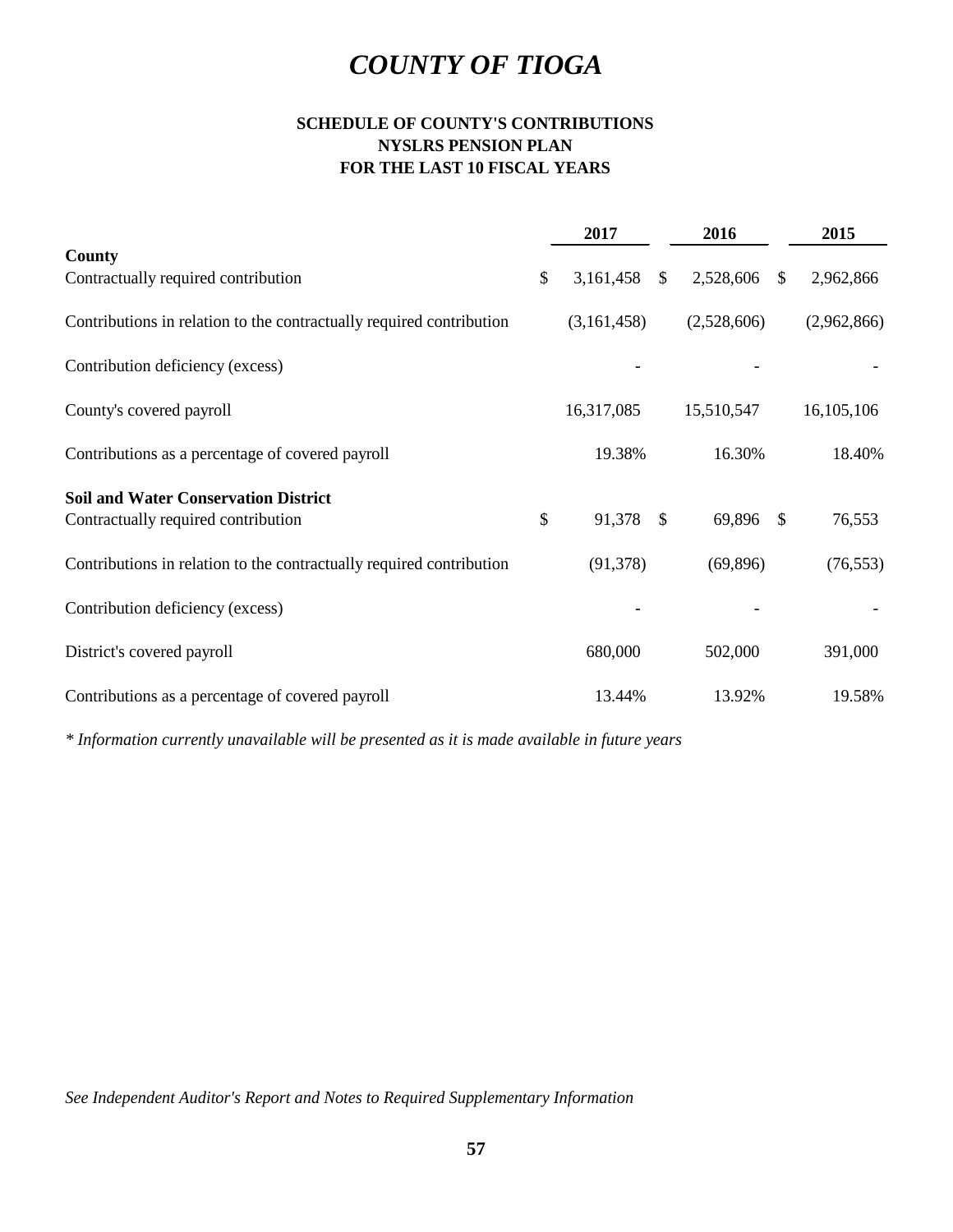|                           | 2014        |                         | 2013        |               | 2012        |              | 2011         |        | 2010   | 2009                      |        | 2008   |
|---------------------------|-------------|-------------------------|-------------|---------------|-------------|--------------|--------------|--------|--------|---------------------------|--------|--------|
| \$                        | 3,421,461   | $\mathsf{\$}$           | 3,082,607   | $\mathcal{S}$ | 2,711,827   | $\mathbb{S}$ | 1,997,539 \$ |        | $\ast$ | $\boldsymbol{\mathsf{S}}$ | $*$ \$ | $\ast$ |
|                           | (3,421,461) |                         | (3,082,607) |               | (2,711,827) |              | (1,997,539)  |        | $\ast$ |                           | $\ast$ | $\ast$ |
|                           |             |                         |             |               |             |              |              |        | $\ast$ |                           | $\ast$ | $\ast$ |
|                           | 16,981,046  |                         | 17,191,830  |               | 17,136,696  |              | 17,060,889   |        | $\ast$ |                           | $\ast$ | $\ast$ |
|                           | 20.15%      |                         | 17.93%      |               | 15.82%      |              | 11.71%       |        | $\ast$ |                           | $\ast$ | $\ast$ |
| $\boldsymbol{\mathsf{S}}$ | 30,261      | $\sqrt[6]{\frac{1}{2}}$ |             | $*$ \$        |             | $*$ \$       |              | $*$ \$ | $*$ \$ |                           | $*$ \$ | $\ast$ |
|                           | (30,261)    |                         | $\ast$      |               | $\ast$      |              | $\ast$       |        | $\ast$ |                           | $\ast$ | $\ast$ |
|                           |             |                         | $\ast$      |               | $\ast$      |              | $\ast$       |        | $\ast$ |                           | $\ast$ | $\ast$ |
|                           | $\star$     |                         | $\ast$      |               | $\ast$      |              | $\ast$       |        | $\ast$ |                           | $\ast$ | $\ast$ |
|                           | $\ast$      |                         | $\ast$      |               | $\ast$      |              | $\ast$       |        | $\ast$ |                           | $\ast$ | $\ast$ |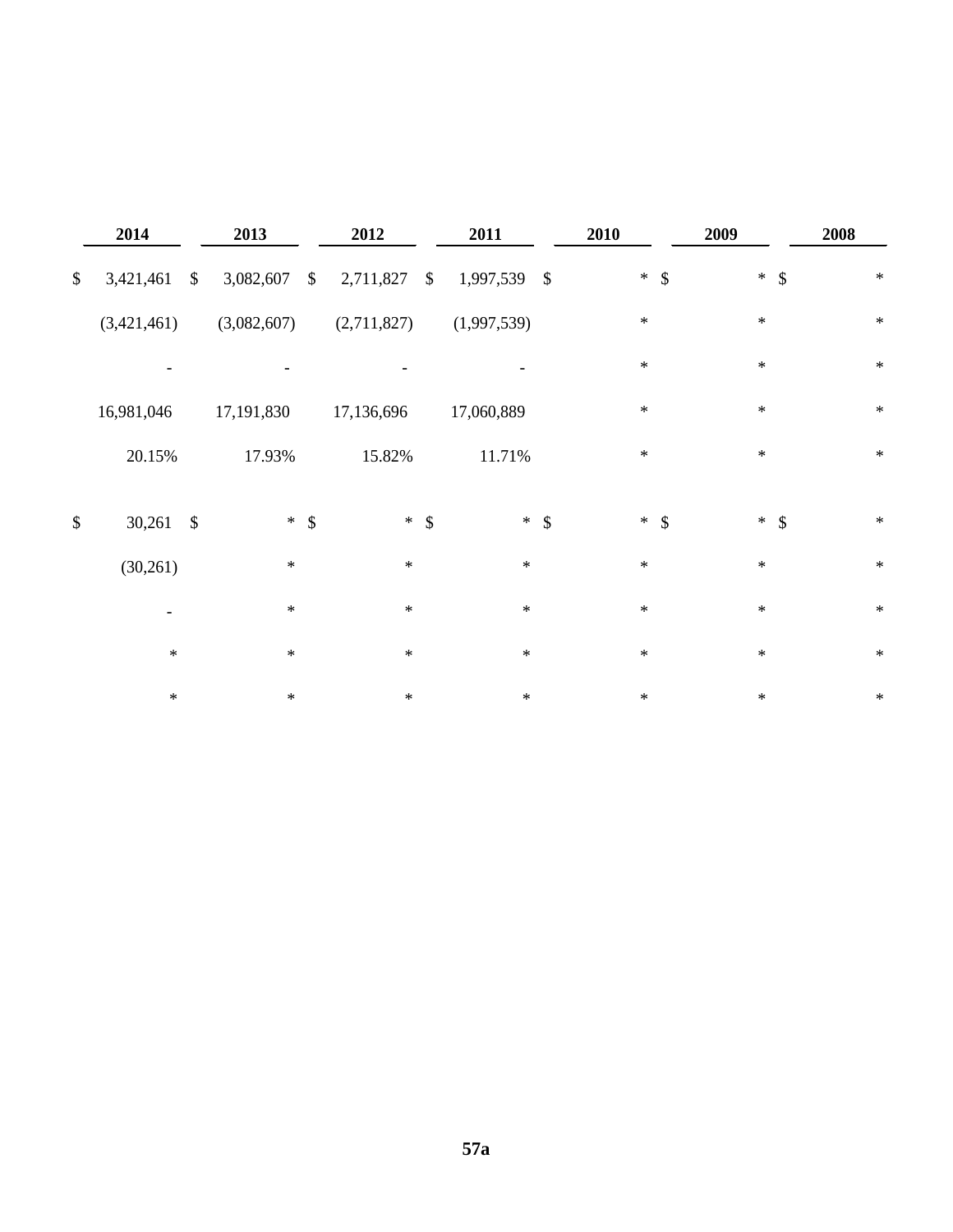#### **SCHEDULE OF THE COUNTY'S PROPORTIONATE SHARE OF THE NET PENSION LIABILITY NYSLRS PENSION PLAN FOR THE YEARS ENDED DECEMBER 31, 2017, 2016, and 2015**

|                                                                                            | 2017            | 2016             |               | 2015       |
|--------------------------------------------------------------------------------------------|-----------------|------------------|---------------|------------|
| County<br>Proportion of the net pension liability                                          | 0.0705442%      | 0.0736024%       |               | 0.0763016% |
| Proportionate share of the net pension liability                                           | \$<br>6,628,490 | \$<br>11,813,394 | <sup>\$</sup> | 2,577,656  |
| Covered payroll during the measurement period                                              | 16,083,652      | 15,319,512       |               | 16,366,971 |
| Proportionate share of the net pension liability<br>as a percentage of its covered payroll | 41.21%          | 77.11%           |               | 15.75%     |
| Plan fiduciary net position as a percentage of the total pension liability                 | 94.7%           | 90.7%            |               | 97.9%      |
| <b>Soil and Water Conservation District</b><br>Proportion of the net pension liability     | 0.0025749%      | 0.0021080%       |               | 0.0017993% |
| Proportionate share of the net pension liability                                           | 241,947         | 338,335          |               | 60,786     |
| Covered payroll during the measurement period                                              | 680,000         | 502,000          |               | 391,000    |
| Proportionate share of the net pension liability<br>as a percentage of its covered payroll | 35.58%          | 67.40%           |               | 15.55%     |
| Plan fiduciary net position as a percentage of the total pension liability                 | 94.7%           | 90.7%            |               | 97.9%      |

*See Independent Auditor's Report and Notes to Required Supplementary Information*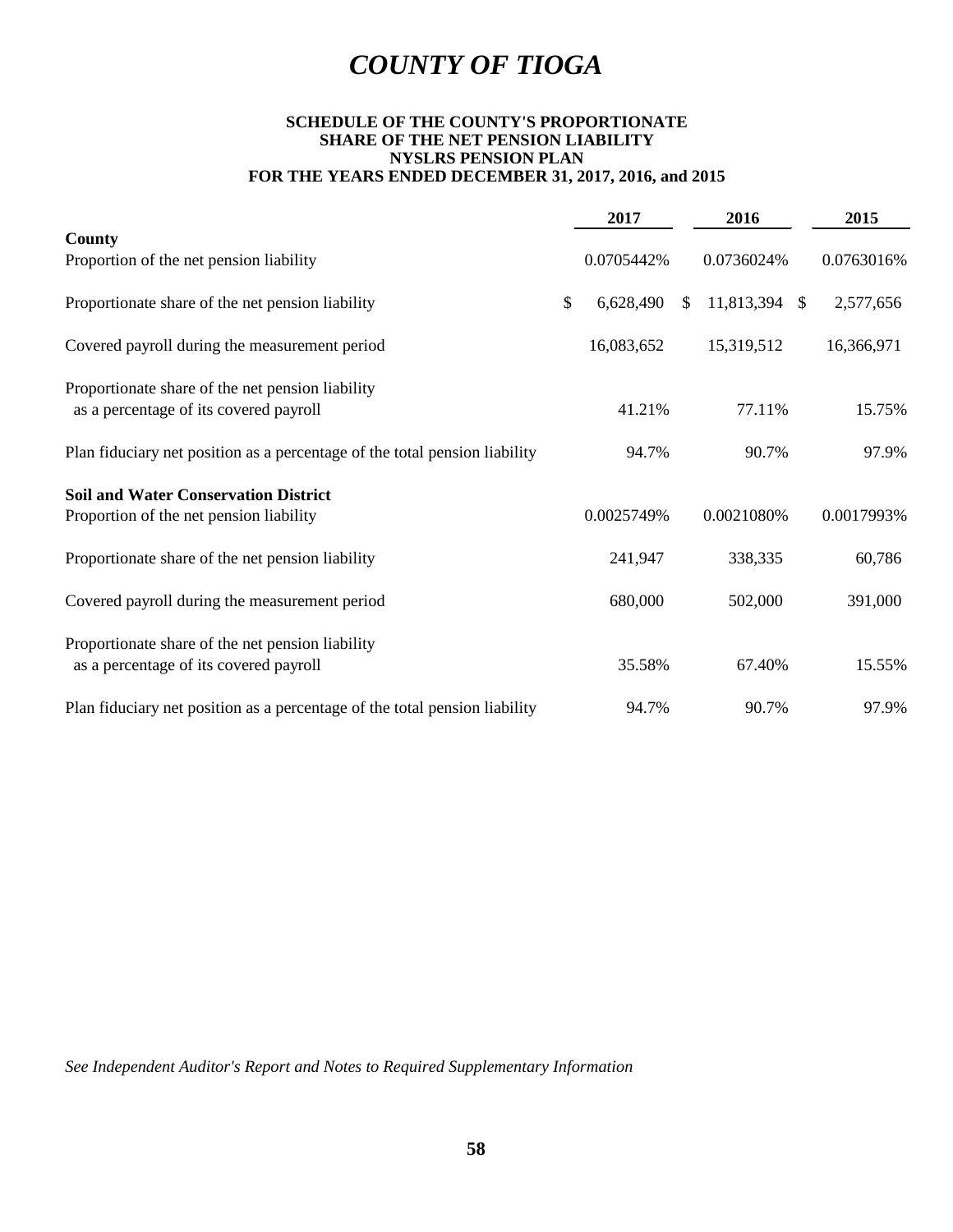## **NOTES TO REQUIRED SUPPLEMENTARY INFORMATION FOR THE YEAR ENDED DECEMBER 31, 2017**

## *Note 1* **Budget Policies**

Budget policies are as follows:

- No later than November 15, the budget officer submits a tentative budget to the County Legislature for the fiscal year commencing the following January 1. The tentative budget includes proposed expenditures and the proposed means of financing for the General and Special Revenue Funds.
- After public hearings are conducted to obtain taxpayer comments, no later than December 20, the governing board adopts the budget.
- All budget modifications must be approved by the County Legislature. During 2016, the budget was modified for unanticipated grants and revenues, use of reserve funds and carryover encumbrances.
- Appropriations are adopted at the functional level by department.
- Budgetary controls are established for the Capital Projects Fund through resolutions authorizing individual projects, which remain in effect for the life of the project.
- An annual legal budget is not adopted for the TTASC, which is a debt service fund. Budgetary controls for the TTASC and Special Grant Fun are established in accordance with the applicable debt service schedules and grant agreements.
- Appropriations lapse at year end.

## **Encumbrances**

Encumbrances are recorded to reserve a portion of fund balance for outstanding commitments to be financed from current appropriations. Encumbrance accounting, under which contracts and other commitments for the expenditure of monies are recorded for budgetary control purposes to reserve that portion of the applicable appropriations, is employed in the General and Special Revenue Funds. Encumbrances are reported as assignments of fund balances, as they do not constitute expenditures or liabilities. Expenditures for such commitments are recorded in the period in which the liability is incurred.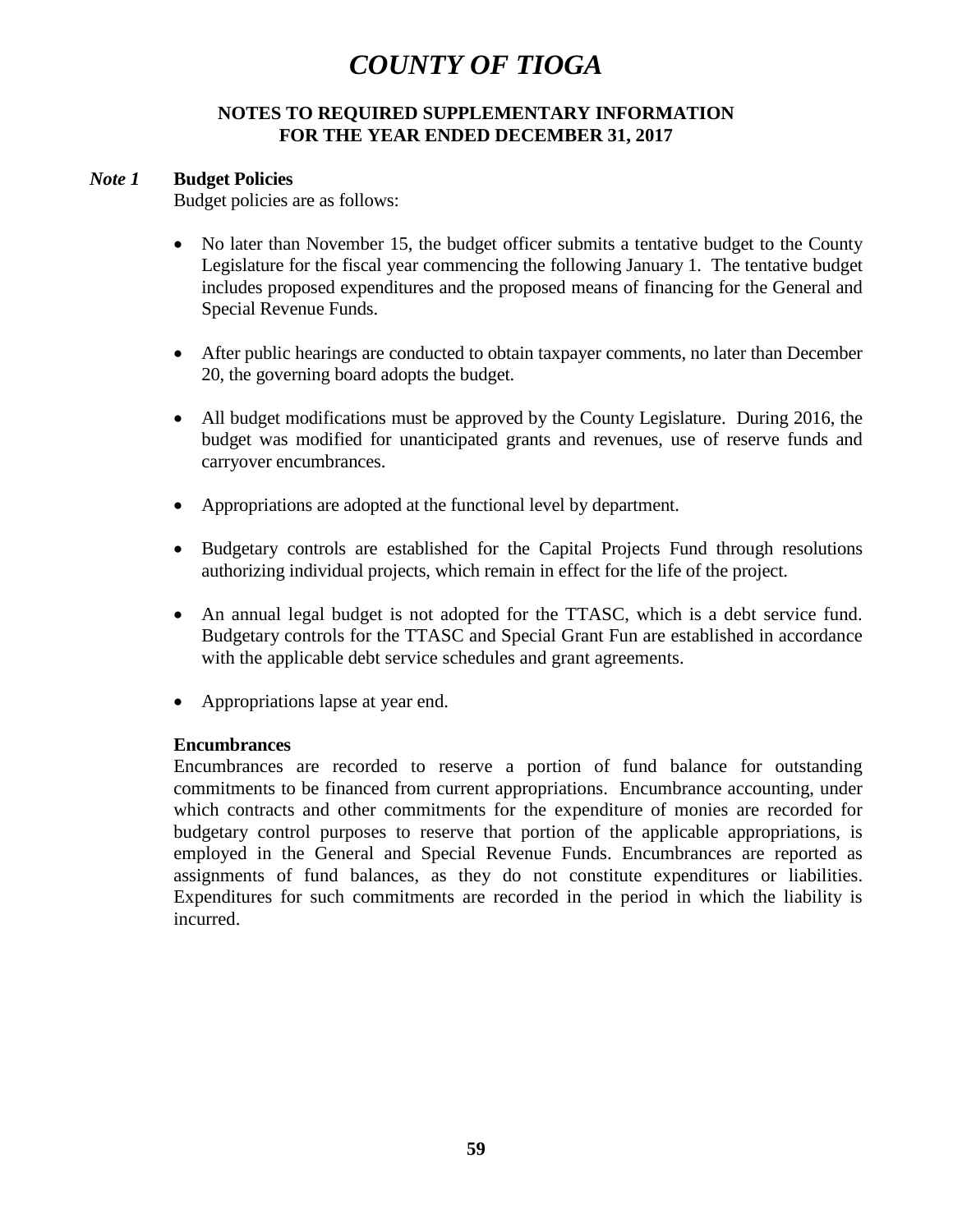## **NOTES TO REQUIRED SUPPLEMENTARY INFORMATION FOR THE YEAR ENDED DECEMBER 31, 2017**

### *Note 1* **Budgetary Policies - Continued**

#### **Budget Basis of Accounting**

Budgets are adopted annually on a basis consistent with accounting principles generally accepted in the United States of America for the General, County Road, and Road Machinery Funds. Appropriations authorized for the current year are increased by the amount of encumbrances carried forward from the prior year. Encumbrances are not considered disbursements in the financial plan or expenditures in GAAP based financial statements. Encumbrances reserve a portion of the applicable appropriation for purchase orders, contracts, and other commitments not expended at year end, thereby ensuring that appropriations are not exceeded. The accompanying Budgetary Comparison Schedule for the budgeted major Governmental Fund, the General Fund, presents comparisons of the legally adopted budget with actual data.

## *Note 2* **Reconciliation of the Budget Basis to GAAP**

No adjustment is necessary to convert the General Fund excess of revenues and other sources over expenditures and other uses on the GAAP basis to the budget basis. Encumbrances are presented in a separate column and are not included in the actual results at December 31, 2017.

#### *Note 3* **Schedule of Funding Progress**

The Schedule of Funding Progress, presented as required supplementary information following the notes to the financial statements, presents multi-year trend information about whether the actuarial value of Plan assets is increasing or decreasing over time relative to the actuarial accrued liabilities for benefits.

#### *Note 4* **Schedule of County's Proportionate Share of the Net Pension Liability**

The Schedule of the County's Proportionate Share of the Net Pension Liability, presented as required supplementary information, presents three years of information. This schedule will present ten years of information as it becomes available from the pension plan.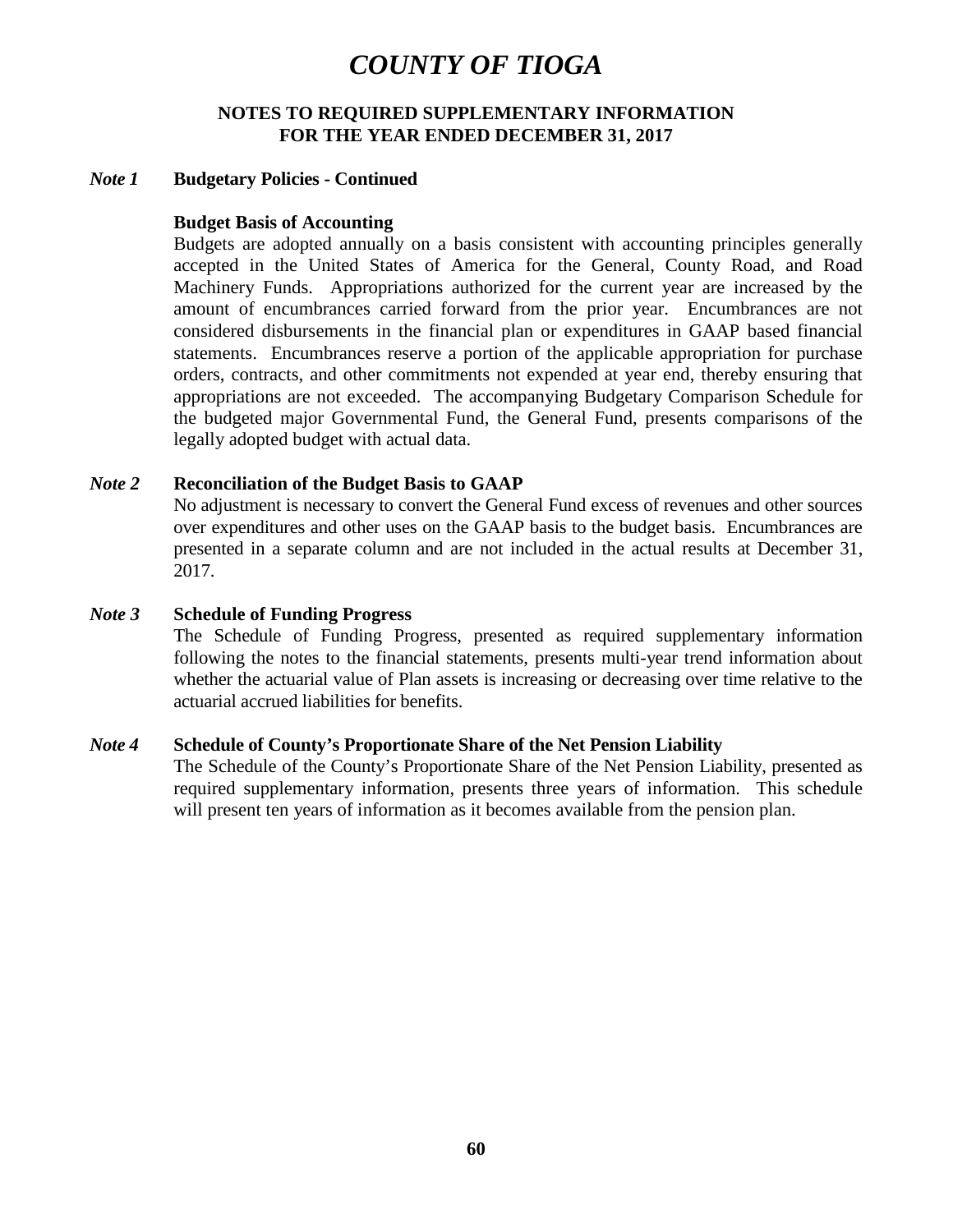### **NOTES TO REQUIRED SUPPLEMENTARY INFORMATION FOR THE YEAR ENDED DECEMBER 31, 2017**

*Note 5* **Schedules of County Contributions - NYSLRS Pension Plan and Schedule of the County's Proportionate Share of the Net Pension Liability** 

### **NYSLRS**

#### **Changes in Benefit Terms**

There were no significant legislative changes in benefits for the April 1, 2016 actuarial valuation.

### **Changes of Assumptions**

There were changes in the economic (investment rate of return, inflation, COLA, and salary scales) and demographic (pensioner mortality and active member decrements) assumptions used in the April 1, 2016 actuarial valuation.

## **Methods and Assumptions Used in Calculations of Actuarially Determined Contributions**

The April 1, 2016 actuarial valuation determines the employer rates for contributions payable in fiscal year 2017. The following actuarial methods and assumptions were used:

| Actuarial cost method      | The System is funded using the Aggregate Cost<br>Method. All unfunded actuarial liabilities are<br>evenly amortized (as a percentage of projected<br>pay) over the remaining worker lifetimes of the<br>valuation cohort. |
|----------------------------|---------------------------------------------------------------------------------------------------------------------------------------------------------------------------------------------------------------------------|
| Asset valuation period     | 5 year level smoothing of the difference<br>between the actual gain and the expected gain<br>using the assumed investment rate of return.                                                                                 |
| Inflation                  | 2.5%                                                                                                                                                                                                                      |
| Salary scale               | 3.8% in ERS, indexed by service.                                                                                                                                                                                          |
| Investment rate of return  | 7.0% compounded annually, net of investment<br>expenses, including inflation.                                                                                                                                             |
| Cost of living adjustments | 1.3% annually                                                                                                                                                                                                             |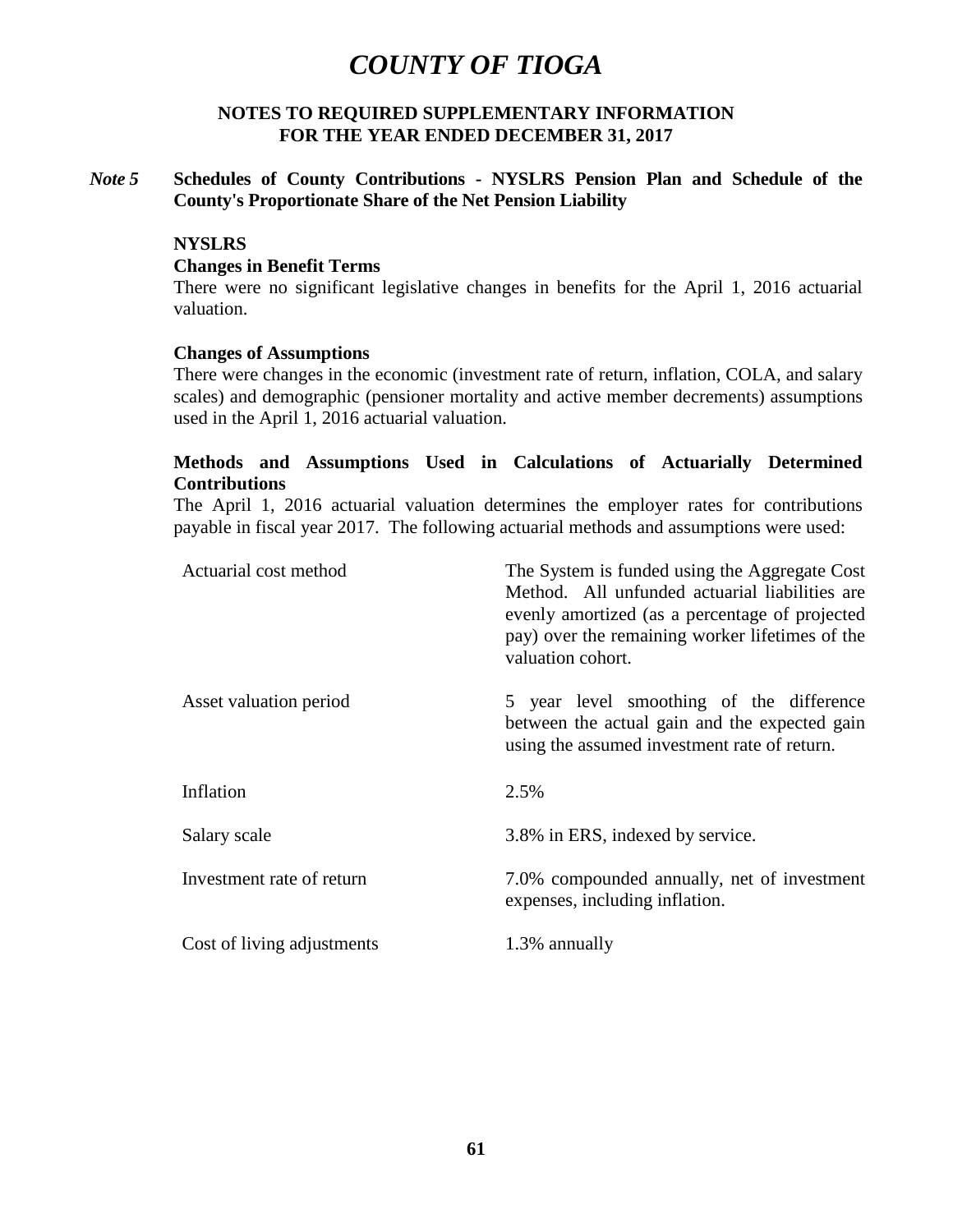### **COMBINING BALANCE SHEET NON-MAJOR GOVERNMENTAL FUNDS FOR THE YEAR ENDED DECEMBER 31, 2017**

|                                                                                    |                                        |     | <b>Special Revenue Funds</b>                |                                      |     |                                                |
|------------------------------------------------------------------------------------|----------------------------------------|-----|---------------------------------------------|--------------------------------------|-----|------------------------------------------------|
|                                                                                    | <b>Special</b><br><b>Grant</b><br>Fund |     | <b>Refuse and</b><br>Garbage<br><b>Fund</b> | County<br><b>Road</b><br><b>Fund</b> |     | <b>Road</b><br><b>Machinery</b><br><b>Fund</b> |
| <b>ASSETS</b>                                                                      | \$                                     | \$  |                                             | \$                                   | S   |                                                |
| Cash and cash equivalents - Unrestricted<br>Cash and cash equivalents - Restricted | 779,051                                |     | 41,998<br>38,364                            | 25,698                               |     | 407,757                                        |
| Other receivables, net                                                             |                                        |     |                                             |                                      |     | 1,942                                          |
| Due from state and federal governments<br>Prepaid expenses                         | 19,033                                 |     | $\overline{58,}450$                         |                                      |     |                                                |
| Loans receivable                                                                   | 139,602                                |     |                                             |                                      |     |                                                |
| <b>Total Assets</b>                                                                | \$<br>937,686                          | \$, | 138,812                                     | \$<br>25,698                         | SS- | 409,699                                        |
| <b>LIABILITIES</b>                                                                 |                                        |     |                                             |                                      |     |                                                |
| Accounts payable                                                                   | \$                                     | \$  |                                             | \$                                   | \$  | 6,494                                          |
| <b>Accrued liabilities</b>                                                         | $\overline{3,040}$                     |     | 1,033                                       | 14,311                               |     | 2,799                                          |
| <b>Total Liabilities</b>                                                           | 3,040                                  |     | 1,033                                       | 14,311                               |     | 9,293                                          |
| DEFERRED INFLOWS OF RESOURCES<br>Unavailable revenue                               |                                        |     |                                             |                                      |     |                                                |
| <b>FUND BALANCES</b><br>Nonspendable                                               |                                        |     |                                             |                                      |     |                                                |
| Restricted                                                                         | 934,646                                |     | 38,364                                      |                                      |     |                                                |
| Assigned                                                                           |                                        |     | 99,415                                      | 11,387                               |     | 400,406                                        |
| <b>Total Fund Balances</b>                                                         | 934,646                                |     | 137,779                                     | 11,387                               |     | 400,406                                        |
| <b>Total Liabilities, Deferred Inflows</b>                                         |                                        |     |                                             |                                      |     |                                                |
| of Resources, and Fund Balances                                                    | \$<br>937,686                          | \$  | 138,812                                     | \$<br>25,698                         |     | 409,699                                        |

*See Independent Auditor's Report*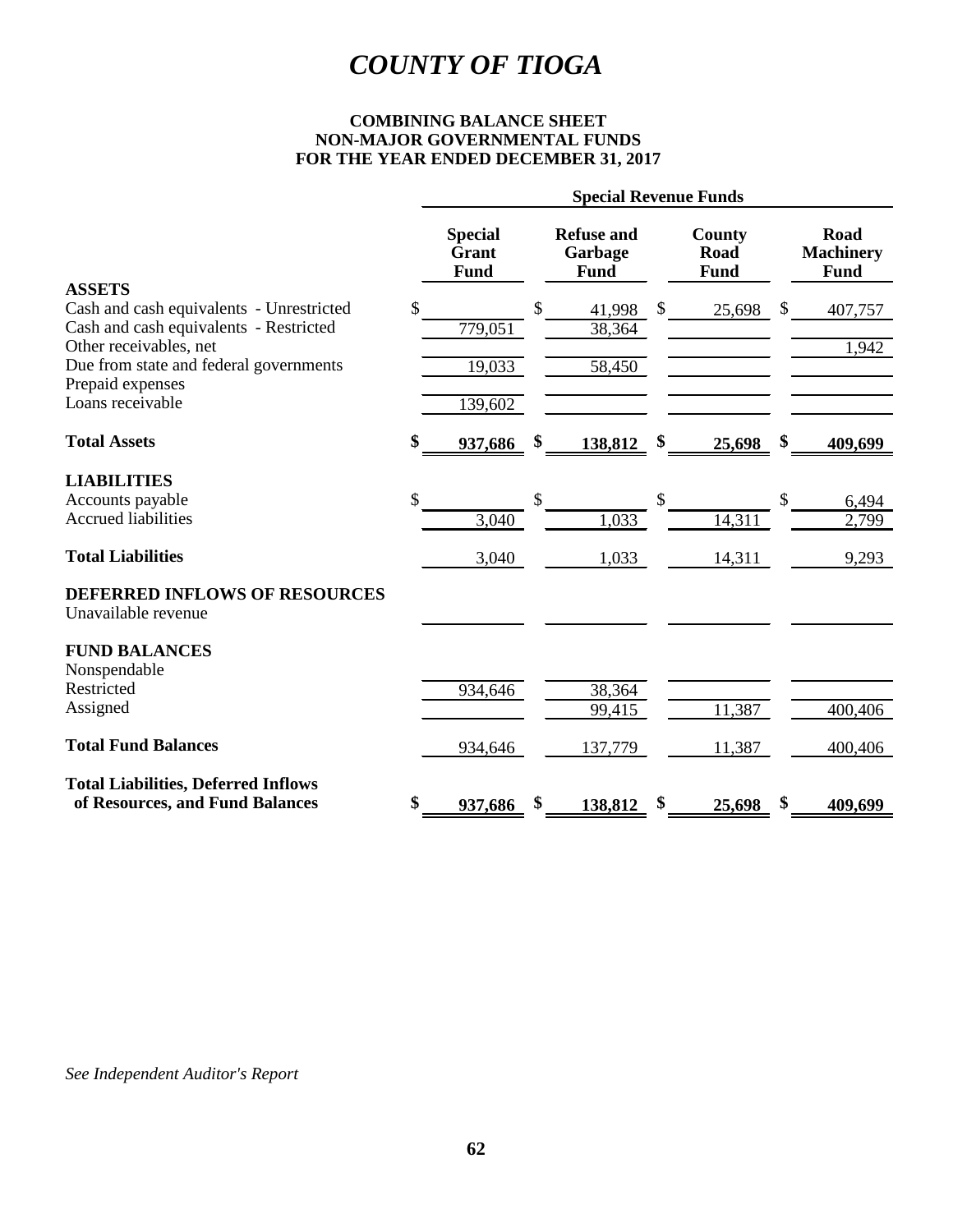|              | <b>Debt Service</b><br>Fund<br>(TTASC) | <b>Total</b><br><b>Non-Major</b><br>Government<br><b>Funds</b>                 |
|--------------|----------------------------------------|--------------------------------------------------------------------------------|
| \$           | 67,766<br>775,969<br>650,308<br>2,301  | $\frac{1}{2}$<br>543,219<br>1,593,384<br>652,250<br>77,483<br>2,301<br>139,602 |
|              | $\frac{$1,496,344}{$3,008,239}$        |                                                                                |
| $\mathbb{S}$ |                                        | $\frac{$}{21,183}$<br>27,677                                                   |
|              | 650,308                                | 650,308                                                                        |
|              | 2,301<br>775,969<br>67,766<br>846,036  | 2,301<br>1,748,979<br>578,974<br>2,330,254                                     |
| \$           | $1,496,344$ \$                         | 3,008,239                                                                      |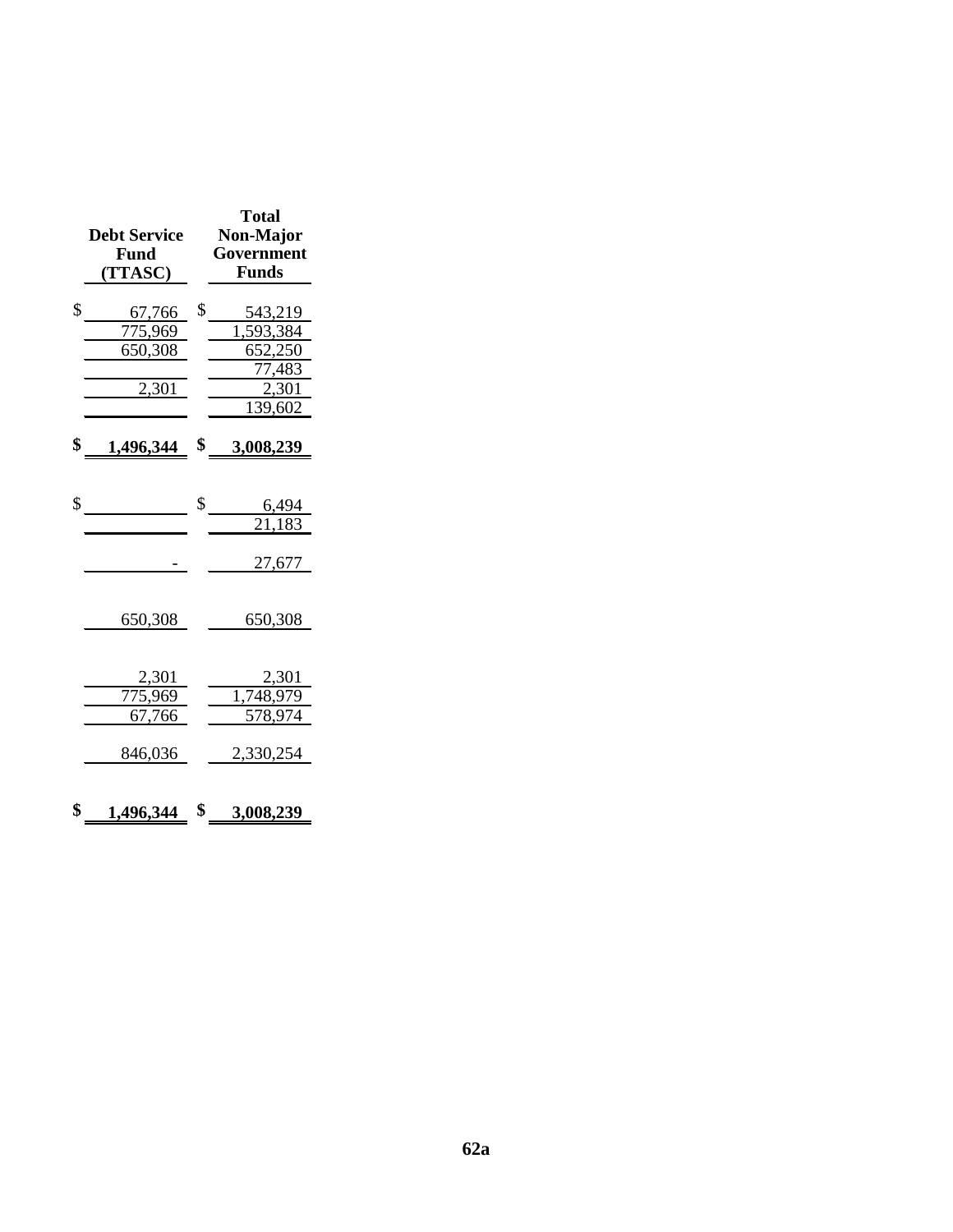## **COMBINING STATEMENT OF REVENUES, EXPENDITURES, NON-MAJOR GOVERNMENTAL FUNDS FOR THE YEAR ENDED DECEMBER 31, 2017 AND CHANGES IN FUND BALANCES**

|                                                                         |                                        | <b>Special Revenue Funds</b> |                                             |    |                        |                                         |
|-------------------------------------------------------------------------|----------------------------------------|------------------------------|---------------------------------------------|----|------------------------|-----------------------------------------|
|                                                                         | <b>Special</b><br>Grant<br><b>Fund</b> |                              | <b>Refuse and</b><br>Garbage<br><b>Fund</b> |    | County<br>Road<br>Fund | Road<br><b>Machinery</b><br><b>Fund</b> |
| <b>REVENUES</b>                                                         |                                        |                              |                                             |    |                        |                                         |
| Real property taxes                                                     | \$                                     |                              | 1,023,677                                   | \$ | \$                     |                                         |
| Real property tax items                                                 |                                        |                              | 66,815                                      |    |                        |                                         |
| Departmental income                                                     |                                        |                              | 29,206                                      |    | 415                    |                                         |
| Use of money and property<br>Sale of property and compensation for loss | 5,464                                  |                              | 413                                         |    | 157                    | 194                                     |
| Miscellaneous local sources                                             |                                        |                              |                                             |    |                        | 47,574                                  |
| State sources                                                           | 197,409                                |                              | 91,489                                      |    | 109                    |                                         |
| Federal sources                                                         | 283,637                                |                              |                                             |    | 10,201                 |                                         |
|                                                                         |                                        |                              |                                             |    |                        |                                         |
| <b>Total Revenues</b>                                                   | 486,510                                |                              | 1,211,600                                   |    | 10,882                 | 47,768                                  |
| <b>EXPENDITURES</b>                                                     |                                        |                              |                                             |    |                        |                                         |
| General governmental support                                            |                                        |                              |                                             |    |                        |                                         |
| Transportation                                                          |                                        |                              |                                             |    | 1,339,181              | 508,670                                 |
| Economic assistance and opportunity                                     | 184,679                                |                              |                                             |    |                        |                                         |
| Home and community services                                             | 197,409                                |                              | 1,256,785                                   |    |                        |                                         |
| <b>Employee benefits</b>                                                | 92,158                                 |                              | 23,301                                      |    | 559,589                | 88,264                                  |
| Debt service (principal and interest)                                   |                                        |                              |                                             |    |                        |                                         |
| <b>Total Expenditures</b>                                               | 474,246                                |                              | 1,280,086                                   |    | 1,898,770              | 596,934                                 |
| Excess of (Expenditures) Revenues                                       | 12,264                                 |                              | (68, 486)                                   |    | (1,887,888)            | (549, 166)                              |
| <b>OTHER FINANCING SOURCES (USES)</b>                                   |                                        |                              |                                             |    |                        |                                         |
| Interfund transfers in                                                  | 321,341                                |                              | 20,000                                      |    | 1,977,475              | 347,901                                 |
| Interfund transfers (out)                                               | (12, 148)                              |                              |                                             |    |                        |                                         |
| <b>Total Other Financing Sources (Uses)</b>                             | 309,193                                |                              | 20,000                                      |    | 1,977,475              | 347,901                                 |
| Excess of Revenues (Expenditures)<br>and Other Financing Sources (Uses) | 321,457                                |                              | (48, 486)                                   |    | 89,587                 | (201, 265)                              |
| <b>Fund Balances, Beginning</b>                                         | 613,189                                |                              | 186,265                                     |    | (78,200)               | 601,671                                 |
| <b>Fund Balances, Ending</b>                                            | \$<br>934,646 \$                       |                              | $137,779$ \$                                |    | $11,387$ \$            | 400,406                                 |

*See Independent Auditor's Report*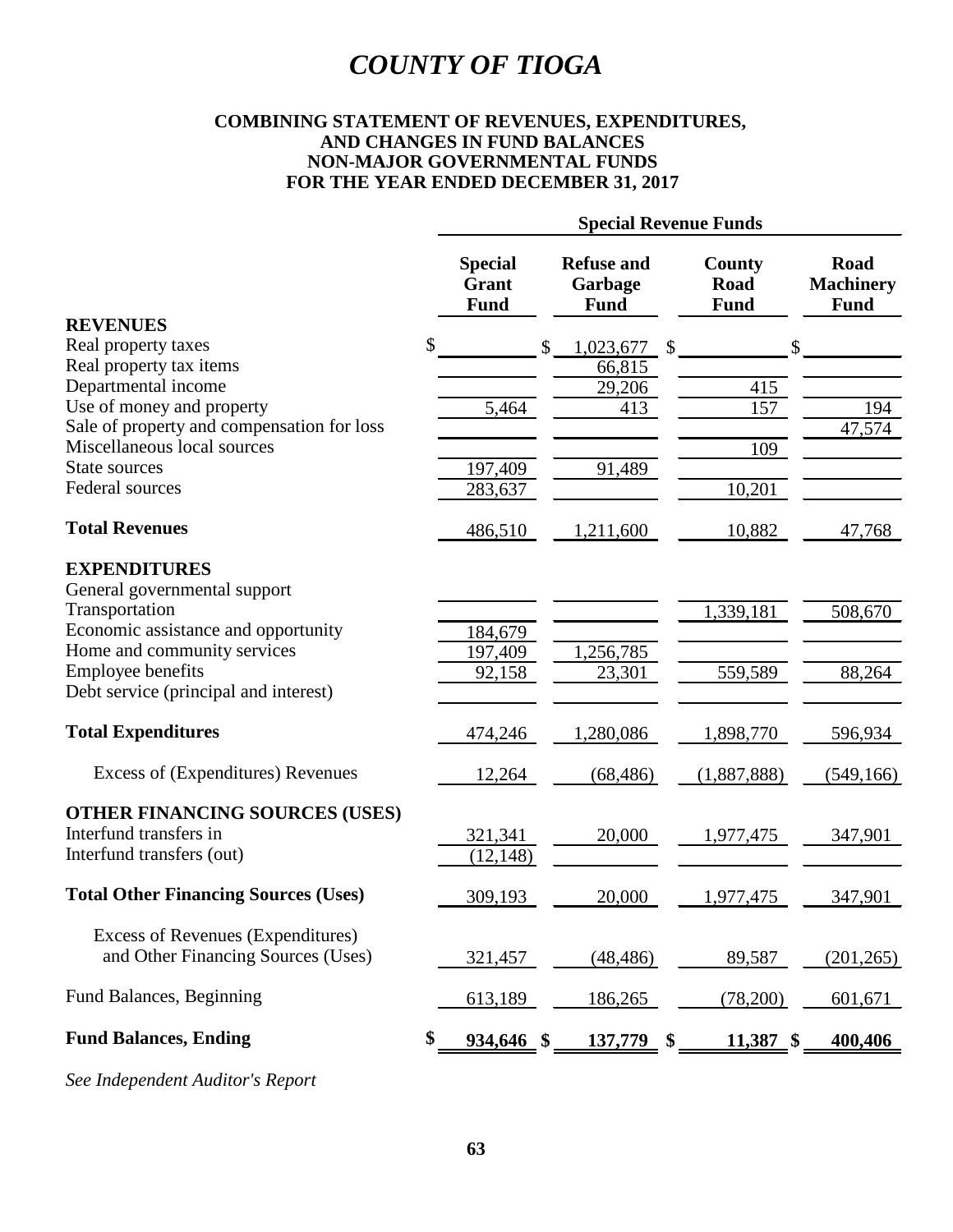| <b>Debt Service</b><br><b>Fund</b> | <b>Total</b><br><b>Non-Major</b><br>Governmental |
|------------------------------------|--------------------------------------------------|
| (TTASC)                            | <b>Funds</b>                                     |
| \$                                 | $\frac{1}{2}$<br>1,023,677                       |
|                                    | 66,815                                           |
|                                    | 29,621                                           |
| 7,886                              | 14,114                                           |
|                                    | 47,574                                           |
| 600,530                            | 600,639                                          |
|                                    | 288,898                                          |
|                                    | 293,838                                          |
| 608,416                            | 2,365,176                                        |
| 46,266                             | 46,266                                           |
|                                    | 1,847,851                                        |
|                                    | 184,679                                          |
|                                    | 1,454,194                                        |
|                                    | 763,312                                          |
| 567,900                            | 567,900                                          |
| 614,166                            | 4,864,202                                        |
| (5,750)                            | (2,499,026)                                      |
|                                    | 2,666,717                                        |
|                                    | (12, 148)                                        |
|                                    | 2,654,569                                        |
| (5,750)                            | 155,543                                          |
| <u>851,786</u>                     | <u>2,174,711</u>                                 |
| \$                                 | $846,036$ \$ 2,330,254                           |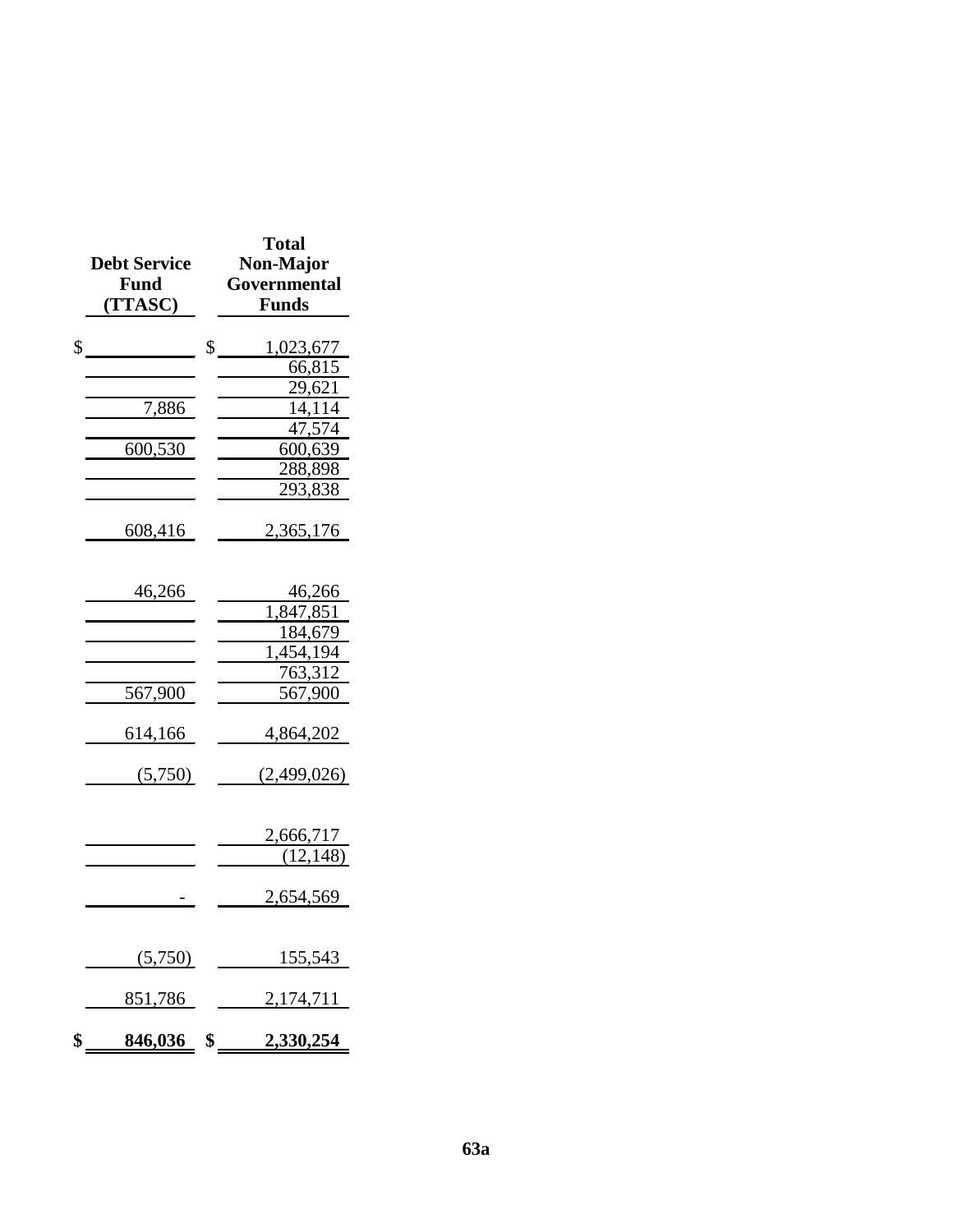

## **INDEPENDENT AUDITOR'S REPORT ON INTERNAL CONTROL OVER FINANCIAL REPORTING AND ON COMPLIANCE AND OTHER MATTERS BASED ON AN AUDIT OF FINANCIAL STATEMENTS PERFORMED IN ACCORDANCE WITH** *GOVERNMENT AUDITING STANDARDS*

The Chairman and Members of the County Legislature County of Tioga Owego, New York

We have audited, in accordance with the auditing standards generally accepted in the United States of America and the standards applicable to financial audits contained in *Government Auditing Standards*, issued by the Comptroller General of the United States the financial statements of the governmental activities, each major fund, and the aggregate remaining fund information of the County of Tioga (the County) as of and for the year ended December 31, 2017 and the related notes to the financial statements, which together with the aggregate discretely presented component units, collectively comprise the County's basic financial statements, and have issued our report thereon dated September 6, 2018. Our report includes a reference to other auditors who audited the financial statements of the Tioga County Soil and Water Conservation District and the Tioga County Industrial Development Agency, as described in our report on the County of Tioga's financial statements. This report does not include the results of the other auditors' testing of internal control over financial reporting or compliance and other matters that are reported on separately by those auditors.

## **Internal Control over Financial Reporting**

In planning and performing our audit of the financial statements, we considered the County's internal control over financial reporting (internal control) to determine the audit procedures that are appropriate in the circumstances for the purpose of expressing our opinions on the financial statements, but not for the purpose of expressing an opinion on the effectiveness of the County's internal control. Accordingly, we do not express an opinion on the effectiveness of the County's internal control.

A *deficiency in internal control* exists when the design or operation of a control does not allow management or employees, in the normal course of performing their assigned functions, to prevent, or detect and correct, misstatements on a timely basis. A *material weakness* is a deficiency, or a combination of deficiencies, in internal control, such that there is a reasonable possibility that a material misstatement of the entity's financial statements will not be prevented, or detected and corrected on a timely basis. A *significant deficiency* is a deficiency, or a combination of deficiencies, in internal control that is less severe than a material weakness, yet important enough to merit attention by those charged with governance.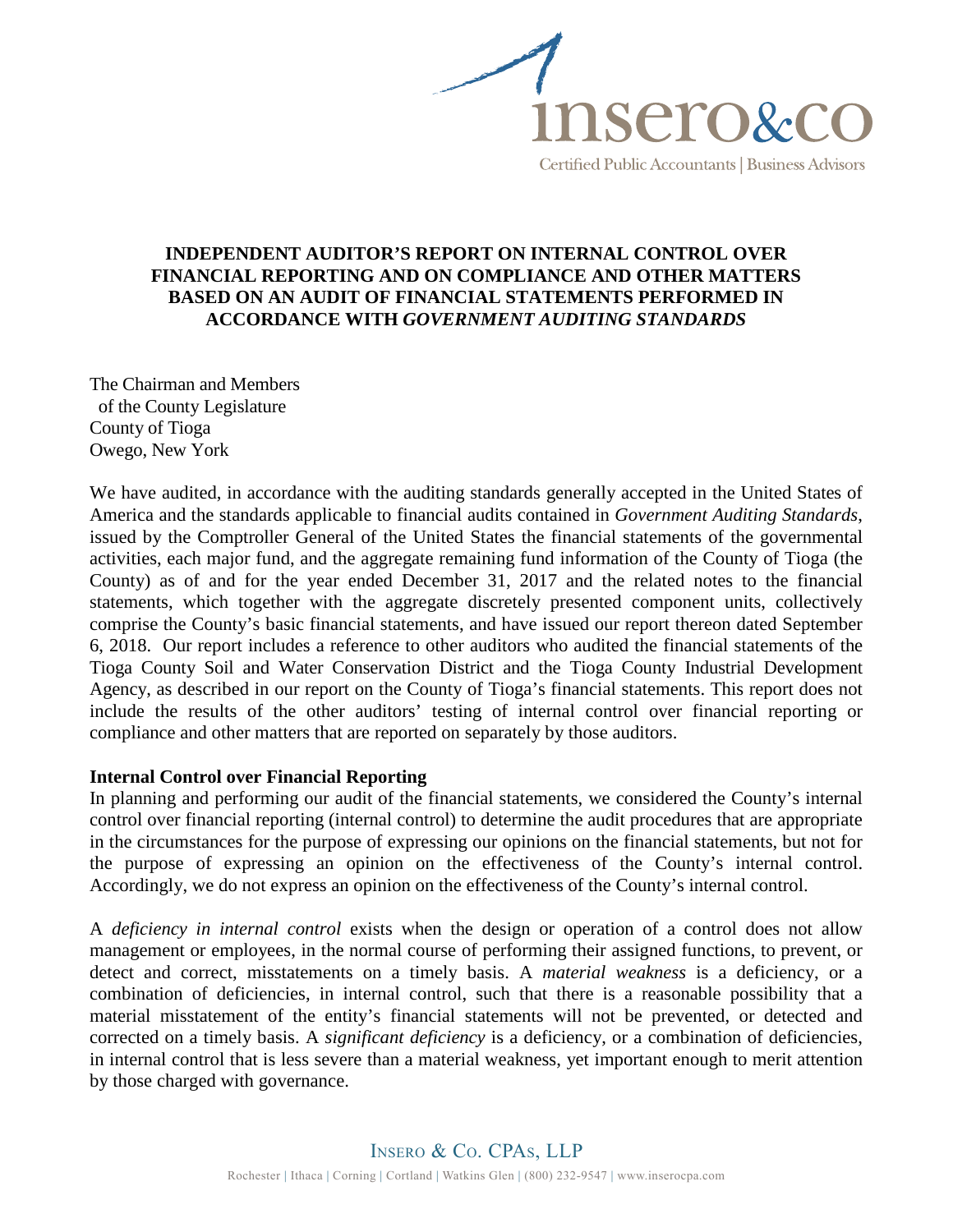Our consideration of internal control was for the limited purpose described in the first paragraph of this section and was not designed to identify all deficiencies in internal control that might be material weaknesses or, significant deficiencies. Given these limitations, during our audit we did not identify any deficiencies in internal control that we consider to be material weaknesses. However, material weaknesses may exist that have not been identified.

## **Compliance and Other Matters**

As part of obtaining reasonable assurance about whether the County's financial statements are free from material misstatement, we performed tests of its compliance with certain provisions of laws, regulations, contracts, and grant agreements, noncompliance with which could have a direct and material effect on the determination of financial statement amounts. However, providing an opinion on compliance with those provisions was not an objective of our audit, and accordingly, we do not express such an opinion. The results of our tests disclosed no instances of noncompliance or other matters that are required to be reported under *Government Auditing Standards*.

## **Purpose of this Report**

The purpose of this report is solely to describe the scope of our testing of internal control and compliance and the results of that testing, and not to provide an opinion on the effectiveness of the entity's internal control or on compliance. This report is an integral part of an audit performed in accordance with *Government Auditing Standards* in considering the entity's internal control and compliance. Accordingly, this communication is not suitable for any other purpose.

Respectfully Submitted,

Inseror Co. CPA, LLP

Insero & Co. CPAs, LLP Certified Public Accountants

Ithaca, New York September 6, 2018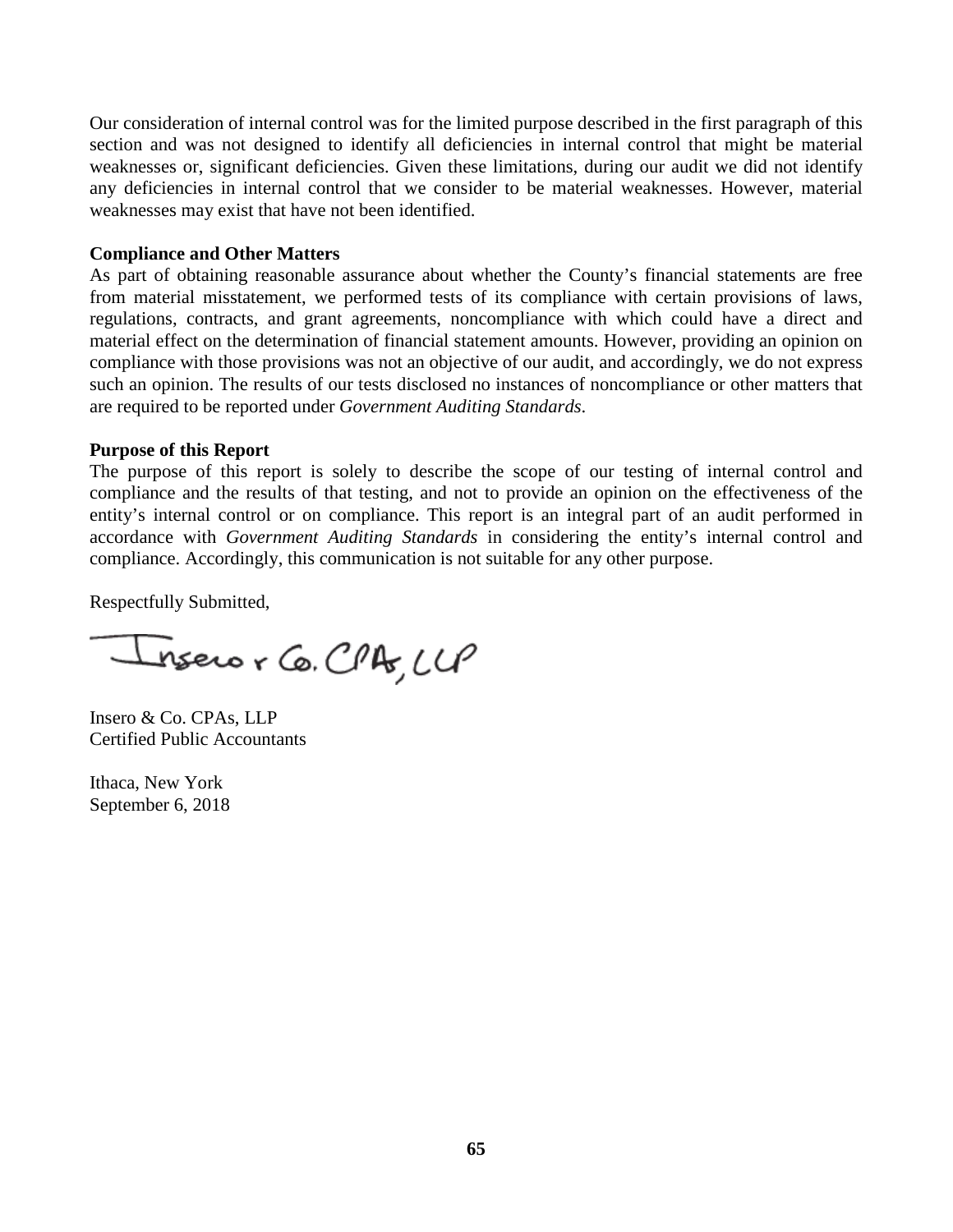

## **INDEPENDENT AUDITOR'S REPORT ON COMPLIANCE FOR EACH MAJOR PROGRAM AND ON INTERNAL CONTROL OVER COMPLIANCE REQUIRED BY UNIFORM GUIDANCE**

The Chairman and Members of the County Legislature County of Tioga Owego, New York

## **Report on Compliance for Each Major Federal Program**

We have audited the County of Tioga's (the County) compliance with the types of compliance requirements described in the *OMB Compliance Supplement* that could have a direct and material effect on each of the County's major federal programs for the year ended December 31, 2017. The County's major federal programs are identified in the summary of auditor's results section of the accompanying Schedule of Findings and Questioned Costs.

## *Management's Responsibility*

Management is responsible for compliance with federal statutes, regulations, and the terms and conditions of its federal awards applicable to its federal programs.

## *Auditor's Responsibility*

Our responsibility is to express an opinion on compliance for each of the County's major federal programs based on our audit of the types of compliance requirements referred to above. We conducted our audit of compliance in accordance with auditing standards generally accepted in the United States of America; the standards applicable to financial audits contained in *Government Auditing Standards*, issued by the Comptroller General of the United States; and the audit requirements of Title 2, U.S. *Code of Federal Regulations* Part 200, *Uniform Administrative Requirements, Cost Principles, and Audit Requirements for Federal Awards* (Uniform Guidance). Those standards and Uniform Guidance require that we plan and perform the audit to obtain reasonable assurance about whether noncompliance with the types of compliance requirements referred to above that could have a direct and material effect on a major federal program occurred. An audit includes examining, on a test basis, evidence about the County's compliance with those requirements and performing such other procedures as we considered necessary in the circumstances.

We believe that our audit provides a reasonable basis for our opinion on compliance for each major federal program. However, our audit does not provide a legal determination of the County's compliance.

## *Opinion on Each Major Federal Program*

In our opinion, the County complied, in all material respects, with the types of compliance requirements referred to above that could have a direct and material effect on each of its major federal programs for the year ended December 31, 2017.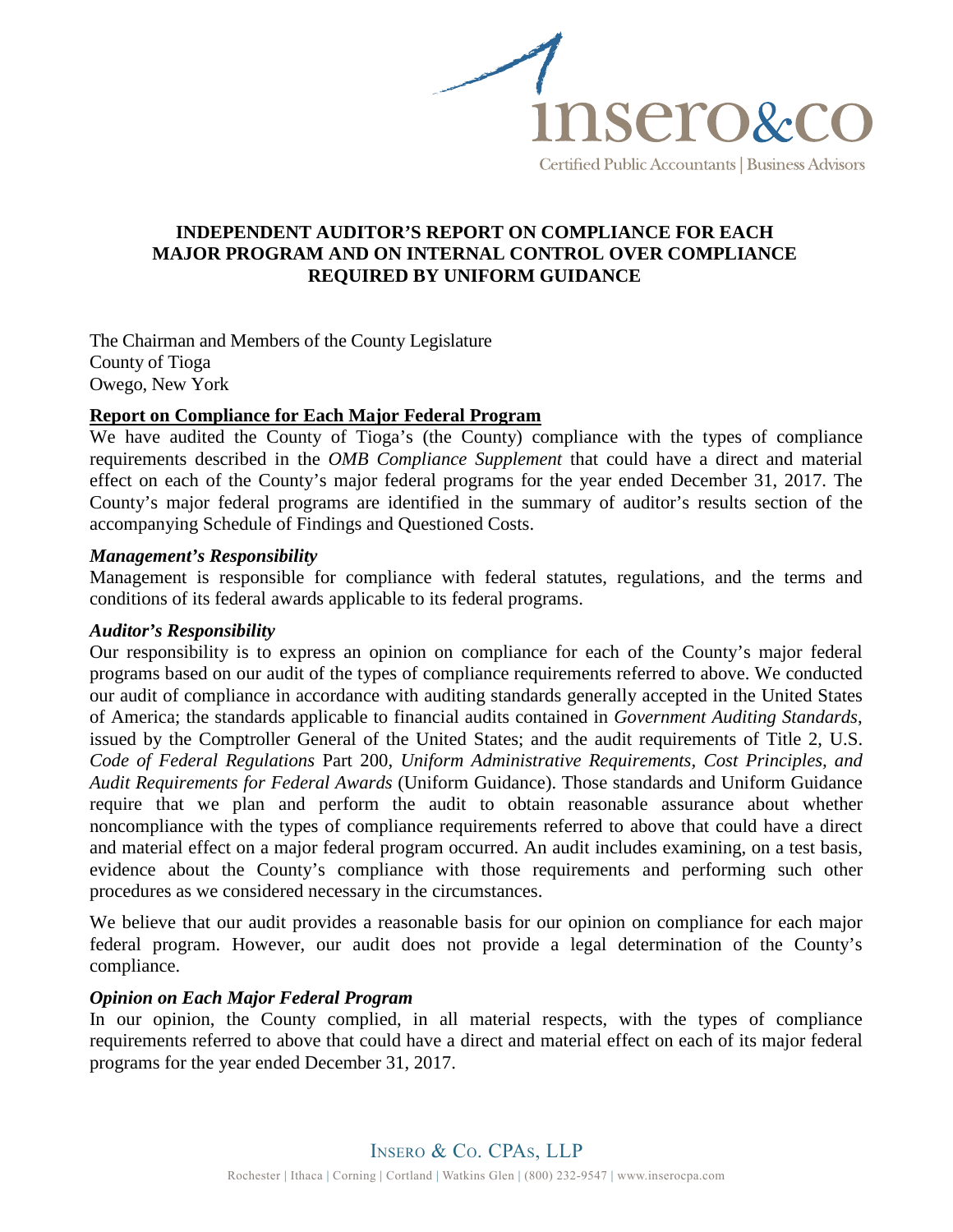## **Report on Internal Control Over Compliance**

Management of the County is responsible for establishing and maintaining effective internal control over compliance with the types of compliance requirements referred to above. In planning and performing our audit of compliance, we considered the County's internal control over compliance with the types of requirements that could have a direct and material effect on each major federal program to determine the auditing procedures that are appropriate in the circumstances for the purpose of expressing an opinion on compliance for each major federal program and to test and report on internal control over compliance in accordance with Uniform Guidance, but not for the purpose of expressing an opinion on the effectiveness of internal control over compliance. Accordingly, we do not express an opinion on the effectiveness of the County's internal control over compliance.

A *deficiency in internal control over compliance* exists when the design or operation of a control over compliance does not allow management or employees, in the normal course of performing their assigned functions, to prevent, or detect and correct, noncompliance with a type of compliance requirement of a federal program on a timely basis. A *material weakness in internal control over compliance* is a deficiency, or combination of deficiencies, in internal control over compliance, such that there is a reasonable possibility that material noncompliance with a type of compliance requirement of a federal program will not be prevented, or detected and corrected, on a timely basis. A *significant deficiency in internal control over compliance* is a deficiency, or a combination of deficiencies, in internal control over compliance with a type of compliance requirement of a federal program that is less severe than a material weakness in internal control over compliance, yet important enough to merit attention by those charged with governance.

Our consideration of internal control over compliance was for the limited purpose described in the first paragraph of this section and was not designed to identify all deficiencies in internal control over compliance that might be material weaknesses or significant deficiencies. We did not identify any deficiencies in internal control over compliance that we consider to be material weaknesses. However, material weaknesses may exist that have not been identified.

The purpose of this report on internal control over compliance is solely to describe the scope of our testing of internal control over compliance and the results of that testing based on the requirements of Uniform Guidance. Accordingly, this report is not suitable for any other purpose.

Respectfully Submitted,

 $M$ sero r Co. CP $A$ , LLP

Insero & Co. CPAs, LLP Certified Public Accountants

Ithaca, New York September 6, 2018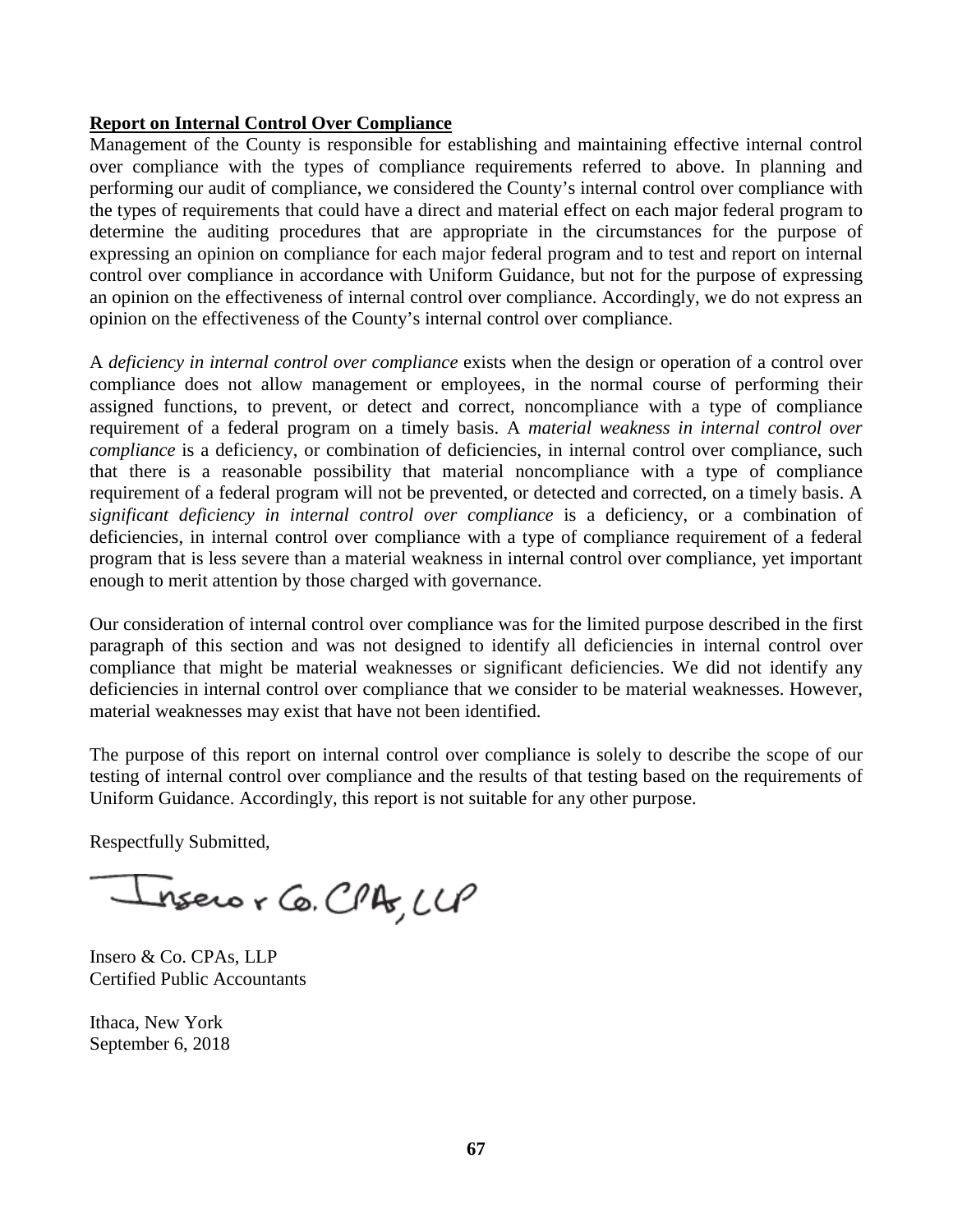#### **SCHEDULE OF EXPENDITURES OF FEDERAL AWARDS FOR THE YEAR ENDED DECEMBER 31, 2017**

|                                                                                                                                                                                                                                                                                                                                                                                                                                  | Federal                    | Pass-Through      | <b>Passed</b><br>Through to |                                                    |
|----------------------------------------------------------------------------------------------------------------------------------------------------------------------------------------------------------------------------------------------------------------------------------------------------------------------------------------------------------------------------------------------------------------------------------|----------------------------|-------------------|-----------------------------|----------------------------------------------------|
| <b>Federal Grantor/Pass-Through Grantor/Program Title</b>                                                                                                                                                                                                                                                                                                                                                                        | Catalog $#$                | Grantor#          | <b>Subrecipients</b>        | <b>Expenditures</b>                                |
| <b>U.S. Department of Agriculture</b><br>Passed Through NYS Department of Family Services:<br><b>SNAP Cluster:</b><br>State Administrative Grants for the Supplemental<br>Nutrition Assistance Program<br><b>Total SNAP Cluster</b>                                                                                                                                                                                              | 10.561                     | (1)               | \$<br>\$                    | 783,224<br>783,224                                 |
| <b>Total U.S. Department of Agriculture</b>                                                                                                                                                                                                                                                                                                                                                                                      |                            |                   |                             | 783,224                                            |
| <b>U.S. Department of Labor</b><br>Passed Through State Department of Labor:<br>Workforce Innovation and Opportunity Act Cluster:<br>Workforce Innovation and Opportunity Act - Adult Program<br>Workforce Innovation and Opportunity Act - Youth Activities<br>Workforce Innovation and Opportunity Act - Dislocated Workers<br>Total Workforce Innovation and Opportunity Act Cluster<br><b>Total U.S. Department of Labor</b> | 17.258<br>17.259<br>17.278 | (1)<br>(1)<br>(1) |                             | 105,994<br>28,363<br>146,462<br>280,819<br>280,819 |
|                                                                                                                                                                                                                                                                                                                                                                                                                                  |                            |                   |                             |                                                    |
| <b>U.S. Department of Transportation</b><br>Passed Through State Department of Transportation:<br>Federal Transit Cluster:<br>Federal Transit Capital Investment Grants<br><b>Total Federal Transit Cluster</b><br>Highway Planning and Construction Cluster:<br><b>Highway Planning and Construction</b><br><b>Total Highway Planning and Construction Cluster</b>                                                              | 20.500<br>20.205           | (1)<br>(1)        |                             | 143.394<br>143,394<br>612,852<br>612,852           |
| <b>Total U.S. Department of Transportation</b>                                                                                                                                                                                                                                                                                                                                                                                   |                            |                   |                             | 756,246                                            |
| <b>U.S. Department of Education</b><br>Passed Through NYS Department of Health:<br>Special Education - Grants for Infants and Toddlers                                                                                                                                                                                                                                                                                           | 84.181(A)                  | (1)               |                             | 14.432                                             |
| <b>Total U.S. Department of Education</b>                                                                                                                                                                                                                                                                                                                                                                                        |                            |                   |                             | 14,432                                             |
| Subtotal Expenditures of Federal Awards                                                                                                                                                                                                                                                                                                                                                                                          |                            |                   |                             | 1,834,721                                          |

*See Independent Auditor's Report and Notes to Schedule of Expenditures of Federal Awards*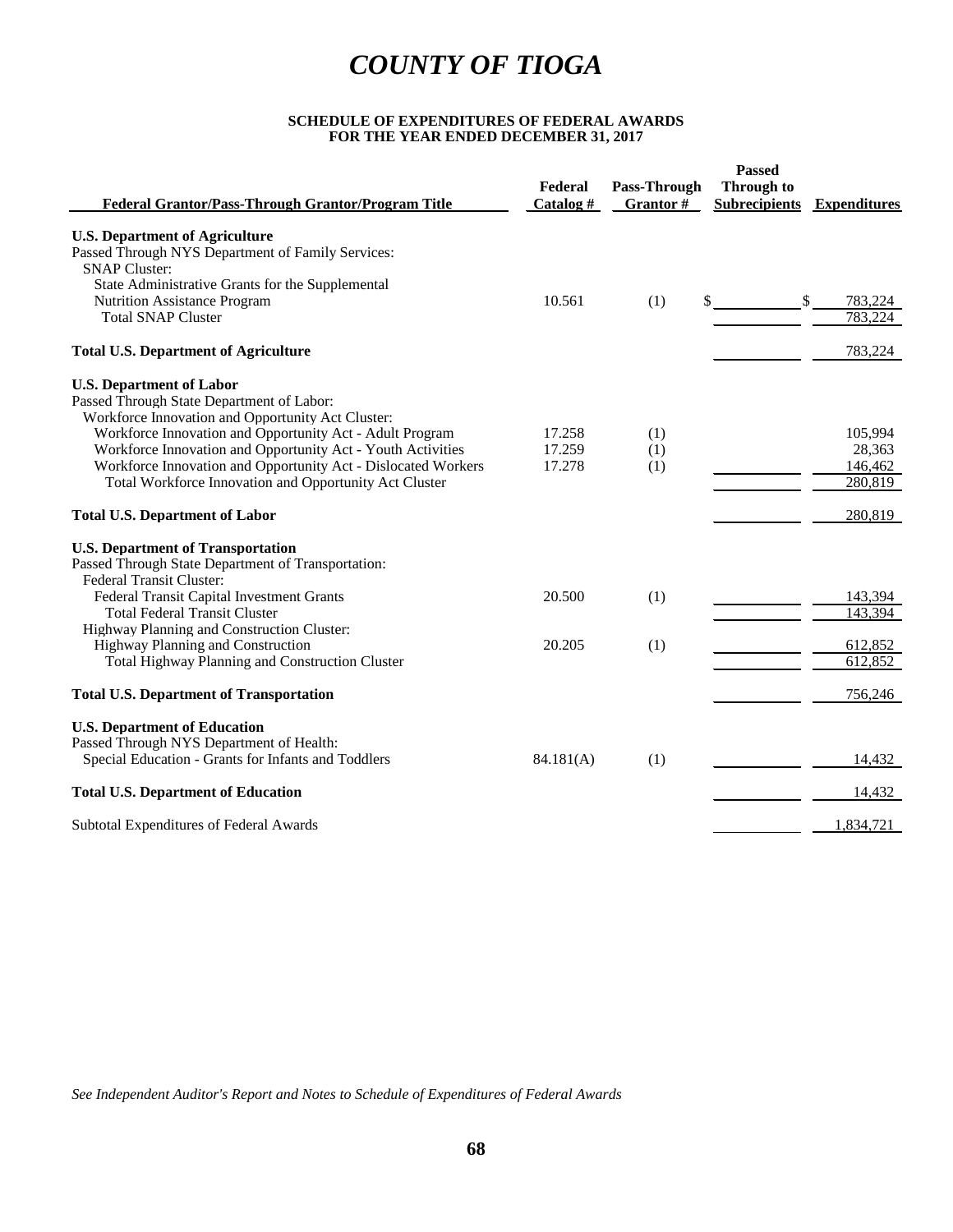#### **FOR THE YEAR ENDED DECEMBER 31, 2017 SCHEDULE OF EXPENDITURES OF FEDERAL AWARDS**

|                                                                         |           |              | <b>Passed</b>        |                     |
|-------------------------------------------------------------------------|-----------|--------------|----------------------|---------------------|
|                                                                         | Federal   | Pass-Through | Through to           |                     |
| <b>Federal Grantor/Pass-Through Grantor/Program Title</b>               | Catalog # | Grantor #    | <b>Subrecipients</b> | <b>Expenditures</b> |
| Subtotal Expenditures of Federal Awards Carried Forward                 |           |              | \$<br>\$             | 1,834,721           |
| <b>U.S. Department of Health and Human Services</b>                     |           |              |                      |                     |
| Passed Through Health Research, Inc.:                                   |           |              |                      |                     |
| Public Health Preparedness and Response to Bioterrorism                 | 93.074    | 1623-10      |                      | 35,086              |
| Passed Through NYS Department of Temporary and Disability Assistance:   |           |              |                      |                     |
| <b>TANF Cluster:</b>                                                    |           |              |                      |                     |
| Temporary Assistance for Needy Families (TANF)                          | 93.558    | (1)          |                      | 3,438,155           |
| <b>Total TANF Cluster</b>                                               |           |              |                      | 3,438,155           |
| <b>Child Support Enforcement</b>                                        | 93.563    | (1)          |                      | 305,195             |
| Low-income Home Energy Assistance                                       | 93.568    | (1)          |                      | 2,546,250           |
| <b>Adoption Assistance</b>                                              | 93.659    | (1)          |                      | 210,468             |
| Medicaid Cluster:                                                       |           |              |                      |                     |
| Medical Assistance Program                                              | 93.778    | (1)          |                      | 391,506             |
| <b>Total Medicaid Cluster</b>                                           |           |              |                      | 391,506             |
| Passed Through NYS Office of Children and Family Services:              |           |              |                      |                     |
| Child Care and Development Fund Cluster:                                |           |              |                      |                     |
| Child Care and Development Block Grant                                  | 93.575    | (1)          |                      | 1,210,242           |
| Total Child Care and Development Fund Cluster                           |           |              |                      | 1.210.242           |
| Title IV-E Foster Care Program                                          | 93.658    | (1)          |                      | 563,740             |
| Social Services Block Grant                                             | 93.667    | (1)          |                      | 593,843             |
| Chafee Foster Care Independence Program                                 | 93.674    | (1)          |                      | 5,883               |
| Passed Through NYS Division of Alcohol and Substance Abuse:             |           |              |                      |                     |
| Block Grant for the Prevention and Treatment of Substance Abuse         | 93.959    | (1)          |                      | 139,705             |
|                                                                         |           |              |                      |                     |
| Passed Through the NYS Office of Mental Health:                         |           |              |                      |                     |
| Maternal and Child Health Services Block Grant to the States            | 93.994    | (1)          |                      | 27.674              |
| <b>Immunization Cooperative Agreements</b>                              | 93.268    | (1)          |                      | 31,020              |
|                                                                         |           |              |                      |                     |
| <b>Total U.S. Department of Health and Human Services</b>               |           |              |                      | 9,498,767           |
| <b>U.S. Department of Homeland Security</b>                             |           |              |                      |                     |
| Passed Through State Division of Homeland Security and Emergency        |           |              |                      |                     |
| Services:                                                               |           |              |                      |                     |
| Disaster Grants - Public Assistance (Presidentially Declared Disasters) | 97.036    | (1)          |                      | 498.750             |
| <b>Emergency Management Performance Grant</b>                           | 97.042    | (1)          |                      | 14,846              |
| Homeland Security Grant Program                                         | 97.067    | (1)          |                      | 450                 |
| <b>Total U.S. Department of Homeland Security</b>                       |           |              |                      | 514,046             |
|                                                                         |           |              |                      |                     |
| <b>Total Expenditures of Federal Awards</b>                             |           |              |                      | 11,847,534          |

(1) Denotes - Unable to Obtain from Pass-Through Entity

*See Independent Auditor's Report and Notes to Schedule of Expenditures of Federal Awards*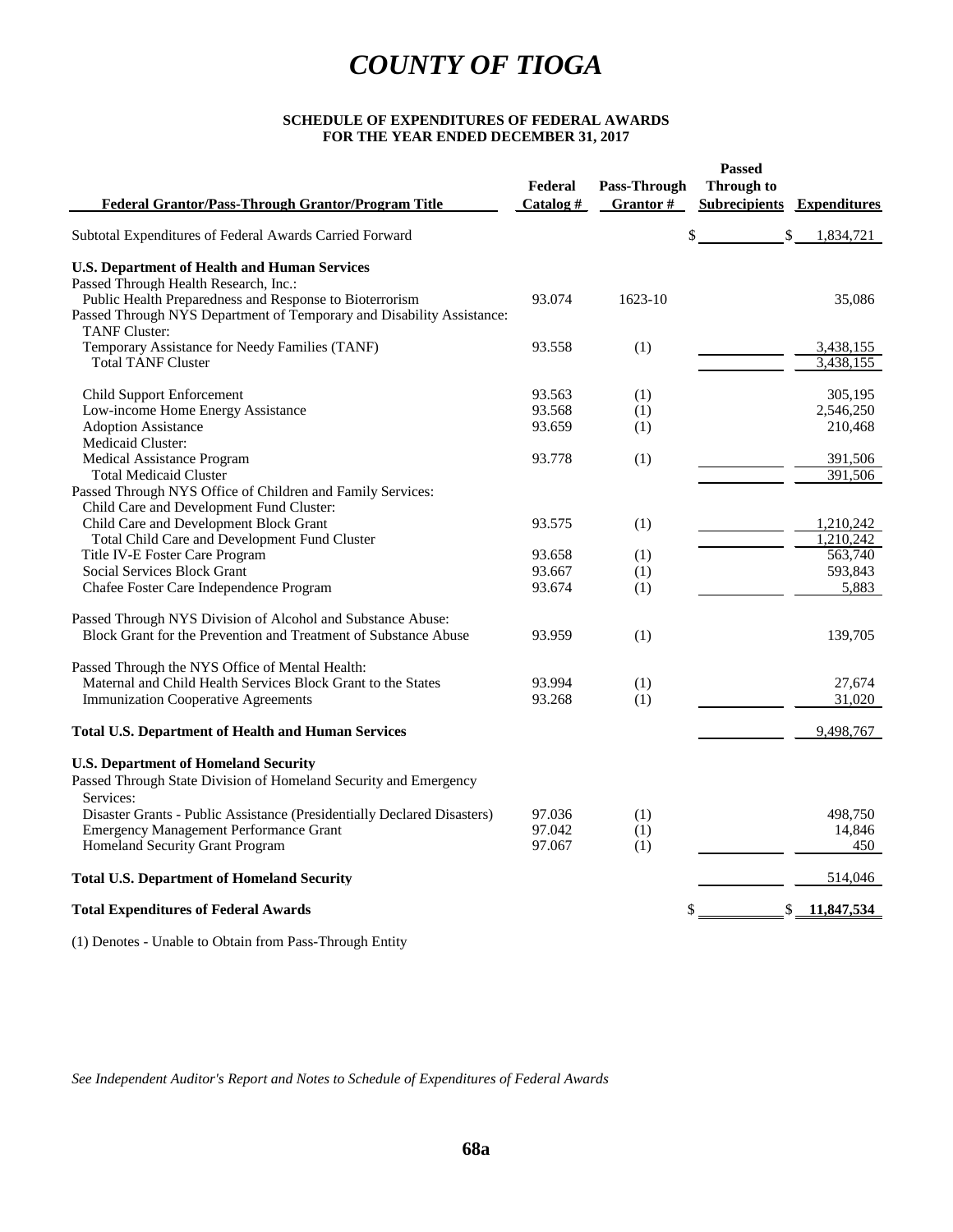## **NOTES TO SCHEDULE OF EXPENDITURES OF FEDERAL AWARDS FOR THE YEAR ENDED DECEMBER 31, 2017**

### *Note 1* **Basis of Presentation**

The accompanying Schedule of Expenditures of Federal Awards presents the activity of all Federal awards programs administered by the County, except for such programs, if any, administered by the Tioga Tobacco Asset Securitization Corporation, Tioga Industrial Development Agency, and the Tioga County Soil and Water Conservation District. The schedule is presented on the basis of accounting for federal programs consistent with the underlying regulations pertaining to each program. The information in this schedule is presented in accordance with the requirements of Uniform Guidance*.* Therefore, some amounts presented in this schedule may differ from amounts presented in, or used in the preparation of, the basic financial statements.

## *Note 2* **Basis of Accounting**

The amounts reported as federal expenditures generally were obtained from the appropriate Federal financial reports for the applicable program and periods. The amounts reported in the Federal financial reports are prepared from records maintained for each program. These records are periodically reconciled to the general ledger which is the source of the basic financial statements.

### *Note 3* **Indirect Costs**

Indirect costs are included in the reported expenditures to the extent they are included in the Federal financial reports used as the source for the data presented. The County has not elected to use the 10% deminimus cost rate.

## *Note 4* **Matching Costs**

Matching costs, i.e., the County's share of certain program costs, are not included in the reported expenditures.

## *Note 5* **Pass-Through Programs**

When the County receives funds from a government entity other than the Federal government (pass-through), the funds are accumulated based upon the Catalog of Federal Domestic Assistance (CFDA) number advised by the pass-through grantor.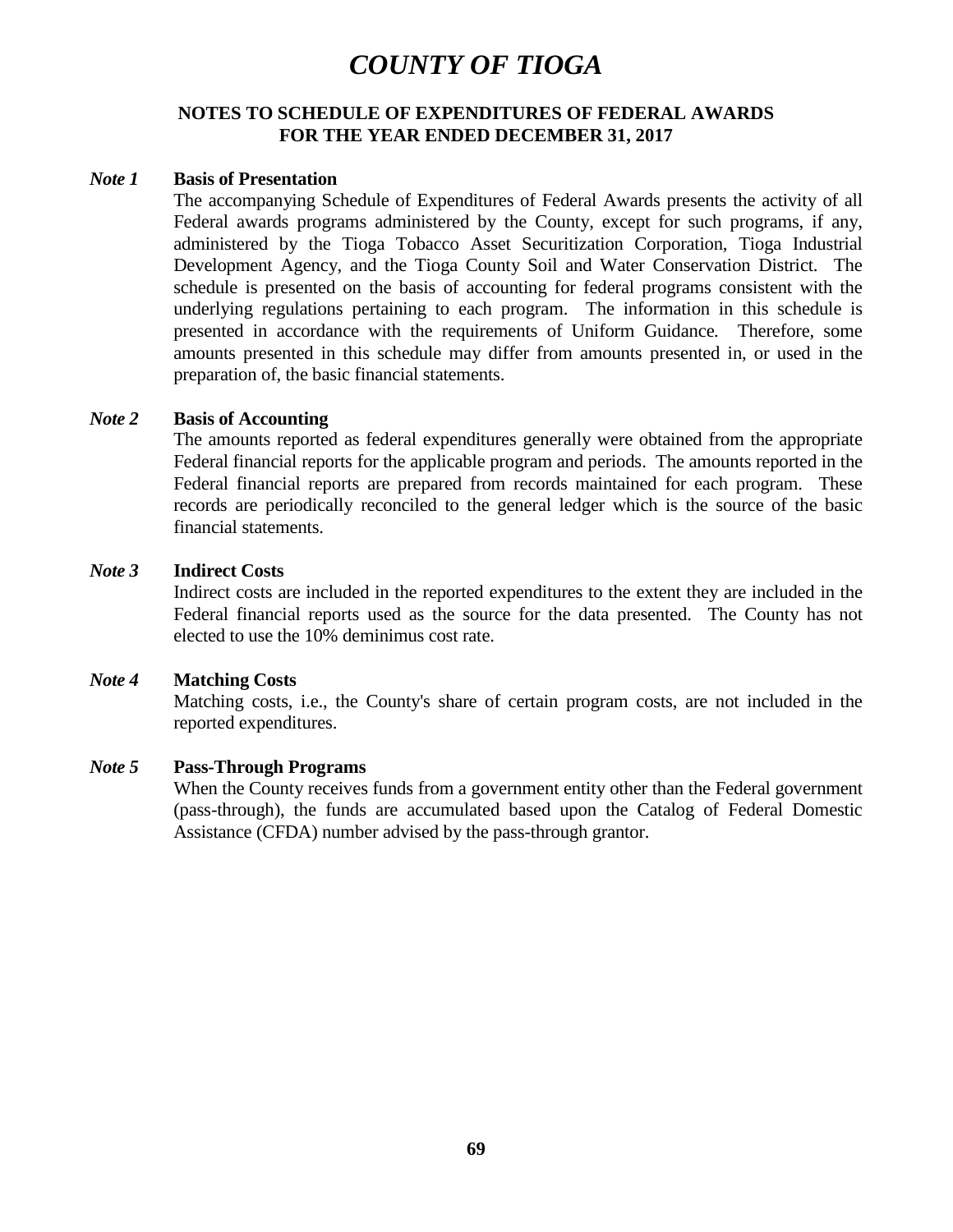## **SCHEDULE OF FINDINGS AND QUESTIONED COSTS FOR THE YEAR ENDED DECEMBER 31, 2017**

## **Section I - Summary of Auditor's Results**

## *Financial Statements*

| Type of auditor's report issued            |                                                                                                            | Unmodified                |
|--------------------------------------------|------------------------------------------------------------------------------------------------------------|---------------------------|
| Internal control over financial reporting: |                                                                                                            |                           |
| Material weakness(es) identified?          |                                                                                                            | $X$ no<br>yes             |
|                                            | Significant deficiency(ies) identified that<br>are not considered to be material weakness(es)?             | $X_$ none reported<br>yes |
| noted?                                     | Noncompliance material to financial statements                                                             | $X$ no<br>yes             |
| <b>Federal Awards</b>                      |                                                                                                            |                           |
| Internal control over major programs:      |                                                                                                            |                           |
| Material weakness(es) identified?          |                                                                                                            | $X$ no<br>yes             |
|                                            | Significant deficiency(ies) identified that<br>are not considered to be material weakness(es)?             | $X$ none reported<br>yes  |
| for major programs                         | Type of auditor's report issued on compliance                                                              | Unmodified                |
|                                            | Any audit findings disclosed that are required<br>to be reported in accordance with $2$ CFR $200.516(a)$ ? | $X$ no<br>yes             |
| Identification of major programs:          |                                                                                                            |                           |
| <b>CFDA Numbers:</b>                       | Name of Federal Program or Cluster:                                                                        |                           |
| 93.558                                     | Temporary Assistance for Needy Families (TANF)                                                             |                           |
| 93.568                                     | Low-Income Home Energy Assistance                                                                          |                           |
|                                            | <b>Adoption Assistance</b>                                                                                 |                           |
| 93.659<br>93.667                           | <b>Social Services Block Grant</b>                                                                         |                           |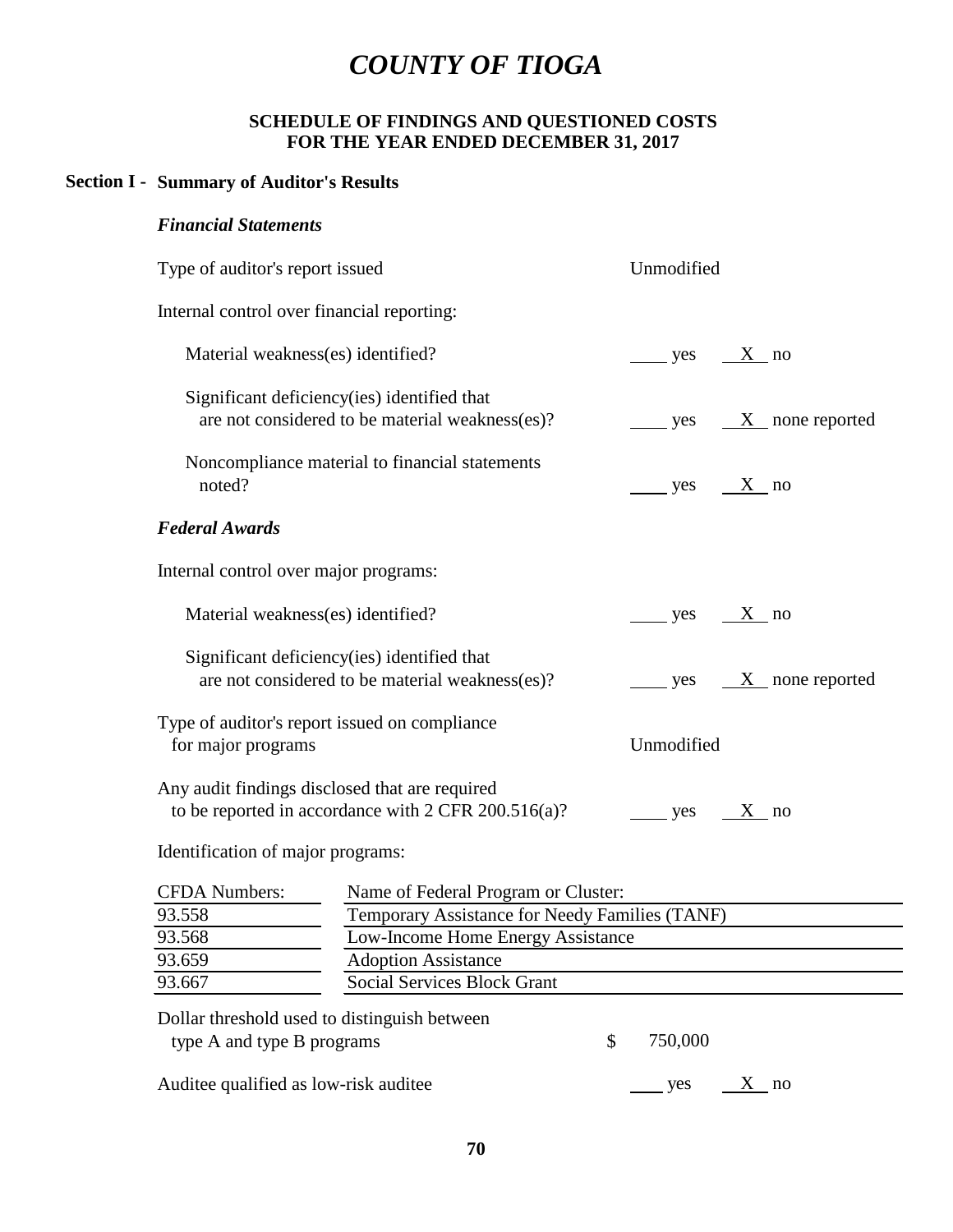## **SCHEDULE OF FINDINGS AND QUESTIONED COSTS FOR THE YEAR ENDED DECEMBER 31, 2017**

## **Section II - Financial Statement Findings**

None

## **Section III - Federal Award Findings**

None